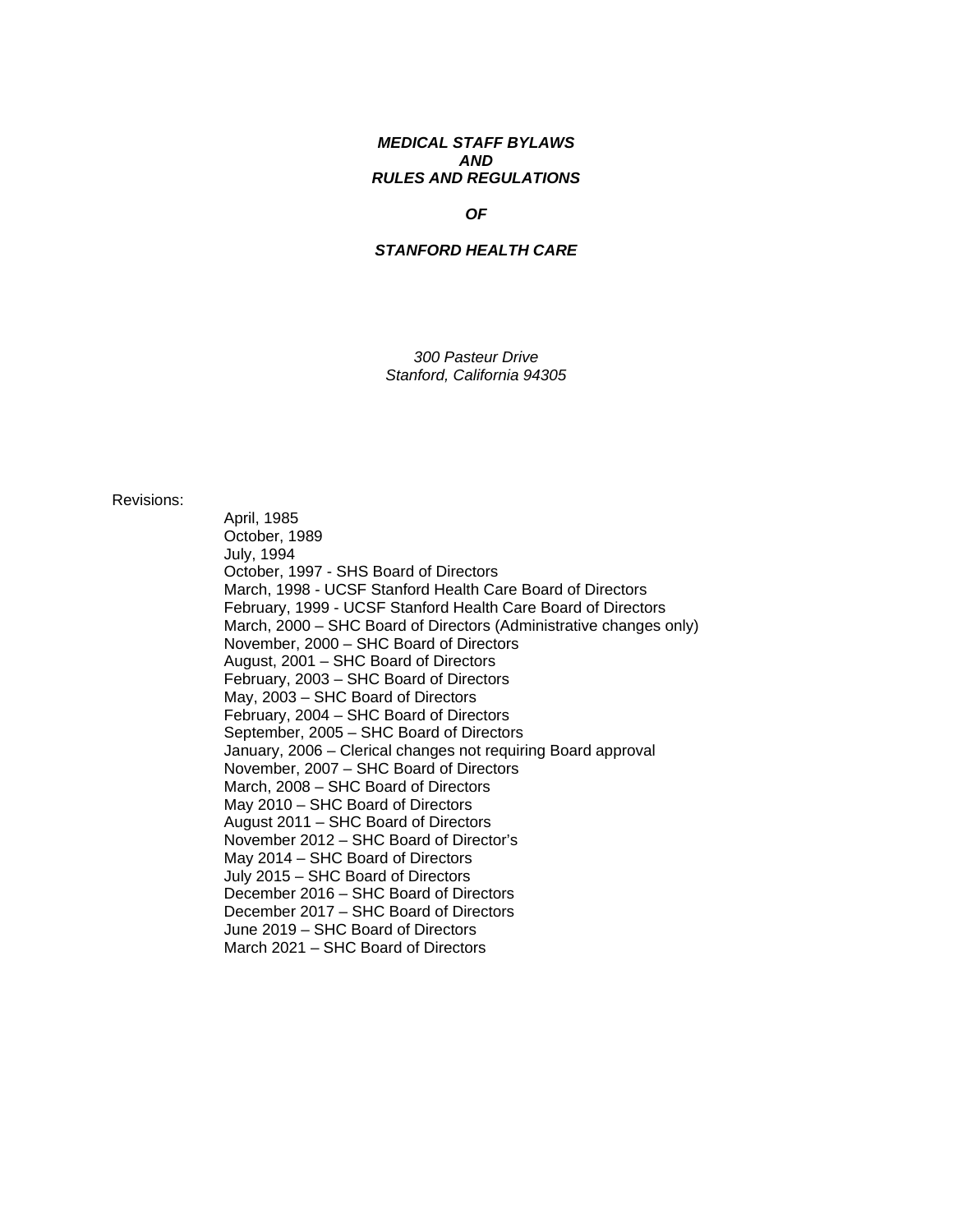#### **SHC Board of Directors STANFORD HEALTH CARE MEDICAL STAFF BYLAWS AND RULES & REGULATIONS**

# TABLE OF CONTENTS

# **BYLAWS**

| 1.1<br>1.2<br>1.3               |                                                                            |  |
|---------------------------------|----------------------------------------------------------------------------|--|
|                                 |                                                                            |  |
|                                 |                                                                            |  |
| 3.1<br>3.2<br>3.3               | C.<br>D.<br>Е.                                                             |  |
|                                 | F.<br>G.<br>Η.<br>L.<br>Κ.<br>$\mathbf{L}$                                 |  |
| 3.4                             | Α.<br>В.<br>C.<br>D.                                                       |  |
| 3.5<br>3.6<br>3.7               | Α.<br>B.                                                                   |  |
| 3.8<br>3.9                      | TERMINATION, SUSPENSION OR ADMINISTRATIVE LEAVE OF FACULTY APPOINTMENT25   |  |
|                                 | ARTICLE FOUR: APPOINTMENT, REAPPOINTMENT CREDENTIALING AND RECREDENTIALING |  |
| 4.1<br>4.2<br>4.3<br>4.4<br>4.5 |                                                                            |  |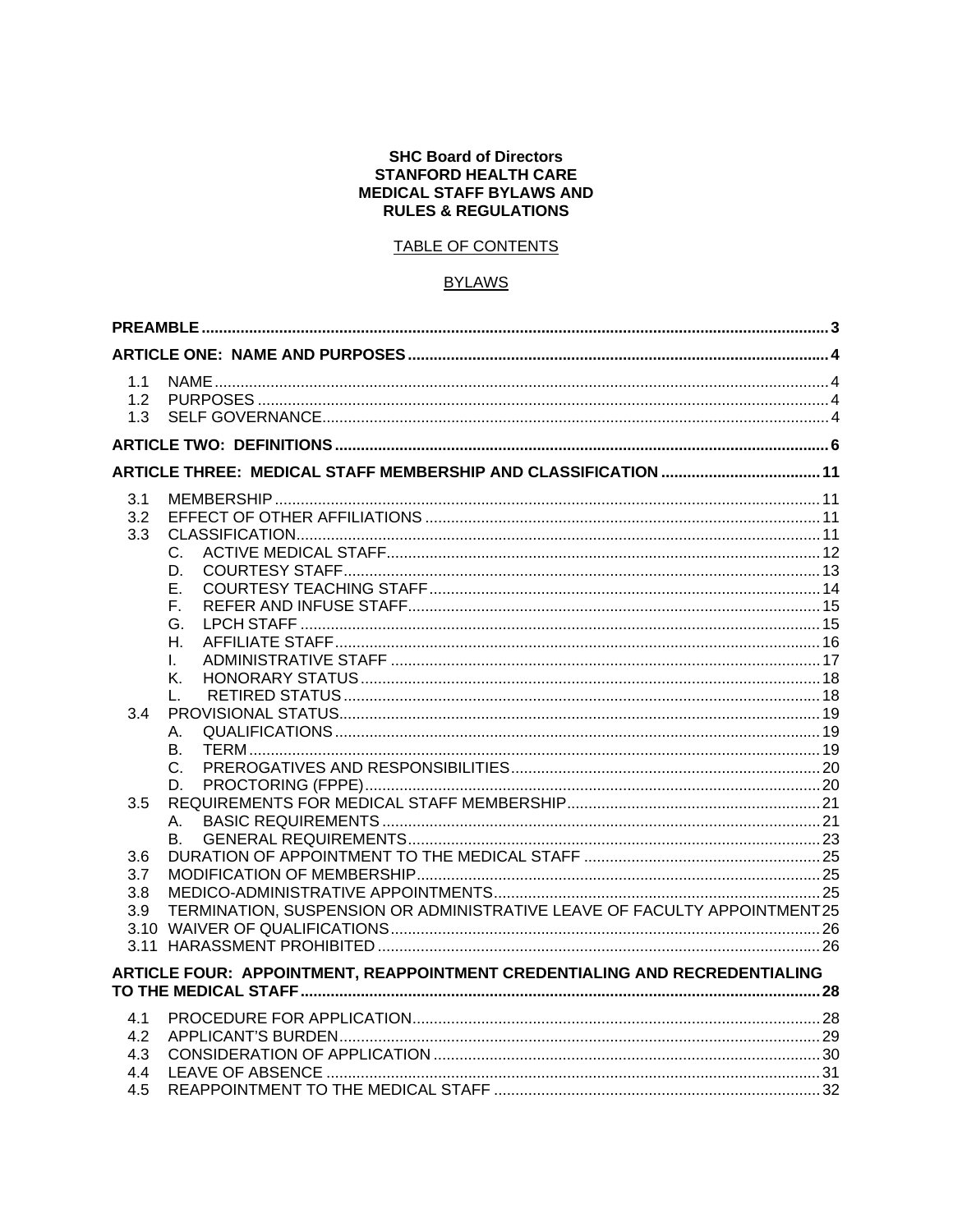|     | 4.6 AUTHORITY FOR DOCUMENTATION AND VERIFICATION SERVICES 33                     |  |
|-----|----------------------------------------------------------------------------------|--|
|     |                                                                                  |  |
| 5.1 |                                                                                  |  |
| 5.2 |                                                                                  |  |
| 5.3 |                                                                                  |  |
| 5.4 |                                                                                  |  |
| 5.5 |                                                                                  |  |
| 5.6 |                                                                                  |  |
|     | А.                                                                               |  |
|     | IMPORTANT PATIENT CARE NEED as defined by the Chief of Staff or designee36<br>В. |  |
|     | C.                                                                               |  |
|     | D.                                                                               |  |
| 5.8 |                                                                                  |  |
| 5.9 | A.                                                                               |  |
|     | $B_{\rm{eff}}$                                                                   |  |
|     | 5.10 CONDITIONS FOR PRIVILEGES OF LIMITED LICENSE PRACTITIONERS 37               |  |
|     | А.                                                                               |  |
|     | B.                                                                               |  |
|     |                                                                                  |  |
|     | 5.11 MODIFICATION OF CLINICAL PRIVILEGES OR DEPARTMENT ASSIGNMENT38              |  |
|     |                                                                                  |  |
|     |                                                                                  |  |
|     |                                                                                  |  |
|     |                                                                                  |  |
| 6.1 |                                                                                  |  |
| 6.2 |                                                                                  |  |
| 6.3 |                                                                                  |  |
| 6.4 |                                                                                  |  |
| 6.5 |                                                                                  |  |
| 6.6 |                                                                                  |  |
|     | Α.                                                                               |  |
|     | <b>B.</b>                                                                        |  |
|     | $C_{\cdot}$                                                                      |  |
| 6.7 |                                                                                  |  |
|     | А.                                                                               |  |
|     | В.                                                                               |  |
|     | C.                                                                               |  |
|     | MEDICAL EXECUTIVE COMMITTEE DELIBERATION ON MATTERS INVOLVING<br>D.              |  |
|     | Ε.                                                                               |  |
|     | F.,                                                                              |  |
|     | G.                                                                               |  |
|     | Η.                                                                               |  |
|     | Κ.                                                                               |  |
|     | L.                                                                               |  |
|     |                                                                                  |  |
|     |                                                                                  |  |
| 7.1 |                                                                                  |  |
|     | А.                                                                               |  |
|     | В.                                                                               |  |
|     | $C_{\cdot}$                                                                      |  |
| 7.2 |                                                                                  |  |
|     |                                                                                  |  |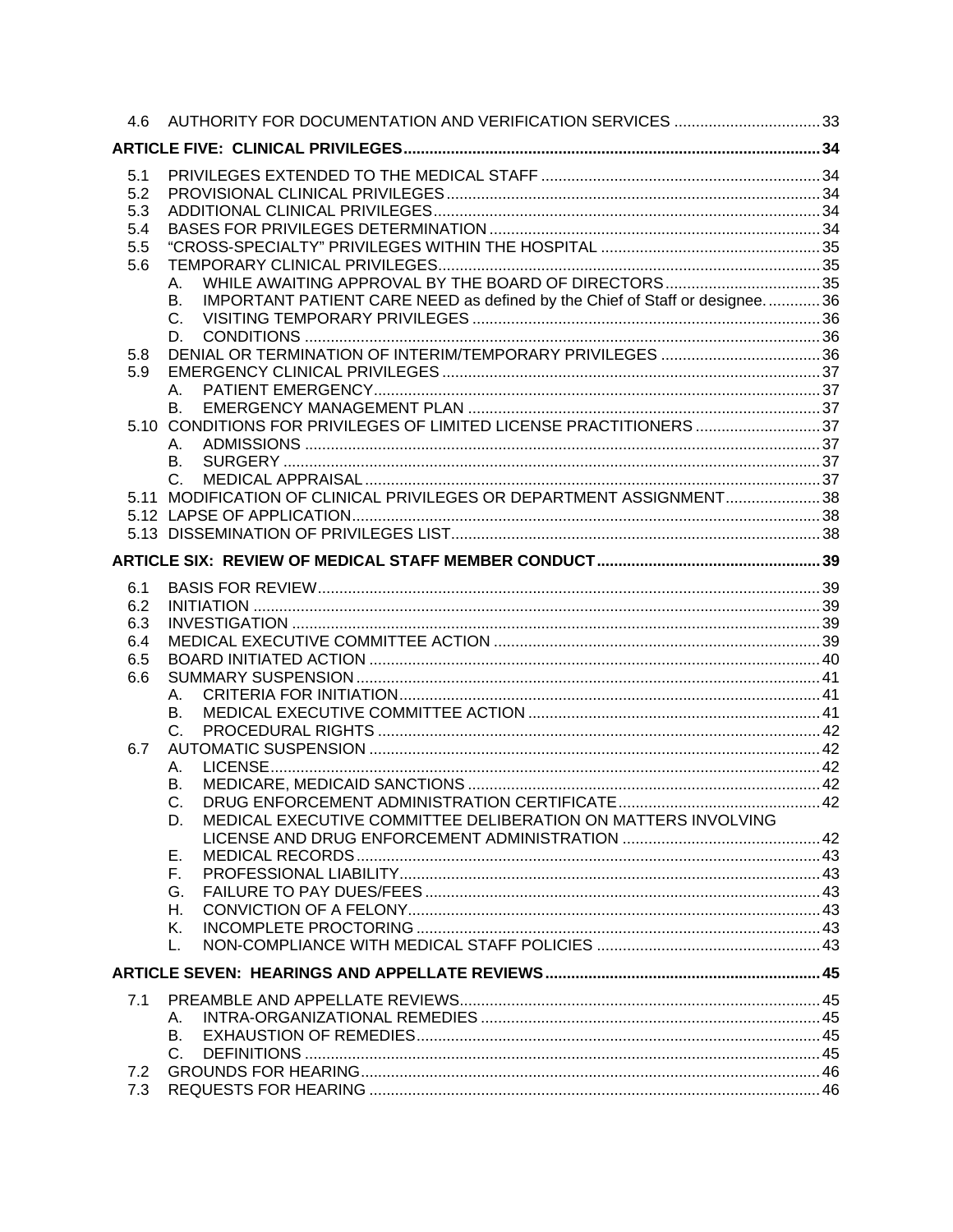|     | А.                                                                      |  |
|-----|-------------------------------------------------------------------------|--|
|     | В.                                                                      |  |
|     | C.                                                                      |  |
|     | D.                                                                      |  |
|     | Е.                                                                      |  |
|     | Е.                                                                      |  |
|     | G.                                                                      |  |
| 7.4 |                                                                         |  |
|     | А.                                                                      |  |
|     | В.                                                                      |  |
|     | C.                                                                      |  |
|     | D.                                                                      |  |
|     | Е.                                                                      |  |
|     | F.                                                                      |  |
|     | G.                                                                      |  |
|     | Η.                                                                      |  |
|     | L.                                                                      |  |
| 7.5 |                                                                         |  |
|     | А.                                                                      |  |
|     | В.                                                                      |  |
|     | C.                                                                      |  |
|     | D.                                                                      |  |
|     | Е.                                                                      |  |
|     | DECISION BY STANFORD HEALTH CARE BOARD OF DIRECTORS  50<br>F.           |  |
|     |                                                                         |  |
|     |                                                                         |  |
| 8.1 |                                                                         |  |
| 8.2 | DELINEATION OF CATEGORIES OF APPS ELIGIBLE FOR PRIVILEGES, STANDARDIZED |  |
|     |                                                                         |  |
| 8.3 | PROCEDURE FOR GRANTING PRIVILEGES, STANDARDIZED PROCEDURES OR           |  |
|     |                                                                         |  |
| 8.4 |                                                                         |  |
| 8.5 |                                                                         |  |
|     | А.                                                                      |  |
|     | В.                                                                      |  |
|     | C.                                                                      |  |
| 8.6 |                                                                         |  |
|     |                                                                         |  |
|     |                                                                         |  |
| 9.1 |                                                                         |  |
| 9.2 |                                                                         |  |
|     | А.                                                                      |  |
|     | В.                                                                      |  |
| 9.4 |                                                                         |  |
|     |                                                                         |  |
|     |                                                                         |  |
|     |                                                                         |  |
|     |                                                                         |  |
|     |                                                                         |  |
|     |                                                                         |  |
|     | А.                                                                      |  |
|     | В.                                                                      |  |
|     | C.                                                                      |  |
|     |                                                                         |  |
|     |                                                                         |  |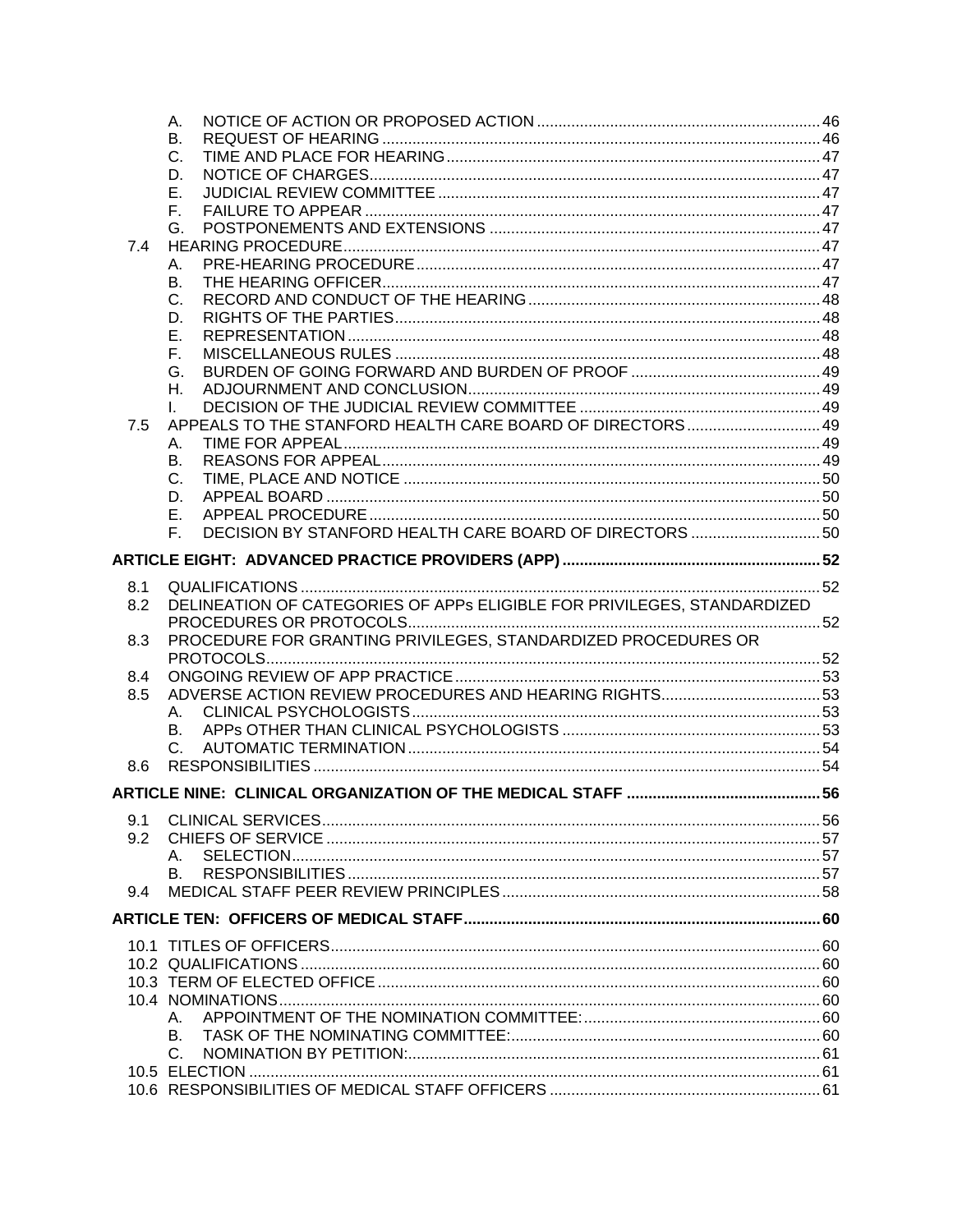| А.<br>В.                                                                                 |  |
|------------------------------------------------------------------------------------------|--|
| C.                                                                                       |  |
| D.<br>10.7 REMOVAL OF THE CHIEF OF STAFF, VICE CHIEF OF STAFF OR PAST CHIEF OF STAFF.63  |  |
|                                                                                          |  |
|                                                                                          |  |
|                                                                                          |  |
|                                                                                          |  |
| А.<br>В.                                                                                 |  |
| C.                                                                                       |  |
| D.                                                                                       |  |
| Е.                                                                                       |  |
| F.                                                                                       |  |
| G.                                                                                       |  |
|                                                                                          |  |
|                                                                                          |  |
|                                                                                          |  |
|                                                                                          |  |
|                                                                                          |  |
|                                                                                          |  |
|                                                                                          |  |
|                                                                                          |  |
| AMBULATORY PERIOPERATIVE SERVICES MEDICAL COMMITTEE (APSMC)71<br>А.                      |  |
| В.<br>C.                                                                                 |  |
| D.                                                                                       |  |
| CLINICAL EFFECTIVENESS RESOURCE MANAGEMENT COMMITTEE<br>Е.                               |  |
| (CERM) COMMITTEE                                                                         |  |
| F.                                                                                       |  |
| COMMITTEE FOR PROFESSIONAL SATISFACTION AND SUPPORT (SCPSS) 77<br>G.                     |  |
| CREDENTIALING AND PRIVILEGING COMMITTEE (Credentials Committee) 78<br>Н.<br>L.           |  |
| J.                                                                                       |  |
| Κ.                                                                                       |  |
| ICU CONTINUING QUALITY IMPROVEMENT (ICU CQI) COMMITTEE 82<br>L.                          |  |
| М.<br>INTERDISCIPLINARY PRACTICE COMMITTEE (IDPC) - sub-committee of Credentialing<br>N. |  |
|                                                                                          |  |
| O.                                                                                       |  |
| Ρ.                                                                                       |  |
| Q.                                                                                       |  |
| R.                                                                                       |  |
| S.<br>T.                                                                                 |  |
| QUALITY, PATIENT SAFETY AND EFFECTIVENESS COMMITTEE (QPSEC)  90<br>U.                    |  |
| V.                                                                                       |  |
| W.                                                                                       |  |
| ARTICLE TUIRTEEN, MEETINGS DUES AND EEES<br>$\overline{\mathbf{a}}$                      |  |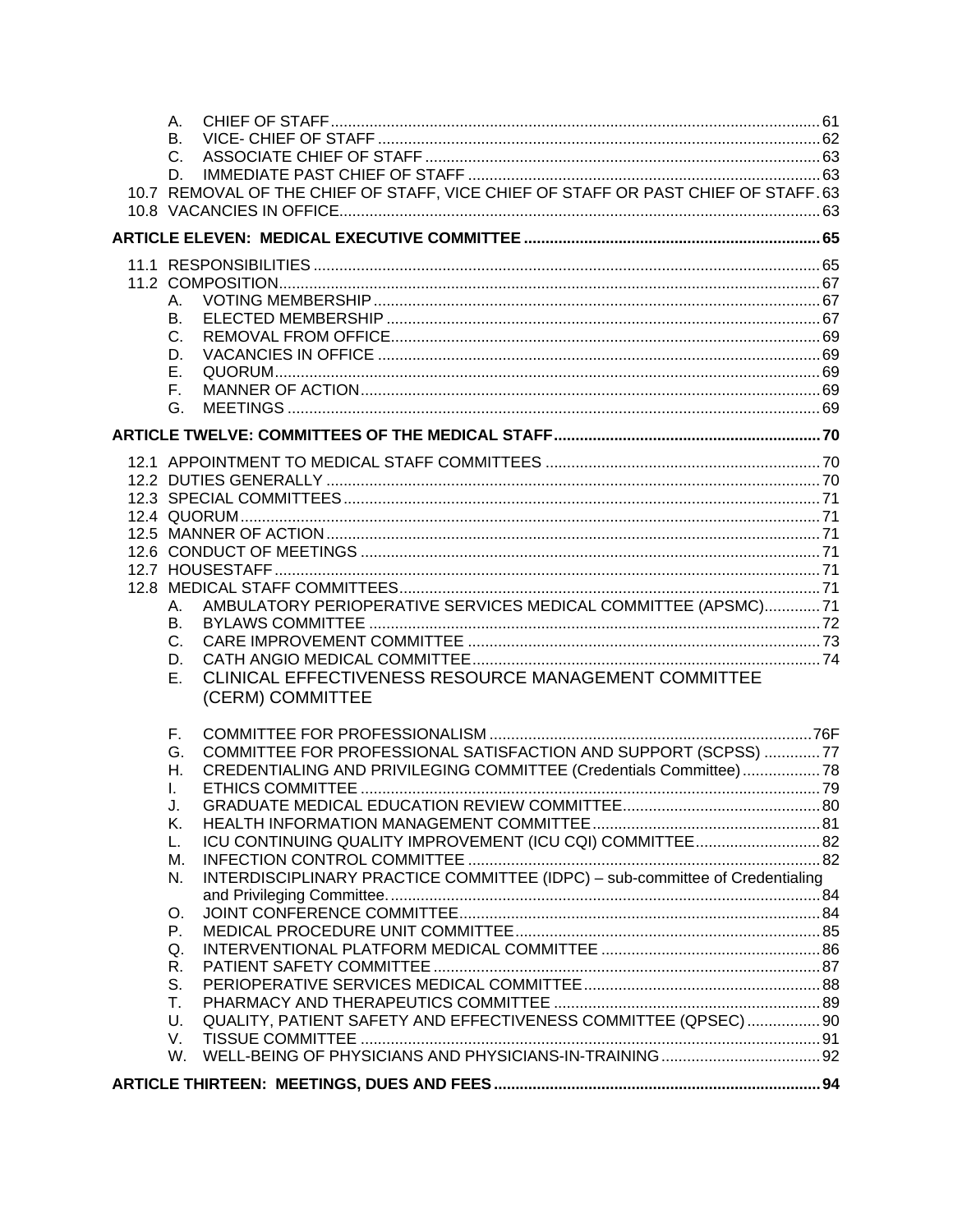| A.                                                                          |  |
|-----------------------------------------------------------------------------|--|
| В.                                                                          |  |
| $C_{-}$                                                                     |  |
|                                                                             |  |
|                                                                             |  |
|                                                                             |  |
|                                                                             |  |
| A.                                                                          |  |
| B.                                                                          |  |
|                                                                             |  |
|                                                                             |  |
| A.                                                                          |  |
|                                                                             |  |
|                                                                             |  |
| 14.3 IMMUNITY FROM LIABILITY FOR ACTIONS TAKEN AND INFORMATION PROVIDED  96 |  |
|                                                                             |  |
|                                                                             |  |
| ARTICLE FIFTEEN: ORGANIZED HEALTH CARE ARRANGEMENT WITH SHC  97             |  |
|                                                                             |  |
|                                                                             |  |
|                                                                             |  |
|                                                                             |  |
| A. .                                                                        |  |
| B.                                                                          |  |
|                                                                             |  |
| ARTICLE SEVENTEEN: ADOPTION AND AMENDMENT OF MEDICAL STAFF BYLAWS, RULES    |  |
|                                                                             |  |
|                                                                             |  |
| 17.2 ADOPTION AND AMENDMENT OF MEDICAL STAFF BYLAWS AND RULES AND           |  |
|                                                                             |  |
|                                                                             |  |
|                                                                             |  |
|                                                                             |  |
|                                                                             |  |
|                                                                             |  |
| 17.8 CURRENT MEDICAL STAFF BYLAWS, RULES AND REGULATIONS, MEDICAL STAFF     |  |
| POLICIES AND PROCEDURES, AND CLINICAL SERVICE RULES AND REGULATIONS102      |  |
|                                                                             |  |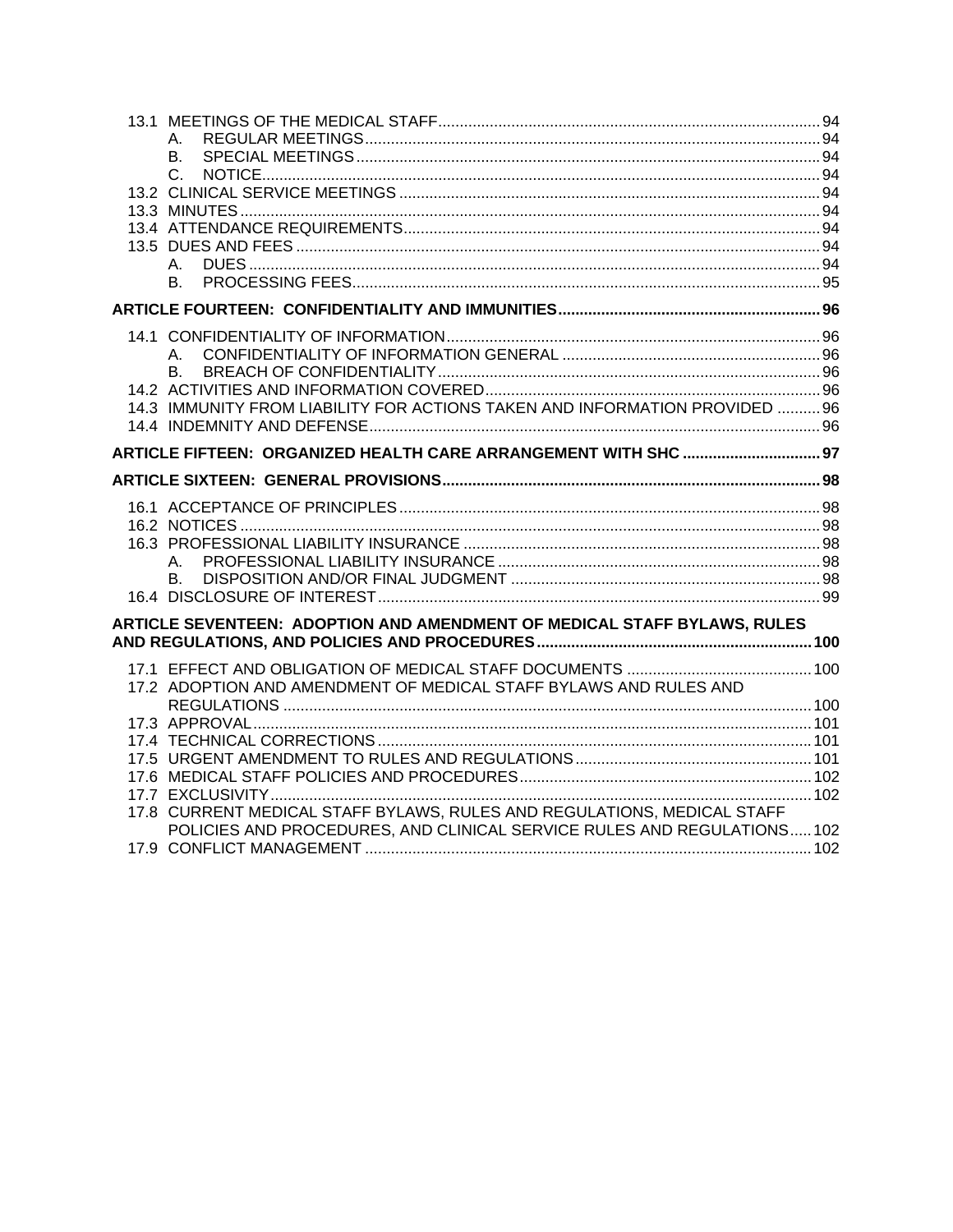## **BYLAWS OF THE MEDICAL STAFF**

#### **STANFORD HEALTH CARE**

### **PREAMBLE**

 *WHEREAS, STANFORD HEALTH CARE (SHC)* is a non-profit corporation organized under the laws of the State of California; and

*WHEREAS*, its purpose is to provide patient care, education, and research in both the hospital and clinic settings; and

*WHEREAS*, it is recognized that the Medical Staff is responsible to its patients, trainees, the Medical Executive Committee, and the Stanford Health Care Board of Directors for the quality of professional care performed in SHC;

**THEREFORE**, the physicians, dentists, podiatrists, and clinical psychologists who practice in SHC hereby organize themselves into a Medical Staff in conformity with these Bylaws.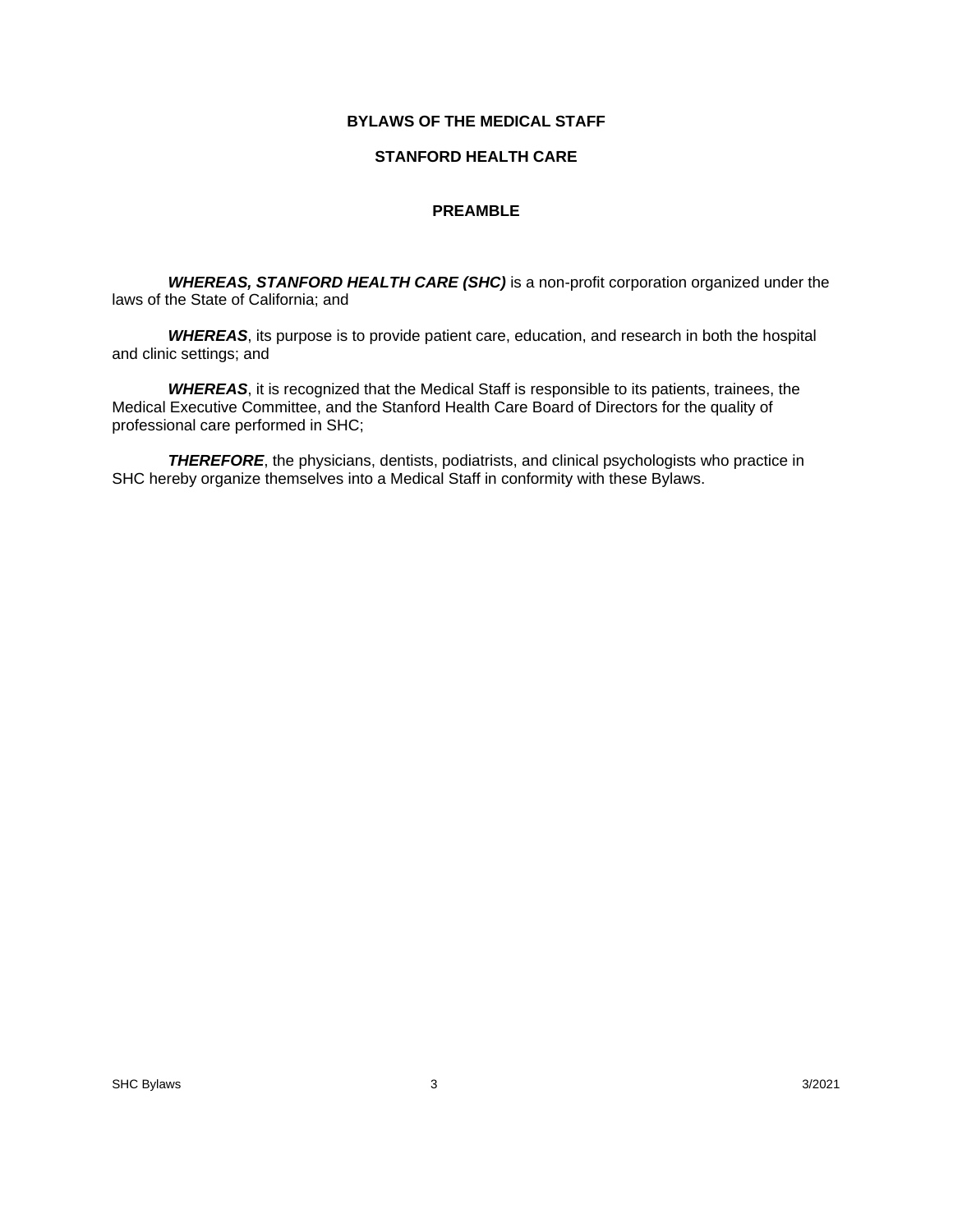#### **ARTICLE ONE: NAME AND PURPOSES**

## **1.1 NAME**

The name of the organization is the Medical Staff of Stanford Health Care. The organized Medical Staff is accountable to the Board of Directors of the Hospital.

## **1.2 PURPOSES**

The purposes of the Medical Staff of SHC are:

- A. To strive to ensure that all patients admitted to, or treated in, SHC receive quality care without regard to race, religion, color, ancestry, economic status, educational background, marital status, disability, sex, age, sexual orientation, national origin, or payment, or other potential discriminants;
- B. To conduct education and research that will maintain ethical and scientific standards of medical care and will lead to advancement in professional knowledge and skill, while maintaining the quality of care and dignity for all patients;
- C. To develop and maintain rules of self-governance and conduct of the Medical Staff that assure the quality of professional care performed within SHC, including recommendations for appointment and reappointment to the Medical Staff;
- D. To provide a forum whereby issues concerning the Medical Staff may be discussed by the Medical Staff with the SHC Board of Directors and the President and CEO of SHC, or their designees;
- E. To approve and amend the Medical Staff Bylaws, to supervise and ensure compliance with these Bylaws, Policies, Rules and Regulations of the Medical Staff, and SHC policies approved by the SHC Board of Directors;
- F. To provide oversight of care, treatment, and services provided by practitioners at SHC; provide for a uniform quality of safe patient care, treatment and services; report to, and be accountable to, the Board of Directors;
- G. To provide a means for effective communication among patients, the Medical Staff, Hospital Board, and Administration on issues of mutual concern; and
- H. To maintain professional, collegial relationships within the Medical Staff.

## **1.3 SELF GOVERNANCE**

The Medical Staff's right of self-governance includes, but is not limited to, the following:

- A. Establishing in the Bylaws and Rules and Regulations the criteria and standards for Medical Staff membership and privileges, and enforcing those criteria and standards.
- B. Establishing in the Bylaws and Rules and Regulations clinical criteria and standards to oversee and manage quality improvement, utilization review, and other Medical Staff activities including, but not limited to, periodic meetings of the Medical Staff and its committees and departments, and review and analysis of patient medical records.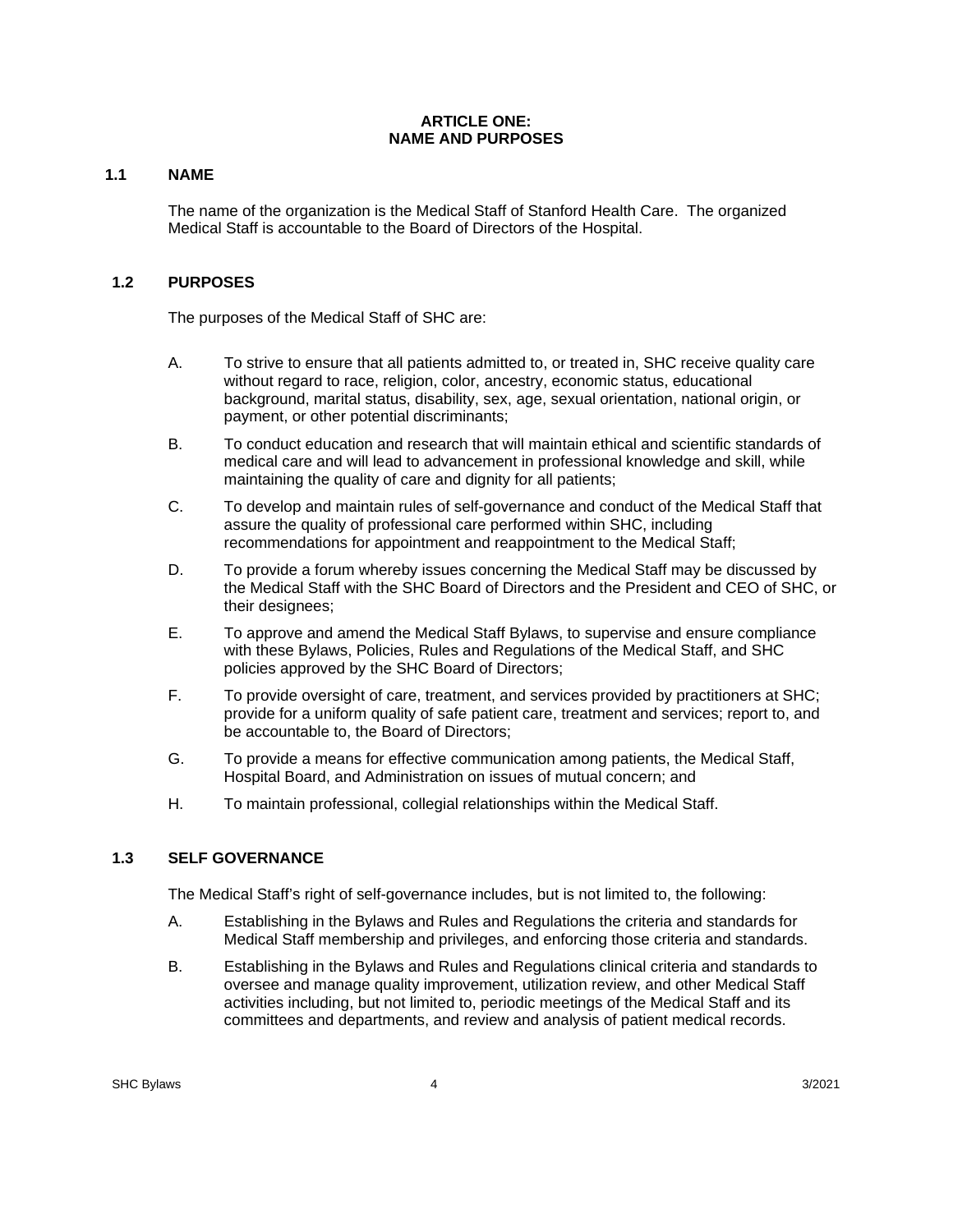- C. Selecting and removing Medical Staff Officers.
- D. Assessing Medical Staff dues and utilizing the Medical Staff dues as appropriate for the purposes of the Medical Staff.
- E. The ability to retain and be represented by independent legal counsel in matters identified by the chief of staff at the expense of the Medical Staff
- F. Initiating, developing, and adopting Medical Staff Bylaws, Rules and Regulations, and amendments thereto, subject to the approval of the Board of Directors, which approval may not be unreasonably withheld.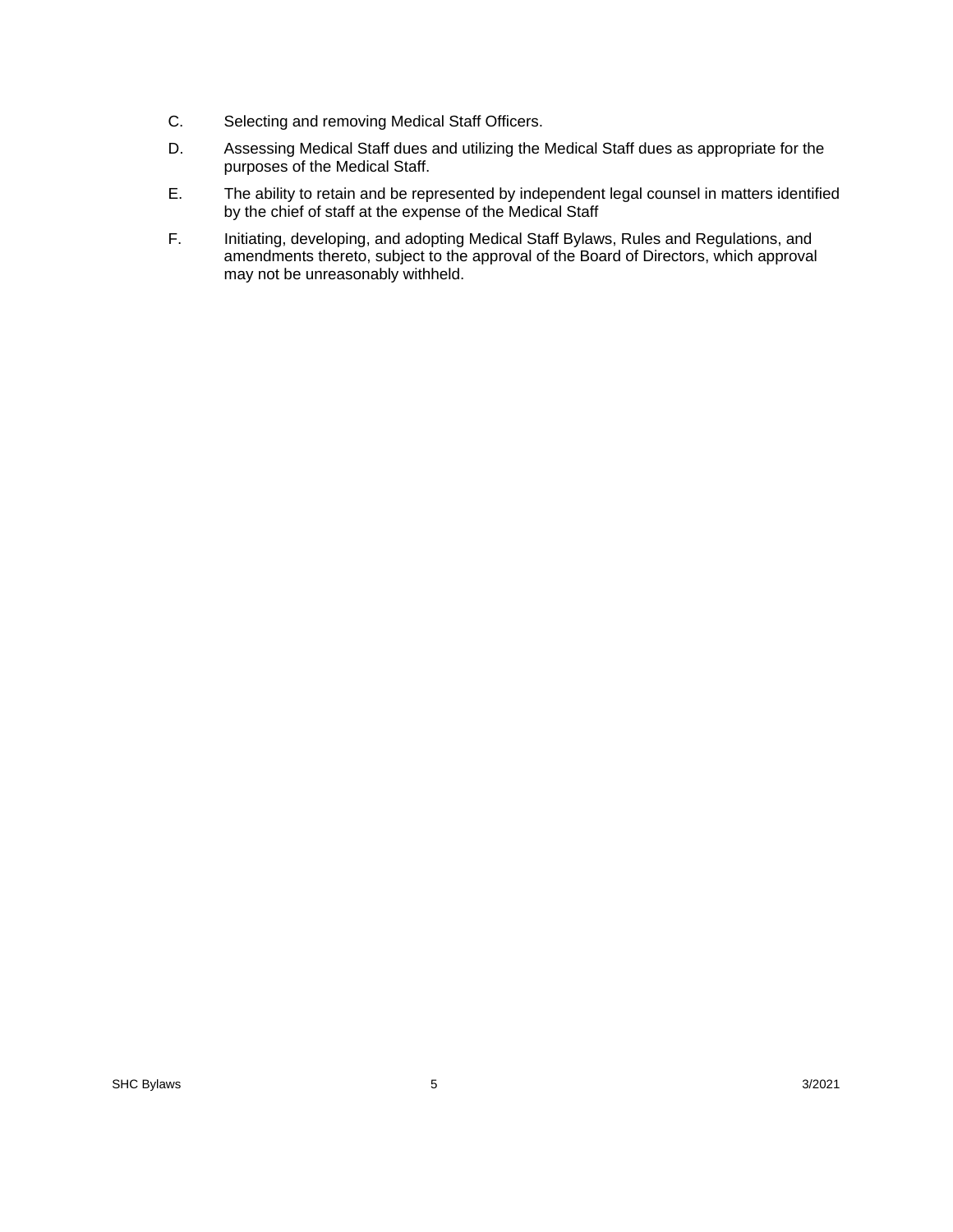#### **ARTICLE TWO: DEFINITIONS**

## 2.1 **ACCESS**

Term used to refer to the granting of permission under the limited or controlled access policy of the SHC Board of Directors for community physicians to utilize certain specific Hospital-based services or laboratories. A physician must have Hospital admitting privileges as a member of the Medical Staff and be credentialed as having the necessary professional qualifications to perform specialized procedures in the service or laboratory where access is sought.

## 2.2 **ADJUNCT CLINICAL FACULTY (ACF)**

The ACF consists of physicians and certain other health professionals appointed in Clinical Departments of Stanford University School of Medicine for participation on a voluntary, part-time basis in the academic programs of the Departments.

### 2.3 **ADMITTING PRIVILEGES**

The right of members of the Medical Staff to admit their patients to the Hospital

## 2.4 **ADVANCED PRACTICE PROVIDERS (APP)**

Individuals (excluding medical students and housestaff) who hold a valid license, certificate, or other legal credential as required by California law that authorizes the provision of clinical services to patients, while working collaboratively with a member of the Medical Staff. APPs must provide safe patient care, treatment, and services under the terms and conditions recognized by these Medical Staff Bylaws, Rules and Regulations, Clinical Service Rules and Regulations, and the Advanced Practice Provider Guidelines. APPs are not members of the SHC Medical Staff, but are eligible for clinical privileges.

## 2.5 **ASSOCIATE CHIEF OF STAFF**

An Active Medical Staff member appointed by the Chief of Staff, with the approval of the Medical Executive Committee, to assist in the work of the organized Medical Staff.

#### 2.6 **ATTENDING PHYSICIAN**

The Medical Staff member who is the physician of record for a given patient.

#### 2.7 **CHIEF OF SERVICE**

The Chief or Acting Chief of each Clinical Service of the Medical Staff is a physician and will in most cases be the Chair or Acting Chair of the corresponding Department of the Stanford University School of Medicine, and is responsible for the clinical work of the Department.

#### 2.8 **CHIEF OF STAFF (COS)**

The physician elected to serve as the liaison between SHC Board of Directors and the Medical Staff, responsible for administration of Medical Staff Bylaws, and the performance of other duties as are outlined in these Bylaws or as may be assigned by the Medical Executive Committee. The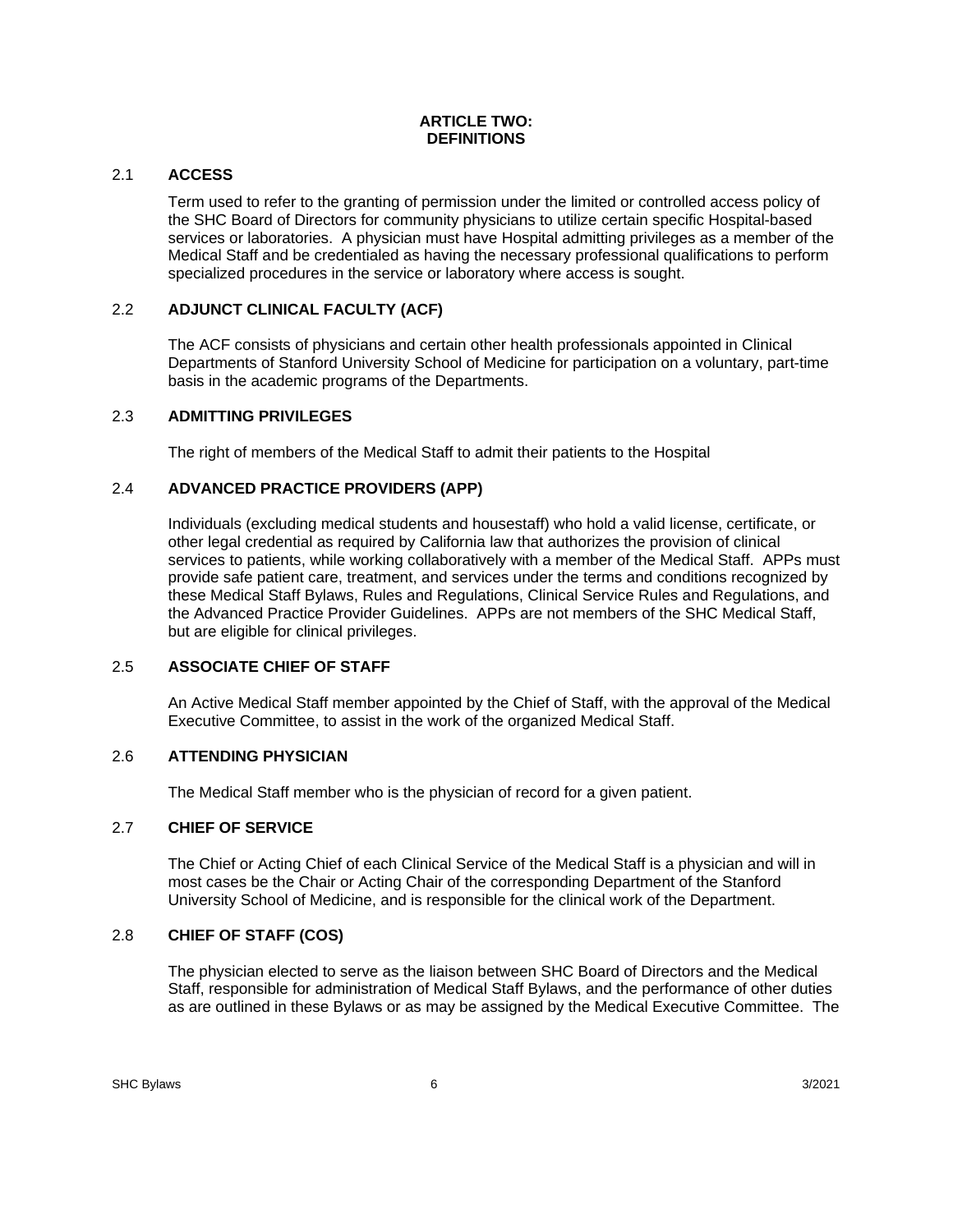Chief of Staff is accountable to the Medical Executive Committee as appropriate, for the discharge of duties in accordance with Section 10.6A

## 2.9 **CLINICS**

The clinics owned by SHC and operated by it in cooperation with, and/or in support of, the Stanford University School of Medicine primarily for the purpose of providing patient care and medical education.

### 2.10 **CLINICAL PRIVILEGES (PRIVILEGES)**

The permission granted to a Medical Staff member to render specific diagnostic, therapeutic, medical, dental, surgical, podiatric, psychological services.

### 2.11 **COMMUNITY PHYSICIAN**

A physician member of the Medical Staff who receives less than a majority of his or her clinical compensation from Stanford University.

#### 2.12 **CONSTRUCTION OF TERMS AND HEADINGS**

The captions or headings in these Bylaws are for convenience only and are not intended to limit or define the scope or effect of any provision of these Bylaws.

#### 2.13 **DESIGNEE**

Any reference to an individual holding a duly-authorized office (including Chiefs of Clinical Service) under these Bylaws includes, unless otherwise indicated, the designee of that individual.

#### 2.14 **EMERGENCY**

A condition in which serious harm could result to a patient, or in which the life of a patient is in immediate danger, and any delay in administering treatment would add to that harm or danger.

#### 2.15 **EX OFFICIO**

A member of a committee or body by virtue of an office or position held, with voting rights unless otherwise expressly provided.

#### 2.16 **FELLOW**

A physician registered as a post graduate house staff member in an SHC-approved fellowship program. There are ACGME accredited Fellows and non-ACGME fellows. Non-ACGME fellows may function as members of the medical staff.

## 2.17 **HIPAA PRIVACY REGULATIONS**

The federal privacy regulations promulgated under the Health Insurance Portability and Accountability Act of 1996.

#### 2.18 **HOSPITAL**

SHC Bylaws 3/2021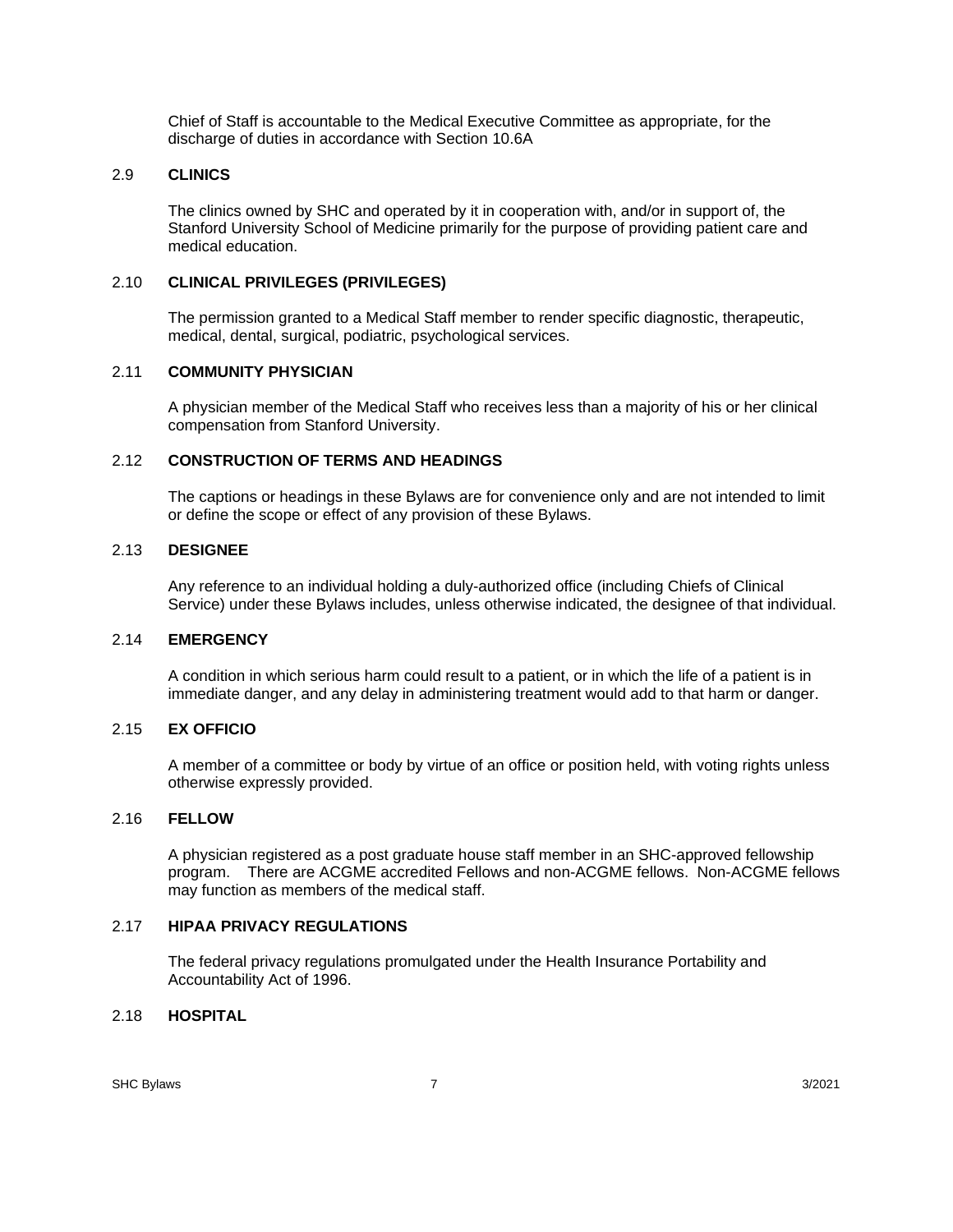The general acute care hospitals of SHC, including the associated ambulatory treatment areas and the Emergency Department, which are included in the general acute care hospital license.

#### 2.19 **HOUSESTAFF**

A physician-in-training who is in an SHC approved residency or fellowship program.

#### 2.20 **IN GOOD STANDING**

In good standing means a member is currently not under suspension or serving with any limitation of voting or other prerogatives imposed by operation of the bylaws, rules and regulations, or policies of the Medical Staff.

## 2.21 **INVESTIGATION**

Investigation means a process specifically instigated by the Medical Executive Committee to determine the validity, if any, of a concern or complaint raised against a member of the Medical Staff, and does not include activity of the Well-Being of Physicians and Physicians-in-Training-Committee, or the processes of Ongoing Professional Practice Evaluation, Focused Professional Practice Evaluation, or ongoing quality review.

## 2.22 **LICENSED INDEPENDENT PRACTITIONERS**

Licensed independent practitioners include physicians, dentists, clinical psychologists, and podiatrists who provide medical care to patients, in accordance with state licensure laws, without supervision by a physician.

#### 2.23 **MEDICAL EXECUTIVE COMMITEE**

The Executive Committee of the Medical Staff with the responsibilities set forth in these Bylaws.

#### 2.24 **MEDICAL DIRECTOR**

A Medical Staff physician member employed or otherwise serving SHC to provide medical direction in a specific clinical unit or function of SHC. Responsibilities may include both administrative and clinical duties.

#### 2.25 **MEDICAL STAFF**

The formal organization of all licensed physicians, dentists, clinical psychologists, and podiatrists who may practice independently are granted recognition as members under the terms of these Bylaws.

#### 2.26 **MEDICAL STAFF YEAR**

The period from September 1 through August 31.

## 2.27 **MEDICAL STUDENT**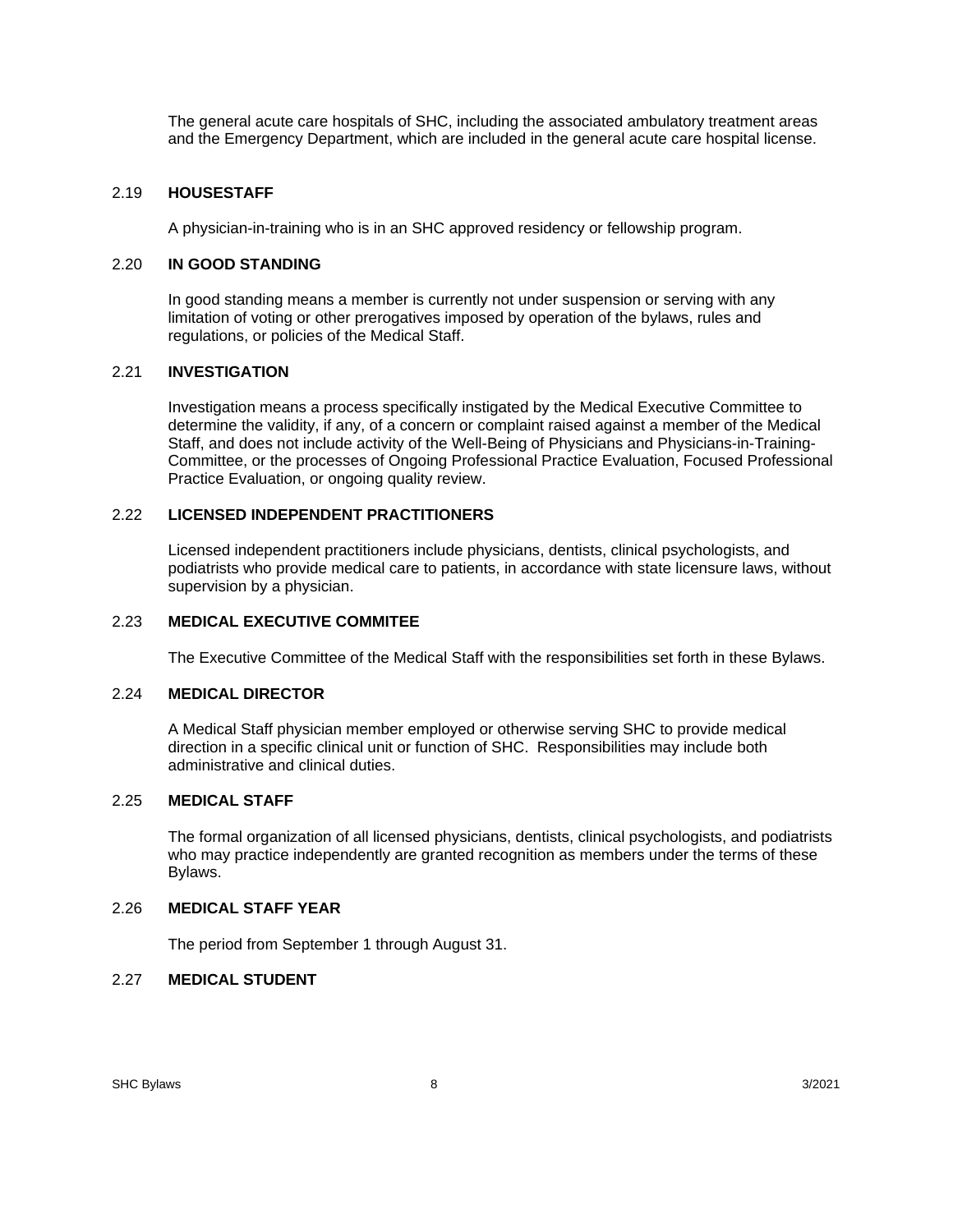A student currently enrolled in Stanford University School of Medicine in pursuit of a medical degree, or enrolled as a student in another accredited School of Medicine and doing an elective at SHC.

#### 2.28 **ORGANIZED HEALTH CARE ARRANGEMENT (OHCA)**

A clinically integrated care setting in which individuals typically receive health care from more than one health care provider.

#### 2.30 **PEER RECOMMENDATIONS (CREDENTIALING/PRIVILEGING)**

Information submitted by an individual(s) in the same professional discipline as the applicant reflecting their perception of the practitioner's clinical practice, ability to work as part of a team, citizenship, and ethical behavior, or the documented peer evaluation of practitioner-specific data collected from various sources for evaluating current competence.

#### 2.31 **PHYSICIAN**

An individual with an M.D. or D.O. degree who is licensed to practice in the State of California.

#### 2.32 **PRACTITIONER**

Unless otherwise expressly limited, any physician, dentist, podiatrist, or clinical psychologist who is applying for Medical Staff membership and/or clinical privileges or who is a Medical Staff member or Advance Practice Provider and/or who exercises clinical privileges at SHC.

#### 2.33 **PREROGATIVE**

The participatory rights granted, by virtue of Staff category or otherwise, to a Medical Staff member, which is exercisable subject to, and in accordance with, the conditions imposed by these Bylaws

#### 2.34 **PROCTOR**

An Active member, in good standing, of the Medical Staff of SHC with privileges in the specialty area being proctored. Proctor Delegate is a practitioner who is assigned for proctoring performed at distant clinics on approval by the Service Chief and the Credentials Committee.

#### 2.35 **PROTECTED HEALTH INFORMATION**

Any information, whether oral or recorded in any form or medium: a) that relates to the past, present or future physical or mental condition of an individual; the provision of health care to an individual; and b) that identifies the individual or with respect to which there is a reasonable basis to believe the information can be used to identify the individual.

#### 2.36 **SHC POLICIES**

Policies concerning the operation of SHC adopted by the President and CEO, or Medical Executive Committee, and approved by the Stanford Board of Directors.

#### 2.37 **STANFORD HEALTH CARE (SHC)**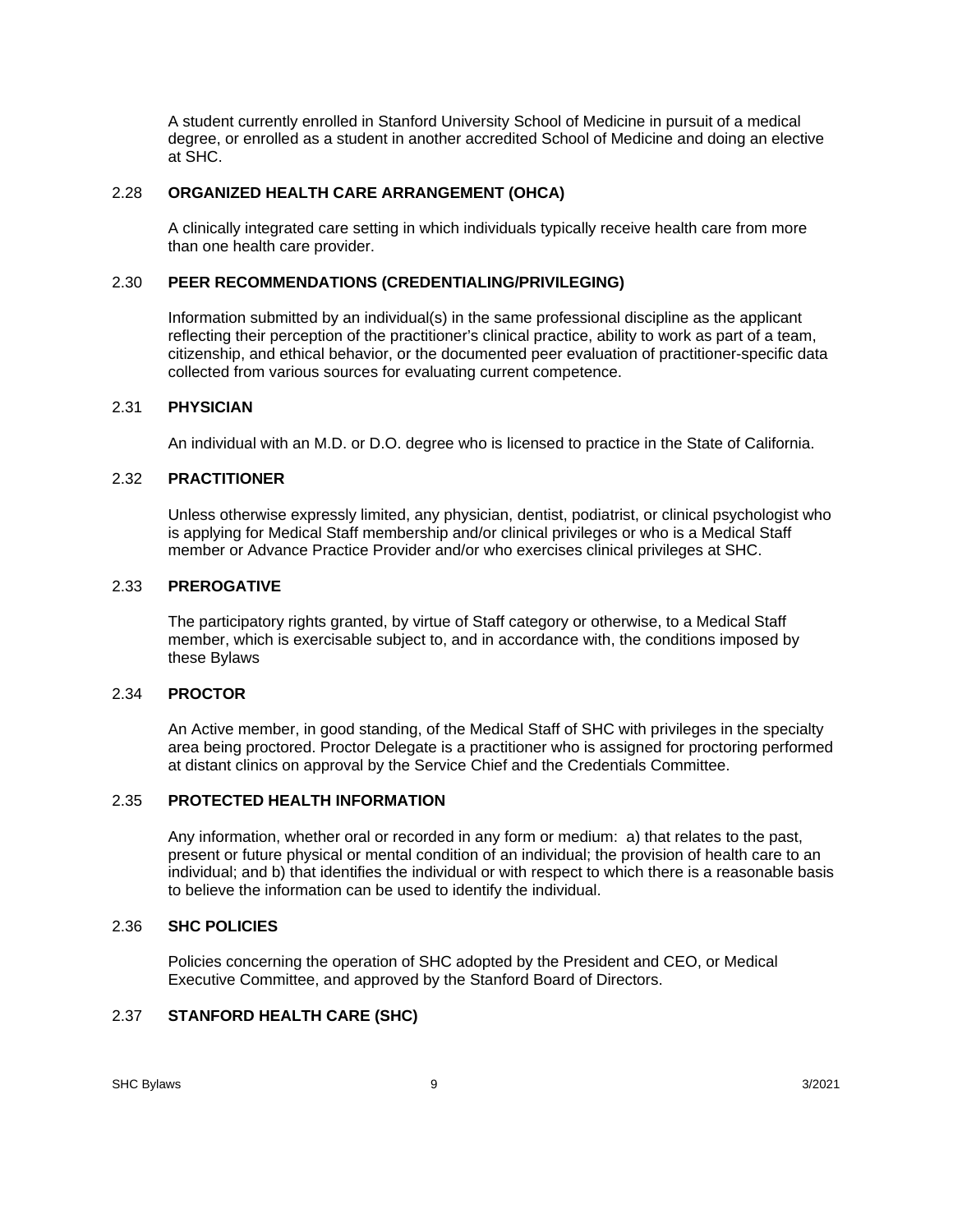The Hospitals and Clinics.

## 2.38 **STANDING COMMITTEE OF THE MEDICAL EXECUTIVE COMMITTEE**

A duly authorized committee of the Medical Staff reporting to the Medical Executive Committee.

## 2.39 **STANFORD HEALTH CARE BOARD**

The Board of Directors of Stanford Health Care, which serves as its governing body.

#### 2.40 **VICE-CHIEF OF STAFF**

An elected physician officer of the Medical Staff who, upon completion of the three (3) year term of office, will succeed to the office of Chief of Staff. The Vice Chief of Staff is accountable to the Chief of Staff and Medical Executive Committee as appropriate, for the discharge of duties in accordance with Section 10.6.B.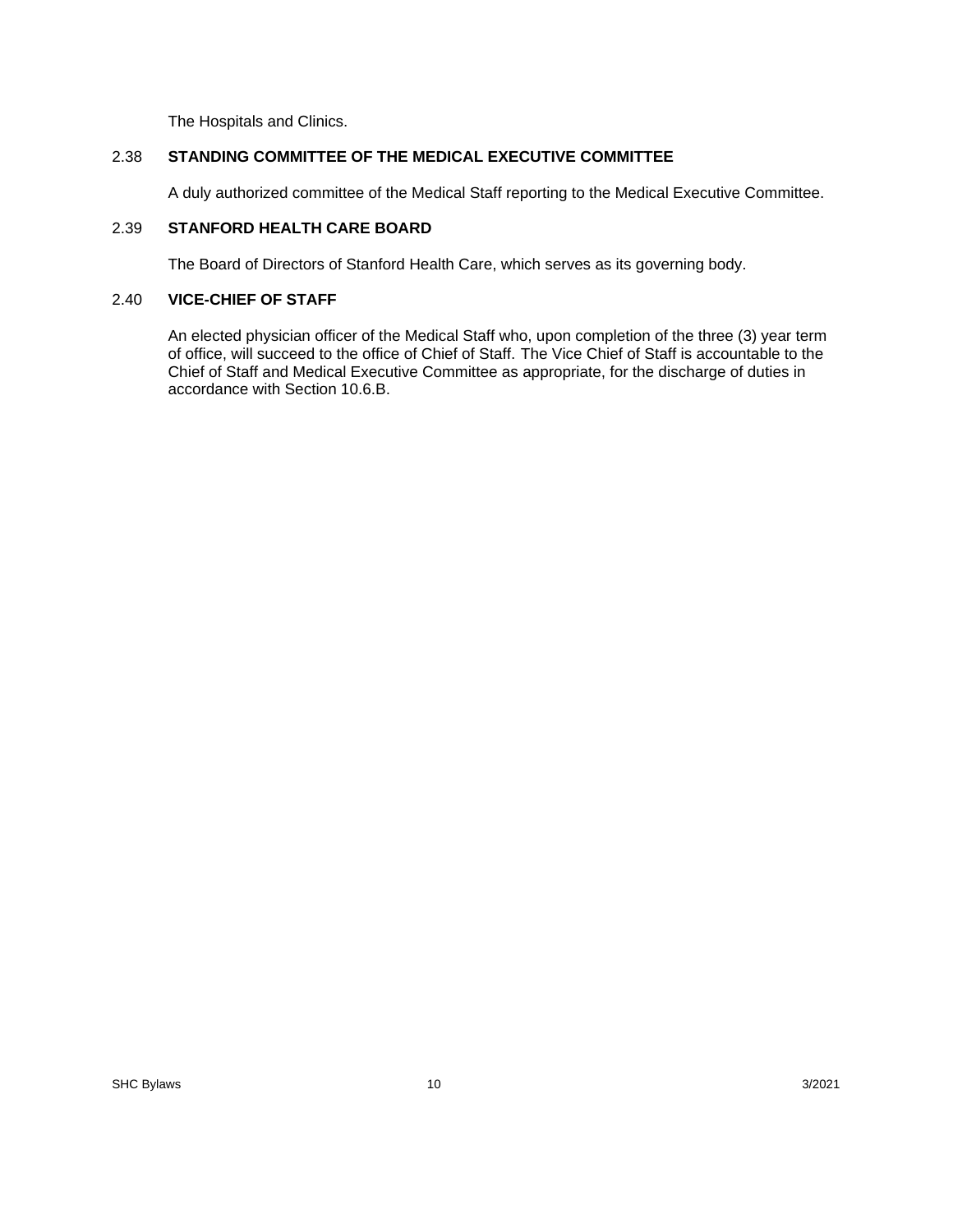#### **ARTICLE THREE: MEDICAL STAFF MEMBERSHIP AND CLASSIFICATION**

## **3.1 MEMBERSHIP**

Membership on the Medical Staff will be extended to physicians, dentists, podiatrists, and clinical psychologists who continuously meet the requirements, qualifications, and responsibilities set forth in these Bylaws and who are appointed by the SHC Board of Directors. Membership on the Medical Staff or clinical privileges will not be granted or denied on the basis of race, religion, color, age, sex, national origin, ancestry, economic status, marital status, disability, or sexual orientation.

No physician, dentist, clinical psychologist, or podiatrist may admit or provide services to patients in the Hospital unless he/she is a member of the Medical Staff or has been granted temporary, disaster (refer to disaster privilege policy), or emergency privileges in accordance with the procedures set forth in these Bylaws.

Members of the Housestaff of SHC, or of any other hospital, and Fellows of the Stanford University School of Medicine, are not eligible for membership on the Medical Staff and/or for privileges in the area in which they are in clinical training, and must be under the supervision of the Chief of Service and the attending physician. A Chief of Service may request privileges for fellows of the Stanford University School of Medicine to perform clinical work in the medical discipline for which they have had previous training if the privilege requested is unrelated to the area of their current training. Such applicants must meet all requirements, qualifications, and responsibilities of the Medical Staff, and are subject to such policies as may be established by the Chief of Staff. Members of the Housestaff are expected to participate in the continuous quality improvement program of their department, and the Hospital, as outlined in the Housestaff Manual and the Supervision of Housestaff Policy. Housestaff appointments and job qualifications, including job descriptions, are maintained by the Office of Graduate Medical Education and their respective academic departments. Practitioners in a non-ACGME program are overseen by GME and/or the School of Medicine and not credentialed unless functioning as Clinical Instructor. Refer to the SOM Definition of Clinical Instructor.

## **3.2 EFFECT OF OTHER AFFILIATIONS**

No physician, dentist, clinical psychologist, or podiatrist will be automatically entitled to Medical Staff membership or to exercise any particular clinical privilege merely because he/she holds a certain degree; is licensed to practice in California or any other state; is a member of any professional organization; is certified by any clinical board; previously had membership or privileges at SHC; or had, or presently has, Staff membership or privileges at another health care facility. Medical Staff membership or clinical privileges will not be conditioned or determined on the basis of an individual's participation or non-participation in a particular medical group, IPA, PPO, PHO, hospital-sponsored foundation, or on a practitioner's opting in or out of Medicare and MediCal participation.

## **3.3 CLASSIFICATION**

The categories of the Medical Staff include the following: Active, Courtesy, Courtesy Teaching, Refer and Infuse, LPCH Staff, Affiliate, Administrative categories. Each time Medical Staff membership is granted or renewed, or at other times as deemed appropriate, the member's staff category will be determined by the Medical Executive Committee. For the purposes of the below qualifications, patient contact includes documentation in the patient record related to admissions,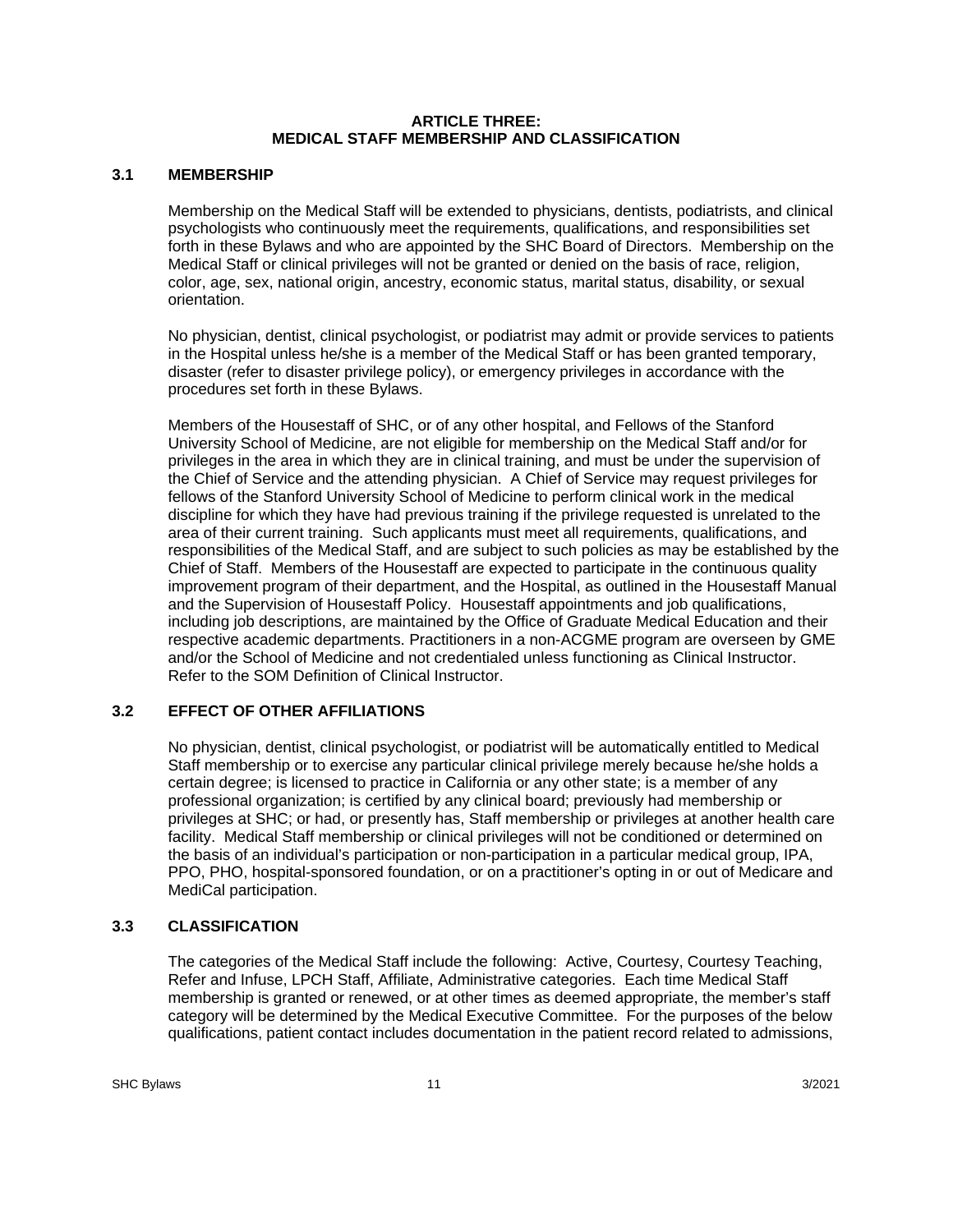treatments, consults, teaching and supervision of physicians in training, outpatient clinic visits, and outpatient surgery and procedures. Referrals alone into the SHC system are not considered patient contact.

#### C. ACTIVE MEDICAL STAFF

1. Qualifications

The Active Staff consists of physicians, dentists, podiatrists, and clinical psychologists who:

- a. Meet the Membership Criteria set forth in Section 3.5;
- b. Are able to provide continuous care, treatment, and services to their patients in the Hospital and Clinics, as defined in the relevant Department's Policies and Rules and Regulations
- c. Regularly admit, or are otherwise regularly involved in the care of patients in this facility (a minimum of eleven [11] patient contacts per year).
- 2. Prerogatives

The prerogatives of Active Staff members are to:

- a. Admit, treat, or provide clinical services to Hospital and Clinic patients
- b. Exercise such clinical privileges as are granted to them pursuant to Article Five. Medical Staff members may admit patients to the Hospital.
- c. Vote on all matters presented at general and special meetings of the Medical Staff or Clinical Service and matters of Medical Staff or Clinical Service committees of which they are a member, and in elections of Medical Staff officers (based on eligibility).
- d. Hold office in the Medical Staff organization and in the Service and committees of which they are a member.
- 3. Responsibilities

The responsibilities of the Active Staff members are to:

- a. Meet the basic responsibilities of Staff membership defined in Section 3.5.
- b. Satisfy the requirements of the Service of which he/she is a member.
- c. Actively participate in Staff committees, performance improvement functions, quality assurance and quality improvement activities, in supervising provisional appointees, in evaluating and monitoring Medical Staff members, and in discharging such other Staff functions as may from time to time be required. This participation is a duty derived from the privilege of Active Staff membership.
- d. Satisfy the requirements set forth in Article Twelve for attendance at meetings of the service and committees of which he/she is a member.
- e. Pay dues and fees as determined in accordance with Section 13.5.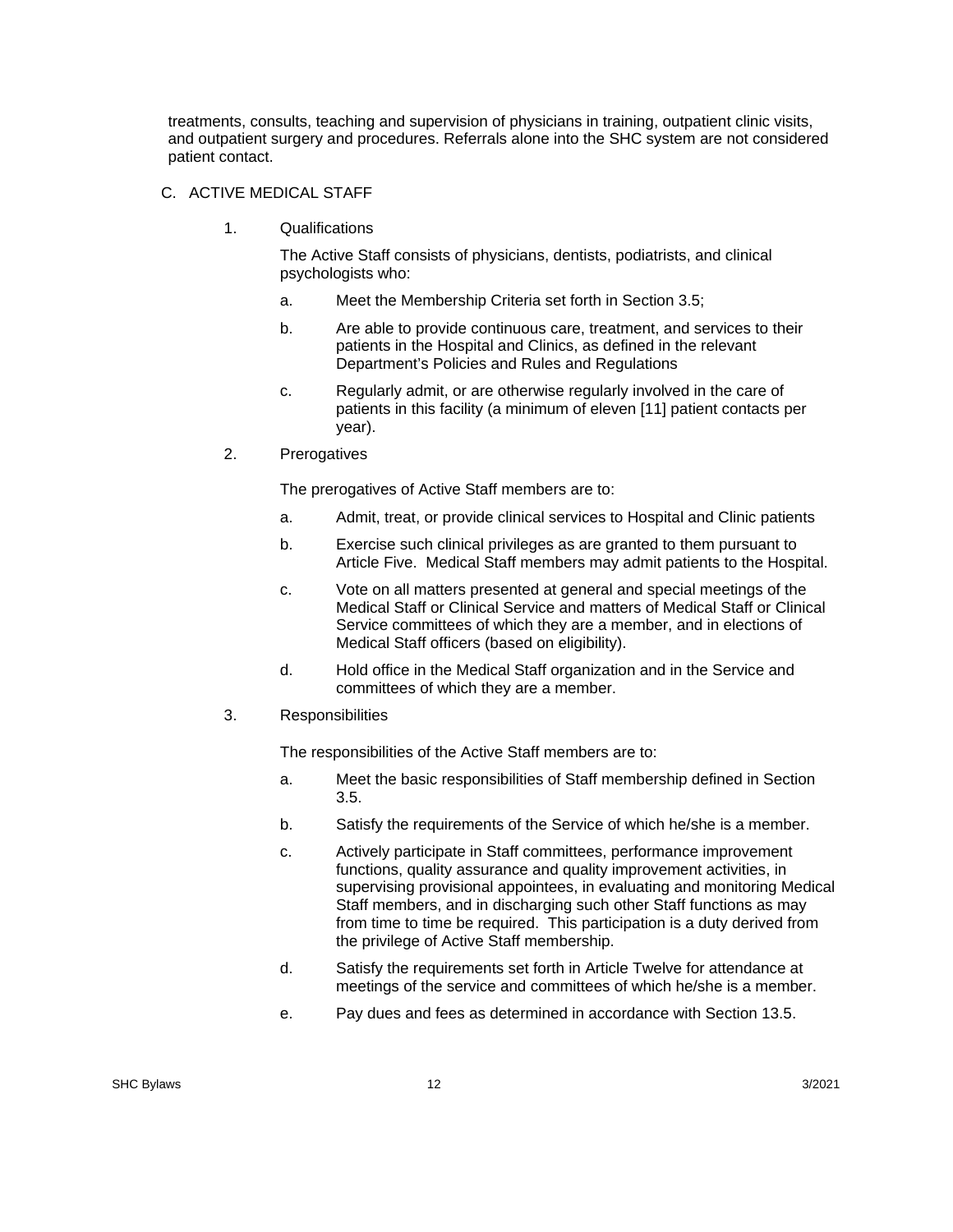4. Transfer of Active Staff member

After two (2) consecutive years in which a member of the Active Medical Staff fails to regularly care for patients in this hospital, or be regularly involved in Medical Staff functions as determined by the Medical Staff, that member will be automatically transferred to the appropriate category, if any, for which the member is qualified.

#### D. COURTESY STAFF

1. Qualifications

The Courtesy Staff consists of physicians, dentists, podiatrists, and clinical psychologists who:

- a. Meet the Membership Criteria set forth in Section 3.5 and in the Credentialing policies in regard to activity requirements;
- b. Are members in good standing and who are actively practicing at another facility in California
- c. Have a minimum of three (3) and maximum of ten (10) patient contacts per year at this facility.
- 2. Medical staff members who hold privileges for invasive procedures DO NOT qualify for this category.
- 3. Prerogatives

The Prerogatives of a Courtesy Staff member are to:

- a. Admit, treat, or perform services on Hospital patients.
- b. Exercise such clinical privileges as are granted to him/her pursuant to Article Five. Medical Staff members may admit patients to the Hospital. . Non-physician members may write orders to the extent allowed in the Rules and Regulations of the Medical Staff and their Service's requirements, but not beyond the scope of their license.
- c. Serve on Medical Staff Committees and may be given a vote on those committees. However, he/she may not be a candidate for any Medical Staff or Service elective positions (e.g. chief of staff, MEC member at large), nor may vote in elections for those positions.
- 4. Responsibilities

A member of the Courtesy Staff must:

- a. Meet the responsibilities of Medical Staff Membership contained in Section 3.5.
- b. Provide patient activity and quality review information from primary facility as requested at time of reappointment.
- c. Satisfy the requirements of the Service of which he/she is a member.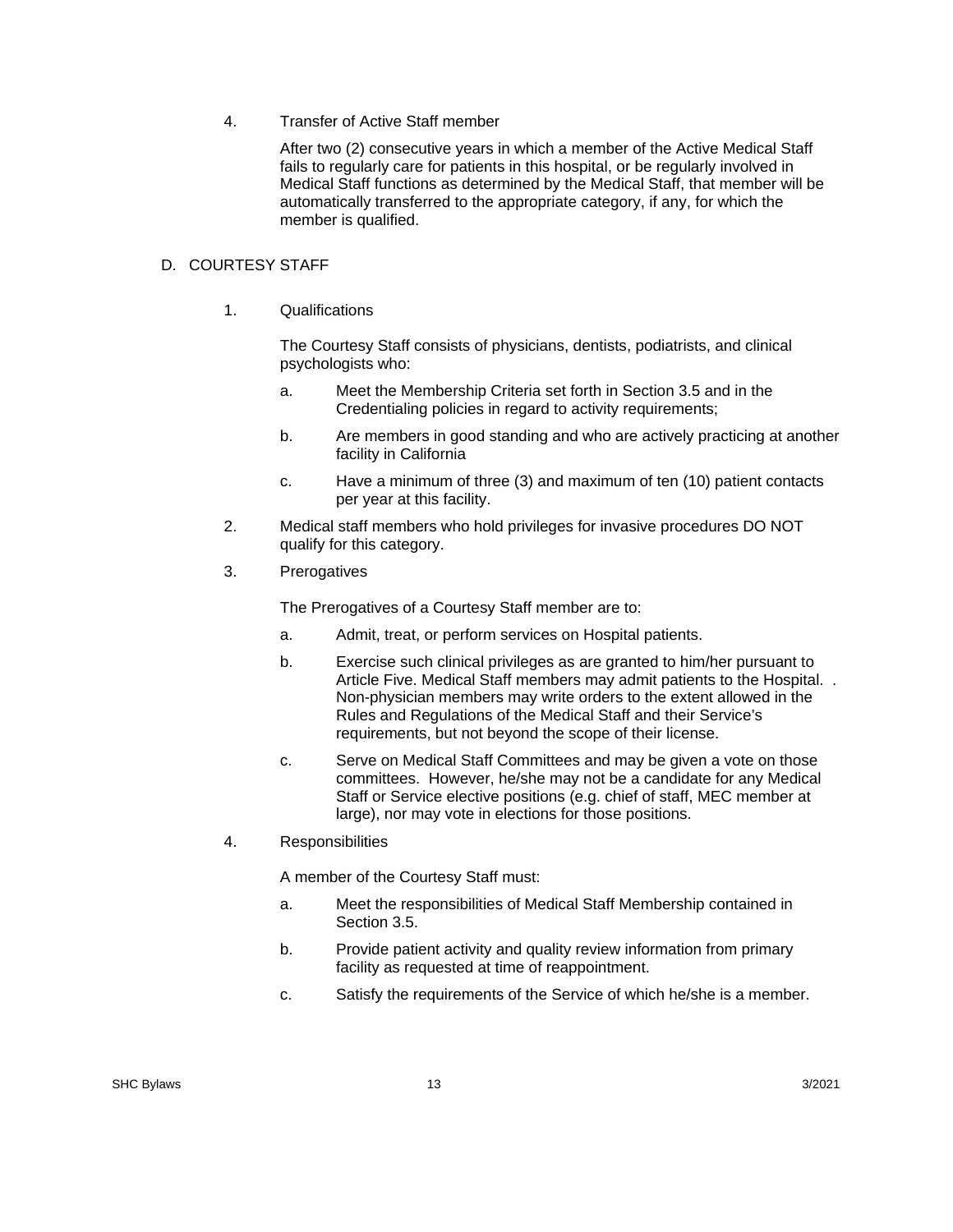- d. Satisfy the requirements set forth in Article Twelve for attendance at meetings of the Service and committees of which he/she is a member.
- e. Participate as appropriate in Medical Staff committees, performance improvement functions, quality assurance and quality improvement activities, in supervising provisional appointees, in evaluating and monitoring Medical Staff members, and in discharging such other Staff functions as may from time to time be required. This participation is a duty derived from the privilege of Courtesy Staff (Admitting) membership.
- f. Pay dues and fees as determined in accordance with Section 13.5.
- 5. Limitation

Courtesy staff members who regularly admit or care for more than ten (10) patients per year at this facility will, upon review by the Medical Executive Committee, be obligated to seek appointment to the appropriate staff category

#### E. COURTESY TEACHING STAFF

1. Qualifications

The Courtesy Teaching Staff consists of physicians, dentists, podiatrists, and clinical psychologists who:

- a. Meet the Membership Criteria set forth in Section 3.5.
- b. Holds a current teaching appointment (Faculty, Clinician Educator, or Adjunct Clinical Faculty) within the Stanford School of Medicine.

Treat SHC patients only when incident to performing clinical teaching responsibilities

- c. Have at least eleven (11) patient contacts per year at SHC, or
- d. If less than eleven (11) but more than three (3) contacts, are members in good standing and actively practicing at another facility in California

### 2. Prerogatives

The prerogatives of a Courtesy Teaching Staff member are:

- a. To treat patients at SHC only when acting as the teaching attending.
- b. To exercise such clinical privileges as are granted to them pursuant to Article Five.
- c. Courtesy Teaching Staff may not serve as a voting member of Medical Staff or Service committees and may not vote in elections or hold office in the Medical Staff or Clinical Service of which he/she is a member.

### 3. Responsibilities

The responsibilities of Courtesy Teaching Staff are to:

- a. Meet the basic responsibilities of Medical Staff membership defined in Section 3.5.
- b. Satisfy the requirements of the Service of which he/she is a member.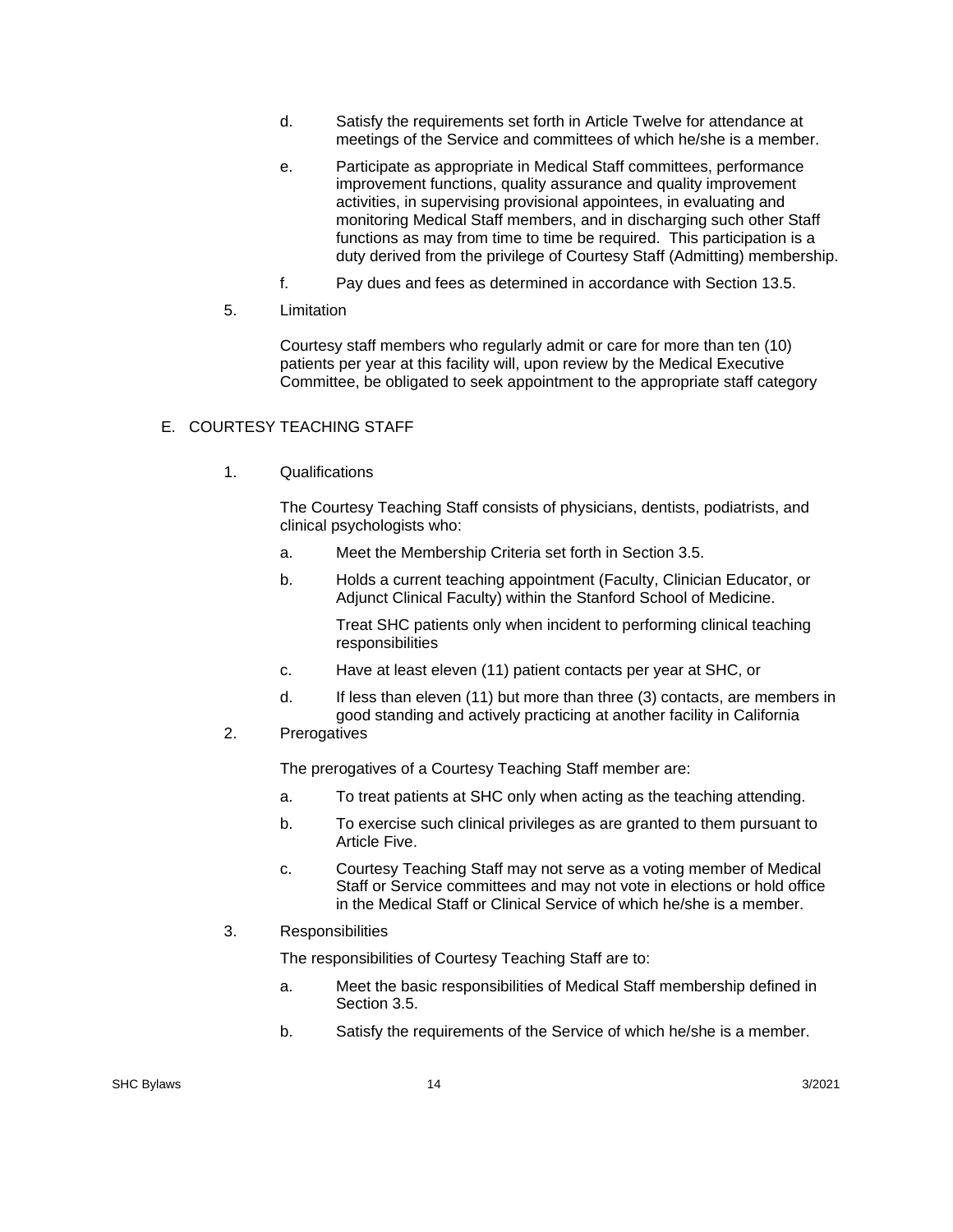- c. Participate in Medical Staff or Clinical Service committees of which he/she is a member.
- d. Attend meetings of the Medical Staff or Clinical Service of which he/she is a member.
- e. Courtesy Teaching Staff will be exempt from paying Medical Staff dues but will pay credentialing fees in accordance with Section 13.5.B.

### F. REFER AND INFUSE STAFF

1. Qualifications

The Refer and Infuse Medical Staff consists of physicians, dentists, podiatrists, and clinical psychologists who:

- a. Meet the Membership Criteria set forth in Section 3.5
- b. Do not meet criteria for membership in other categories
- 2. Prerogatives

The prerogatives of the Refer and Infuse Medical Staff are:

- a. To write orders and exercise related privileges for patients to receive therapeutic infusions at the Ambulatory Treatment Infusion Center.
- b. May not serve as a voting member of the Medical Staff or Service Committees and may not vote in elections or hold office in the Medical **Staff**
- 3. Responsibilities
	- a. Meet the basic responsibilities of Medical Staff membership defined in Section 3.5
	- b. Satisfy the requirements of the Service of which he/she is a member.
	- c. May attend meetings of the Medical Staff
	- d. Will be exempt from paying Medical Staff dues but will pay credentialing fees in accordance with section 13.5.B.
- G. LPCH STAFF
	- 1. Qualifications

The LPCH Staff consists of physicians, dentists, podiatrists, and clinical psychologists who:

- a. Meet the membership criteria set forth in Section 3.5.
- b. Are members of the Active, Courtesy or Provisional Medical Staff at LPCH
- c. Are called to SHC periodically to render care to patients treated at or admitted to this facility.
- 2. Prerogatives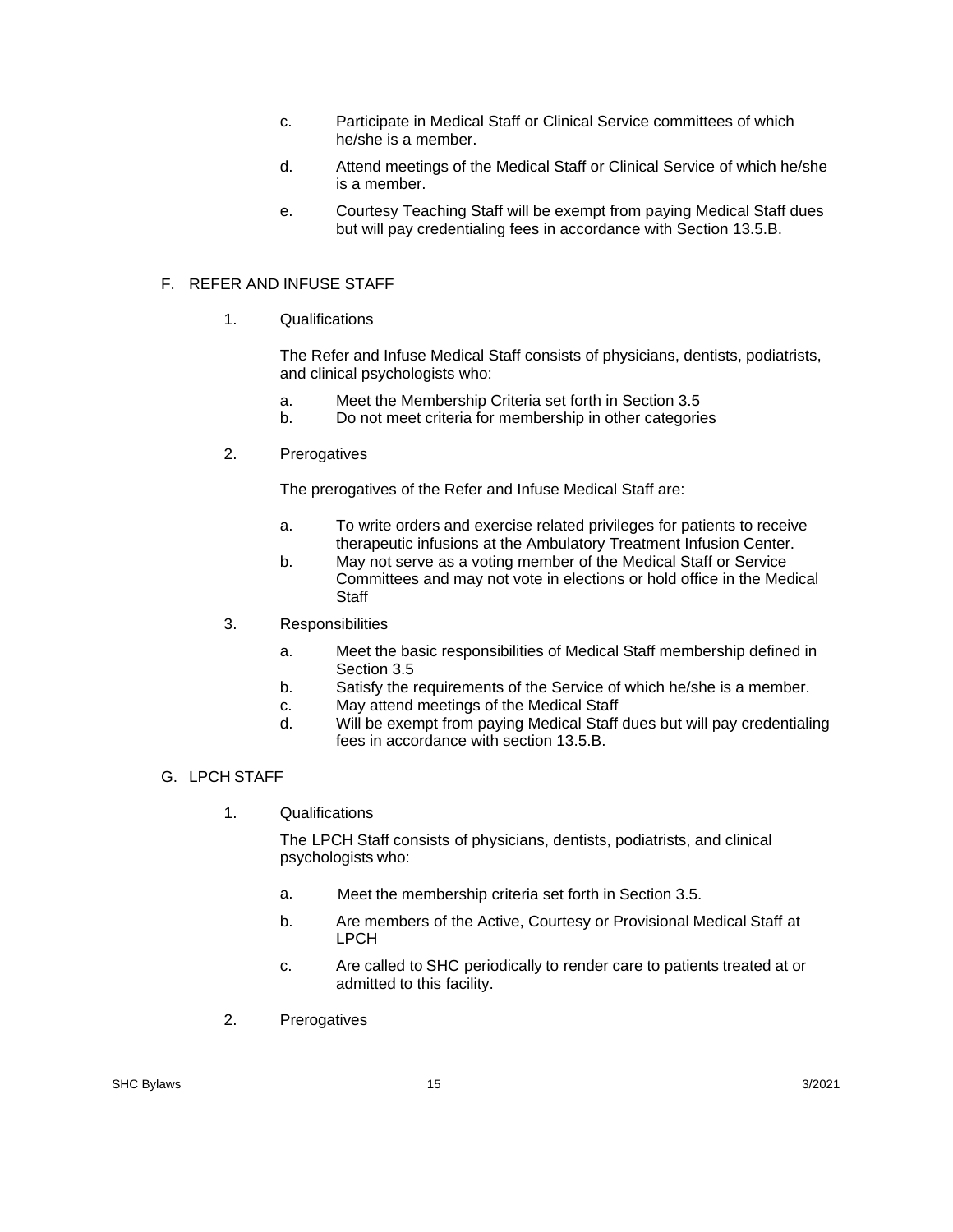- a. Treat and otherwise care for patients at this facility on request of the patient's attending physician.
- b. Exercise all pediatric clinical privileges held at LPCHS, which privileges are automatically granted by a favorable determination regarding Staff membership in this category. Provisional Staff membership and proctoring may be waived for members in this category with respect to membership determination and all clinical privileges held at LPCHS.
- c. Exercise such additional clinical privileges beyond the privileges held at LPCHS as are granted through the standard clinical privilege approval process of this Medical Staff, with the exeption of admitting privileges.
- 3. Responsibilities
	- a. Satisfy the requirements of the Service of which he/she is a member.
	- b. Are not required to meet the various attendance or activity requirements of these Bylaws, pay dues or pay application fees.
	- c. May be appointed as voting members of Medical Staff committees, but may not otherwise vote on Medical Staff matters or hold office.

#### H. AFFILIATE STAFF

The Affiliate Medical Staff consists of Medical Staff who do not have patient activity at Stanford Hospital, but who are providers under the Stanford managed care contracts or other contractual arrangements or providers who work at non-SHC licensed facilities. and need to be credentialed and re-credentialed through SHC. This category also applies to faculty members who practice outside SHC (and so do not require privileges here) but who require credentialing to enable coverage by SUMIT malpractice insurance and/or for billing purposes.

1. Qualifications

The Affiliate Medical Staff consists of physicians, dentists, podiatrists and psychologists who:

- a. Meet the Membership Criteria set forth in Section 3.5.
- b. Do not admit or treat patients in SHC, nor have ongoing admitting privileges.
- c. May hold a faculty appointment within the Stanford School of Medicine and/or be a member of the provider group under the Stanford managed care contracts or provide care at University HealthCare Alliance (UHA).
- 2. Prerogatives

Affiliate members:

- a. May not serve as a voting member of Medical Staff or Service committees.
- b. May attend meetings of the Medical Staff and his/her Service without vote.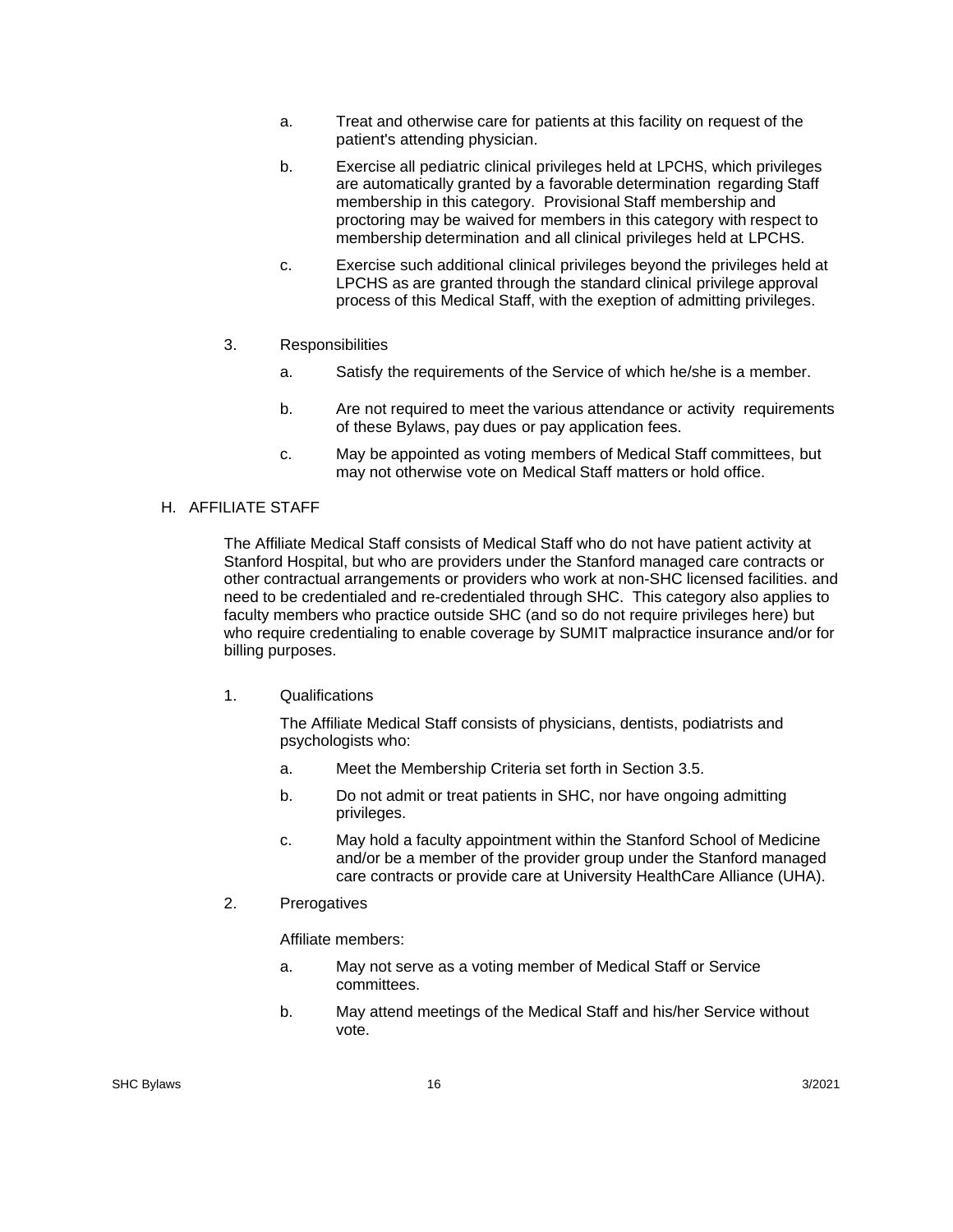- c. May not hold office within the Medical Staff or Service.
- 3. Responsibilities

Affiliate members:

- a. Must meet the basic responsibilities of Medical Staff membership defined in Section 3.5.
- b. Must satisfy the requirements of the Service of which he/she is a member.
- c. Are not required to meet the attendance requirements of Article Twelve.
- d. Are exempt from paying Medical Staff dues but are required to pay applicant fees.
- e. Must meet all requirements of Medical Staff and health plan contracts, if applicable.

### I. ADMINISTRATIVE STAFF

Administrative staff membership may be held by any physician who is not otherwise eligible for another staff category and who is retained by the hospital or medical staff solely to perform ongoing medical administrative activities.

1. Qualifications:

The administrative staff consists of members who:

- a. Assist the medical staff in carrying out medical-administrative functions, including but not limited to quality assessment and improvement and utilization review
- b. Hold a current valid CA medical License
- 2. Prerogatives:
	- a. Administrative staff may attend meetings of the medical staff and various departments, including open committee meetings and educational programs, but have no right to vote at such meetings, except to the extent the right to vote is specified at the time of appointment.
	- b. Administrative staff members are not eligible to hold office in the medical staff organization, admit patients or exercise clinical privileges.

## J. "REFER AND FOLLOW"

Refer and follow category consists of those staff members who do not plan to admit or treat patients at SHC but who wish to visit their patients while in the hospital and document such visits in the Medical Record. There will be no limitation to the number of contacts allowed to refer and follow, and physicians in this Medical Staff category may subsequently apply for privileges in another Medical Staff category at any time. Membership in this category is not required for physicians who refer patients to other members of the Medical Staff. Referring physicians who are not members of the Medical Staff may continue to access their patient's record via the Physician Portal.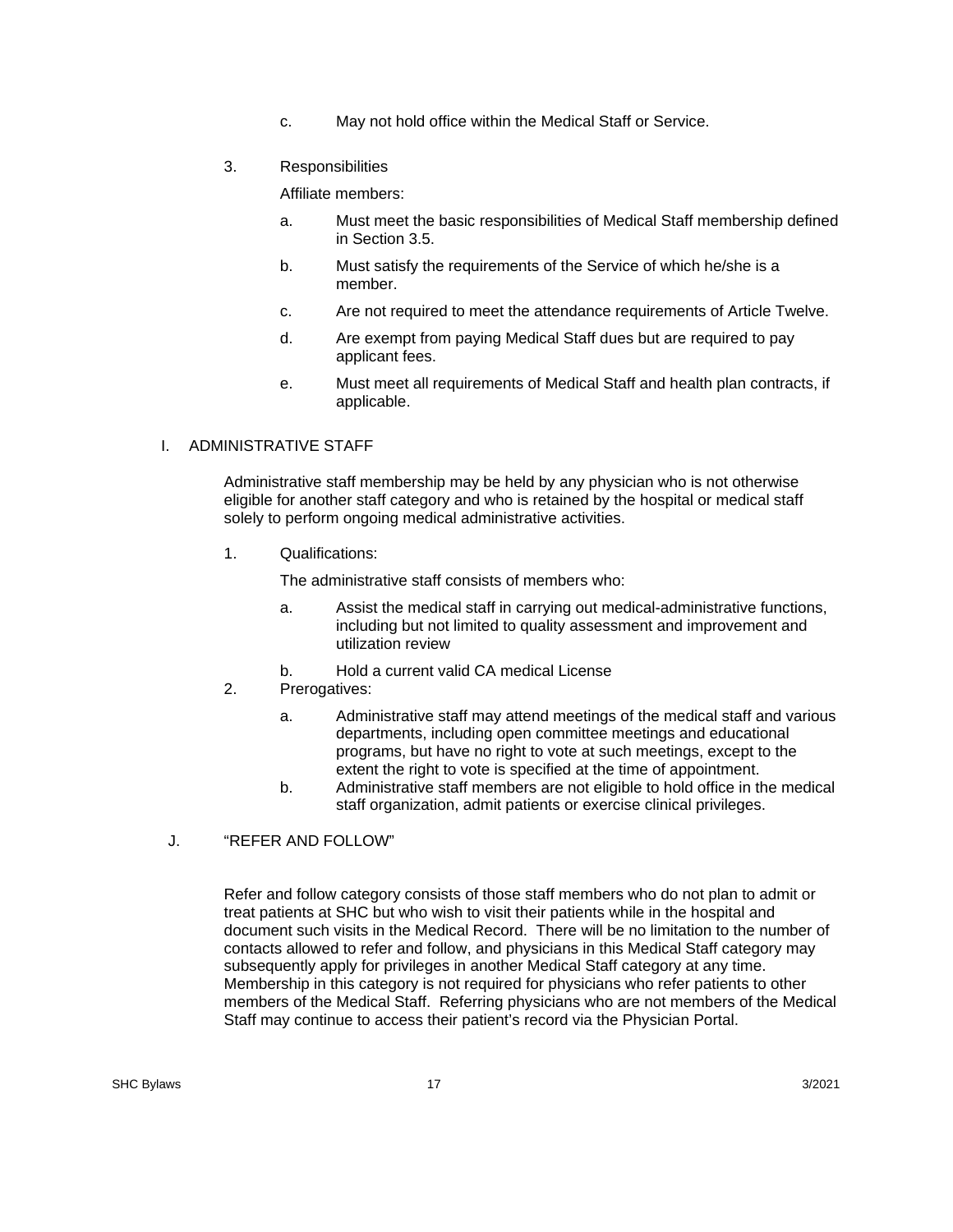- 1. Prerogatives of Refer and Follow Staff: Members of the Refer and Follow Staff may
	- a. Visit and follow his or her referred patients while in the Hospital.
	- b. May document their visit and any communications with members of the hospital staff or Medical Staff in the Medical Record.
	- c. Access the electronic medical record (EPIC) both remotely and at the Hospital.
	- d. Attend meetings of the General Staff and of the Service of which he/she is a member.
	- e. Pay application fees as established by the Board.
	- f. Be reappointed to the Medical Staff every two years, as required of other categories of Medical Staff membership.
- 2. Limitations of the Refer and Follow Staff. A Refer and Follow staff member may not:
	- a. Have responsibility for any aspect of the clinical care of a hospitalized patient.
	- b. Write, electronically enter, or give verbal orders.
	- c. Perform any procedures.
	- d. Hold office at any level in the staff organization or be chairperson of any committee or be elected as a Member at Large to the Medical Executive Committee.

#### K. HONORARY STATUS

The Honorary Medical Staff consists of those individuals who, in the judgment of the Chief of Staff and the Medical Executive Committee, are distinguished practitioners whose contributions to SHC or whose recognized professional eminence merit special recognition. A change of practitioner status to Honorary Medical Staff will be initiated by the Chief of Staff or the Medical Executive Committee.

Members of the Honorary Status are eligible to receive Medical Staff meeting notices and to attend Medical Staff and Service meetings. They do not have privileges to admit or treat patients in SHC, nor are they eligible to vote or hold office in this Medical Staff organization. They are not members of the medical staff.

They are not required to pay Staff dues/fees or to attend meetings of the Medical Staff or their Service.

L. RETIRED STATUS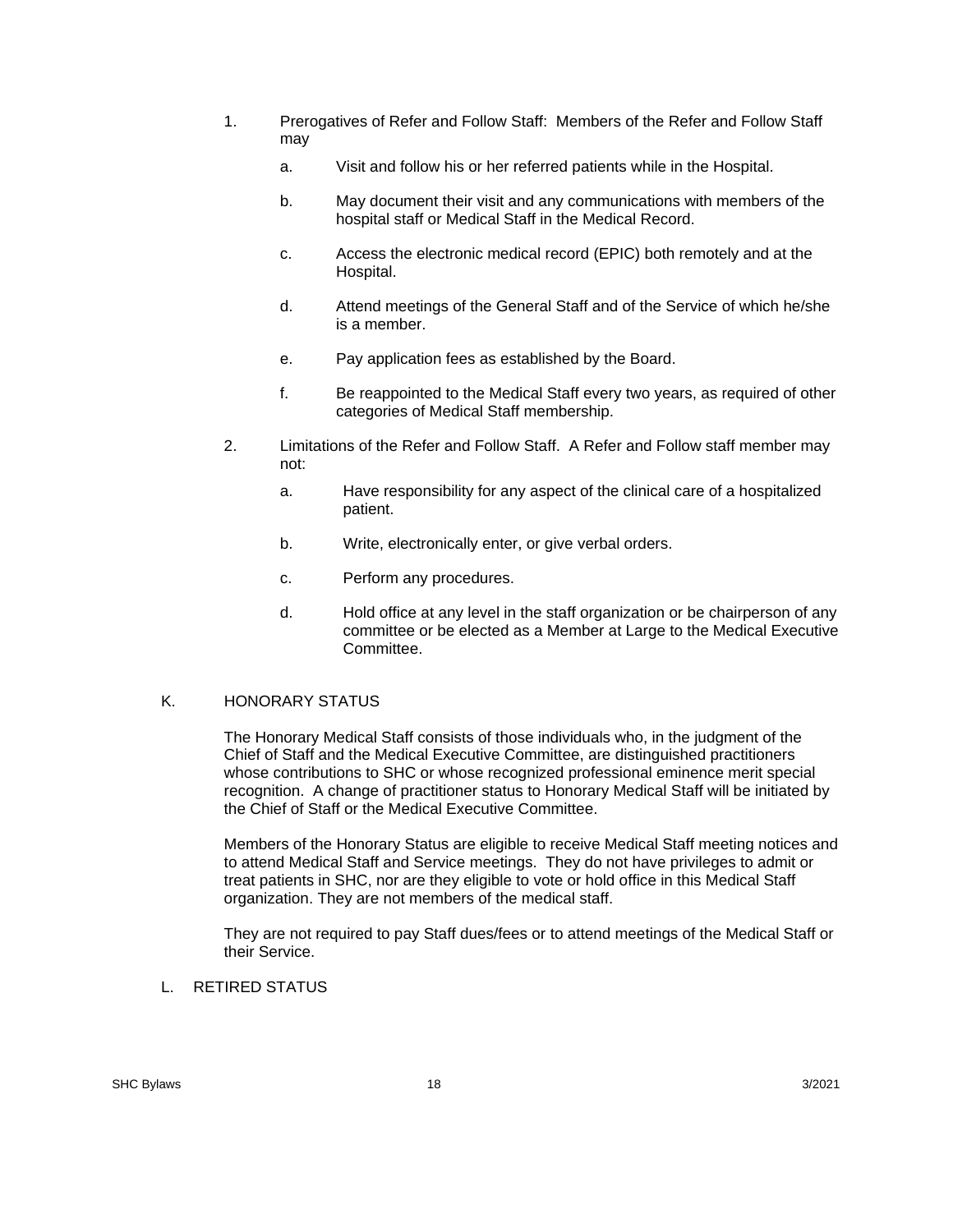Physicians who are in good standing in the category to which they are assigned, and who subsequently retire from practice may request a Retired status. Retired members are eligible to receive Medical Staff meeting notices and to attend Medical Staff and Service meetings. They do not have privileges to admit or treat patients in SHC, nor are they eligible to vote or hold office in this Medical Staff organization. They are not required to pay Staff dues/fees or to attend meetings of the Medical Staff or their Service. They are not members of the medical staff.

### **3.4 PROVISIONAL STATUS**

 All initial Medical Staff appointees to the Active, Courtesy, Refer and Infuse or Courtesy Teaching Staff, or appointees to the Active, Courtesy or Courtesy Teaching Staff after termination of a prior appointment, will be in provisional status until proctoring is complete. Active, Courtesy or Courtesy Teaching members in provisional status will be assigned to a Clinical Service in which their performance will be evaluated through proctoring to determine their eligibility for advancement to non-provisional status.

#### A. QUALIFICATIONS

Active, Courtesy, Refer and Infuse and Courtesy Teaching Staff members in provisional status will consist of those physicians, dentists, clinical psychologists, and podiatrists who meet the Membership Criteria set forth in Section 3.5, but who have not completed the proctoring requirements set forth in Section D below, if applicable, and/or or have been in provisional status for less than twelve (12) months.

#### B. TERM

Upon initial appointment to the medical staff or APP staff, Members will remain in provisional status until proctoring has been completed. Members who have advanced out of provisional category and request new privileges are assigned Focused Professional Practice Evaluation (FPPE) and must complete FPPE in the same timeframe as upon initial appointment. The Medical Executive Committee will initiate action to review the status of FPPE, which will lead to terminating the membership and privileges of an Active, Courtesy, Refer and Infuse or Courtesy Teaching member in provisional status who does not qualify for advancement to non-provisional status within twelve (12) months. Termination will occur immediately following review of the FPPE. A member may request an extension for proctoring within a month of expiring and submit a reasonable plan to increase patient activity to meet the proctoring requirement to the Service Chief and Credentials Committee and/or its designee for consideration. If the plan is accepted, typically a 3-month extension from the original due date may be granted and practitioner is expected to meet the requirement or termination will occur on due date. Proctoring cannot be extended beyond 24 months from time of initial appointment. If the plan is not satisfactory and it is still determined that the qualifications for membership and privileges were not met, a voluntary resignation will be processed. The member will not be entitled to the procedures set forth in Article Seven if advancement was denied because of a failure to have a sufficient number of cases proctored, or because of a failure to maintain a satisfactory level of clinical activity or membership was terminated. The Member will be entitled to the procedures set forth in Article Seven, if advancement was denied for a medical disciplinary cause or reason.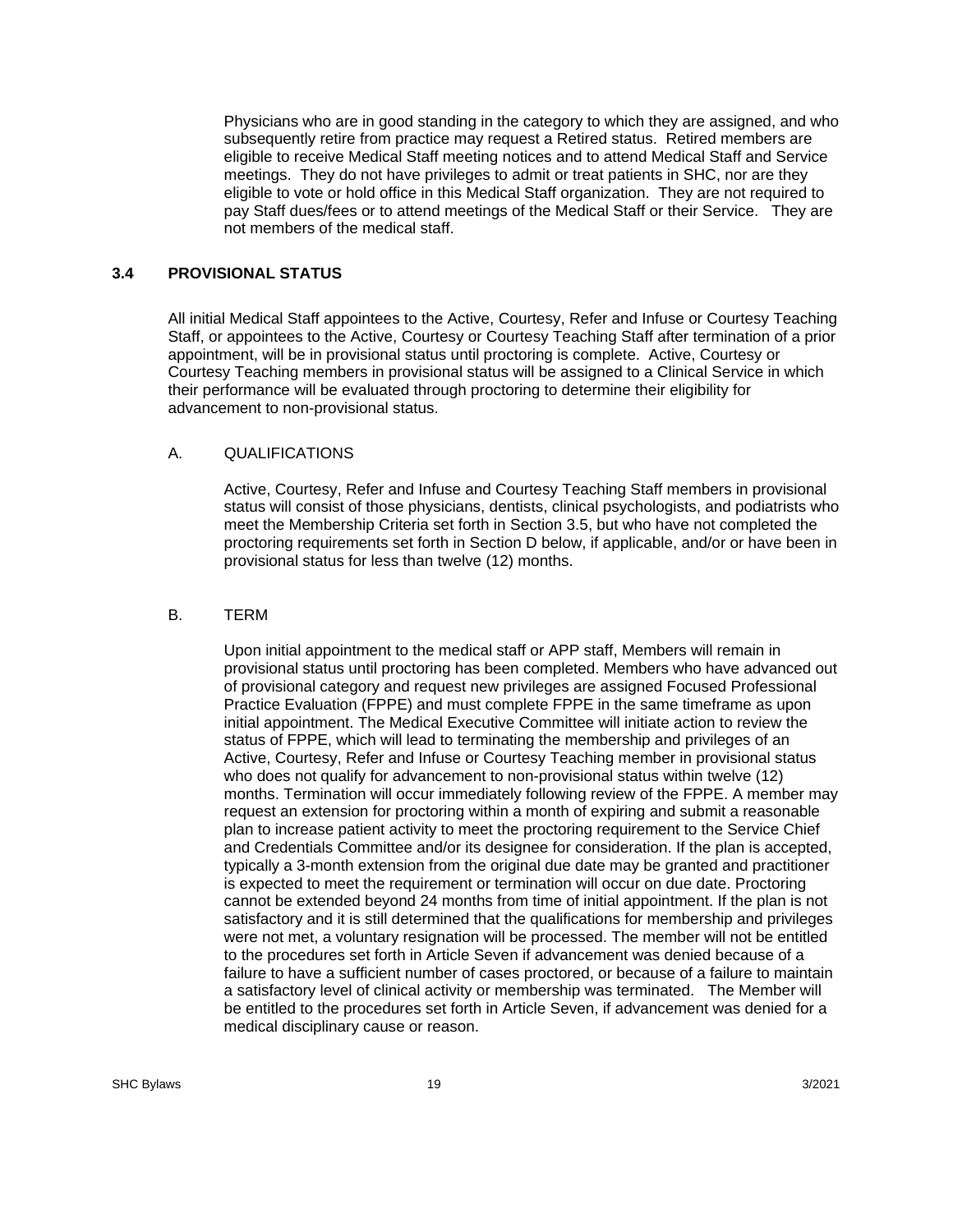A member may immediately re-apply as a new applicant for privileges and the previous proctoring will be re-instituted if the applicant has re-applied within six months. If termination was due to insufficient patient activity, practitioner may treat patients with temporary privileges (up to 120 days) until patient activity is sufficient to meet levels required for membership on the Medical Staff. The Member shall not be entitled to the procedures set forth in Article Seven if advancement was denied because of a failure to have enough cases proctored, or because of a failure to maintain a satisfactory level of clinical activity. The Member shall be entitled to the procedures set forth in Article Seven, if advancement was denied for a medical disciplinary cause or reason.

A service chief or credentials committee may adjust proctoring (FPPE) of an applicant, if the applicant is a recent (within two years) trainee of a Stanford University School of Medicine residency or fellowship, or has been a member of the Medical Staff within the last two years. Any adjustments outside of that situation must be reviewed and approved by the MEC.

### C. PREROGATIVES AND RESPONSIBILITIES

A Medical Staff member in provisional status will have all the prerogatives and responsibilities of the Active, Courtesy-Admitting, Refer and Infuse or Courtesy Teaching members, as appropriate, in non-provisional status.

### D. PROCTORING (FPPE)

- 1. Each member in provisional status will complete such proctoring (Focused Professional Practice Evaluation – FPPE) as may be required by the Clinical Service. Proctoring will be completed in accordance with criteria set forth in the appropriate Clinical Service Rules and Regulations, and/or the Proctoring Guidelines, and may include direct observation of performance and/or chart review. Proctoring may be adjusted only if the applicant is a recent (within two years) trainee of a Stanford University School of Medicine residency or fellowship, or had been a member of the Medical Staff within the last two years. A member in provisional status will remain subject to completion of proctoring. Documentation attesting to completion of proctoring will be signed by the proctor or Service Chief, along with an evaluation of performance, and a statement as to whether the member meets all of the qualifications.
- 2. Medical Staff members who change Medical Staff classification to one of greater clinical responsibility, or who are granted additional privileges, must also complete a period of proctoring as assigned by the Service Chief and approved by the Credentials and Privileging Committee. Proctoring will be performed by a member in good standing of the Medical Staff of SHC, with privileges in the specialty area being proctored. A Proctor Delegate may be assigned to assist with FPPE for work performed at SHC Clinics. Each Clinical Service will establish proctoring guidelines, a term of, and process for, proctoring. Proctoring Policy and guidelines are subject to approval by the Credentials and Privileging Committee,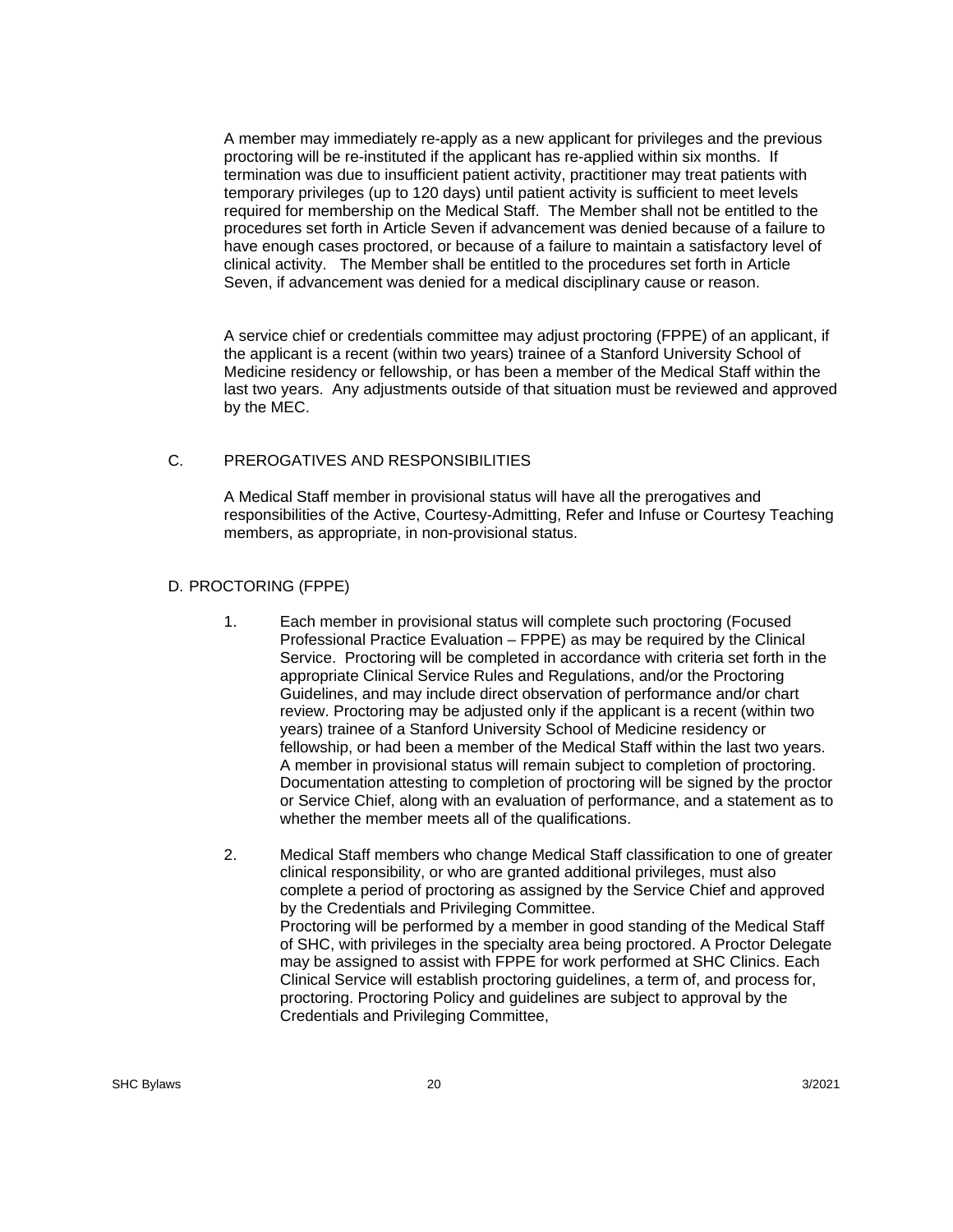If a sufficient amount of clinical activity has not occurred during the provisional period, proctoring may be extended beyond the provisional period upon formal request to, and approval by, the Service Chief and approval by the Credentials Committee.

If a sufficient amount of clinical activity has not occurred to evaluate a practitioner's ongoing professional competence, the Service Chief may impose proctoring with the concurrence of the Credentials Committee. Such proctoring will not entitle the practitioner to the procedures set forth in Article Seven.

If an initial appointee fails to provide the documentation required in Subsection D.1 above within the proctoring term, his/her Medical Staff membership or particular clinical privileges, as applicable, may be automatically suspended and/or terminated. If a Medical Staff member requesting additional privileges fails, within the proctoring term, to provide the documentation required in Subsection D.1 above, the additional privileges may be automatically suspended and/or terminated. In both cases noted above, the Credentials and Privileging Committee could grant up to a 3-month extension. If privileges are terminated or suspended based on non-completion of proctoring requirements, it does not constitute an indication for a fair hearing addressed in Article Seven of the Fair Hearing Section of these Bylaws.

### **3.5 REQUIREMENTS FOR MEDICAL STAFF MEMBERSHIP**

### A. BASIC REQUIREMENTS

In order to obtain or maintain membership on the Medical Staff, or be granted clinical privileges, applicants must have and document:

- 1. Current, unrestricted certificate or license to practice medicine and surgery, dentistry, podiatry, or clinical psychology in the State of California (or a licensure exception allowed by a State of California Licensing Board).
- 2. Eligibility to participate in the Medicare, Medicaid and other federally sponsored health programs.
- 3. Applicants for clinical privileges at SHC must have in force professional liability insurance that covers all privileges requested. Medical Staff members must maintain medical liability insurance covering all privileges that they continue to hold. The Medical Executive Committee and the Board of Directors will jointly determine the minimum coverage amounts, if any, and also reserve the right to reject any particular insurance carrier solely at their joint discretion.
- 4. Maintenance of DEA certification. Practitioners under a 2113 Exemption are required to obtain and maintain a DEA certification. Psychologists, Dentists and members in the Administrative, and Affiliate categories are exempt; pathologists and non-interventional radiologists may also be exempted from this requirement if they provide an attestation confirming that they do not and will not prescribe any controlled substances.
- 5. Board Certification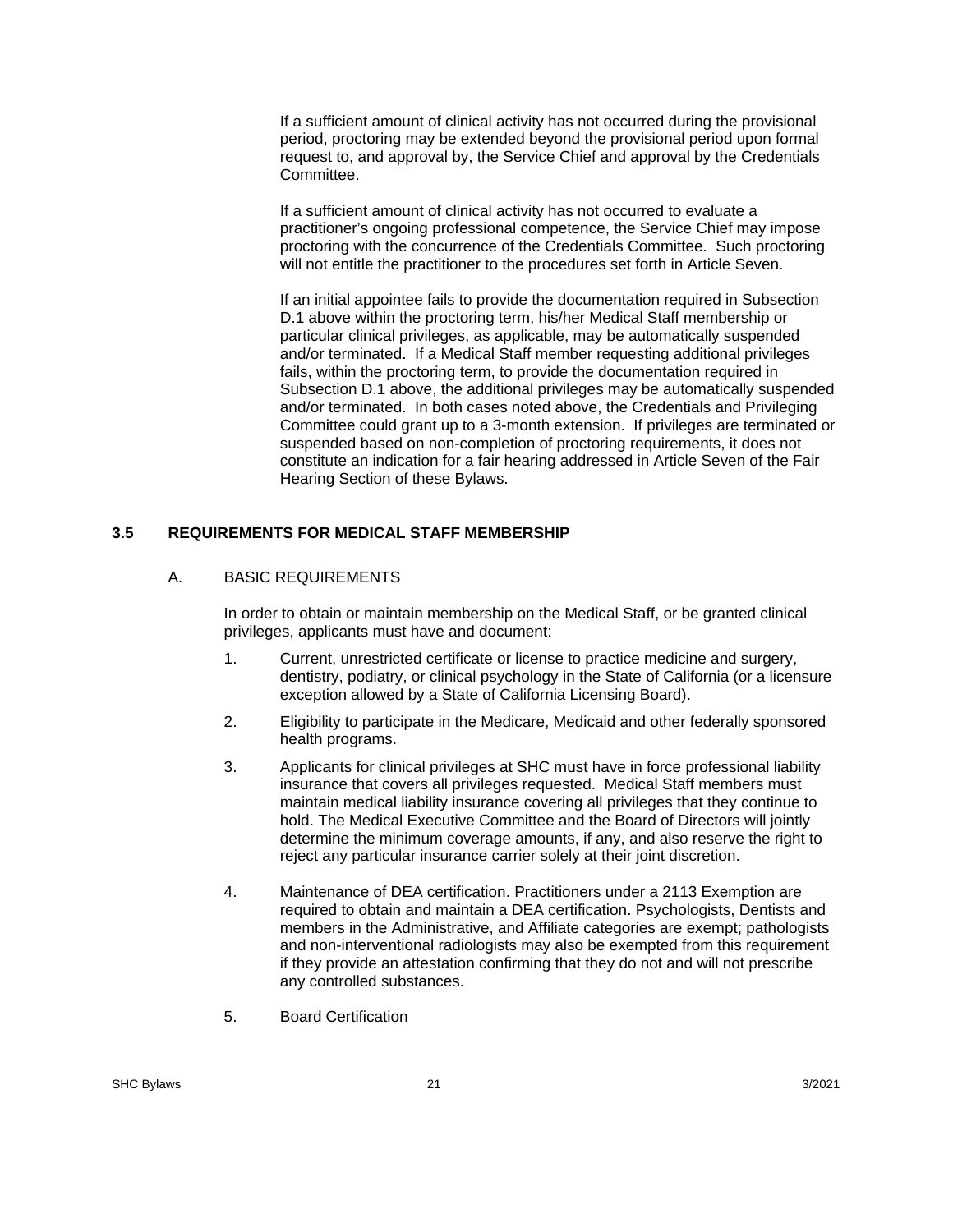- a. Applicants must be board certified (except as specified below) by the American Board of Medical Specialties to hold privileges in a specialty or sub-specialty recognized. (This does not include clinical psychologists or Dentists) Osteopathic board certification meets this requirement, as do foreign certifications deemed acceptable by the Credentials and Privileging committee.
- b. Board certification must be maintained in order to maintain corresponding privileges. If an applicant loses board certification for any reason, that applicant may appeal to the Credentials and Privileging committee for an extension of privileges for a limited period of time while actively pursuing renewal of certification.
- c. Applicants who are "actively participating" toward board certification (as defined by the relevant Board) may hold privileges for up to 5 years during that process.
- d. Applicants who completed their relevant training before 2010, and hold privileges as of March 1, 2014, but are not board certified (or actively participating in the board certification process) are considered "grandfathered". They will not have to become board certified to maintain their current privileges (unless specifically required for those privileges).

 Applicants who have allowed board certification in their area of privileges to lapse must re-gain board certification prior to re-credentialing, starting March 1, 2017.

- e. Applicants in divisions where there is a corresponding ABMS subspecialty Board will require a subspecialty certificate in that area for privileging. Any exceptions to this policy must be approved by the Credentialing and Privileging Committee.
- f. Applicants who hold multiple board certifications must maintain certification in areas where they are privileged. For example, if they practice in a subspecialty only (e.g., cardiology but not general medicine), they need not maintain privileges in the primary specialty. However, if they practice in multiple specialties or subspecialties (e.g., a cardiologist who also has a general medicine clinic), they must maintain board certification in each of those areas.
- g. These minimum requirements do not preclude stricter requirements (e.g., no grandfathering allowed) for specified privileges at the discretion of the service/division chief and the Credentialing and Privileging Committee.
- h. Board certification is a complex process with multiple different boards and requirements. It is recognized that unanticipated situations may arise where specified requirements and deadlines are not fully appropriate. Any such cases will be adjudicated by the Credentials and Privileging Committee, with final approval from MEC for any suggested exceptions to these requirements.

A practitioner who does not meet these basic qualifications is ineligible to apply for Medical Staff membership, and the application will not be accepted for review, except that members of the Administrative, Honorary, and Retired Status do not need to comply with the basic qualifications. If it is determined during the processing that an applicant does not meet all of the basic qualifications, the review of the application will be discontinued. An applicant who does not meet the basic qualifications is not entitled to the procedural rights set forth in Article Seven, but may submit comments and a request for reconsideration of the specific qualifications that adversely affect such practitioner.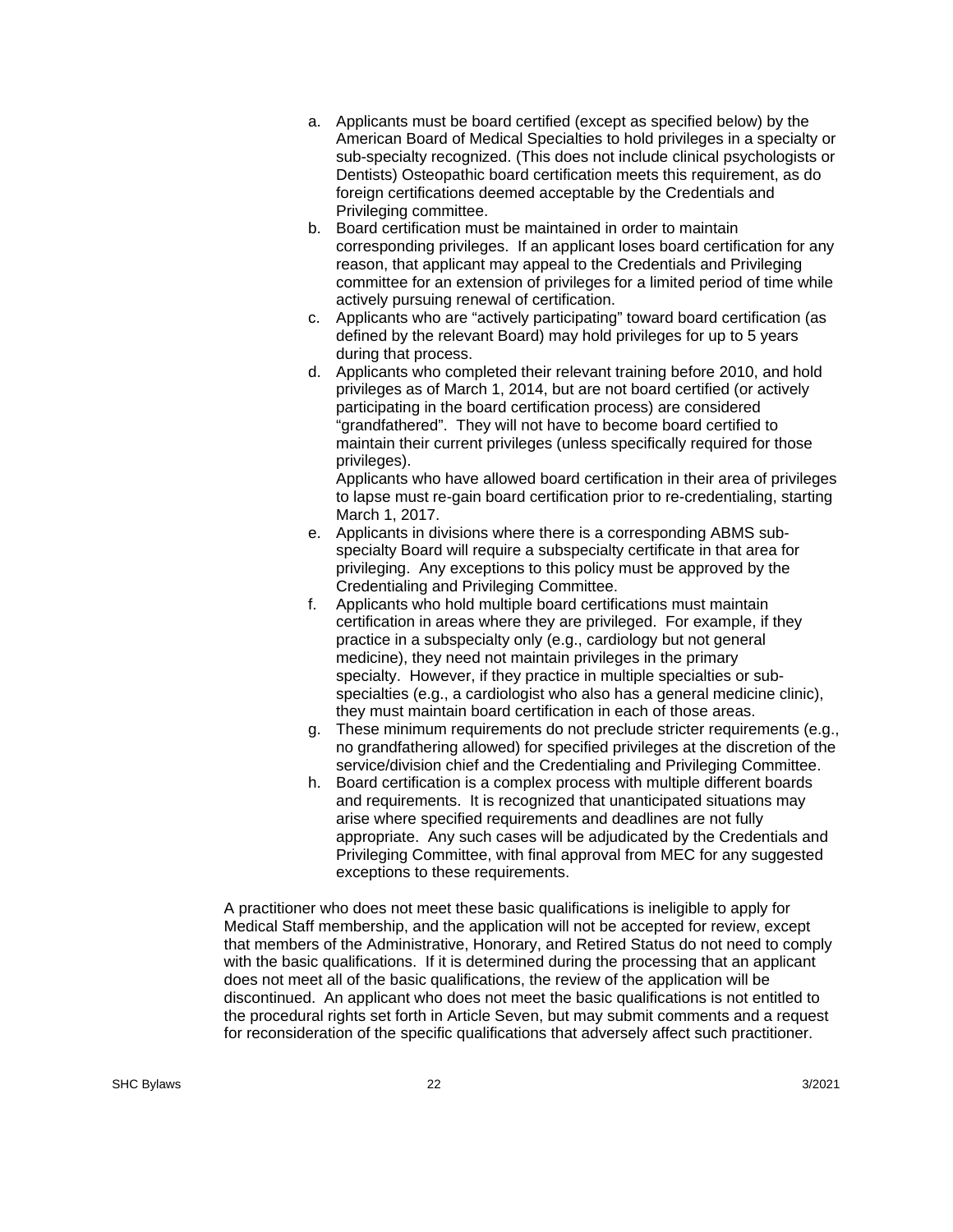The comments and request will be reviewed by the Medical Executive Committee and the Board of Directors, which will have the sole discretion whether to consider any changes in the basic qualifications or to grant a waiver pursuant to Section 3.9.

#### B. GENERAL REQUIREMENTS

In order to obtain or maintain membership on the Medical Staff or be granted clinical privileges, applicants must have and document:

- 1. Current competence in their respective fields, ability to perform the clinical privileges requested, and adherence to standards of character and ethics established in their respective professions; including:
	- a. Areas of general competence:
		- Patient Care
		- Medical/Clinical Knowledge
		- Practice-Based Learning and Improvement
		- Interpersonal and Communication Skills
		- Professionalism
		- Systems-Based Practice
	- b. The ability to work cooperatively with others so as to not adversely affect the provision of care, treatment, and services
	- c. Relevant training and/or experience
	- d. Adequate physical and mental health, so as to demonstrate to the satisfaction of the Medical Executive Committee that they are competent to render to any patient, care of the generally recognized professional level of quality established by the Medical Executive Committee and the SHC Board of Directors
- 2. Their ability to provide patients with continuous care that meets the professional standards established by the Medical Staff
- 3. Their promise to make appropriate arrangements for coverage of that member's patients as determined by the Medical Staff
- 4. Their promise to abide by all federal and State regulations with respect to professional billing practices; including not cooperating or participating in the division of any fee for professional services
- 5. Their promise to abide by the decisions of all duly-appointed Medical Staff committees and cooperate in safe patient care, treatment, and services and Medical Staff activities, including proctoring, performance improvement, utilization review (CERM), peer review, and attendance at Medical Staff and Clinical Service meetings
- 6. Their promise to prepare and complete, in a timely, accurate and legible manner, the medical record and other required records for all patients the member in any way provides care to while at SHC. This includes assuring the completion and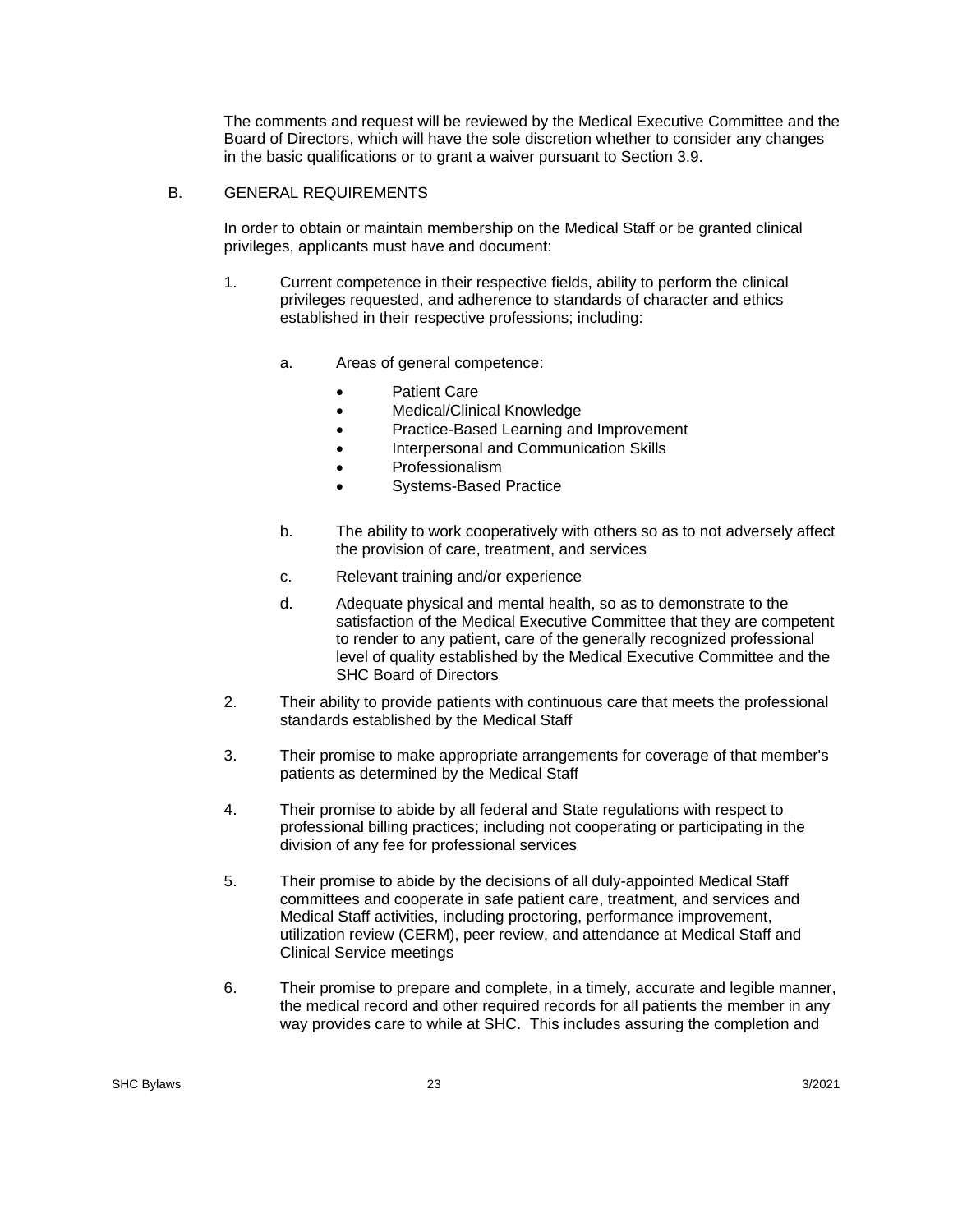documentation of a physical examination and medical history on all patients within 24 hours of admission by a physician (as defined in Section 1861(r) of the Social Security Act (42 U.S.C. § 1395x(r)), a physician, surgeon or other qualified individual in accordance with state law and hospital policy. This requirement may be satisfied by a complete history and physical that has been performed within the 30 days prior to admission (the results of which are recorded in the hospital's medical record) so long as an examination for any changes in the patient's condition is completed and documented in the patient's medical record within 24 hours after admission. Additionally, the history and physical must be updated within 24 hours prior to any surgical procedure or other procedure requiring general anesthesia or moderate or deep sedation.

- 7. Their promise to notify the Chief of Staff in writing immediately of any California Medical Board accusation, reprimand, change in primary or secondary medical license status, or other adverse action by any health care entity or law enforcement agency including any reprimands, change in primary or secondary medical license status, conviction of a misdemeanor or felony; the settlement or adverse judgment or verdict of any professional liability suit against the member; a voluntary or involuntary termination of Medical Staff membership or voluntary or involuntary limitation or imposition of a monitoring requirement; reduction, loss or change of clinical privileges at another health care entity; contact by an investigator from a regulatory agency such as FDA, DEA, MBC, etc. regarding an investigation of the practitioner. Health care entity includes, but is not limited to, a State or federal licensing or certification agency, another hospital, health care organization, professional society, health maintenance organization, independent practice association, or medical group (see also Section 16.3.B.).
- 8. Their promise to notify the Chief of Staff in writing immediately of any change or termination of malpractice insurance coverage
- 9. Their promise to provide immediately to the Chief of Staff written notice of any prior or pending governmental or payor proceeding or action involving the applicant's/staff member's clinical care, including but not limited to actions by the Medicare and Medicaid programs.
- 10. Their promise to abide by the Medical Staff Bylaws, Rules and Regulations; the policies and requirements of the Clinical Service of which they are a member, the, and other policies of the Medical Staff and SHC, including but not limited to policies regarding discrimination and harassment; and policies regarding the privacy, confidentiality and security of Protected Health Information
- 11. Their promise to meet all educational requirements for membership such as Quality Assurance/Quality Improvement Training, training on computer systems, training on compliance standards such as HIPAA, and other training as required by the credentialing process or the Medical Executive Committee
- 12. Their promise to fulfill necessary continuing education requirements for licensure
- 13. Their promise to assist in any Medical Staff-approved teaching activities for medical students, interns, residents, fellows, nurses, Medical Staff members, and others as required by the Clinical Service of which they are members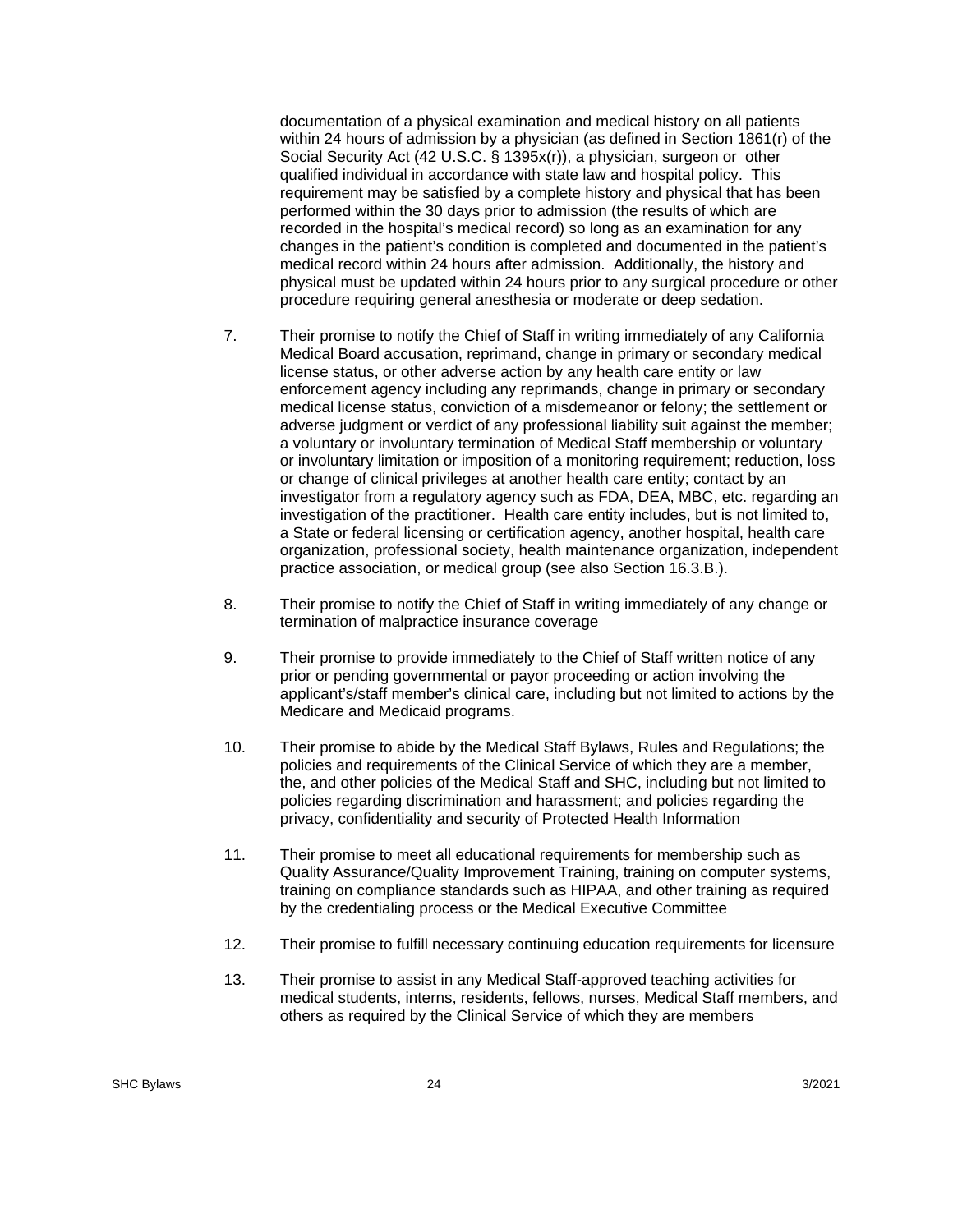- 14. Their promise to participate in emergency or other Clinical Service coverage as specified in the requirements of the Clinical Service of which they are a member, or any consultation panel responsibilities as may be determined by the Medical Executive Committee, Chief of Staff, or Service Chief
- 15. Their promise to participate in quality assurance and quality improvement activities of the Medical Staff and the Clinical Service as assigned by the Service Chief and to hold knowledge of the content of these activities as strictly confidential. Appeals to the process can be made to the Credentials and Privileges Committee.
- 16. Their promise to notify the Chief of Staff in writing of any geographical relocation of practice or any limitation or cessation of professional practice of thirty (30) days or more in duration
- 17. Their promise to notify the Chief of Staff in writing within thirty (30) days of any change in clinical privileges at other hospitals, whether voluntary or involuntary
- 18. Maintenance of current licensure, DEA certificate and Professional liability insurance (Pathologists and Psychologists are exempt from DEA certificate)
- 19. Their promise to provide a valid business address, email address and phone number to the Medical Staff Services Department (MSSD) to be used for communication of Medical Staff business, and to notify the Medical Staff Services Department of any changes to the business or email address

## **3.6 DURATION OF APPOINTMENT TO THE MEDICAL STAFF**

Appointments and reappointments to the Medical Staff will be for a period of not more than two (2) years. This provision does not apply to Honorary or Retired Status who have no patient care responsibilities or prerogatives, whose appointments will not expire. This provision also does not apply to Administrative Staff members, however. Administrative Staff appointments will expire when the administrative role for which the member was retained ends or expires.

#### **3.7 MODIFICATION OF MEMBERSHIP**

Upon recommendation of the Credentials Committee or Service Chief, pursuant to a request by the member, or upon the direction of the Board of Directors, the Medical Executive Committee may recommend a change in the Medical Staff category of a member consistent with the requirements of the Bylaws.

#### **3.8 MEDICO-ADMINISTRATIVE APPOINTMENTS**

A practitioner who is appointed, employed, or under contract to perform administrative duties and who also renders clinical care (e.g., Chief of Service, Director of Laboratory, Medical Director), must meet the qualifications for Medical Staff membership and all necessary clinical privileges.

## **3.9 TERMINATION, SUSPENSION OR ADMINISTRATIVE LEAVE OF FACULTY APPOINTMENT**

Any Medical Staff member who has held Medical Staff membership while having a regular or fulltime faculty appointment given by the Board of Trustees of Stanford University, or held Medical Staff membership solely on the basis of appointment to a Clinician Educator category by the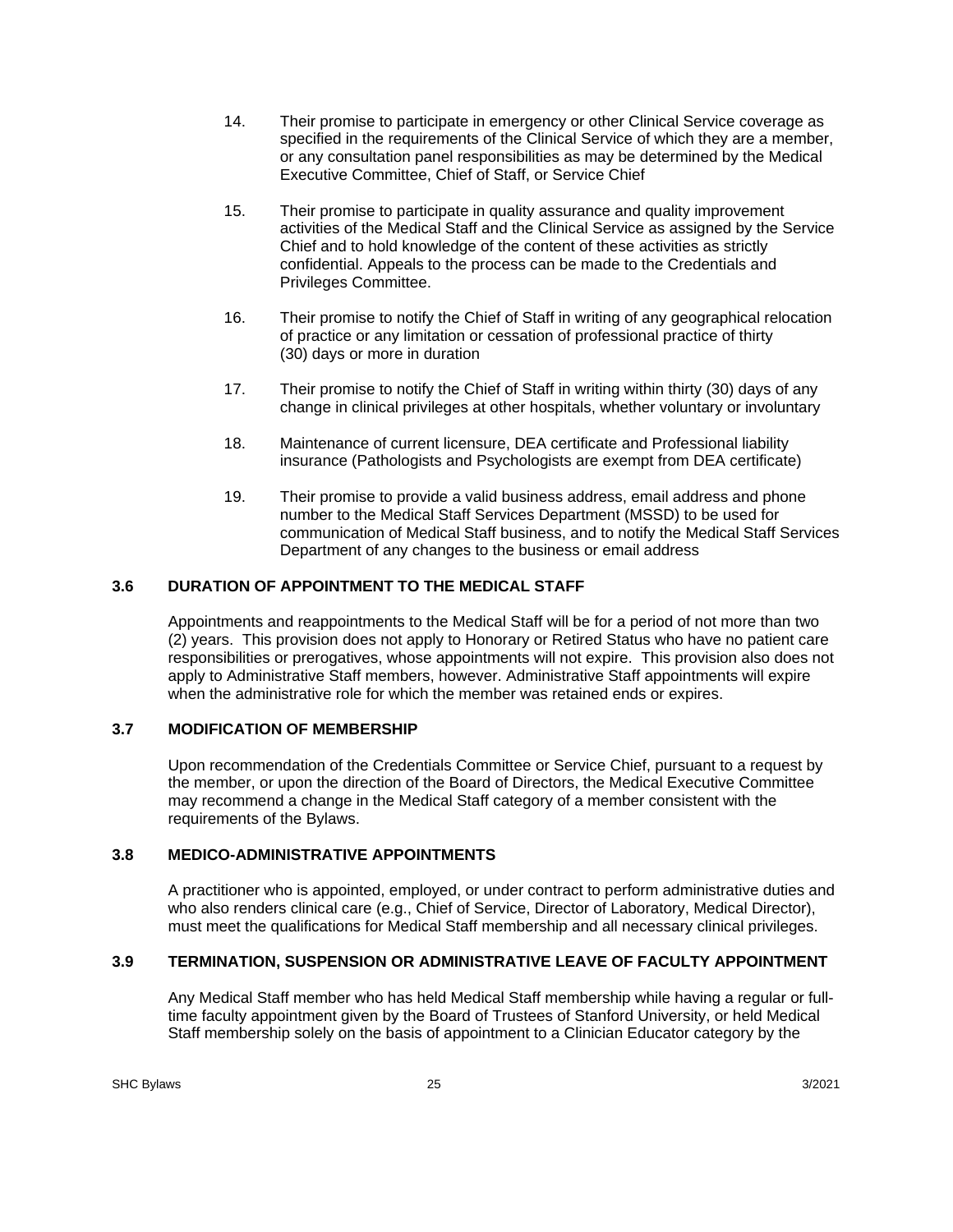Stanford University School of Medicine, will be deemed to have resigned from the Medical Staff upon relinquishment or termination of his/her faculty or Clinician Educator appointment, effective the last date of said appointment. Appointment to the Courtesy Teaching category will terminate if the adjunct clinical faculty (ACF) appointment ends. The provider may request a modification of membership category under Section 3.7 with said request necessitating approval by the Credentials Committee.

Similarly, during any period of suspension or administrative leave of a faculty/clinician educator's School of Medicine appointment, the member's medical staff membership and privileges will be deemed suspended as well. This rule also applies to ACF appointments.

#### **3.10 WAIVER OF QUALIFICATIONS**

Any qualification requirements in this Article or any other Article of these Bylaws not required by law or governmental regulation may be waived at the discretion of the SHC Board of Directors upon recommendation of the Medical Executive Committee, upon determination that such waiver will serve the best interests of the patients of SHC.

#### **3.11 HARASSMENT PROHIBITED**

Harassment by a Medical Staff member against any individual (i.e., against another Medical Staff member, Housestaff, medical and/or graduate student, Hospital employee, patient, vendor or visitor) on the basis of race, religion, color, national origin, ancestry, age, disability, medical disability, marital status, sex or gender, or sexual orientation will not be tolerated.

"Harassment" is verbal, written (including electronic), visual or physical conduct that denigrates or shows hostility or aversion toward an individual because of his/her race, religion, color, national origin, ancestry, age, disability, medical disability, marital status, sex or gender, or sexual orientation or that of his/her relatives, friends, or associates, and that has the purpose or effect of (1) creating an intimidating, hostile, or offensive working environment, (2) unreasonably interfering with an individual's work performance, or that otherwise adversely affects an individual's employment opportunities.

Harassing conduct includes (1) epithets, slurs, negative stereotyping, or threatening, intimidating or hostile acts that relate to race, religion, color, national origin, ancestry, age, disability, medical disability, marital status, sex or gender, or sexual orientation and (2) written or graphic material that denigrates or shows hostility or aversion toward an individual or group because of race, religion, color, national origin, ancestry, age, disability, medical disability, marital status, sex or gender, or sexual orientation and that is placed on walls, bulletin boards, or elsewhere on the employer's premises, or circulated in the workplace.

"Sexual harassment" is unwelcome verbal or physical conduct of a sexual nature which may include verbal harassment (such as epithets, derogatory comments or slurs), physical harassment (such as unwelcome touching, assault or interference with movement or work), and visual harassment (such as the display of derogatory cartoons, drawings, or posters).

Sexual harassment includes unwelcome advances, requests for sexual favors or any other verbal, visual or physical conduct of a sexual nature when submission to or rejection of this conduct by an individual is used as a factor in decisions affecting hiring, evaluation, retention, promotion, benefits or other aspects of employment; training and education or training and educational opportunities; medical treatment; referrals; purchases; etc. It also includes such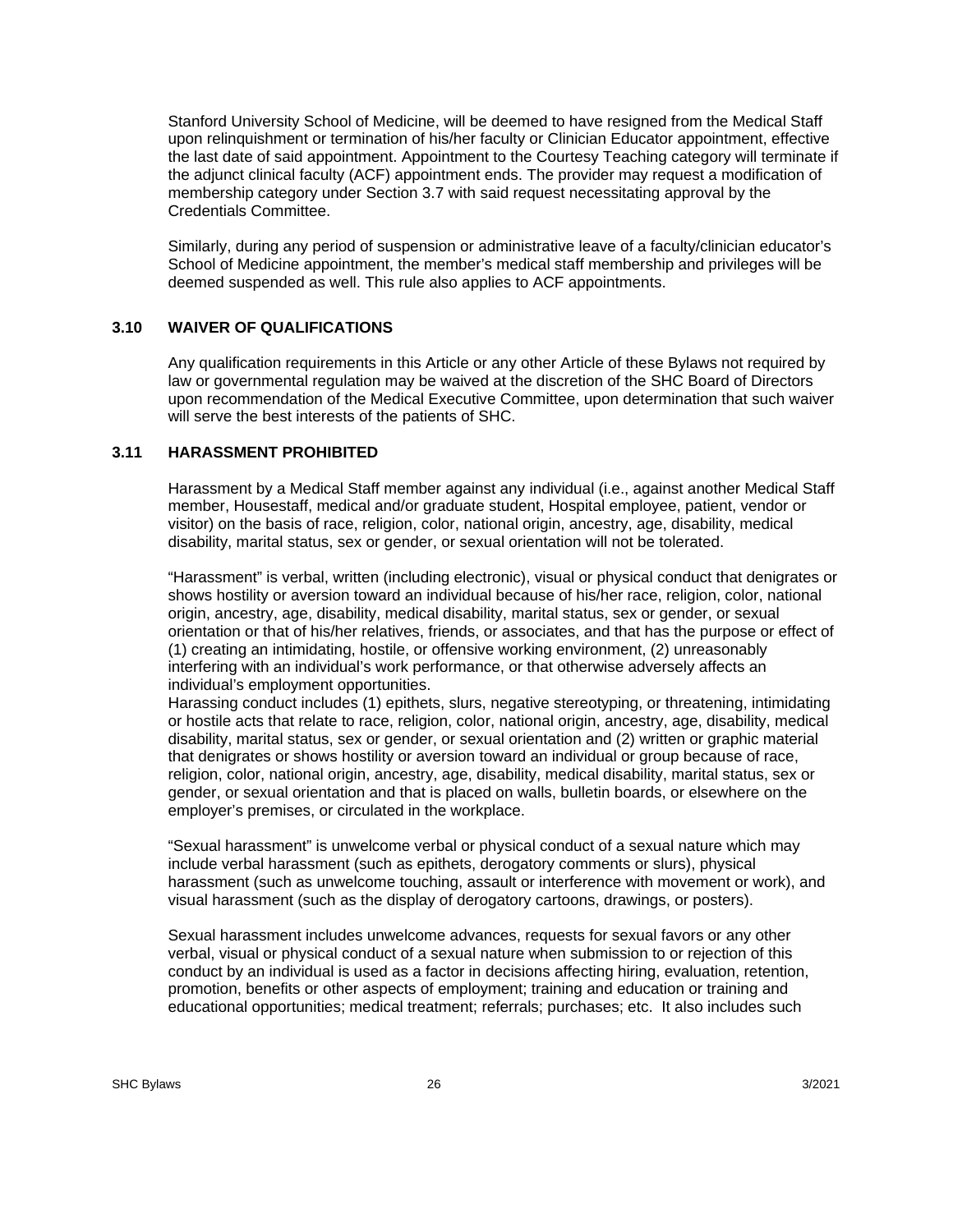conduct when the conduct interferes with the individual's employment or education/training, or creates an intimidating, hostile or offensive work, education or treatment environment.

All allegations of harassment will be investigated by the Medical Staff and, if confirmed, will result in appropriate corrective action, including, but not limited to, reprimands, suspension, restriction or revocation of all or any part of Medical Staff membership and/or clinical privileges as outlined in Article Six.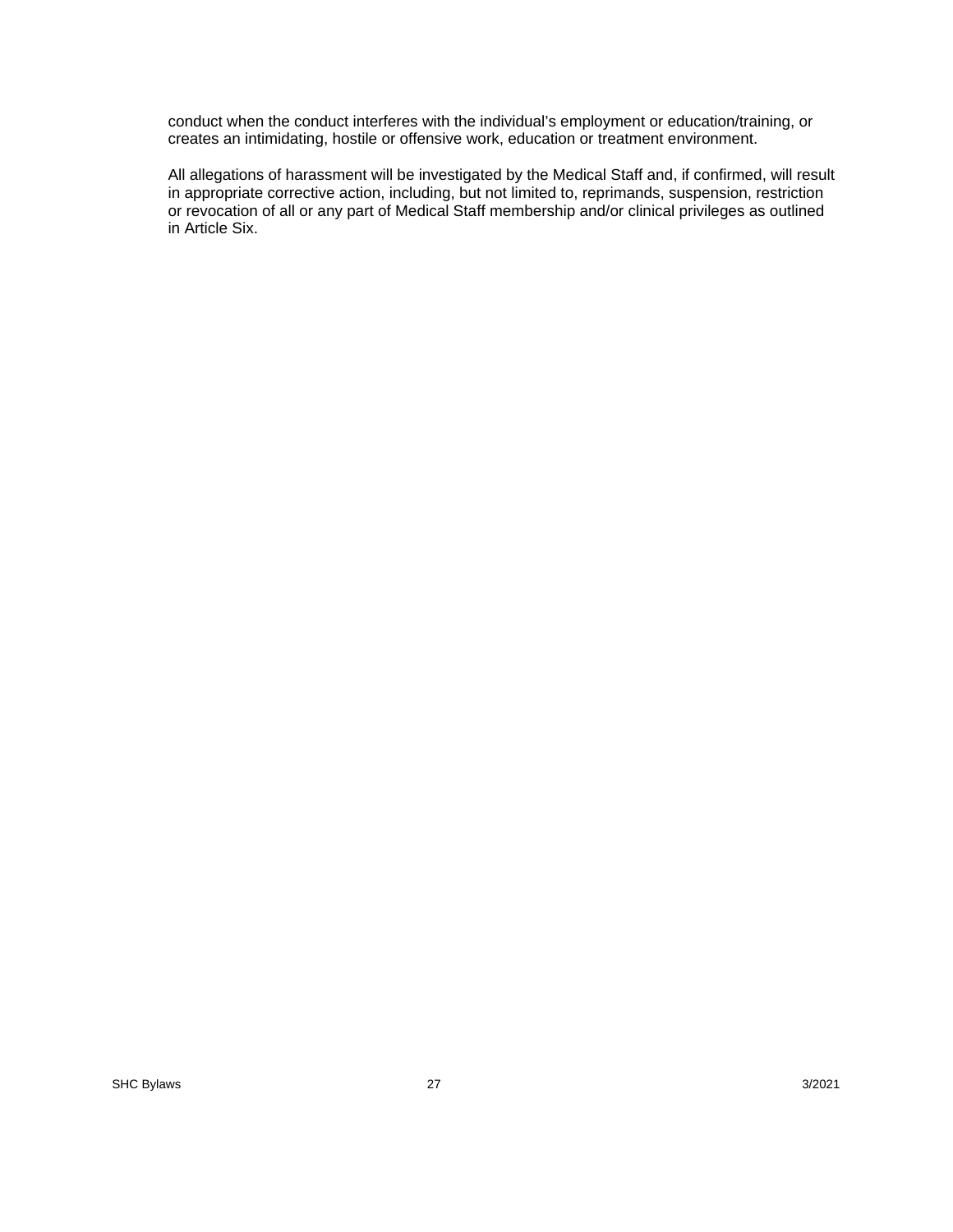#### **ARTICLE FOUR: APPOINTMENT, REAPPOINTMENT CREDENTIALING AND RECREDENTIALING TO THE MEDICAL STAFF**

The basic steps of the appointment, reappointment, credentialing and recredentialing processes are set forth in Sections 4.1 through 4.6 below.

#### **4.1 PROCEDURE FOR APPLICATION**

Every applicant for appointment or reappointment to the Medical Staff will:

- A. Be subject to the application and reappointment process set forth in the Credentialing Policy and Procedure Manual. Such policies and procedure will be reviewed and approved at the direction of the Medical Executive Committee.
- B. Submit a properly completed application, signed by the applicant, to the Chief of Staff, on the forms prescribed for the purpose by the Executive Committee; properly completed means that all provisions have been completed or an explanation provided of any that are not, and all required supporting documentation has been submitted.
- C. Acknowledge that he/she will notify the Chief of Staff of any changes in the information provided in the application during the application period or at any subsequent time.
- D. Submit with the application for initial appointment such written recommendations as are required by the Medical Executive Committee and stated on the application.
- E. Authorize the Hospital to carry out a background check.
- F. Authorize the Hospital to consult with members of the Medical Staffs of other hospitals with which the applicant has been associated and with others who may have information about the applicant's qualifications.
- G. Authorize the release of all records and documents that, in the judgment of the Chief of Staff, the Service Chief, Department Chair, Division Chief, the Credentials Committee, the Medical Executive Committee, or the Board of Directors, may be material to an evaluation of the applicant's qualifications.
- H. Submit information as to any action, including any past or pending investigation, which has been undertaken regarding the applicant's professional status or qualifications, including but not limited to, licensure, Staff membership and/or clinical privileges, professional organizations, and related matters.
- I. Submit information satisfactory to the Medical Executive Committee pertaining to the applicant's professional liability insurance coverage, including appropriate amounts and coverage for all privileges requested, and any claims, professional liability suits, judgments, settlements, or arbitration proceedings against him/her and the status of such matters.
- J. Submit any information regarding any past, present, or current exclusion from a federal healthcare program.
- K. Submit relevant information pertaining to the applicant's physical and mental health.

SHC Bylaws 228 3/2021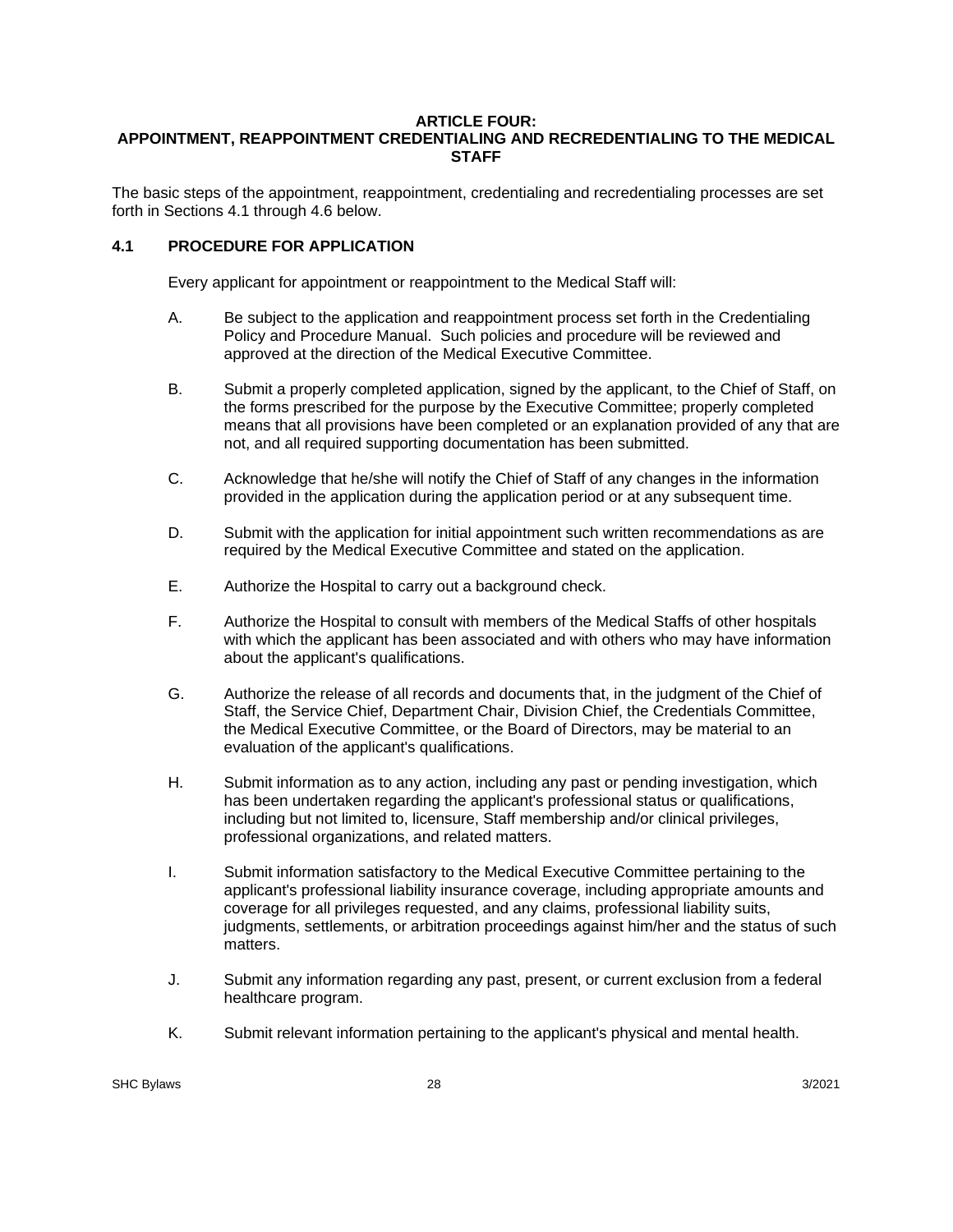- L. Submit information pertaining to his/her voluntary or involuntary termination of Medical Staff membership or voluntary or involuntary limitation, reduction, or loss of clinical privileges. A voluntary termination is considered a disciplinary action when the relinquishment is done to avoid an adverse action, preclude an investigation, or is done while the licensee is under investigation related to professional conduct.
- M. Acknowledge that he/she has received a copy (or has been given access to), and read the Medical Staff Bylaws and Rules and Regulations, and Clinical Service requirements, and that he/she agrees to be bound by the terms thereof, as they may be amended from time to time, if he/she is granted membership or clinical privileges, and to be bound by the terms thereof without regard to whether or not he/she is granted membership and/or clinical privileges in all matters relating to consideration of this application.
- N. Agree to appear for such interviews and provide such additional information as may be requested by the Service Chief, Department Chair, Division Chief, the Credentials Committee, the Medical Executive Committee, or the Board of Directors or Chief of Staff.
- O. Release from liability all representatives of the Hospital and the Medical Staff for their acts performed in good faith in evaluating the applicant's qualifications.
- P. Release from liability all individuals and organizations who in good faith provide information to the Hospital and its Medical Staff concerning the applicant, including otherwise privileged or confidential information.
- Q. Failure to pay credentialing fees for initial application or for reappointment application, as required under Section 13.5, will deem the application to be incomplete.
	- 1. For new applicants, application will be considered withdrawn and not processed.
	- 2. For reappointments, Medical Staff member will be processed as a voluntary resignation.

## **4.2 APPLICANT'S BURDEN**

 The applicant for appointment, reappointment, advancement or transfer, will have the burden of producing complete, accurate, and adequate information for a proper evaluation of his/her qualifications including all requirements specified in the Medical Staff Bylaws and Rules and Regulations, and the Rules and Regulations of the Department in which he/she is requesting membership, for resolving any doubts about these matters, and of providing any additional information requested by the Chief of Staff or Medical Staff Services. This burden may include submission to a medical, psychiatric, or psychological examination, at the applicant's expense, if deemed appropriate by the Medical Executive Committee which may select the examining physician. The applicant's failure to sustain this burden and/or the provision of information containing any misrepresentations or omissions will be grounds for denial of the application or subsequent termination, suspension or limitation of membership or privileges under Article Six of these Bylaws. The Chief of Staff or Medical Staff Services will notify the applicant of any areas of incompletion and/or failure of others to respond to such information collection or verification efforts within forty-five (45) days of receipt of the initial application, and it will then be the applicant's obligation to obtain all required information. Failure to complete the application and/or to submit any additional requested information within thirty (30) days of a request by the Chief of Staff or Medical Staff Services may, in the sole discretion of the Chief of Staff, be deemed a voluntary withdrawal of the application and not subject to challenge under Article Seven of these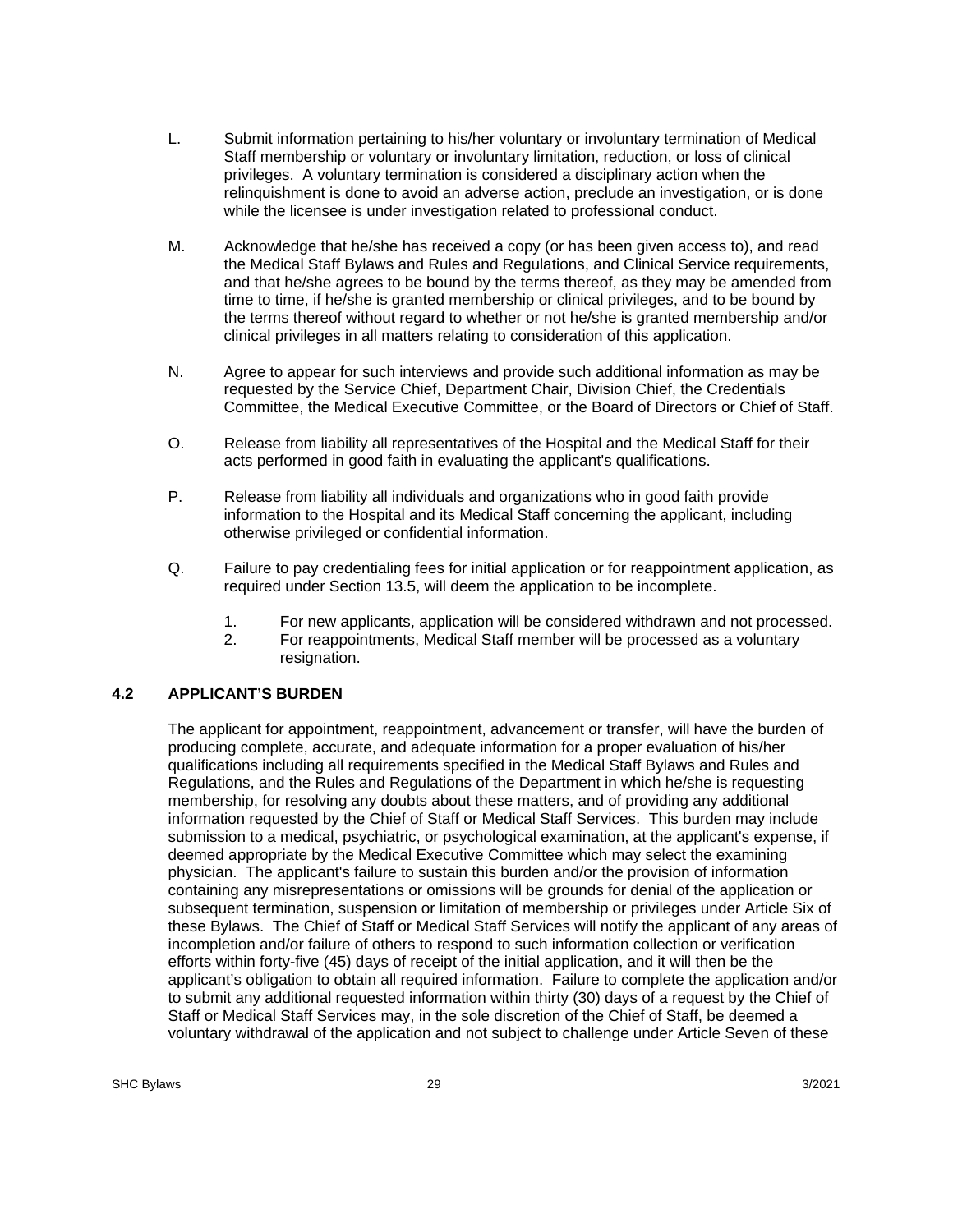Bylaws. If interim membership and clinical privileges were granted pending the completion of the application, they will be deemed expired at this time. Once the Medical Staff Services Department receives a completed application, the application is acted upon within 3 business days.

## **4.3 CONSIDERATION OF APPLICATION**

- A. The procedure for consideration for appointment to the Medical Staff will be outlined in the Credentialing Policy and Procedure Manual.
- B. After an examination of the completed application, the report of the Chief of Service, and all supporting material, the Credentials Committee will transmit a written report to the Medical Executive Committee, along with supporting materials, which will indicate, on the basis of its evaluation of the applicant's competence, ability to perform the clinical privileges requested, character, health, and ethics, its recommendations and the reasons therefore, as to:
	- 1. Whether the applicant should be appointed to the Medical Staff.
	- 2. What specifically delineated clinical privileges should be granted to the applicant, and in which Clinical Service or Services.
- C. Upon receipt of the recommendations of the Credentials Committee, the Medical Executive Committee will review this information, conduct any further investigation regarding the applicant's character, competence, health, and ethics it deems appropriate, and:
	- 1. Provide the SHC Board of Directors with a recommendation that the applicant be appointed to the Medical Staff with the specific clinical privileges requested; or
	- 2. Provide the SHC Board of Directors with a recommendation that the applicant be appointed to the Medical Staff, but not with all of the specific clinical privileges requested; or
	- 3. Provide the SHC Board of Directors with a recommendation that the applicant will not be appointed to the Medical Staff.
- D. In the event that the Medical Executive Committee takes action C.2 or C.3 above, the applicant will be notified of the adverse recommendation and of his/her right to request a hearing under Article Seven. No final action will be taken by the SHC Board of Directors until the applicant has waived or exhausted his/her hearing rights.
- E. Upon receipt of the application, supporting information, and recommendation from the Medical Executive Committee, the SHC Board of Directors will act upon the application and will notify the applicant of its decision. The Board of Directors may either adopt the Medical Executive Committee's decision or refer the matter back to the Medical Executive Committee for further proceedings. If the decision of the Board of Directors is to appoint the applicant to the Medical Staff, the Board of Directors will approve the specific privileges to be granted the Medical Staff member. The Board of Directors must give great weight to the actions and recommendations of the Medical Executive Committee and may not act in an arbitrary and capricious manner. When the SHC Board of Directors has adopted the decision, it will be considered the final decision.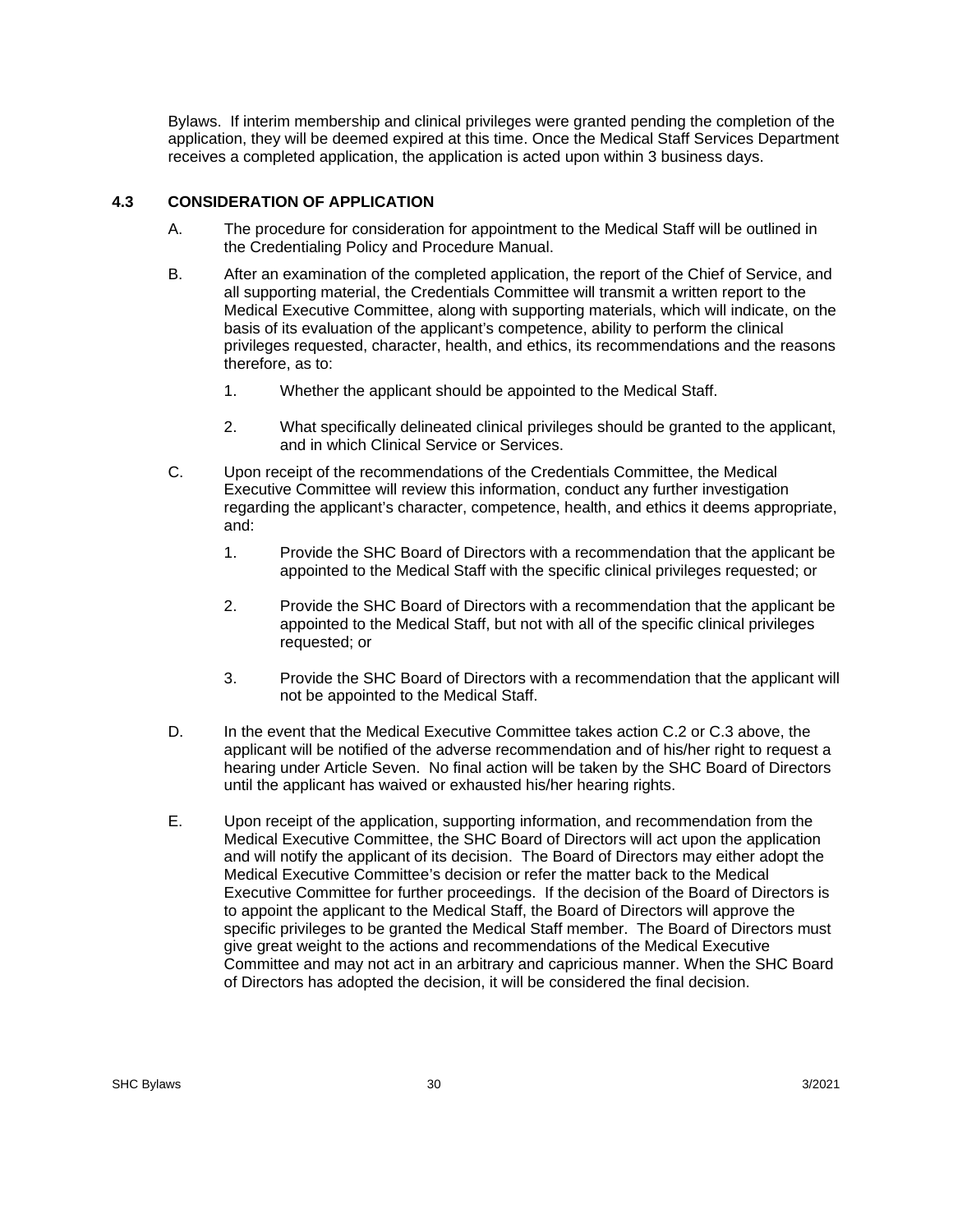- F. All decisions by the SHC Board of Directors approving or disapproving the appointment or reappointment of an applicant will be forwarded in writing to the applicant with a copy to the Chief of Staff.
- G. The SHC Board of Directors may establish a committee, with a quorum of two, consisting of at least two physician members of the SHC Board of Directors, for the purpose of acting on its behalf on the credentials and privileges of practitioners as well as their reappointments to the Medical Staff of SHC between meetings of the SHC Board of Directors. This Committee will review all applications for appointment and reappointment to the Medical Staff including recommendations from Service Chiefs, Credentials Committee, and Medical Executive Committee, along with any relevant peer reference or quality review information. Any actions taken by this committee will be reported to, and confirmed by, the SHC Board of Directors at its next regular meeting.
- H. Should the SHC Board of Directors' preliminary decision be adverse to the applicant after either: (1) a favorable Medical Executive Committee recommendation; or (2) without benefit of a Medical Executive Committee recommendation in accordance with 4.3.G above, the applicant will be notified of the preliminary adverse decision and of his/her right to request a hearing under Article Seven. No final action will be taken by the SHC Board of Directors until after the applicant has waived or exhausted his/her hearing rights.
- I. Any time periods specified in this Section 4.3 are to assist those named in accomplishing their tasks and will not be deemed to create any right of the applicant to have his/her application processed within those periods.
- J. A Medical Staff member who has been the subject of an adverse decision denying an application, an adverse corrective action decision, or a resignation in lieu of a medical disciplinary action, will not be eligible to reapply for Medical Staff membership and/or clinical privileges affected by such action for a period of at least two (2) years from the date the adverse decision became final, the date the application or request was withdrawn, or the date the former Medical Staff member's resignation became effective, whichever is applicable.

## **4.4 LEAVE OF ABSENCE**

## A. LEAVE STATUS

 A Medical Staff member may obtain a voluntary leave by submitting a written request to the Chief of Staff stating the reason(s) for the leave and the approximate length anticipated. Alternatively, should the Chief of Staff determine that a member should be on a leave of absence, he/she may place the member on leave. All leaves must be approved by the Medical Executive Committee. During the leave of absence; the member's clinical privileges are suspended.

## B. LENGTH OF LEAVE

A leave of absence may last for a minimum of sixty (60) days and a maximum of one (1) year. A leave may be renewed for up to a maximum, total period of two (2) years. If the member's medical staff appointment ends during a period of leave, he/she may be reappointed while on leave through the normal reappointment process.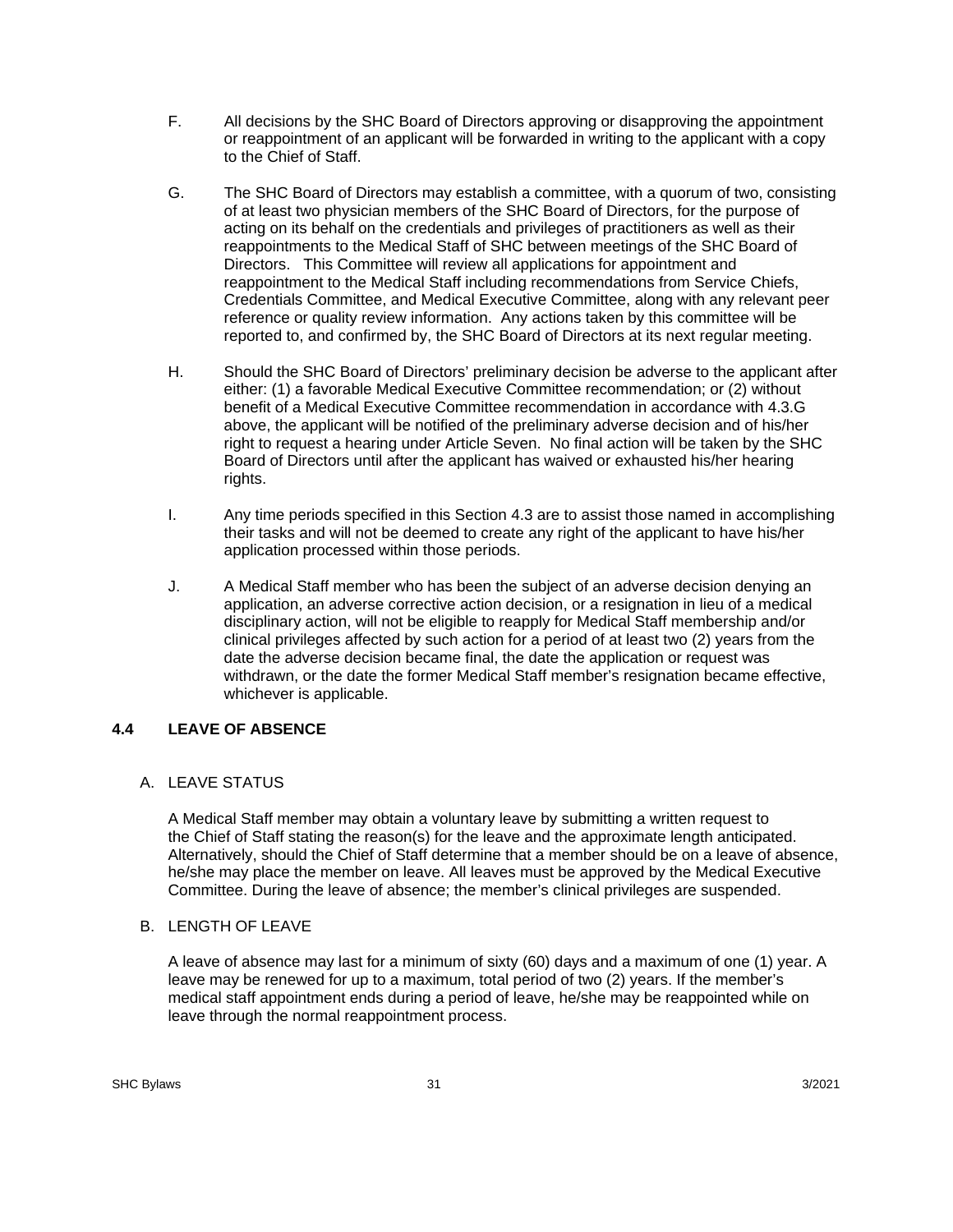### C. TERMINATION OF LEAVE

At least thirty (30) days prior to a desired return to practice, the member may request reinstatement of his/her clinical privileges by submitting a written request to the Medical Staff Credentials Committee. The member will provide a written summary of his/her activities during the leave and provide documentation of fitness to resume clinical practice, if applicable. The member will respond to any questions from the Credentials Committee. Thereafter, the Credentials Committee will provide a recommendation to the Medical Staff Executive Committee. A member may resume clinical practice/have privileges reinstated only on approval of the Medical Staff Executive Committee.

### D. TERMINATION OF MEDICAL STAFF MEMBERSHIP

Failure to request termination of a leave/resumption of clinical practice by the end of a leave period will be deemed a voluntary resignation of Medical Staff membership. Continuation of a leave while questions from the Credentials Committee or Medical Staff Executive Committee are resolved after a request for reinstatement will not entitle the member to the hearing rights under Article IX of the Medical Staff Bylaws. A denial of reinstatement by the Medical Staff Executive Committee or a reinstatement with privilege limitations will entitle the member to the procedural rights under Article IX only if the action is reportable to the Medical Board of California (Section 805 report).

## **4.5 REAPPOINTMENT TO THE MEDICAL STAFF**

- A. Reappointment to the Medical Staff must occur biennially. Staff members whose appointments are scheduled to expire will receive notification and will submit a completed and signed reapplication form, as well as all materials necessary to processing of the form as set forth in the Credentialing Policy and Procedure Manual.
- B. The reapplication will be processed in all respects in the same manner as applies under Sections 4.1 through 4.3 for applications for appointment to the Medical Staff, and the applicant will, in all respects, have the same rights and be subject to the same requirements as apply under Sections 4.1 through 4.3 for applications for appointment to the Medical Staff. The Credentials Committee or Medical Executive Committee may require additional proctoring for any clinical privileges that are used so infrequently as to make it difficult or unreliable to assess current competency without additional proctoring, and such proctoring requirements imposed for lack of activity will not result in any hearing rights.
- C. The properly completed reapplication form and all necessary documentation will be forwarded to the Clinical Service for evaluation and recommendation as to whether or not the member should be reappointed to the Medical Staff and a recommendation on the specific clinical privileges requested. In making such recommendations, the Clinical Service will consider the member's clinical performance while a member of the Medical Staff including the results of quality assessment and peer review activities,reports from the Committee for Professionalism, and recommendations from the member's peers. The recommendations of the Clinical Service are forwarded to the Medical Executive Committee for review and recommendation to the Board of Directors.
- D. If a completed reappointment packet is not returned within the time period specified, the member will be processed as having voluntarily resigned effective on the date his/her appointment expires, except in the event of an ongoing formal review of the Medical Staff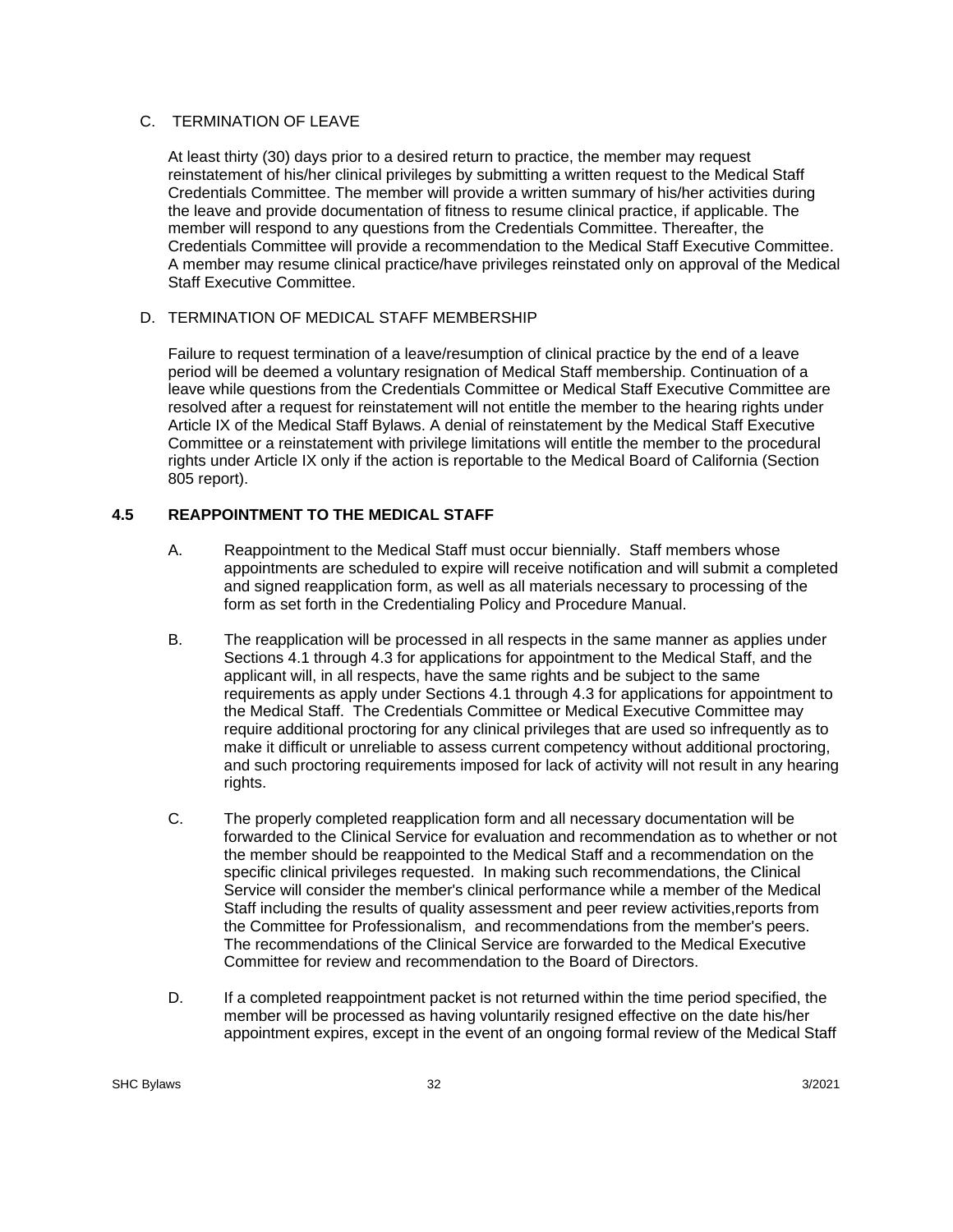member's conduct, or unless otherwise extended by the Medical Executive Committee, subject to Board of Directors approval, and such other penalties as may be imposed by the Medical Executive Committee, subject to Board of Directors approval.

E. A subsequent request for Medical Staff membership received from a member who has voluntarily resigned in this manner will be submitted and processed in accordance with the procedure specified for applications for initial appointments. The procedural rights set forth in Article Seven of the Medical Staff Bylaws do not apply to a voluntary resignation under this section.

## **4.6 AUTHORITY FOR DOCUMENTATION AND VERIFICATION SERVICES**

The Credentials Committee and/or Medical Executive Committee and the SHC Board of Directors may designate a verification service to serve as a designee of the Medical Staff, the Chief of Staff, Medical Staff Services, the President and CEO and the SHC Board of Directors under this Article, to provide documentation and verification services with respect to applicants for appointment and reappointment. The documentation and verification services will be limited to collecting verified, objective data, and the Medical Staff and SHC Board of Directors remain responsible for evaluating and making recommendations with respect to applications for appointment and reappointment for membership and/or clinical privileges. By applying for membership and/or clinical privileges, each applicant for appointment or reappointment authorizes the Medical Staff, the Chief of Staff, Medical Staff Services, the President and CEO and/or SHC Board of Directors to use the services of a documentation and verification service for the limited purposed described in this Section.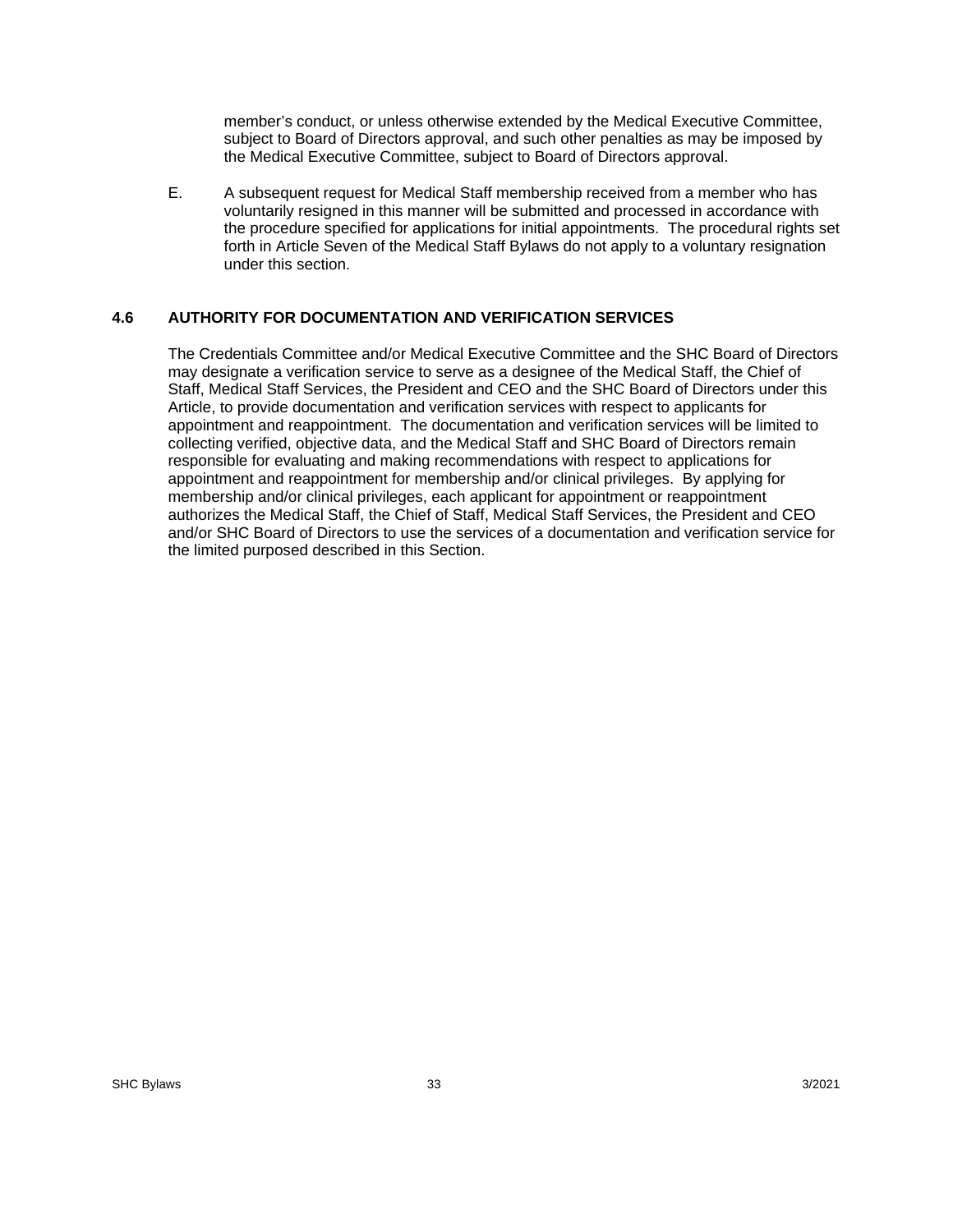### **ARTICLE FIVE: CLINICAL PRIVILEGES**

The basic steps for processing requests for privileges are described in Sections 5.1 through 5.12 below.

# **5.1 PRIVILEGES EXTENDED TO THE MEDICAL STAFF**

- A. Members of the Medical Staff are entitled to exercise only those delineated clinical privileges specifically granted to them by the Medical Executive Committee and the SHC Board of Directors in accordance with these Bylaws. All clinical privileges must be requested and processed pursuant to the procedures outlined in Article Five. A mechanism is in place that allows assessment of whether an individual with clinical privileges provides services within the scope of those privileges granted.
- B. Each Clinical Service must define the privileges delineation and criteria the Service will use for recommending privileges in the initial appointment, reappointment, and evaluation of Staff members. If privilege delineation is based primarily on experience, the individual's credentials record reflects the specific experience and successful results that form the basis for the granting of privileges.

# **5.2 PROVISIONAL CLINICAL PRIVILEGES**

- A. All clinical privileges initially granted to a member by the SHC Board of Directors are provisional and subject to the terms of Section 3.4 above.
- B. Each Department must define in the Rules and Regulations (or other appropriate document) of that Department the criteria used for recommending privileges in the initial appointment, reappointment, and evaluation of Staff members.

## **5.3 ADDITIONAL CLINICAL PRIVILEGES**

A member of the Medical Staff may apply for additional clinical privileges on a form prescribed for that purpose by the Medical Executive Committee. The application will, in all respects, be processed in the same manner as applies under Article Four to an application for appointment or reappointment to the Medical Staff, and the applicant will, in all respects, have the same rights and be subject to the same requirements as apply under Article Four to an application for appointment or reappointment to the Medical Staff.

# **5.4 BASES FOR PRIVILEGES DETERMINATION**

The Medical Staff will make an objective and evidence-based decision with regard to each request for clinical privileges. Requests for clinical privileges will be evaluated on the basis of the member's education, training, experience, current demonstrated professional competence and judgment, evidence of current proficiency in the Hospital's general competencies; applicant specific information regarding applicant's clinical performance at this Hospital and in other settings, comparisons made to aggregate information (when available) about performance, judgment and clinical or technical skills; morbidity and mortality data (when available); current health status; the documented results of patient care and other quality review and monitoring which the Medical Staff deems appropriate; performance of a sufficient number of procedures to develop and maintain the practitioner's skills and knowledge; and compliance with any specific criteria applicable to the privileges, including in-house training that may be required.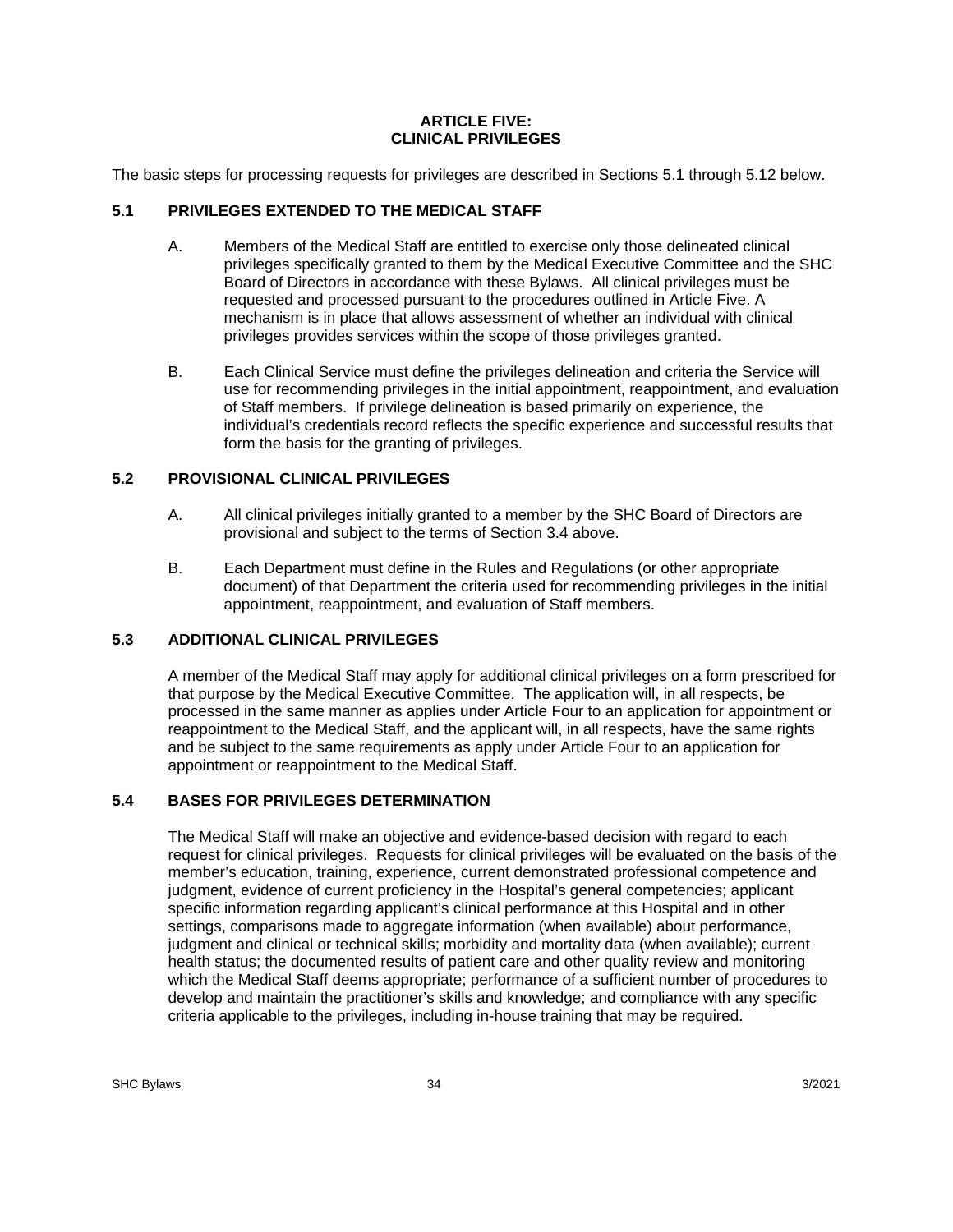Requested privileges should be assessed individually to determine the Hospital's needs and ability to support the applicant with respect to the requested privileges, and the applicant's current proficiency with respect to the hospital's general competencies. Privilege determination may also be based on pertinent information concerning clinical performance obtained from other sources, especially other institutions and health care settings where a member exercises clinical privileges. The decision to grant or deny a privilege and/or to renew an existing privilege will also be based on peer recommendations which address the applicant's:

- Medical/clinical knowledge
- Technical and clinical skills
- Clinical judgment
- Interpersonal skills
- Communication skills
- Professionalism
- Health status

When available, relevant practitioner-specific data as compared to aggregate data and mortality and morbidity data will be considered.

## **5.5 "CROSS-SPECIALTY" PRIVILEGES WITHIN THE HOSPITAL**

Any request for clinical privileges that are either new to the Hospital, or that overlap more than one department, will initially be reviewed by the appropriate departments, in order to establish the need for, and appropriateness of, the new procedure or services. All such privileges will be processed in accordance with the Medical Staff policy on New Privileges.

### **5.6 TEMPORARY CLINICAL PRIVILEGES**

When appropriate, if the Medical Staff is in receipt of a complete application and after evaluation by the Credentials Committee or Credentials Sub-Committee, the Chief of Staff, as the designee of the President and CEO, may, with the evaluation and written approval of the appropriate Service Chief, and on the authority of the SHC Board of Directors, grant temporary privileges to a qualified practitioner under the circumstances stated below. Temporary Privileges for new applicants are granted for no more than 120 days. There is no right to temporary privileges. The Service Chief will assign proctors as appropriate.

### E. WHILE AWAITING APPROVAL BY THE BOARD OF DIRECTORS

Temporary privileges for new applicants may be granted while awaiting review and approval by the Medical Executive Committee and Board of Directors staff upon verification of the following:

- Current licensure.
- Relevant training or experience.
- Current competence.
- Ability to perform the privileges requested.
- Other criteria required by the organized medical staff bylaws.
- A query and evaluation of the National Practitioner Data Bank (NPDB) and the Medical Board of California information as well as information for other state medical boards.
- A complete application.
- No current or previously successful challenge to licensure or registration.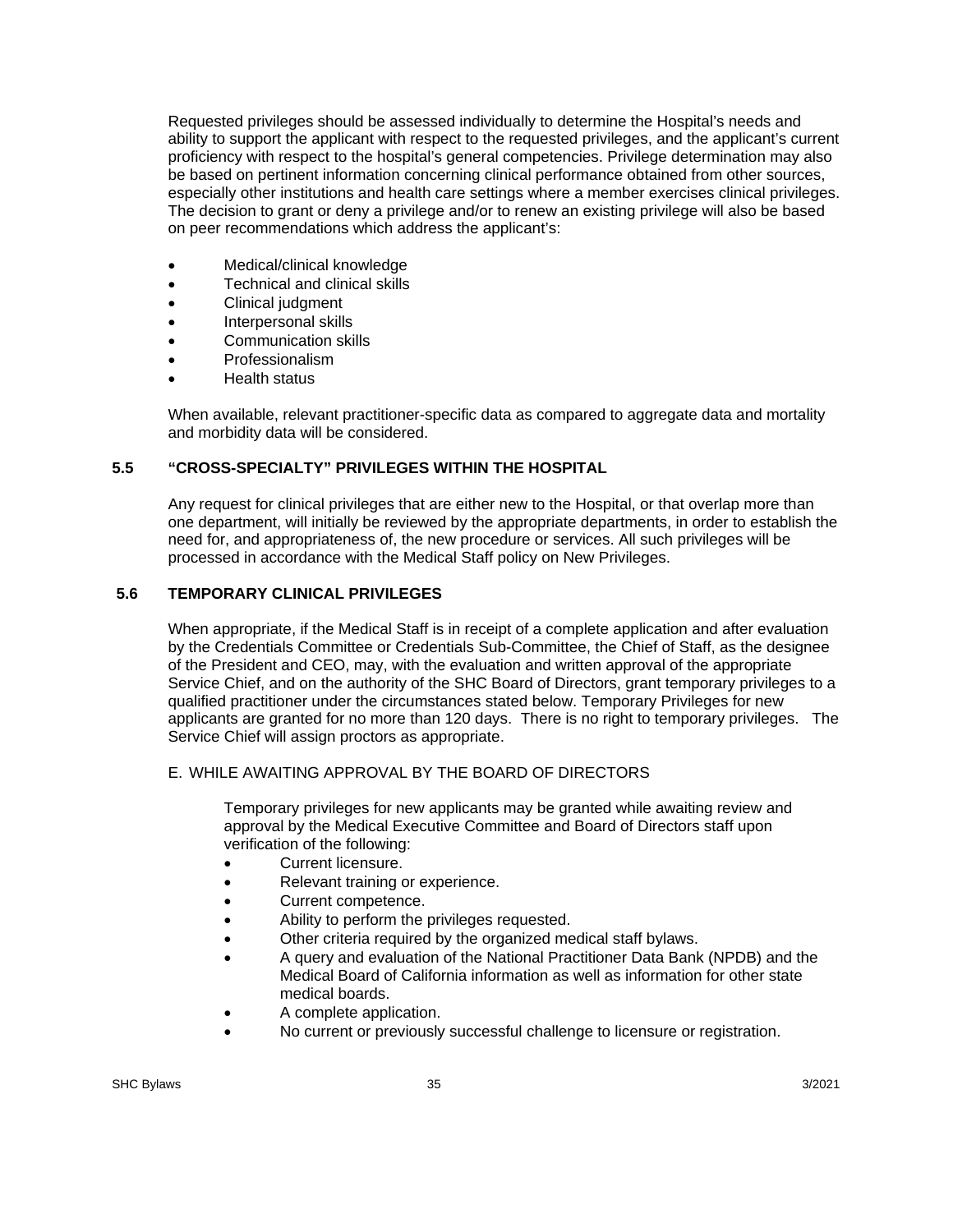- No subjection to involuntary termination of medical staff membership at another organization.
- No subjection to involuntary limitation, reduction, denial, or loss of clinical privileges.
- Any other hospital requirements set forth in these bylaws or credentialing policies.
- F. IMPORTANT PATIENT CARE NEED as defined by the Chief of Staff or designee.

## G. VISITING TEMPORARY PRIVILEGES

Temporary privileges may be granted to meet an important patient care need that cannot be provided by another member of the Medical Staff. Upon receipt of a written application for specific temporary privileges, an individual otherwise eligible for Medical Staff privileges, but who is not an applicant for membership, may be granted temporary privileges for the care of one or more specific patients. Such privileges will be restricted to the treatment of not more than three (3) patients in any one year by any such individual, except that individuals from out of state granted temporary consulting privileges within the limitations of California Business and Professions Code Section 2060 are not subject to this limitation. Such privileges are subject to the requirements set forth in the Credentialing/Privileging Policy and Procedure Manual.

## H. CONDITIONS

Temporary privileges may be granted only when the practitioner has submitted a written request for temporary privileges and the information available reasonably supports a favorable determination regarding the requesting practitioner's licensure, qualifications, ability, and judgment to exercise the privileges requested, and only after the practitioner has satisfied the requirement of Section 3.5.A. regarding professional liability insurance. The Chief of the Service to which the practitioner is assigned will be responsible for monitoring the performance of the practitioner granted temporary privileges, or for designating a Service member who will assume this responsibility. Special requirements of consultation and reporting may be imposed by that Chief. Before temporary privileges are granted, the practitioner must acknowledge in writing that he/she has received, or has been given access to, and read the Medical Staff Bylaws and Rules and Regulations and that he/she agrees to be bound by the terms thereof in all matters relating to his/her temporary privileges. Under circumstances necessitating important patient care, the requirement for written request of temporary privileges may be waived by the Chief of Staff.

## **5.8 DENIAL OR TERMINATION OF INTERIM/TEMPORARY PRIVILEGES**

On the discovery of any information or the occurrence of any event of a nature which raises a question about a practitioner's professional qualifications, ability to exercise any interim or temporary privileges granted, or compliance with these Bylaws, Rules and Regulations, requirements of the Clinical Services, or other requirements, the Chief of Staff may, after consultation with the Chief of Service, deny or terminate any or all of such individual's interim or temporary privileges and or membership. The denial or termination of interim or temporary privileges will not be reviewable according to the procedures set forth in Article Seven of the Medical Staff Bylaws unless required to be reported pursuant to California Business and Professions Code section 805. In the event of any such denial or termination, the practitioner's patients in the Hospital will be assigned to another practitioner by the Chief of Service. The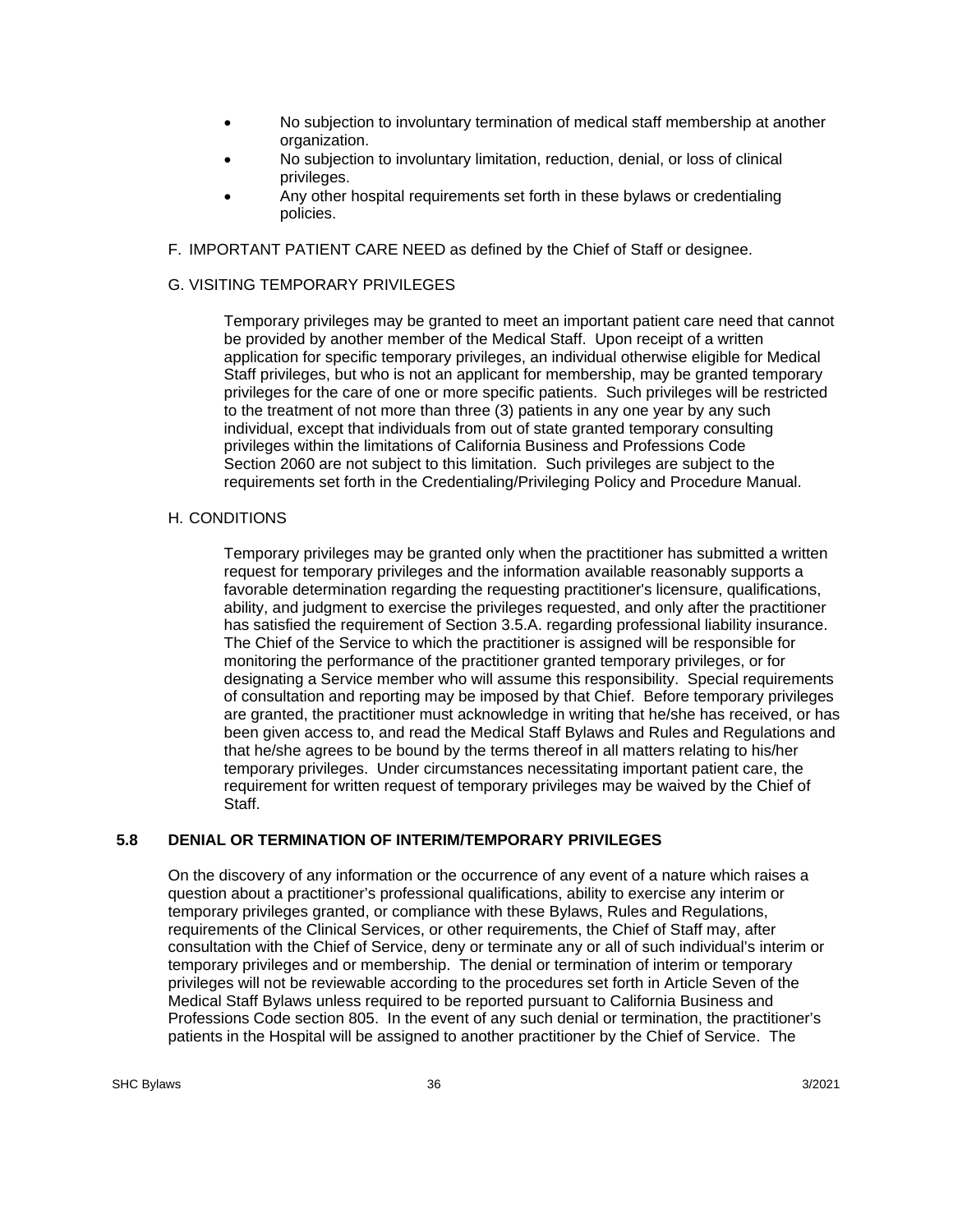wishes of the patient will be considered, when feasible, in choosing a substitute practitioner. An applicant whose interim appointment and interim clinical privileges were terminated for administrative purposes, e.g., failure to pay fees, will remain eligible to apply for Medical Staff membership and clinical privileges.

## **5.9 EMERGENCY CLINICAL PRIVILEGES**

### A. PATIENT EMERGENCY

For the purposes of this Section, an "emergency" is defined as a condition in which a patient is in imminent danger of serious or permanent harm or death and any delay in administering treatment would add to that danger. In the case of an emergency, any practitioner, to the degree permitted by his/her license and regardless of Clinical Service, Medical Staff status, or clinical privileges, will be permitted to do, and will be assisted by SHC personnel in doing everything possible to save a patient from such danger. When the emergency situation no longer exists, such practitioner must request the privileges necessary to continue to treat the patient.

### B. EMERGENCY MANAGEMENT PLAN

Emergency privileges of licensed independent practitioners may be granted when the Hospital's Emergency Management Plan is activated and the organization is unable to handle immediate patient needs. The President and Chief Executive Officer or designee may grant emergency temporary privileges to a physician based upon presentation of appropriate identification and licensure as outlined in hospital policy. Formal verification of credentials and privileges will begin as soon as the immediate emergency situation is under control.

## **5.10 CONDITIONS FOR PRIVILEGES OF LIMITED LICENSE PRACTITIONERS**

### A. ADMISSIONS

- 1. Dentists, non-MD oral surgeons, clinical psychologists, and podiatrists members of the Medical Staff may only admit patients if a physician member assumes responsibility for the care of the patient's medical problems present at the time of admission or which may arise during hospitalization which are outside of the limited license practitioner's lawful scope of practice.
- 2. When evidence of appropriate training and experience is documented, a limited license practitioner may perform the history or physical on his/her own patient. Otherwise a physician member must conduct or directly supervise the admitting history and physical examination (except the portion related to dentistry or podiatry).

### B. SURGERY

Surgical procedures performed by dentists, non-MD oral surgeons and podiatrists will be under the overall supervision of the Chief of the designated Service or his/her designee.

C. MEDICAL APPRAISAL

All patients admitted for care in SHC by a dentist, non-MD oral surgeon, psychologist or

SHC Bylaws 3/2021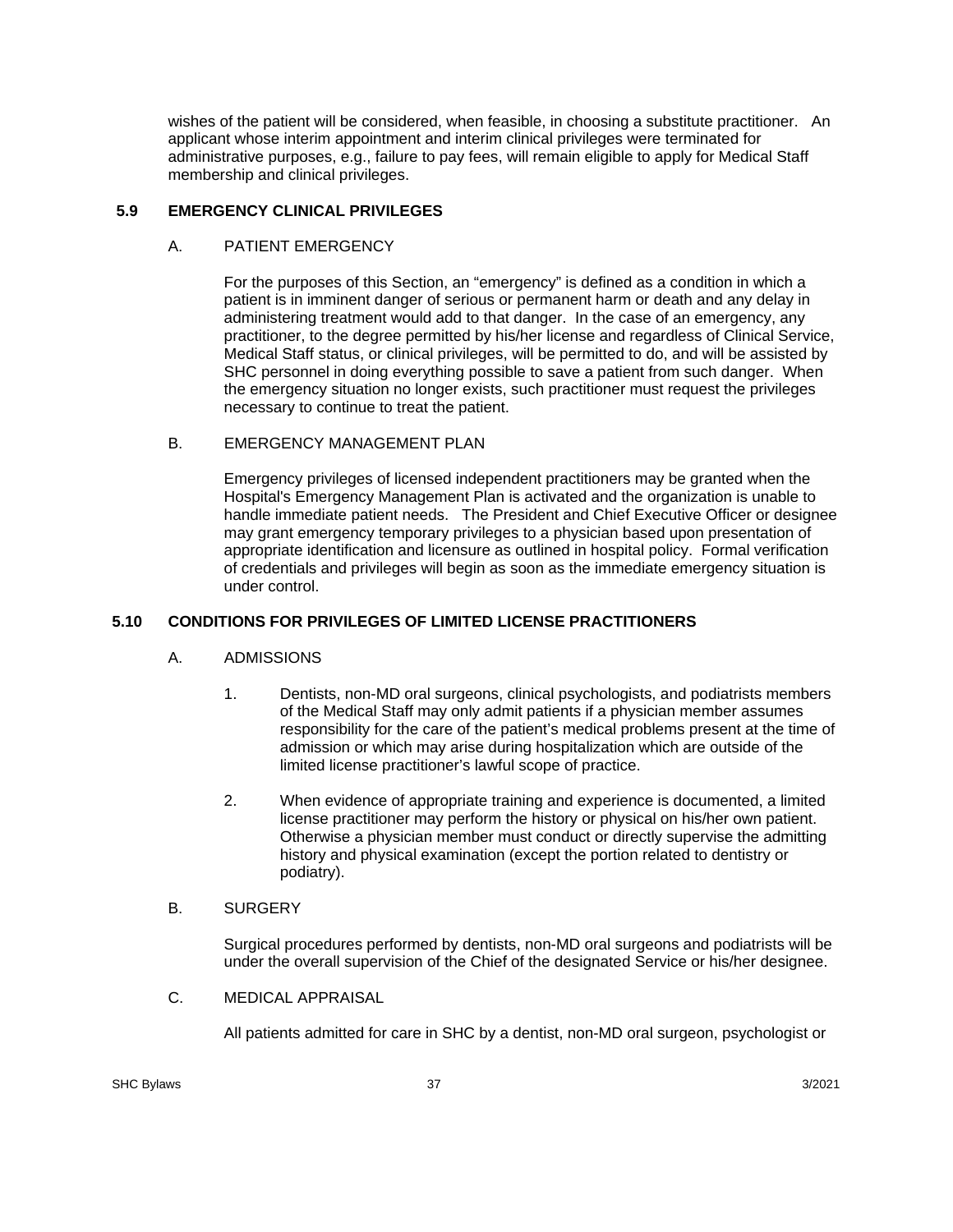podiatrist will receive the same basic medical appraisal as patients admitted to other services, and a physician member or a limited license practitioner with appropriate privileges will determine the risk and effect of any proposed treatment or surgical procedure on the general health status of the patient. Where a dispute exists regarding proposed treatment between a physician member and a limited license practitioner based on medical or surgical factors outside of the scope of licensure of the limited license practitioner, the treatment will be suspended insofar as possible while the dispute is resolved by the appropriate Service(s).

## **5.11 MODIFICATION OF CLINICAL PRIVILEGES OR DEPARTMENT ASSIGNMENT**

On its own, upon recommendation of the Credentials Committee, or pursuant to a request from the practitioner, the Medical Executive Committee may recommend a change in the clinical privileges or department assignment(s) of a member. The Medical Executive Committee may also recommend that the granting of additional privileges to a current Medical Staff member be made subject to proctoring in accordance with procedures outlined in Section 3.4.D.

## **5.12 LAPSE OF APPLICATION**

If a Medical Staff member requesting a modification of clinical privileges or department assignment fails to timely furnish the information necessary to evaluate the request, the application will automatically lapse, and the applicant will not be entitled to a hearing as set forth in Article Seven.

## **5.13 DISSEMINATION OF PRIVILEGES LIST**

Documentation of current privileges (granted, modified, or rescinded) will be disseminated to the hospital admissions/registration office and such other scheduling and health information services personnel as necessary to maintain an up-to-date listing of privileges for purposes of scheduling and monitoring to assure that practitioners are appropriately privileged to perform all services rendered.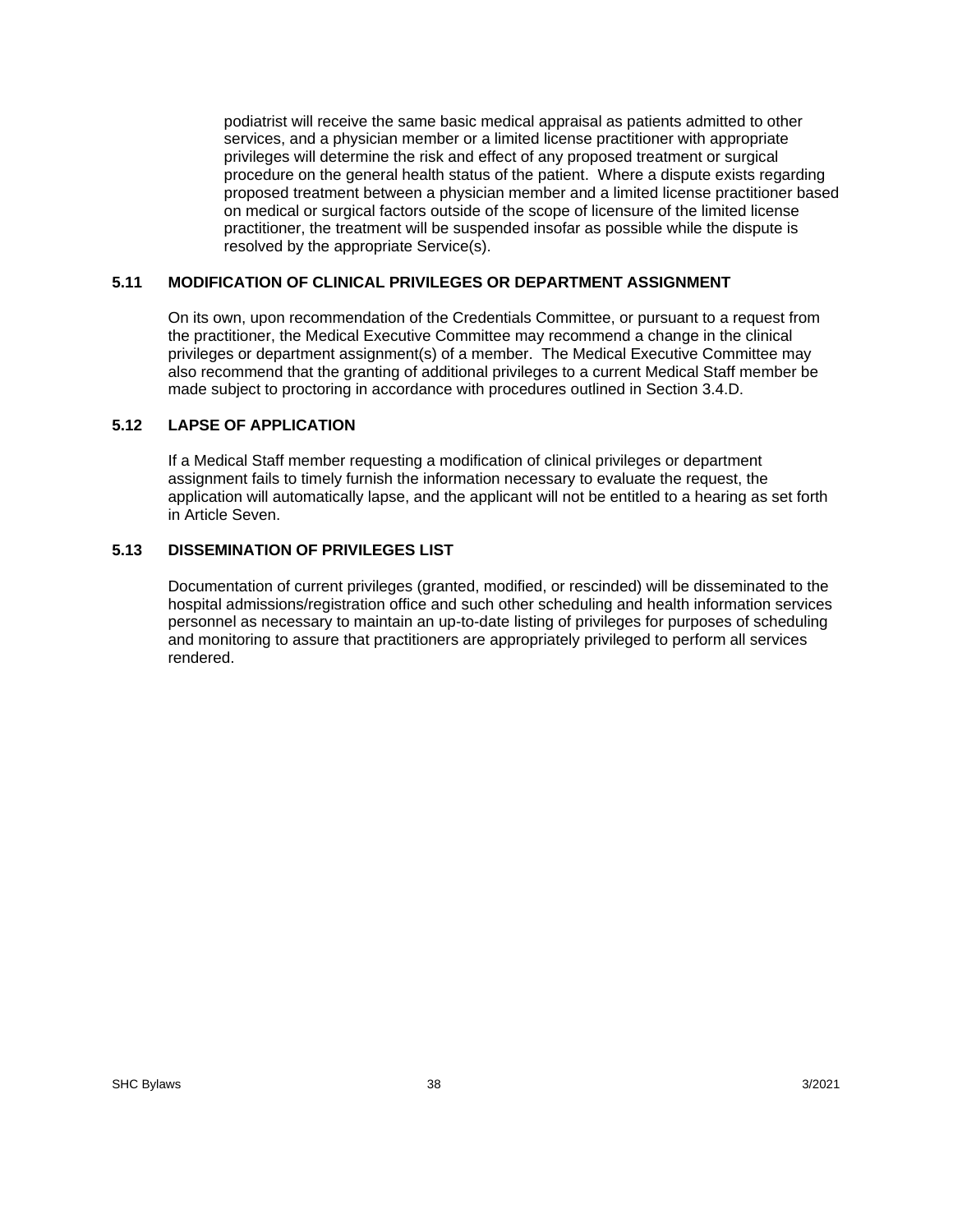### **ARTICLE SIX: REVIEW OF MEDICAL STAFF MEMBER CONDUCT**

## **6.1 BASIS FOR REVIEW**

The procedures provided in this Article will be invoked whenever it appears that the activities or professional conduct of any member of the Medical Staff:

- A. Jeopardizes or may jeopardize the safety, best interests, quality of care, treatment, or services of a patient, or the safety or best interests of a visitor, or employee;
- B. Presents a question regarding the competence, character, judgment, ethics, the ability to work cooperatively with others in the provision of safe patient care, treatment, and services, adequate physical and mental health, or qualification of the member; or
- C. Violates these Medical Staff Bylaws, Rules and Regulations, the requirements of the Clinical Services, or SHC policies, including Code of Conduct, or constitutes conduct that is, or is reasonably probable of being, disruptive to SHC operations

## **6.2 INITIATION**

A request for an investigation of the conduct of a member of the Medical Staff raising a question under Section 6.1 above must be in writing, submitted to the Chief of Staff, and supported by reference to specific activities or conduct alleged. The Chief of Staff will apprise the voting members of the Medical Executive Committee of the request for investigation (through an executive session). After discussion of the request for an investigation, the Medical Executive Committee will determine whether an investigation is warranted and will notify the affected member of the Medical Staff of their decision in writing. If the Medical Executive Committee was the source of the request for an investigation, it will make an appropriate record of the reasons.

### **6.3 INVESTIGATION**

On recommendation of the Chief of Staff, the Medical Executive Committee may conduct any investigation it deems necessary or may assign this task to an appropriately charged officer or to an ad hoc committee of at least three (3) members of the Medical Staff appointed by the Chief of Staff and approved by the Medical Executive Committee. Should the affected member believe anyone on the investigating body is biased and should not participate in the investigation, he/she may notify the Chief of Staff, who will determine, in his/her sole discretion, whether that person should be excused from the investigation. The investigative process will not be deemed to be a "hearing" as that term is used in Article Seven. If the responsibility for investigation is delegated by the Medical Executive Committee, the responsible investigator(s) will report to the Medical Executive Committee as soon as practical. .

Early in any investigatory process, the Medical Staff member will be afforded the opportunity to meet informally with the designated officer, committee, or Chief of Service conducting the investigation. If, in the Medical Executive Committee's view, more than sixty (60) days is needed for investigation, the Medical Executive Committee will advise the affected Medical Staff member and specify an appropriate time for completion of the investigation.

## **6.4 MEDICAL EXECUTIVE COMMITTEE ACTION**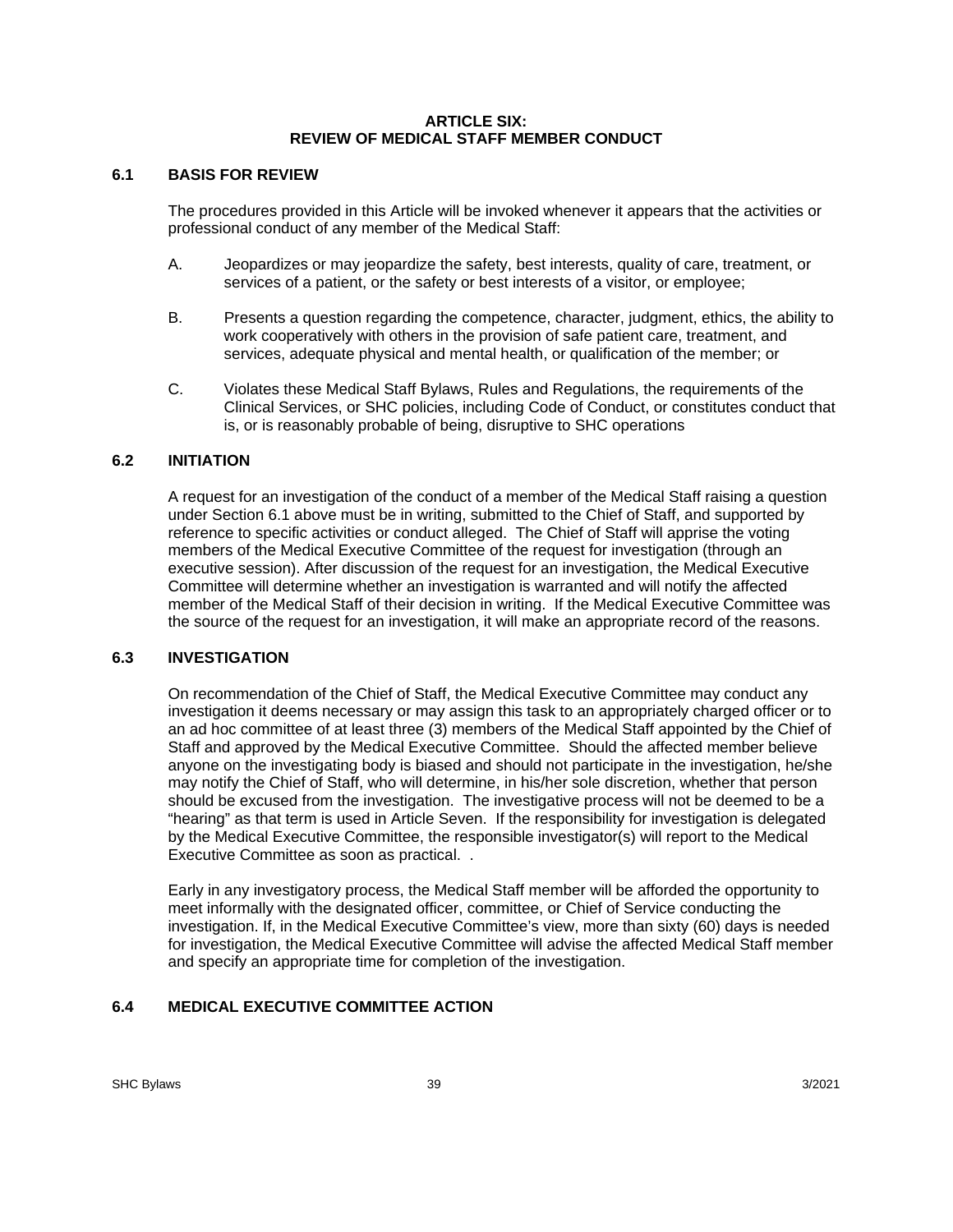The Medical Executive Committee will act as soon as is practical after the conclusion of any investigation. Action taken by the Medical Executive Committee following the conclusion of any investigation may include, but is not limited to, the following actions:

- A. No corrective action.
- B. Proposed corrective action:
	- 1. Letter of admonition, reprimand or warning;
	- 2. Terms of probation including monitoring requirements or specific individual requirements of consultation;
	- 3. Reduction or revocation of clinical privileges;
	- 4. Suspension of clinical privileges until completion of specific conditions or requirements;
	- 5. Limitation of prerogatives related to the practitioner's delivery of safe patient care, treatment, and services;
	- 6. Suspension of Medical Staff membership for a specific period of time or without limit of time;
	- 7. Revocation of Medical Staff membership; or
	- 8. Other actions appropriate to the facts which prompted the investigation

Regardless of the status of any investigation, the MEC is authorized to take and implement action required by the circumstances, including summary suspension or restriction of privileges at any time, in the exercise of its discretion pursuant to Section 6.6 below.

Unless the action of the Medical Executive Committee constitutes grounds for a hearing as defined in Article 7.2, the action will become effective upon the decision of the Medical Executive Committee.

## **6.5 BOARD INITIATED ACTION**

Any recommendation by the Medical Executive Committee or the Board of Directors pursuant to Section 6.4 which constitutes grounds for a hearing as set forth in Section 7.2 will entitle the Medical Staff member to the rights specified in Article Seven. In such cases, the Chief of Staff will give the Medical Staff member written notice of the recommendation, the reasons for the proposed action, and of his/her right to request a hearing pursuant to the requirements in Section 7.3.A. A copy of the Bylaws detailing the hearing rights of the Staff member will also be provided to the affected Staff member.

If the Medical Executive Committee fails to investigate or initiate corrective action and the SHC Board of Directors determines that its failure to do so is contrary to the weight of the evidence then available, the SHC Board of Directors may, after consulting with the Medical Executive Committee, direct the Medical Executive Committee to investigate or initiate corrective action. The Medical Executive Committee will inform the Board of Directors of its action in response to such a directive. If the Medical Executive Committee fails to act after a directive from the SHC Board of Directors, the SHC Board of Directors may, in accordance with these Bylaws, after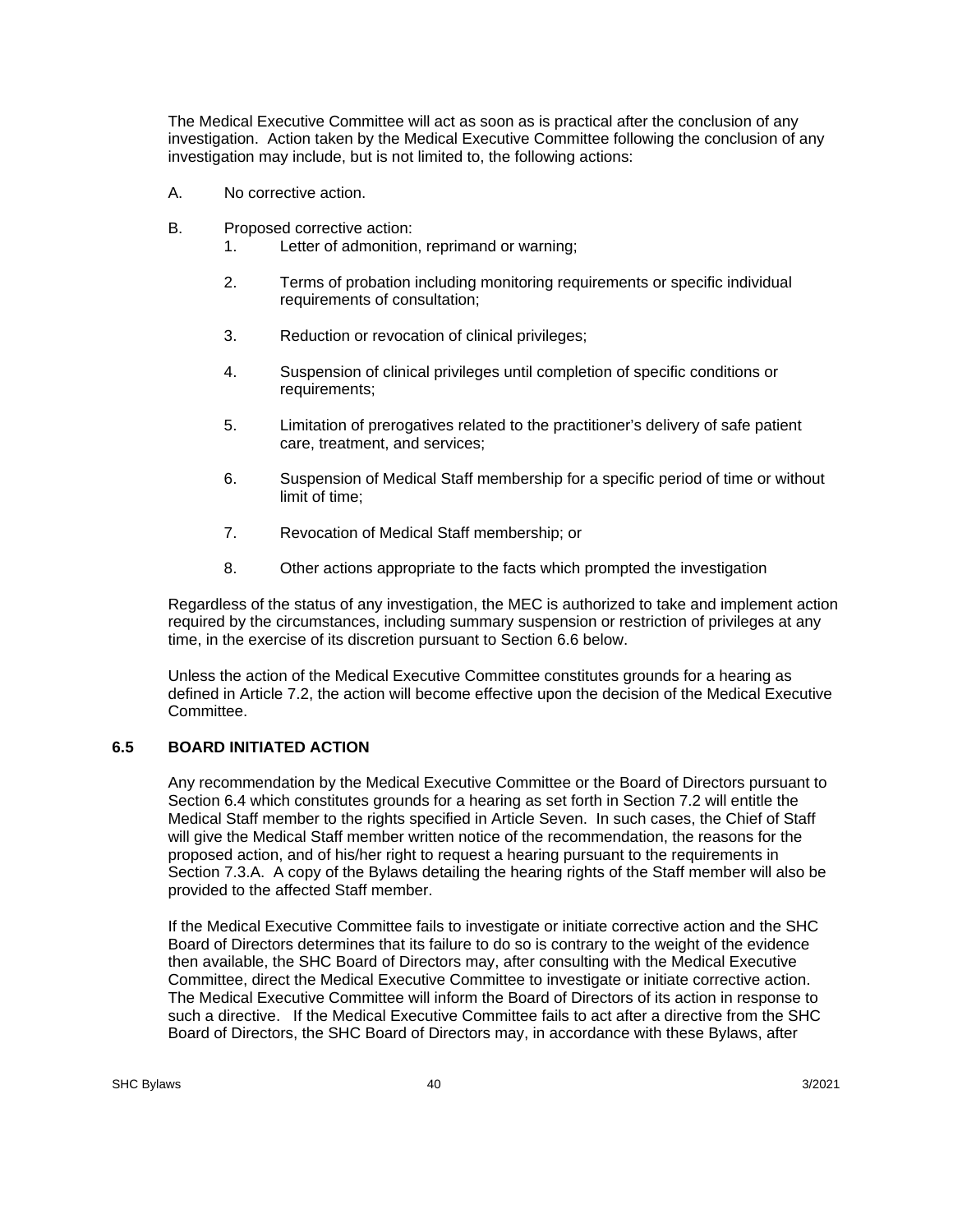written notice to the Medical Executive Committee, take action directly against a Medical Staff member. The Board of Directors will inform the Medical Executive Committee in writing of what it has done.

#### **6.6 SUMMARY SUSPENSION**

#### A. CRITERIA FOR INITIATION

The Chief of Staff, the Vice Chief of Staff when acting for the Chief of staff, Medical Executive Committee, or the Chief of Service of which the affected Medical Staff member is a member, is empowered to restrict or suspend summarily without benefit of a hearing or personal appearance any or all privileges of a member of the Medical Staff if there is cause to believe that the Medical Staff member's conduct requires that immediate action be taken to protect the life of any patient or to reduce the likelihood of imminent danger to the health or safety of any individual. If the persons or body designated above fail, under the foregoing circumstances, to restrict or suspend a Medical Staff member's membership, or all or any portion of his/her clinical privileges, the SHC Board of Directors, or its designee, may, when necessary to protect the life of any patient or to reduce the likelihood of imminent danger to the health or safety of any individual, after reasonable attempts to contact the Medical Executive Committee, summarily restrict or suspend the Medical Staff member's membership or any portion of his/her clinical privileges. A summary restriction or suspension will be effective immediately upon imposition, provided, however, that a summary restriction or suspension imposed by the SHC Board of Directors, or its designee, must be ratified by the Medical Executive Committee within two (2) working days of its imposition, excluding weekends and holidays, or it will terminate automatically after two working days.

The person or body responsible for imposing a summary restriction or suspension will promptly give oral and written notice thereof to the Medical Staff member, Chief of Staff, President and CEO, as well as the SHC Board of Directors and Medical Executive Committee at their next meetings. The notice of the restriction or suspension given to the Medical Executive Committee will constitute a request for corrective action and the procedures set forth in Section 7.1 will be followed and documented in the Medical Staff member's credentialing and privileging file. In the event of any such restriction or suspension, the Medical Staff member's patients whose treatment by such member is terminated by the summary restriction or suspension will be assigned to another Medical Staff member by the Chief of Staff or designee. The wishes of the patient will be considered, when feasible, in choosing the substitute Staff member.

### B. MEDICAL EXECUTIVE COMMITTEE ACTION

After imposition of a summary restriction or suspension, the affected member of the Medical Staff may request an interview with an ad hoc panel authorized to represent the Medical Executive Committee. The panel will be selected by the Chief of Staff and will not include the person who imposed the summary restriction or suspension. Any such interview will not be deemed a "hearing" as described in Article Seven. The interview will be convened as soon as reasonably possible. The ad hoc panel may then modify, continue without limit of time, or terminate the terms of the summary restriction or suspension. The panel will give the Medical Staff member written notice of its recommendation and the reasons for these recommendations, with a copy to the Chief of Staff and Medical Executive Committee.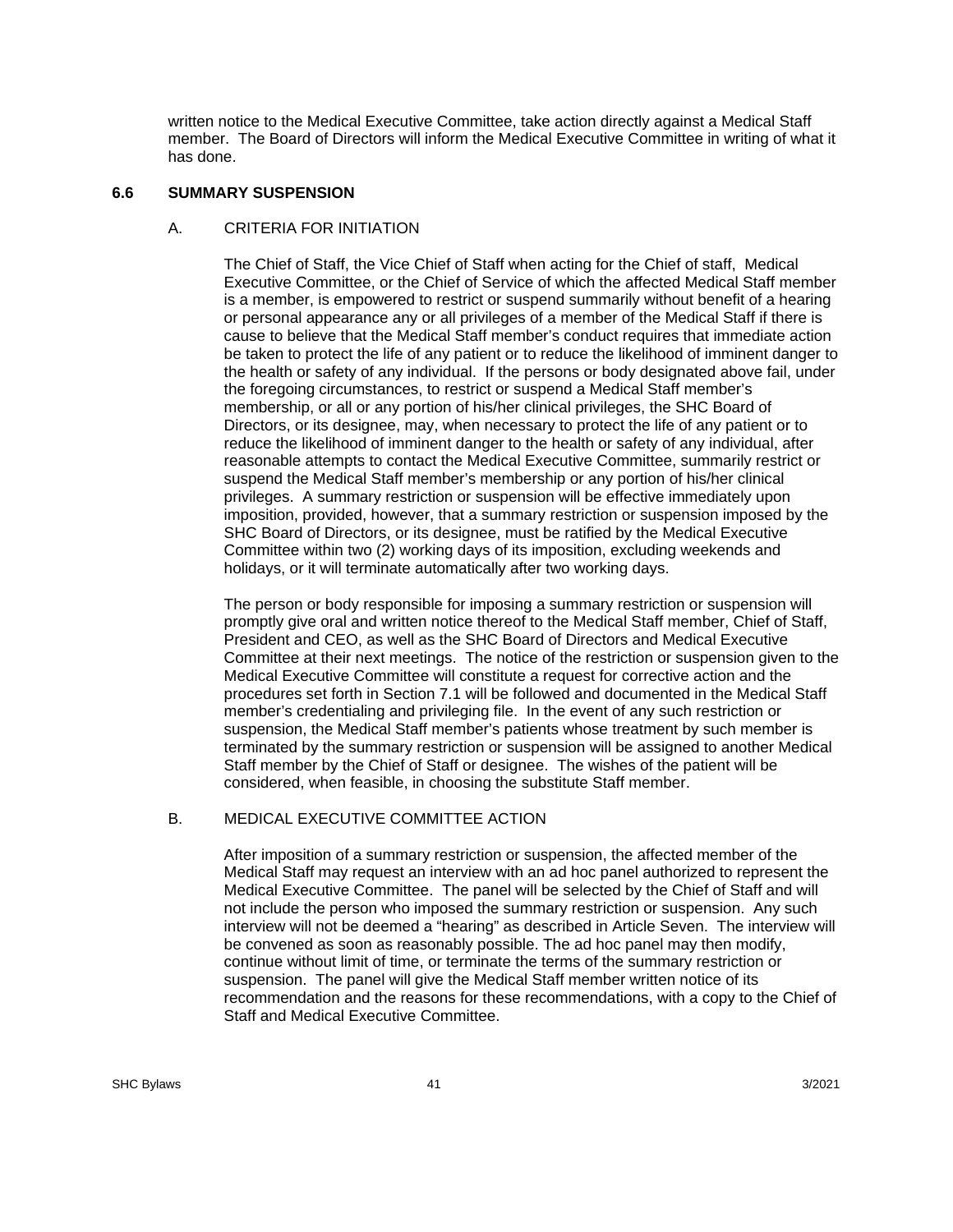## C. PROCEDURAL RIGHTS

Unless the ad hoc panel of the Medical Executive Committee terminates the restriction or suspension, it will remain in effect during the pendency of and the completion of the review process and of the hearing if a hearing is requested pursuant to 7.2 and pending any appeal to the SHC Board of Directors, unless the summary restriction or suspension is terminated by the Judicial Review Committee (see Section 7.3.B). The Medical Staff member will not be entitled to the procedural rights afforded by Article Seven until such time as action has been taken under Sections 6.1 through 6.5, and then only if the action constitutes grounds for a hearing as set forth in Section 7.2.

## **6.7 AUTOMATIC SUSPENSION**

 The following will result in automatic suspension or revocation of Medical Staff membership and/or clinical privileges and will not, unless otherwise expressly provided or required by law, entitle the affected Medical Staff member to the rights provided for in Article Seven of these Bylaws, or to any other procedural rights. Unless otherwise stated, suspension for longer than 90 days will result in voluntary withdrawal of membership and privileges from the Medical Staff.

## A. LICENSE

Whenever a Medical Staff member's license authorizing him/her to practice in this State is revoked, stayed, restricted, suspended, or the Medical Staff member is placed on probation by the State, the action and its terms will automatically apply to his/her SHC Medical Staff membership and/or privileges as appropriate. Whenever a Medical Staff member's license expires, he/she will be automatically suspended from practice until there is evidence of a licensure renewal. Medical Staff members so affected will not be entitled to the procedural rights afforded by Article Seven regarding such automatic action.

### B. MEDICARE, MEDICAID SANCTIONS

Whenever a Medical Staff member has been involuntarily excluded from participation in the Medicare, Medicaid and other federally funded healthcare programs, he/she will be automatically suspended from practice until the member has provided evidence that the exclusion has been removed.

## C. DRUG ENFORCEMENT ADMINISTRATION CERTIFICATE

Whenever a Medical Staff member's DEA certificate is revoked, suspended, stayed, restricted, or subject to probation, the action and its terms will automatically apply to his/her right to prescribe, dispense, or administer medications covered by the certificate. Whenever a Medical Staff member's DEA certificate expires, the member's right to prescribe, dispense, or administer medications covered by the certificate will be automatically suspended until there is evidence of a certificate renewal. There will be no right to the hearing procedures afforded by Article Seven based upon such automatic action.

### D. MEDICAL EXECUTIVE COMMITTEE DELIBERATION ON MATTERS INVOLVING LICENSE AND DRUG ENFORCEMENT ADMINISTRATION

As soon as practical after action is taken as described in Section 6.7.A, or in

SHC Bylaws 3/2021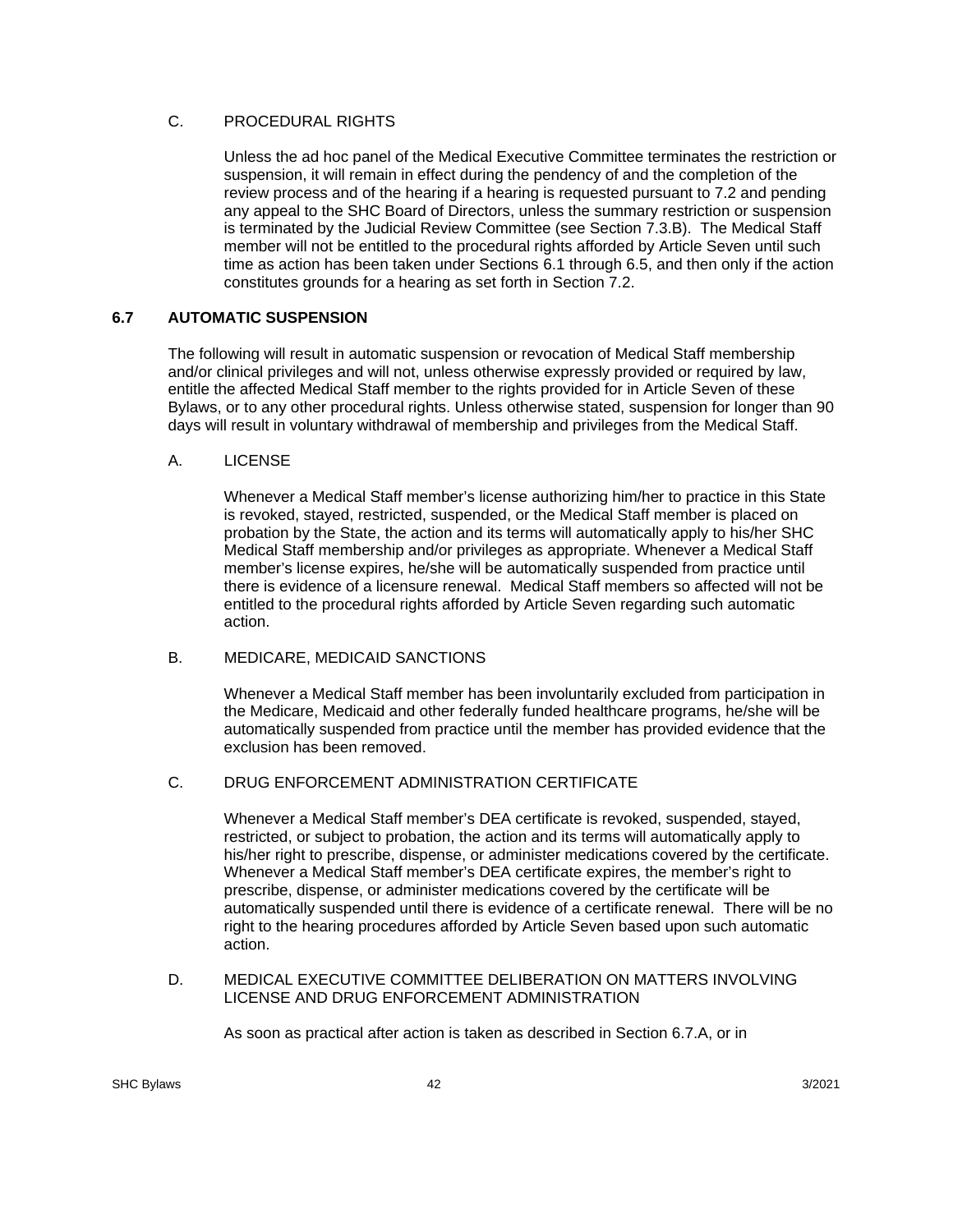Section 6.7.C, the Medical Executive Committee will review and consider the facts upon which such action was predicated. The Medical Executive Committee may then recommend such further corrective action as may be appropriate based upon information disclosed or otherwise made available to it and/or it may direct that an investigation be undertaken pursuant to Sections 6.2 and 6.3 as appropriate.

### E. MEDICAL RECORDS

For failure to comply with the Medical Record Regulations and Policies established by the Medical Staff Rules and Regulations or SHC Policies, a Medical Staff member's privileges to admit patients and to schedule procedures (except with respect to his/her patients already admitted to the Hospital) will be automatically suspended upon the expiration of seven (7) days after he/she is given written notice and will remain so suspended until all delinquent medical records are completed. A failure to complete the medical records within four (4) months after the date a suspension became effective pursuant to this Section will be deemed a voluntary resignation from the Medical Staff.

## F. PROFESSIONAL LIABILITY

For failure to maintain the amount of professional liability insurance, or its equivalent, if any, required under Section 16.3.A, a practitioner's membership and clinical privileges will be automatically suspended until the practitioner provides evidence to the Medical Executive Committee that he/she has secured professional liability coverage in the amount required under Section 16.3.A. Medical Staff members on leave of absence are not subject to automatic suspension for failure to provide evidence of professional liability insurance.

## G. FAILURE TO PAY DUES/FEES

For failure to pay any dues/fees as required under Section 13.5, a Medical Staff Member's Medical Staff membership and clinical privileges, after two written warnings of delinquency, spaced thirty (30) days apart, will be automatically suspended and will remain suspended until the Medical Staff member pays the delinquent dues. Failure to pay within sixty (60) days after the date of the automatic suspension will be deemed a voluntary resignation from the Medical Staff.

## H. CONVICTION OF A FELONY

If any member of the Medical Staff is convicted of a felony, his/her Medical Staff membership and privileges will be immediately and automatically terminated.

### K. INCOMPLETE PROCTORING

Failure to comply with Medical Staff Proctoring Policy and Proctoring Guidelines in the required timeframe will result in automatic suspension or revocation of Medical Staff membership and/or clinical privileges.

### L. NON-COMPLIANCE WITH MEDICAL STAFF POLICIES

Failure to comply with Medical Staff policies will result in automatic suspension or revocation of Medical Staff membership and/or clinical privileges.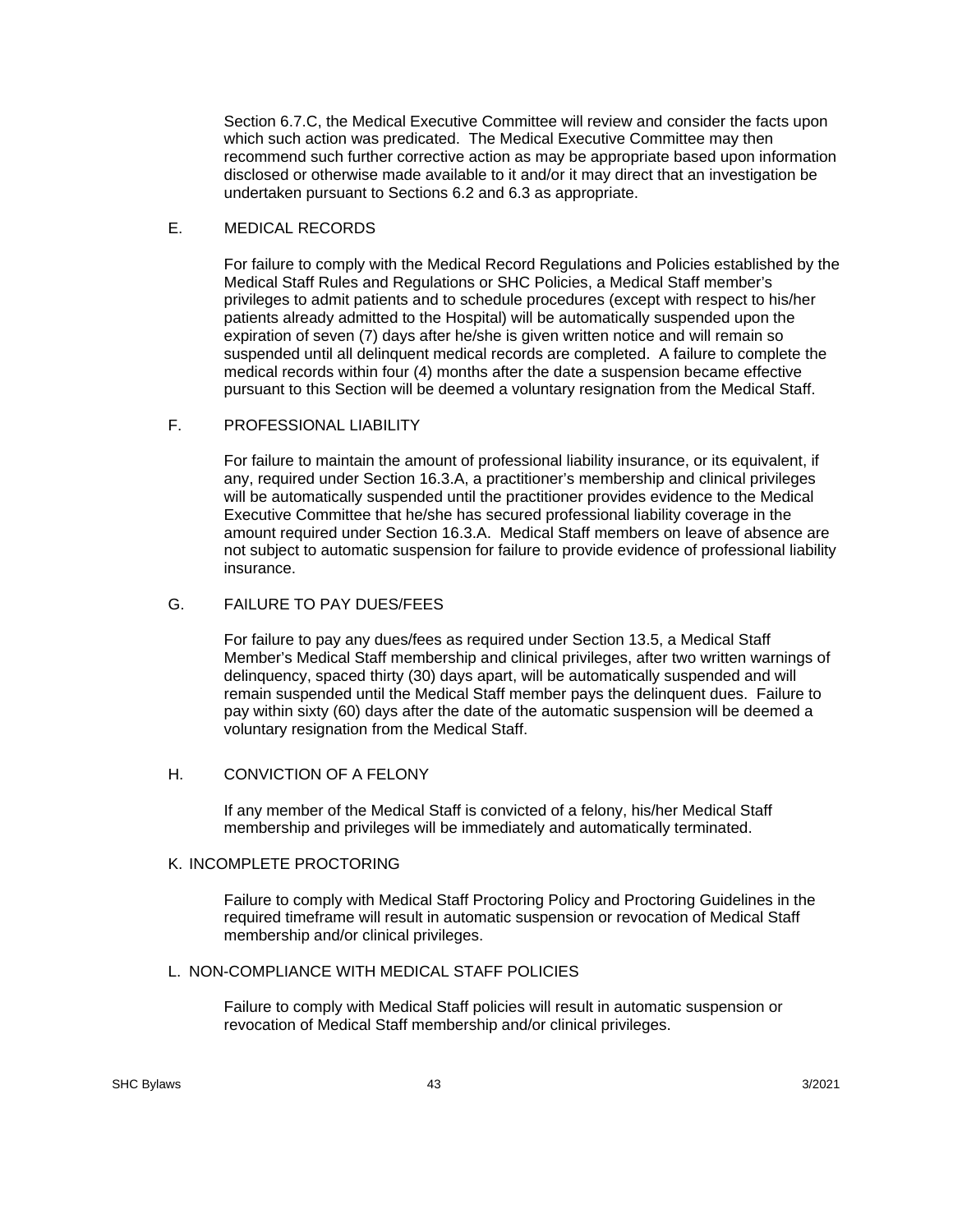### M. FAILURE TO APPEAR FOR SPECIAL MEETINGS

A committee, medical staff officer, or service chair may require the appearance of any practitioner during review of the practitioner's clinical practice or to discuss behavior in the clinical setting. If possible, the person calling the meeting should give at least 5 days' written notice of the time and place of the meeting. Where the issue involves a suspected deviation from acceptable clinical practice, the notice should include a statement summarizing the concerns. Failure of a practitioner to appear at any such meeting or discussion may result in the automatic suspension of the practitioner's clinical privileges, at the discretion of the person calling the meeting. Failure to attend may be excused by the Chief of Staff upon a showing of good cause. Any such suspension shall not give rise to the hearing rights under Article Seven of these Medical Staff Bylaws.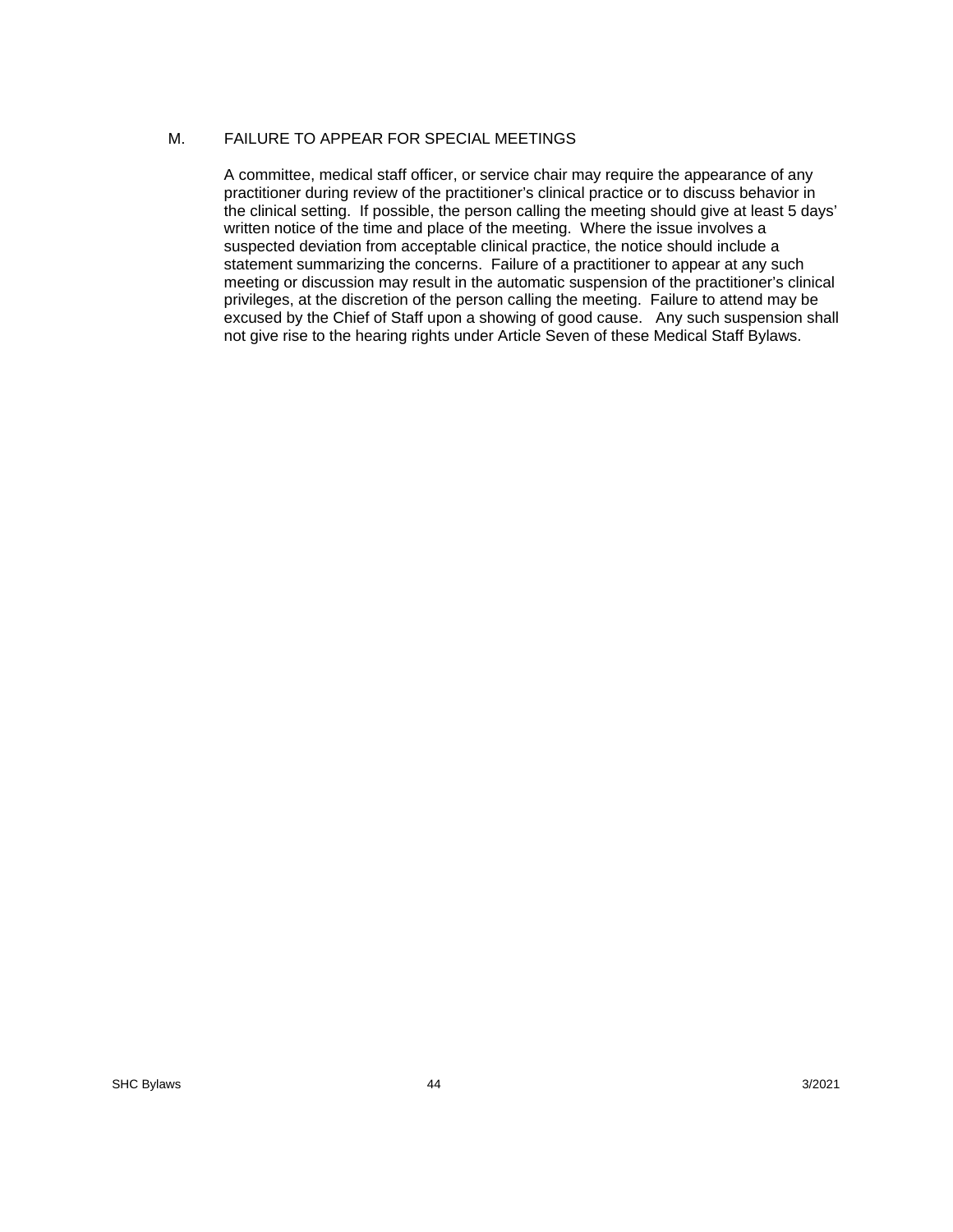#### **ARTICLE SEVEN: HEARINGS AND APPELLATE REVIEWS**

## **7.1 PREAMBLE AND APPELLATE REVIEWS**

### A. INTRA-ORGANIZATIONAL REMEDIES

The procedures provided for in this Article Seven are strictly quasi-judicial in nature and will not be utilized to hold notice and comment type hearings or to make legislative determinations, or determinations as to the substantive validity of Bylaws, Rules and Regulations. When a substantive validity question is the sole issue, the petitioner will be permitted a direct appeal and appearance in an executive session (voting members only) of the Medical Executive Committee. Only after the Medical Executive Committee has denied said appeal may the petitioner appeal directly to the SHC Board of Directors. Such appearance will not be considered a "hearing" under this Article and will be conducted in accordance with guidelines established by the SHC Board of Directors. A final determination by the SHC Board of Directors after such appeal will be a condition precedent to the petitioner's right to seek judicial review in a court of law.

## B. EXHAUSTION OF REMEDIES

If an adverse ruling is made with respect to a Medical Staff member's membership, Staff status, or clinical privileges at any time, regardless of whether he/she is an applicant or a Medical Staff member, he/she must exhaust the remedies afforded by these Bylaws before resorting to formal legal action challenging the decision, the procedures used to arrive at it, or asserting any claim against SHC, or participants in the decision process; and the exclusive procedure for obtaining judicial review will be by Petition for Writ of Mandate pursuant to Part 3, Title 1, Chapter 2 of the California Code of Civil Procedure.

### C. DEFINITIONS

Except as otherwise provided in these Bylaws, the following definitions apply under this Article:

- 1. "Notice" refers to a written communication delivered personally to the required addressee or sent by United States Postal Service, pursuant to Section 16.2, addressed to the required addressee at his/her address as it appears in the records of Medical Staff Services;
- 2. "Petitioner" refers to the Medical Staff member or applicant who has requested a hearing or appearance pursuant to Section 7.3 or 7.1.A; and

"Date of Receipt" of any notice or other communication will be deemed to be the date such notice or communication was delivered personally or electronically to the required addressee or, if delivered by mail, such notice or communication will be deemed received upon confirmation of delivery of certified mail. This does not preclude concomitant electronic communication.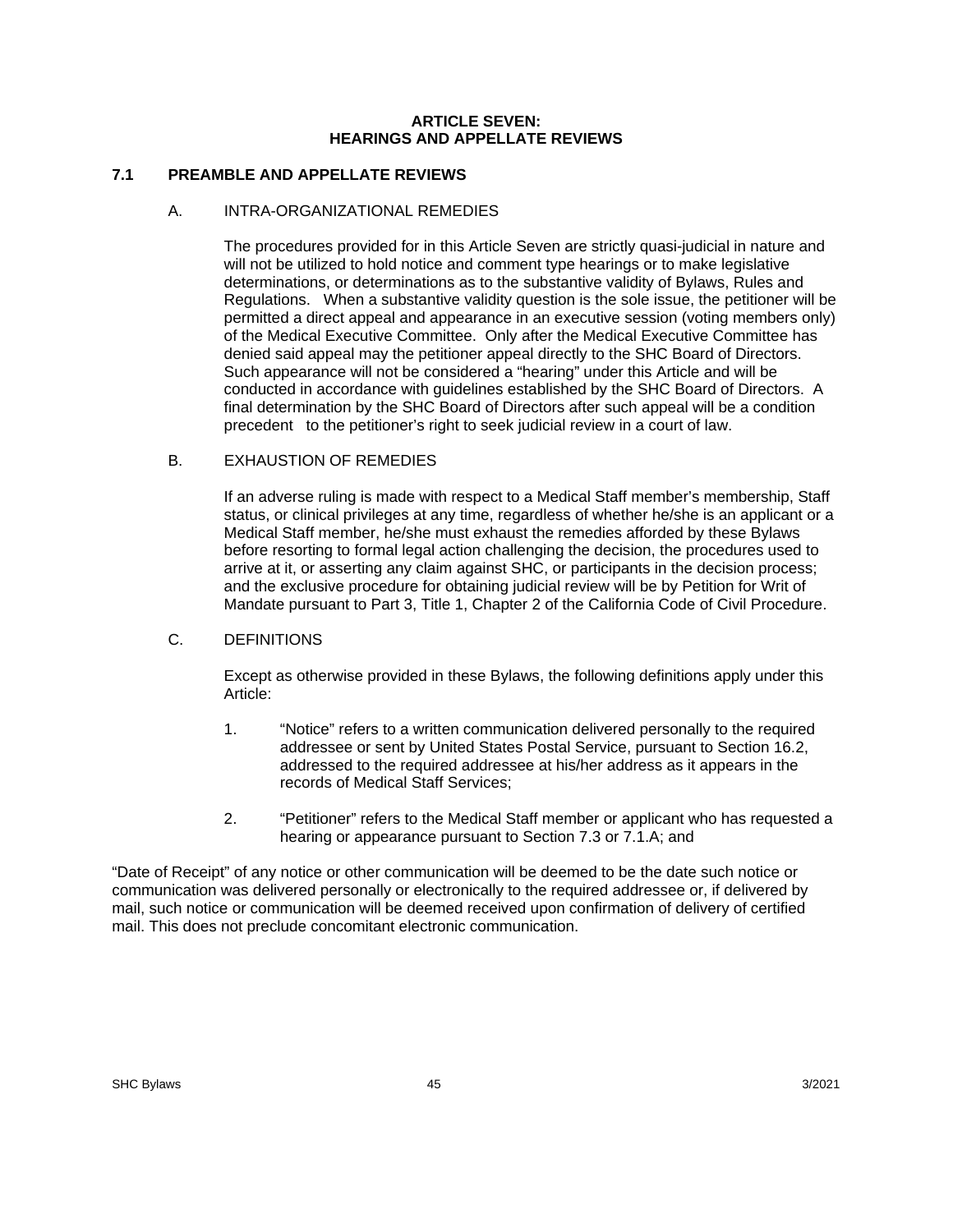## **7.2 GROUNDS FOR HEARING**

Any one or more of the following actions or recommended actions constitute grounds for a hearing unless otherwise specified in these Bylaws, only if the actions or recommended actions will be reportable to the Medical Board or California (Section 805 report) or to the National Practitioner Databank:

- A. Denial of requested advancement in Medical Staff membership status.
- B. Denial of Medical Staff membership
- C. Demotion to lower Medical Staff category or membership status.
- D. Summary restriction or suspension of Medical Staff membership during the pendency of corrective action and hearing and appeals procedures.
- E. Expulsion from Medical Staff Membership
- F. Denial of requested privileges
- G. Reduction in privileges
- H. Termination of privileges
- I. Requirement of consultation or proctoring when the reviewing physician has the authority to supervise, direct, or transfer care from the physician being monitored.

Recommendations of any of these actions constitute an "adverse recommendation" for the purposes of these Bylaws.

# **7.3 REQUESTS FOR HEARING**

### A. NOTICE OF ACTION OR PROPOSED ACTION

In all cases in which the Medical Executive Committee or authorized officer has, under these Bylaws, recommended or taken any of the actions constituting grounds for hearing as set forth in Section 7.2, the Medical Executive Committee or officer will give the affected Medical Staff member notice of the decision and of his/her right to request a hearing pursuant to Section 7.3.B, below.

### B. REQUEST OF HEARING

The petitioner will have thirty (30) days following the date of receipt of notice to request a hearing by a Judicial Review Committee. The request will be sent to the Chief of Staff. If the petitioner does not request a hearing within thirty (30) days, he/she will be deemed to have waived his/her right to a hearing and accepted the decision. It will thereupon become the final action of the Medical Executive Committee and will be forwarded to the SHC Board of Directors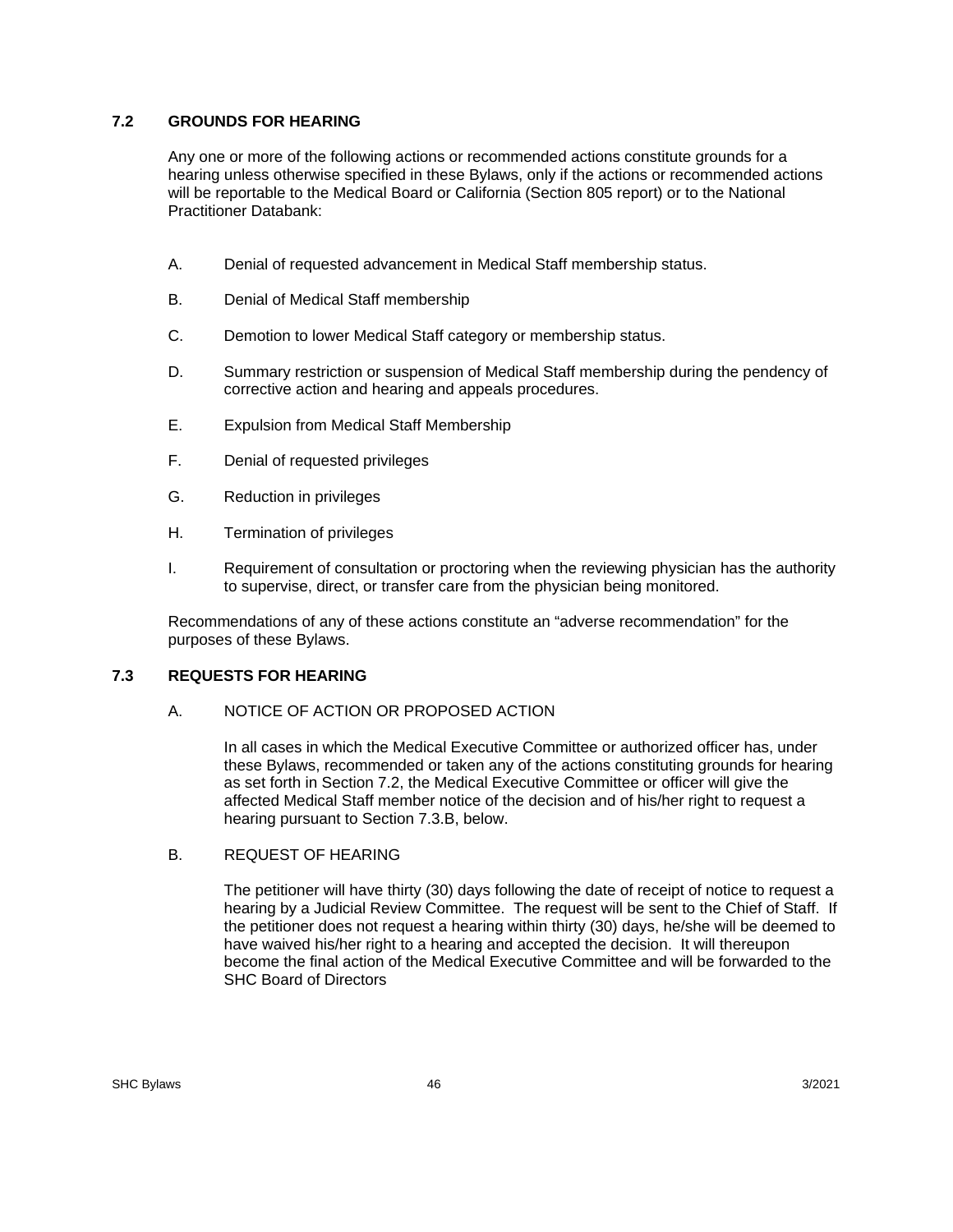## C. TIME AND PLACE FOR HEARING

The Chief of Staff will confirm a date for a hearing. Notice will be given to the petitioner of the time, place, and date of the hearing. The date of commencement of the hearing will not be more than ninety (90) days from the date of receipt of the request unless further delay is agreed upon by both the practitioner and the Medical Executive Committee; provided that a hearing for a practitioner under suspension will commence as soon as arrangements may reasonably be made.

## D. NOTICE OF CHARGES

The Chief of Staff will advise the petitioner in writing of the acts or omissions with which the petitioner is charged including, if applicable, a list of the medical records or charts in question. The Chief of Staff and the petitioner will provide each other with a list of witnesses expected at that time to testify at the hearing. The Chief of Staff and the petitioner will notify each other of additions to the list. Witness lists must be exchanged at least ten (10) days prior to commencement of the hearing.

## E. JUDICIAL REVIEW COMMITTEE

The Chief of Staff will select a Judicial Review Committee consisting of at least three (3) Medical Staff members, including one member who is a physician from the same specialty as the petitioner, with alternates as appropriate. The members selected to serve on the Judicial Review Committee will be impartial and will not have actively participated in the formal consideration of the matter at any previous level

## F. FAILURE TO APPEAR

Failure of the petitioner to appear without good cause and proceed at a hearing will be deemed to constitute voluntary acceptance of the actions involved and waiver to any hearing rights, and it will thereupon become the final recommendation of the Medical Executive Committee. Such final recommendation will be subject on that basis alone to review and decision by the SHC Board of Directors.

## G. POSTPONEMENTS AND EXTENSIONS

Postponements and extensions of time beyond the times expressly permitted in these Bylaws may be requested by any affected person and will be permitted by the hearing officer, or the Chief of Staff before appointment of a hearing officer, on a showing of good cause.

## **7.4 HEARING PROCEDURE**

## A. PRE-HEARING PROCEDURE

It will be the duty of the petitioner and the Medical Executive Committee to raise any procedural objections before the hearing so that decisions concerning such matters may be made expeditiously. Any such objections, when raised, will be preserved for consideration at any appellate review hearing which may subsequently be requested.

B. THE HEARING OFFICER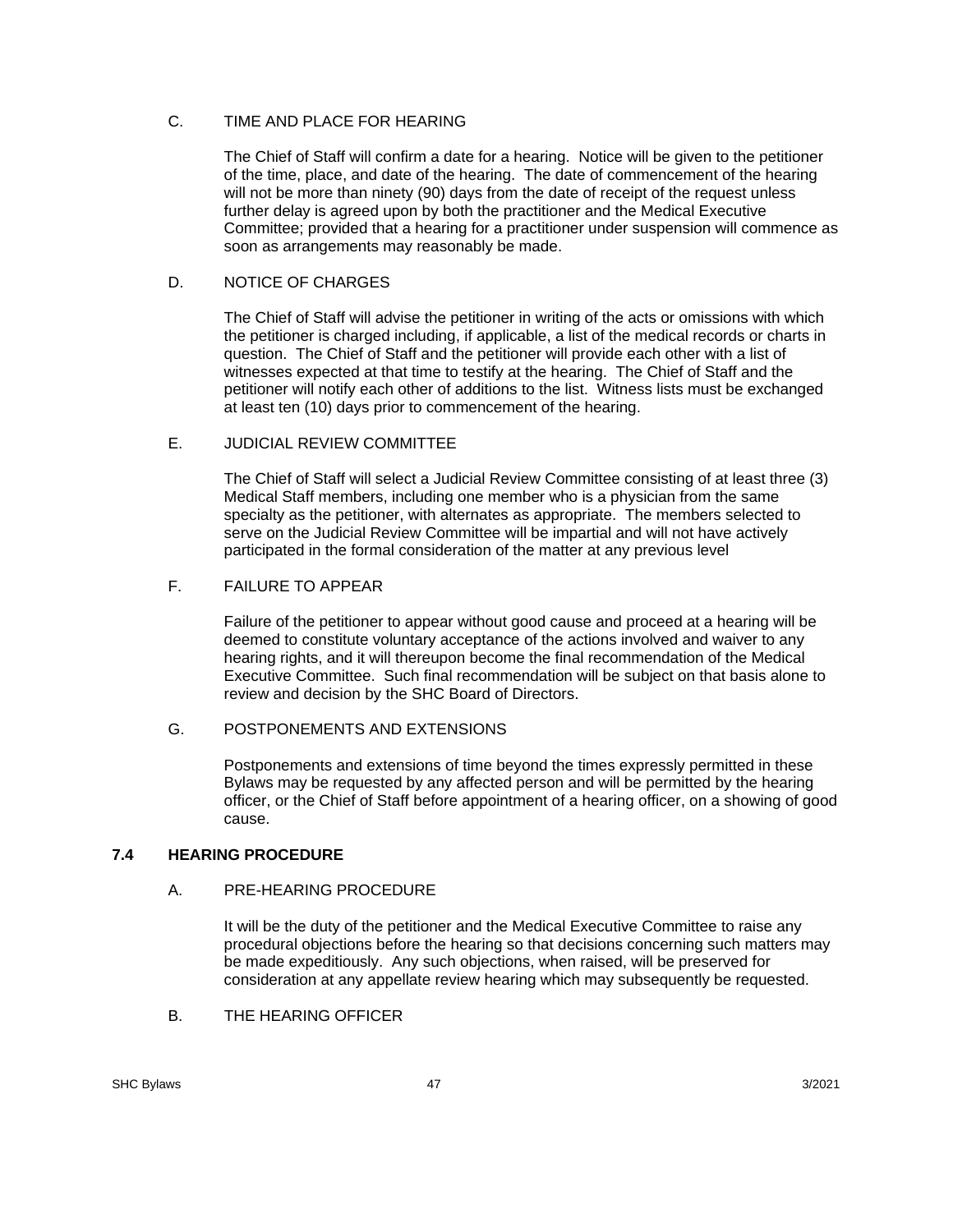The Chief of Staff will appoint an unbiased hearing officer to preside at the hearing. The hearing officer will be an attorney-at-law qualified to preside over a quasi-judicial hearing and, preferably, have experience in Medical Staff matters. The hearing officer will have the authority to (1) rule on questions of procedure; (2) rule on the admission and exclusion of evidence; (3) participate in the deliberations of the Judicial Review Committee but may not vote; (4) draft the findings and recommendations of the Judicial Review Committee as requested by the Committee; and (5) advise the Judicial Review Committee generally on the discharge of its functions.

## C. RECORD AND CONDUCT OF THE HEARING

The Judicial Review Committee will maintain a record of the hearing by a certified shorthand reporter. The cost of attendance of the shorthand reporter will be borne by Stanford Health Care, but the cost of the transcript if any will be borne by the party requesting it. The hearing need not be conducted by technical rules of law relating to examination of witnesses or production of evidence except that irrelevant or unduly repetitious evidence will be excluded.

### D. RIGHTS OF THE PARTIES

At a hearing both sides have the right to representation by counsel or another person. If either the petitioner or the Medical Executive Committee elects not to be represented by counsel, this fact will be noted in the record by the hearing officer. Both sides may ask the Judicial Review Committee members questions, call and examine witnesses, introduce exhibits, cross-examine witnesses, and otherwise rebut any evidence. The petitioner may be called by the Medical Executive Committee, counsel or representative and examined similar to cross-examination.

### E. REPRESENTATION

The hearings provided for in these Bylaws are for the purpose of intra-professional resolution of matters bearing on conduct or professional competence. A practitioner may choose to be represented at the hearing by an attorney if he/she so wishes. If the practitioner chooses not to be so represented, the Medical Executive Committee will not have its attorney present at the hearing. The foregoing will not be deemed to deprive any party of its right to the assistance of legal counsel for the purpose of preparing for the hearing. If there is no counsel, the petitioner is entitled to be accompanied by and represented at such hearings only by a physician, dentist, podiatrist, or clinical psychologist licensed to practice in the State of California who is not also an attorney-atlaw, and who is preferably a member in good standing of the Medical Staff. The body whose decision prompted the hearing will appoint a representative from the Medical Staff or from the Board of Directors (whichever body's decision prompted the hearing), who will present its recommendation, action or decision, and the materials in support thereof, and examine witnesses.

## F. MISCELLANEOUS RULES

Any relevant evidence, including hearsay, will be admitted if it is the sort of evidence on which responsible persons are accustomed to rely on the conduct of serious affairs, regardless of the admissibility of such evidence in a court of law. Each party shall have the right to submit a written statement in support of his/her position and the Judicial Review Committee may request such a statement be filed following the conclusion of the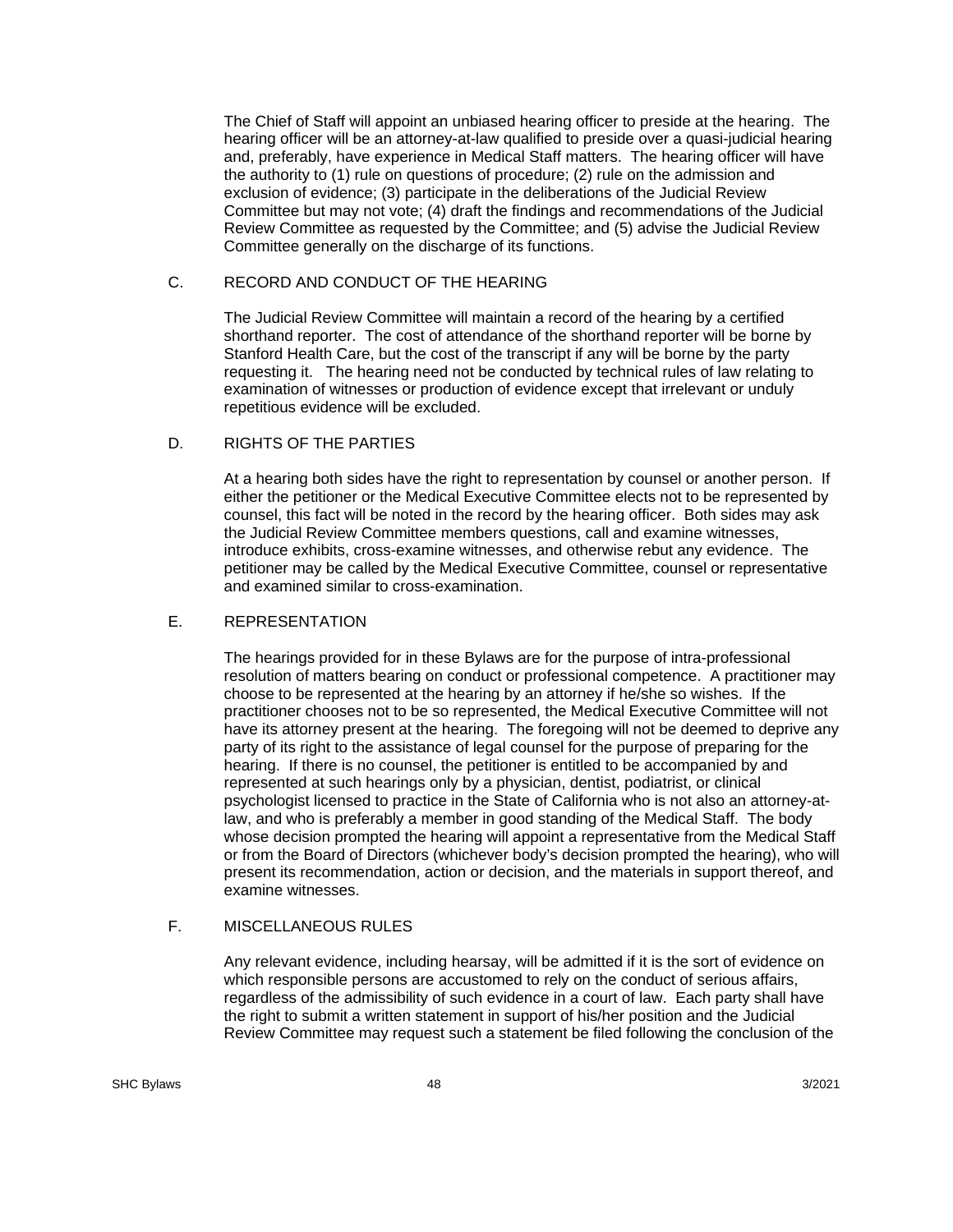presentation of oral testimony. The Judicial Review Committee may interrogate the witnesses or call additional witnesses at its discretion.

## G. BURDEN OF GOING FORWARD AND BURDEN OF PROOF

The Medical Executive Committee must initially come forward with evidence in support of its decision. Subject to the foregoing, the petitioner will bear the ultimate burden of persuading the Judicial Review Committee, by the substantial weight of evidence provided at the hearing that the decision of the Medical Executive Committee lacked foundation in fact or was otherwise arbitrary, capricious, or unreasonable.

## H. ADJOURNMENT AND CONCLUSION

The hearing may be adjourned and reconvened at the convenience of the participants without special notice. Upon receipt of all oral and written evidence and argument, the hearing will be closed. The Judicial Review Committee will thereupon conduct its deliberations and render a decision based on the record produced at the hearing including oral testimony, written statements, and all exhibits entered into evidence.

## I. DECISION OF THE JUDICIAL REVIEW COMMITTEE

Within thirty (30) days after the close of the hearing the Judicial Review Committee will render a written decision which will contain findings of fact sufficient in detail to indicate the basis for the Judicial Review Committee's decision on each matter contained in the notice of charges. The decision will be delivered to the Medical Executive Committee, the Chief of Staff, the President and CEO, and the SHC Board of Directors and, by delivery of registered or certified mail, to the petitioner. The decision of the Judicial Review Committee will be considered final, subject only to the right of appeal as provided in Section 7.5.

## **7.5 APPEALS TO THE STANFORD HEALTH CARE BOARD OF DIRECTORS**

### A. TIME FOR APPEAL

Within fourteen (14) days after the date of notice of the Judicial Review Committee decision, either the petitioner, or the body whose decision prompted the hearing, may appeal to the SHC Board of Directors. No petitioner is entitled to more than one evidentiary hearing and one appellate review on any matter which has been the subject of adverse action or recommendation. All requests for appeal will be delivered to the CEO in writing either in person, or by certified mail, return receipt requested, and will include a statement of the reasons for the appeal. If an appellate review is not requested within the fourteen (14) day period, both sides will be deemed to have accepted the Judicial Review Committee decision, and it will become the final recommendation of the Medical Executive Committee. Such final recommendation will be subject on that basis to final review and decision by the SHC Board of Directors.

### B. REASONS FOR APPEAL

The reasons for an appeal from the Judicial Review Committee decision will be: (1) lack of compliance with the procedures required by these Bylaws at the hearing so as to deny the petitioner a fair hearing; and/or (2) the decision of the Judicial Review Committee was not supported by substantial evidence, or (3) the decision of the Judicial Review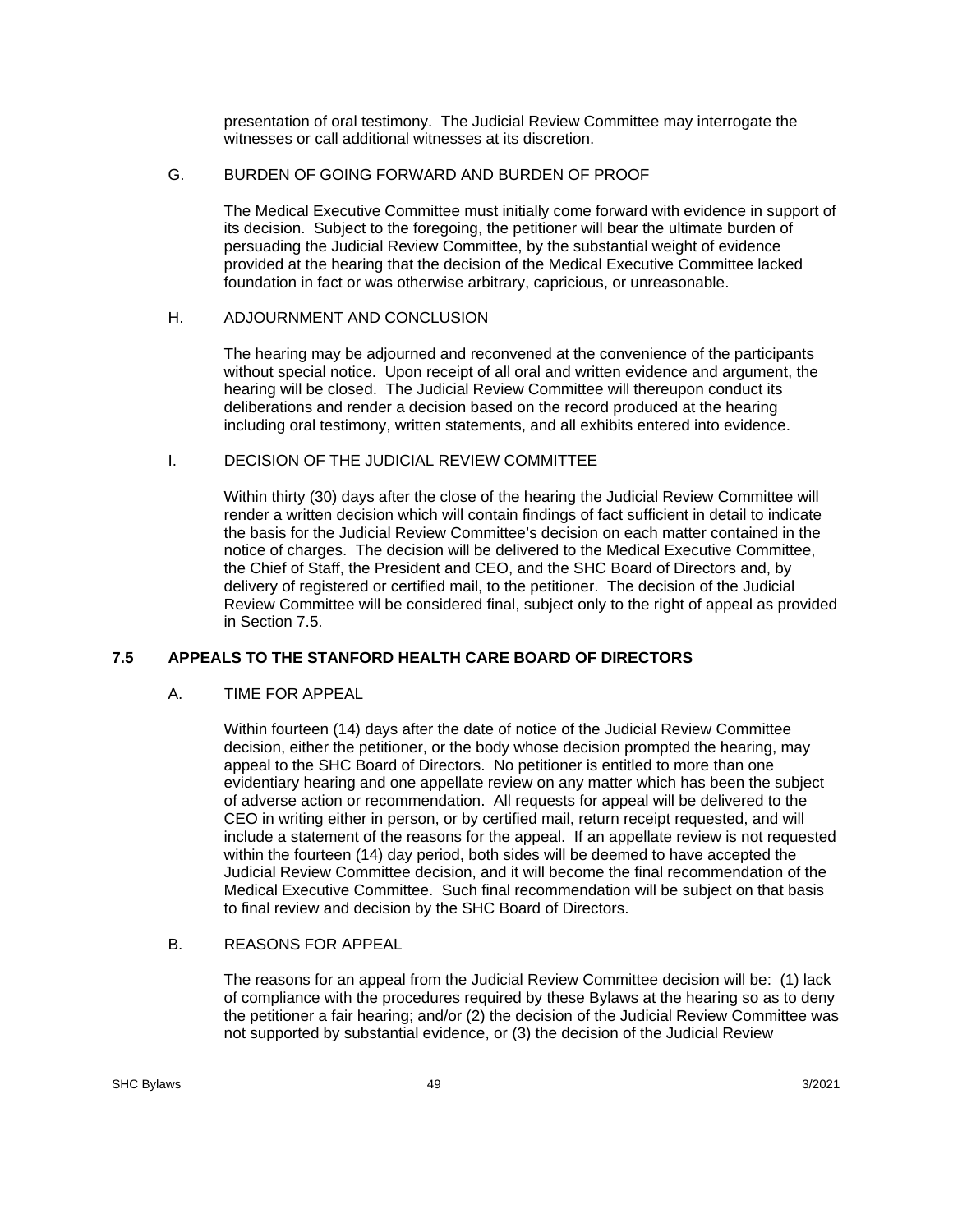Committee was not reasonable or warranted, a question upon which the Board of Directors can exercise its independent judgment.

## C. TIME, PLACE AND NOTICE

When an appeal is requested, the SHC Board of Directors will, within thirty (30) days after the receipt of the request for appeal, set a date for the conduct of an appellate review before the Board of Directors. The SHC Board of Directors will give both parties notice of the time, place and date of the appellate review. The date of appellate review will not be less than fifteen (15) nor more than ninety (90) days from the date of receipt of the request for appeal. If, however, the request for appellate review is from a petitioner who is under summary suspension then in effect, the appellate review will be held as soon as arrangements may be made, not to exceed sixty (60) days from the date of receipt of the request for appeal. The time for appellate review may be extended for good cause by the SHC Board of Directors, or appeal board (if any).

## D. APPEAL BOARD

Whenever an appellate review is requested, the SHC Board of Directors may sit as the appeal board or may appoint an appeal board which will be composed of at least three (3) members of the SHC Board of Directors. Knowledge of the matter involved will not preclude any person from serving as a member of the appeal board, so long as that person did not take part in a prior hearing on the same matter. For purposes of this Section, participating in an initial decision to recommend adverse action will not be deemed to constitute participation in a prior hearing on the same matter.

## E. APPEAL PROCEDURE

The proceedings on appeal will be based upon the Judicial Review Committee record. The appeal board may accept additional evidence, subject to a showing that such evidence could not have been made available to the Judicial Review Committee in the exercise of reasonable diligence. The appeal board may accept such evidence directly, subject to the same rights of cross-examination or confrontation provided at the Judicial Review Committee hearing, or may remand the matter to the Judicial Review Committee for the taking of such further evidence. Each party will have the right to present a written statement in support of his/her position on appeal and, in its sole discretion, the appeal board may allow each party or representative to appear personally and make oral argument. At the conclusion of oral argument, if allowed, the appeal board will conduct, at a time convenient to itself, deliberations outside the presence of the appellant and respondent and their representatives. If an appeal board is appointed, the appeal board will present to the SHC Board of Directors its written recommendations as to whether the SHC Board of Directors should affirm, modify, or reverse the Judicial Review Committee decision, or remand the matter to the Judicial Review Committee or any other body or person for further review and decision. If no appeal board is appointed, the procedures outlined in this Subsection will apply to a hearing before the SHC Board of Directors.

# F. DECISION BY STANFORD HEALTH CARE BOARD OF DIRECTORS

Within forty-five (45) days after the conclusion of the appellate review proceedings before the SHC Board of Directors, the Board of Directors will render a final decision in writing. The SHC Board of Directors may affirm, modify, or reverse the Judicial Review Committee decision, or remand the matter for further review and recommendation by the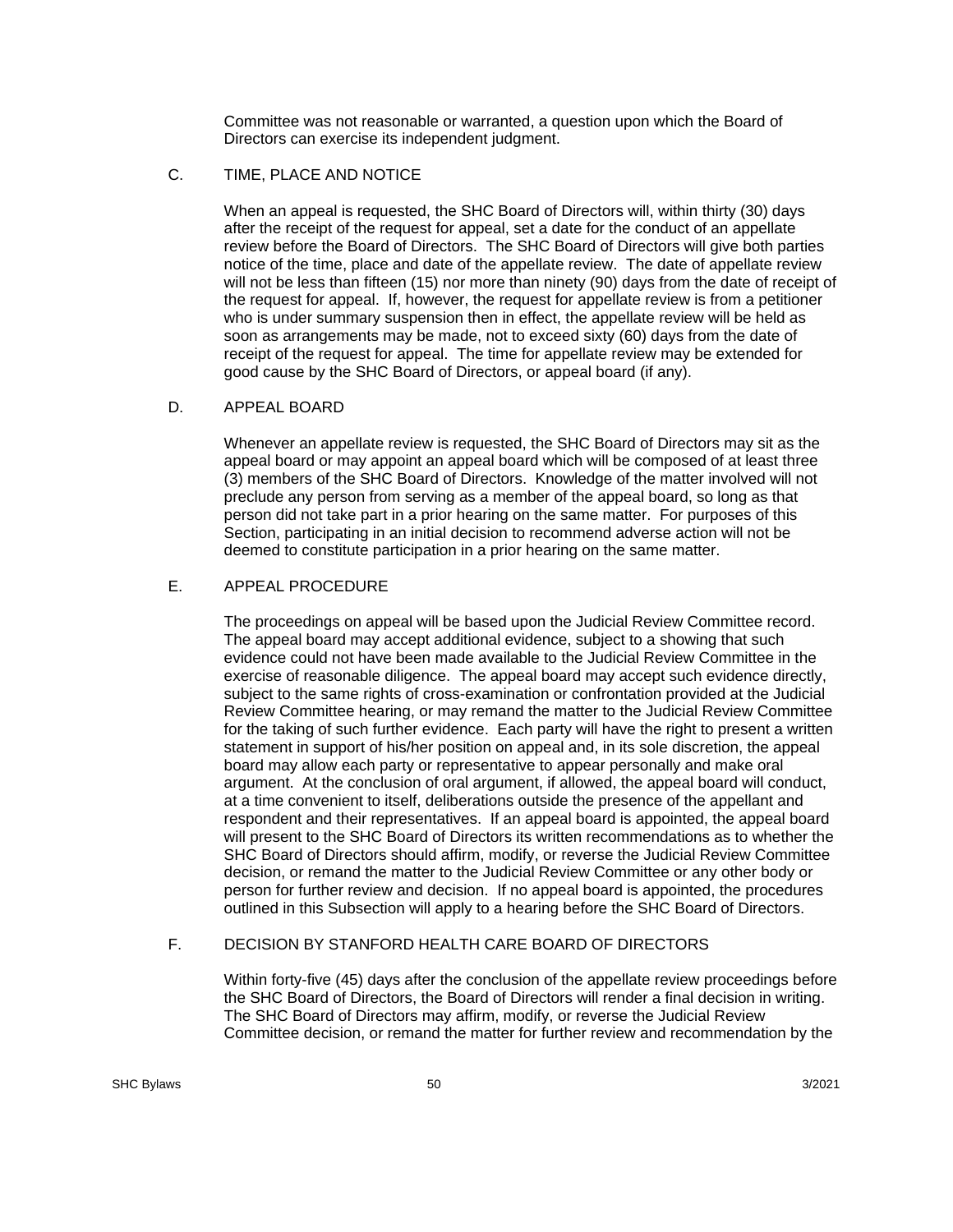Judicial Review Committee or any other body or person. Any such further review by the Judicial Review Committee or other body or person will be conducted within a time frame set by the SHC Board of Directors and will not exceed sixty (60) days unless the parties agree to the contrary. The recommendation, based on further review, if any, by the Judicial Review Committee or other body or person will be submitted to the SHC Board of Directors for a final decision. Notice of the final decision of the SHC Board of Directors will be provided to the petitioner, Medical Executive Committee and the President and CEO.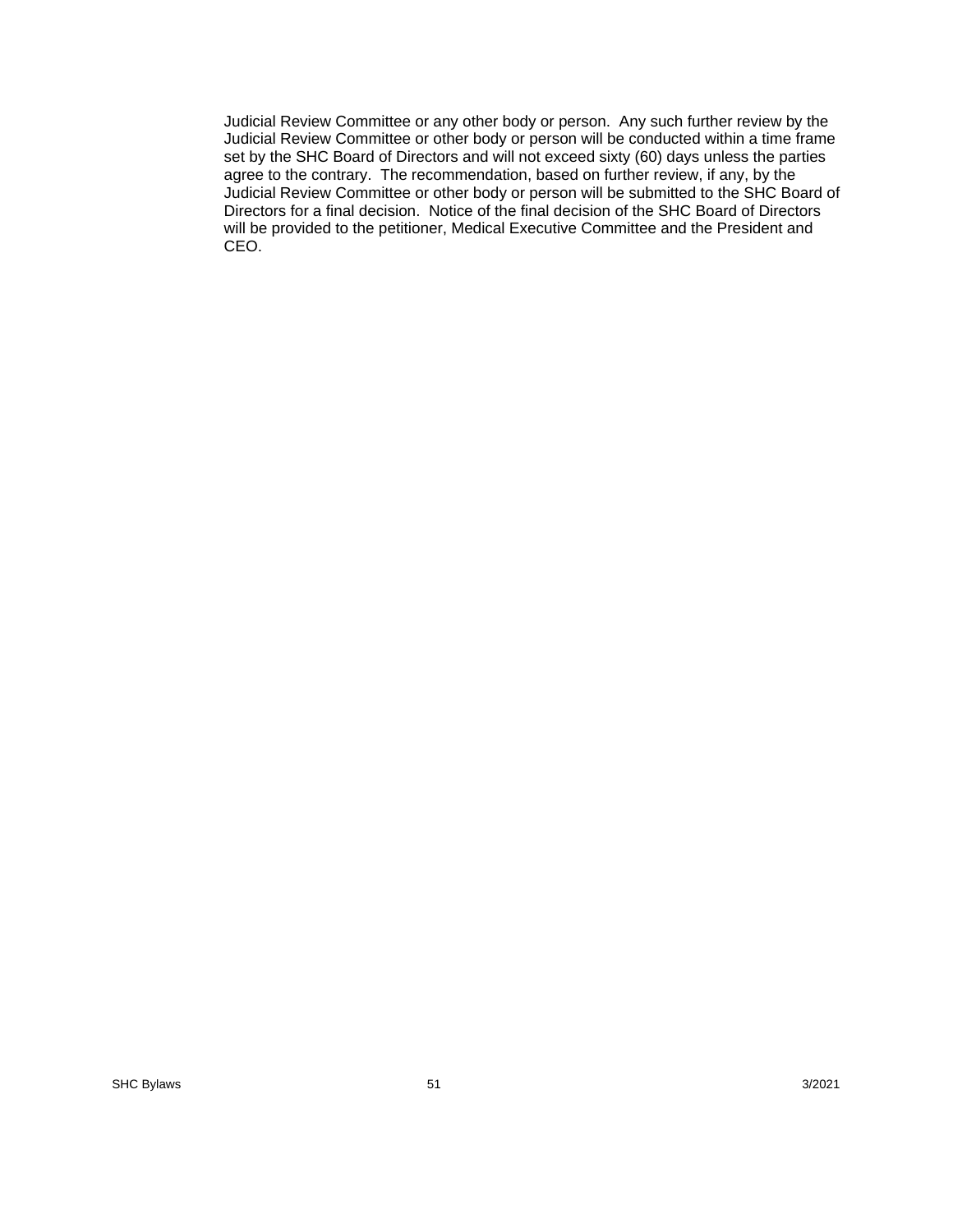#### **ARTICLE EIGHT: ADVANCED PRACTICE PROVIDERS (APP)**

## **8.1 QUALIFICATIONS**

 Advanced Practice Providers (APPs) are defined in Section 2.4 of these Bylaws. APPs are not eligible for Medical Staff membership. APPs are eligible to apply for privileges to perform standardized procedures and/or protocols at Stanford Health Care only if they:

- A. Hold a license, certificate, or other legal credential as required by California law that authorizes the APP to provide certain professional health services in a category of APPs that the Board of Directors has identified as eligible to apply for standardized procedures, privileges and/or protocols upon the recommendation of the Medical Executive Committee;
- B. Document their experience, background, qualifications, appropriate education and training, demonstrated ability, current clinical competence, judgment, and physical and mental health with sufficient adequacy to demonstrate that any patient treated by them would receive care of the generally recognized professional level of quality and efficiency established by the Medical Executive Committee and approved by the Board of Directors;
- C. Are determined by the Medical Executive Committee and the Board of Directors, on the basis of documented references, to adhere to the lawful ethics of their respective professions, to work cooperatively with Medical Staff members, nurses, Hospital administrative staff, and others so as to not adversely affect safe patient care, treatment, and services or Hospital operations, and to be willing to commit to and regularly assist the Medical Staff and the Board of Directors in fulfilling their obligations related to safe patient care, treatment, and services within the areas of their professional licensure, credentials and competence; and
- D. Maintain professional liability insurance in not less than the minimum amounts, if any, as from time to time may be determined by, and with an insurance carrier acceptable to, the Medical Executive Committee and the Board of Directors.

## **8.2 DELINEATION OF CATEGORIES OF APPs ELIGIBLE FOR PRIVILEGES, STANDARDIZED PROCEDURES OR PROTOCOLS**

 The categories of APPs, based on occupation or profession, eligible to apply for practice privileges in the Hospital, and the corresponding standardized procedures or protocols, prerogatives, terms and conditions for each APP category, will be designated by the Board of Directors based on the recommendations from the Medical Executive Committee that originate in the relevant Department and Clinical Service Committees.. The Board of Directors will review the designation of categories of APPs eligible to apply for standardized procedures or protocols on the recommendation of the Medical Executive Committee.

## **8.3 PROCEDURE FOR GRANTING PRIVILEGES, STANDARDIZED PROCEDURES OR PROTOCOLS**

 An APP must apply for privileges to perform standardized procedures or protocols as outlined in the Authorization for Individuals to Provide Services as Advanced Practice Providers Policy. Applications for privileges to perform standardized procedures or protocols will be submitted and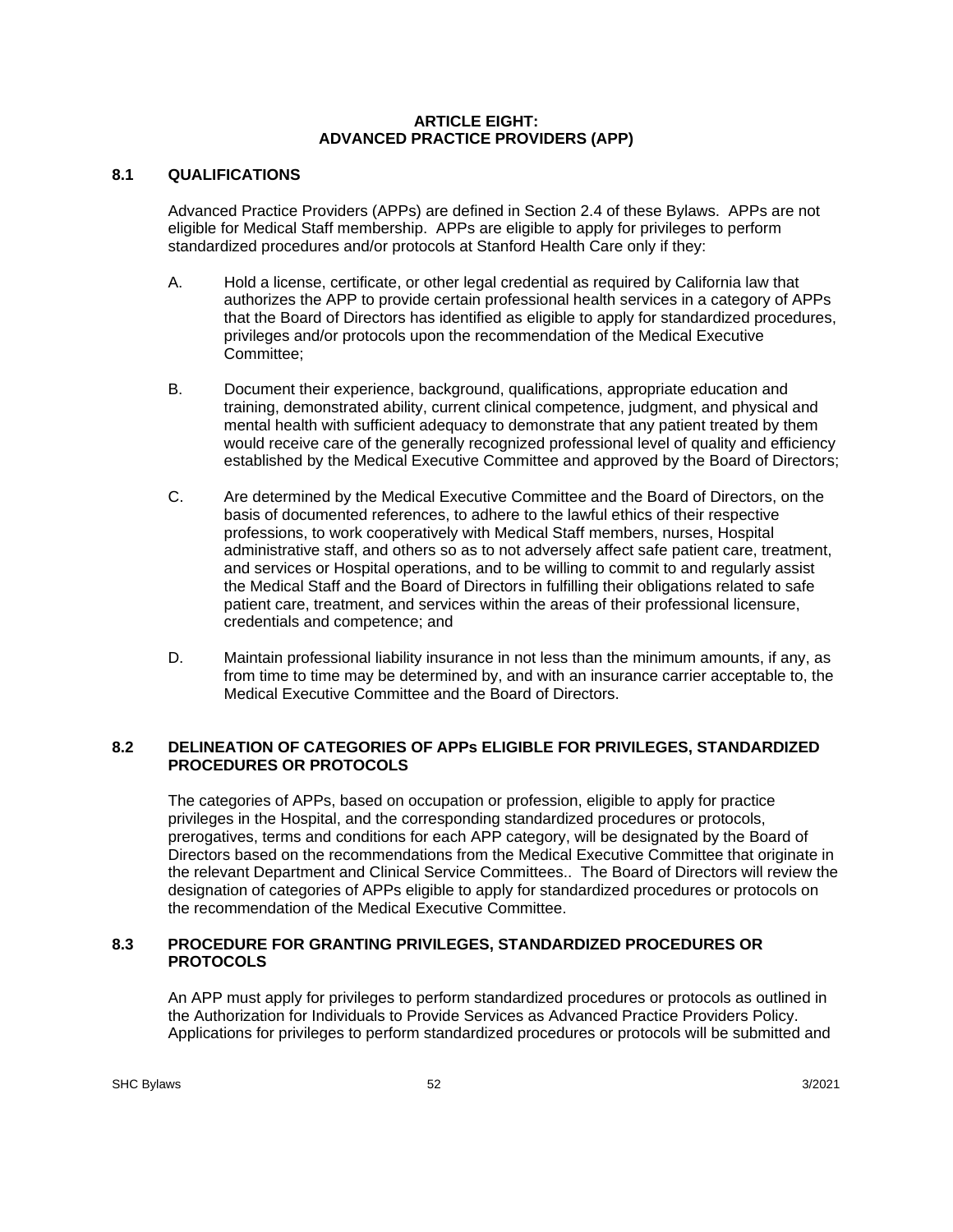processed in a manner parallel to that provided in Article Three and Four for applicants to the Medical Staff unless otherwise specified in the Rules and Regulations of the Department appropriate to the occupational or professional service to be performed by the APP. The Board of Directors must approve the granting of standardized procedures or protocols to each APP after review and recommendation by the Interdisciplinary Practice Committee, the Credentials Committee, and the Medical Executive Committee.

 An APP who wishes to apply to a category that is not identified as being approved by the Board of Directors must submit a written request to Medical Staff Services asking that the Board of Directors consider identifying an additional category of APPs as eligible to apply for standardized procedures or protocols at the Hospital. All requests must be approved by the Interdisciplinary Practice Committee, The Credentials and Privileging Committee, Medical Executive Committee, and Board of Directors.

 Each APP will be assigned to the Department and Clinical Service appropriate to his or her occupational or professional training, and will be subject to terms and conditions of these Bylaws and Rules and Regulations, and the Department Rules and Regulations as they may be logically applied to APPs and appropriately tailored to the particular practice of the APP. Each APP will be subject to the supervision or direction of an Active Medical Staff member in the appropriate specialty.

## **8.4 ONGOING REVIEW OF APP PRACTICE**

APPs are subject to ongoing quality assurance, professional practice evaluation, and peer review as provided in Section 9.4 of these Bylaws, and applicable policies, through the Clinical Service to the extent these ongoing review principles and processes apply to the more limited practice of APPs.

### **8.5 ADVERSE ACTION REVIEW PROCEDURES AND HEARING RIGHTS**

### A. CLINICAL PSYCHOLOGISTS

Clinical Psychologists are entitled to the rights provided in Article Seven of the Medical Staff Bylaws.

### B. APPs OTHER THAN CLINICAL PSYCHOLOGISTS

1. The application of an APP for appointment, reappointment or specific privileges, standardized procedures or protocols may be denied by decision of the Medical Executive Committee. Additionally, an APP's privileges, standardized procedures or protocols may be terminated by the Chair of the applicable Clinical Service, the Chief of Staff, or the CEO. The APP has a right to challenge any action that would constitute grounds for a hearing under Section 7.2 of the Medical Staff Bylaws by filing a written grievance with the Chief of the applicable Clinical Service within fifteen (15) days of the notice of such action. Upon receipt of such a grievance, the Chief will review the matter and afford the affected APP the opportunity for an interview. The interview will either be with the Chief of the Clinical Service or before an ad hoc committee of no less than three individuals designated by the Chief and whose members did not participate in the action under review. The reviewing individual or body, as appropriate and reasonably attainable, will include at least one APP holding the same or similar license or certificate as the affected APP. Such APP will also be appointed by the Chief of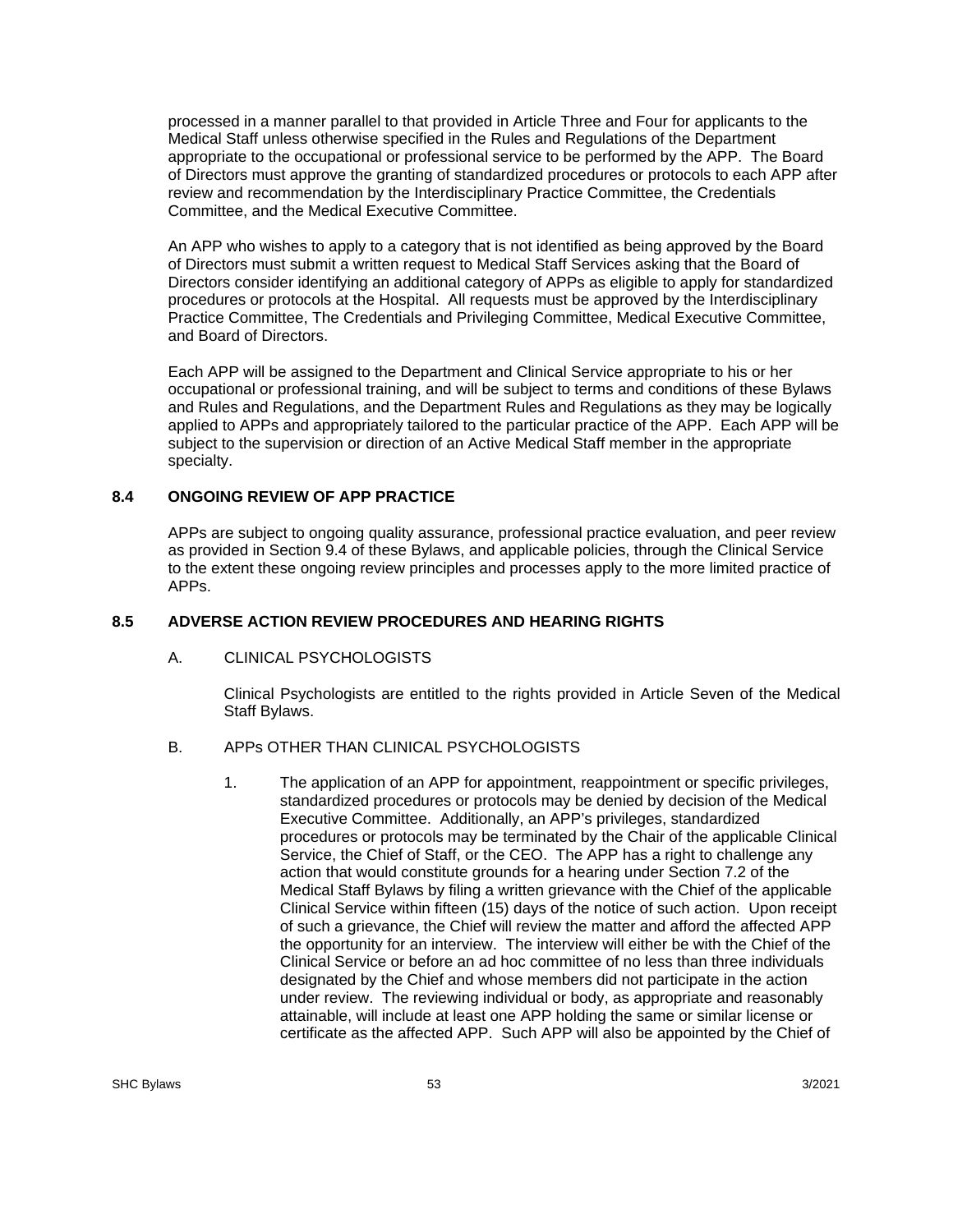the Clinical Service. Before the interview, the APP will be informed of the general circumstances giving rise to the adverse action being contested and, at the interview, the APP may present information relevant thereto. A record of the interview will be made. A written report of the findings and recommendations will be made by the reviewing individual or entity and forwarded to the MEC which will act thereon.

- 2. After the interview, if the recommendation of the Clinical Service continues to be adverse to the APP, the APP may request an opportunity to provide further information to the MEC prior to its decision on the matter. Should the APP wish to do so, he/she may present to the MEC written arguments relevant to the Clinical Service determination. There is no right for the APP to personally appear before the MEC unless permitted by the MEC on such terms and conditions as it will establish. After considering the APP's additional arguments, if any, the MEC will make a final written decision on the matter. The action of the MEC will be final, subject only to review and final decision by the Board of Directors.
- 3. The procedural rights afforded by this Section 8.5 are the exclusive procedural rights afforded to APPs unless otherwise required by law.

## C. AUTOMATIC TERMINATION

The appointment of an APP will end automatically upon failure of the APP to meet any appointment standard. If the APP's supervising physician is no longer willing or able to provide any required supervision, the APP's privileges, standardized procedures or protocols will be automatically suspended. The APP will have thirty (30) days to obtain a qualified supervising physician, and if he/she does, the privileges, standardized procedures or protocols will be reinstated. Failure to re-obtain the required supervising physician within thirty (30) days will result in the automatic termination of APP status at SHC. None of the actions provided for under this Section 8.5.C. entitle the APP to hearing rights under Article Seven of the Medical Staff Bylaws.

### **8.6 RESPONSIBILITIES**

Each APP must:

- A. Meet the responsibilities required by the Rules and Regulations of the relevant Department, and those responsibilities specified in Section 3.5 of these Bylaws as are deemed by the Medical Executive Committee to be applicable to the limited scope of practice of the APP;
- B. Retain appropriate responsibility within his/her area of professional competence for the care and supervision of each patient in the Hospital for whom he/she is providing services;
- C. Participate, as appropriate, in patient care audits and other quality review, evaluation and monitoring responsibilities required of APPs, and in discharging such other functions as may be required by the Medical Staff from time to time;
- D. Notify the Chief of Staff in writing immediately upon receiving notice of any adverse action by a state licensing agency, another hospital or health care facility, HMO, professional society or law enforcement agency including conviction of a misdemeanor or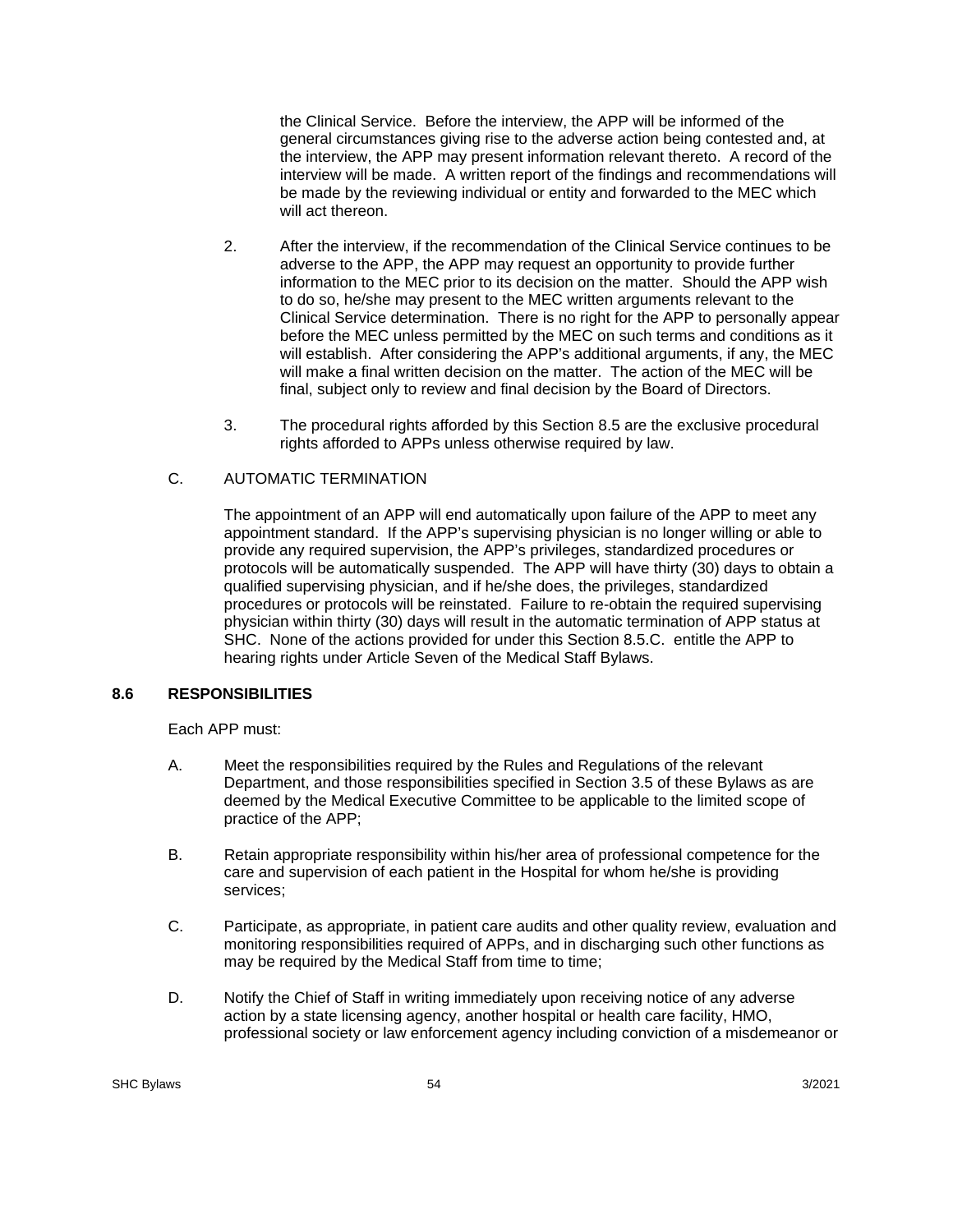felony; and the filing or service of any professional liability suit or arbitration proceeding against the APP; and

E. Abide by the Bylaws, Rules and Regulations of the Medical Staff, the Policies, Rules and Regulations of the Department in which he participates, and other policies of the Medical Staff and Hospital adopted by the Medical Executive Committee and Board of Directors.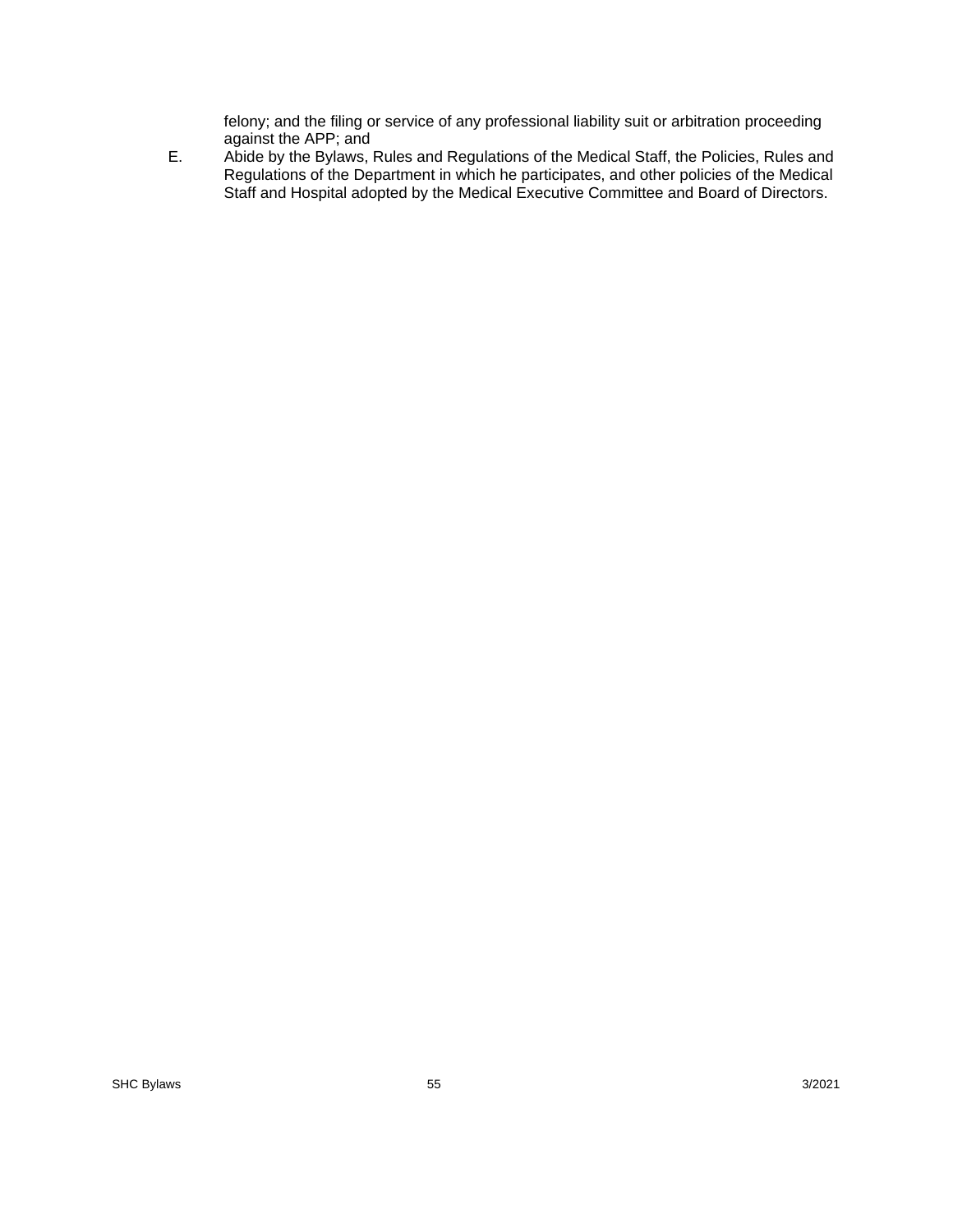#### **ARTICLE NINE: CLINICAL ORGANIZATION OF THE MEDICAL STAFF**

### **9.1 CLINICAL SERVICES**

A. The Medical Staff of SHC is organized into Clinical Services which correspond to the Departments of the Stanford University School of Medicine. The current Services are as follows:

 Anesthesia Cardiothoracic Surgery Dermatology Emergency Medicine **Medicine Neurology Neurosurgery** Obstetrics & Gynecology **Ophthalmology Orthopedics**  Otolaryngology Pathology **Pediatrics Psychiatry**  Radiation Oncology Radiology Urology **Surgery** 

Clinical Services may be created, eliminated, subdivided, or combined in accordance with changes in the Departments of the Stanford University School of Medicine, or by action of the Dean of the Stanford University School of Medicine with the concurrence of the Medical Executive Committee and the SHC Board of Directors.

- B. Each member of the Medical Staff will be assigned membership in at least one Clinical Service, but may also be granted membership and/or clinical privileges in other Clinical Services.
- C. Each Clinical Service is charged with the responsibility for implementing and conducting specific monitoring review and evaluation activities that contribute to the preservation and improvement of the quality of safe patient care, treatment, services, and positive interpersonal interactionsprovided in the Service. To carry out this responsibility, each Service will participate in the:
	- 1. Establishment of guidelines for the granting of specific clinical privileges within the Service;
	- 2. Development of recommendations regarding the need for pertinent continuing education programs that reflect the type and nature of services offered by SHC and the findings of performance improvement activities; and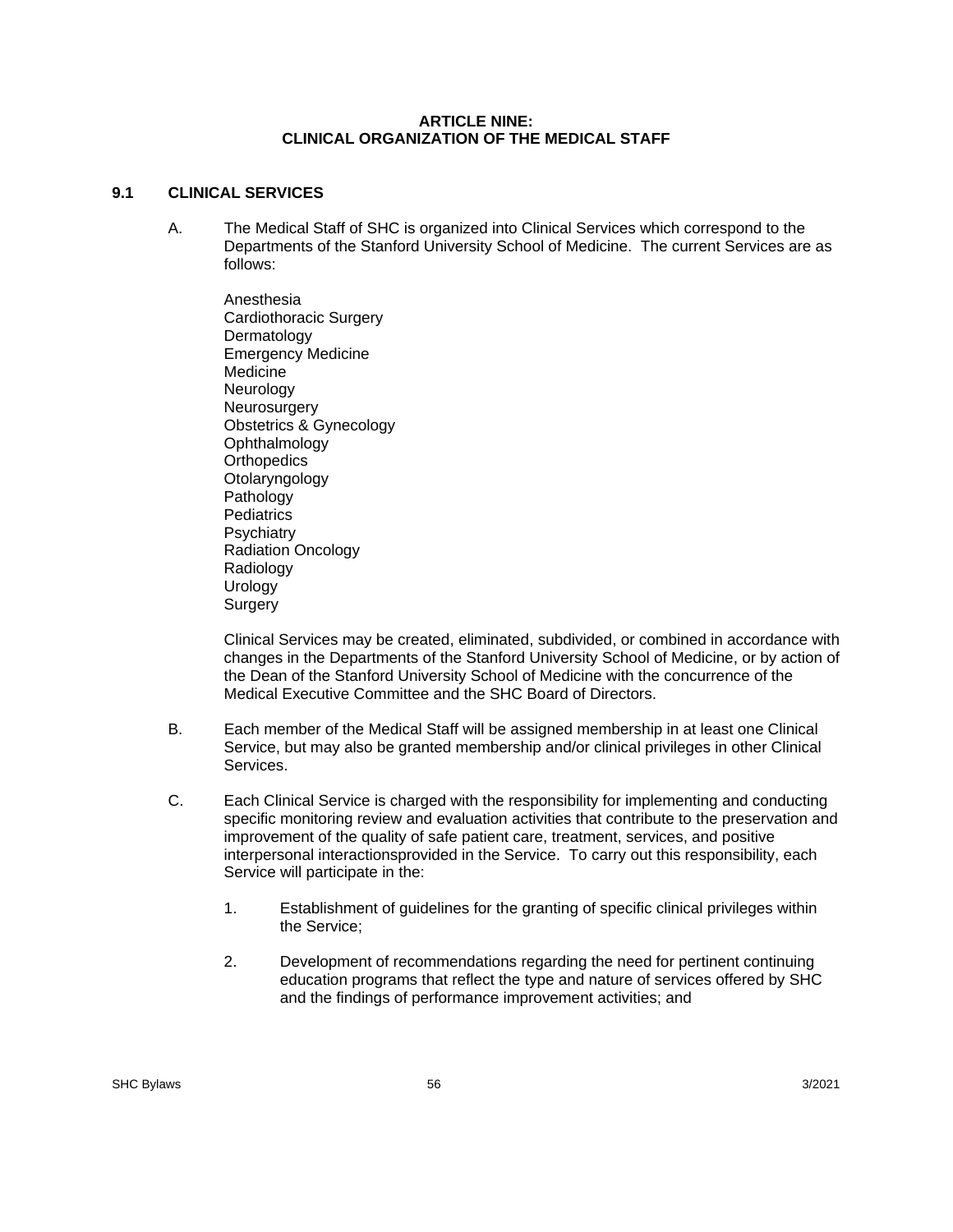3. Overseeing of members' adherence to a) Medical Staff Bylaws, Policies, and Rules and Regulations; (b) requirements of the Service; (c) SHC Policies; (d) sound principles of clinical practice; and (e) regulations designed to promote patient safety.

## **9.2 CHIEFS OF SERVICE**

### A. SELECTION

The Chief or Acting Chief of each Clinical Service of the Medical Staff will ordinarily be the Chair or Acting Chair of the corresponding Department of the Stanford University School of Medicine and will be Board Certified, or have affirmatively established comparable competence through the credentialing process.

## B. RESPONSIBILITIES

Each Chief of Service will be accountable to the Chief of Staff and must:

- 1. Determine and manage the clinically related and administrative activities within his/her Clinical Service
- 2. Develop and implement Service programs for orientation of new members, credentials review and privileges delineation for initial appointment and reappointment, continuing medical education, utilization review, concurrent evaluation of practice, and retrospective evaluation of practice
- 3. Continuously assess and improve the quality of care, treatment and services, and maintain quality improvement programs as appropriate
- 4. Transmit to the appropriate authorities as required in these Bylaws, the Service's recommendations concerning appointment, reappointment, delineation of clinical privileges, and disciplinary action with respect to members of the Service
- 5. Recommend to the Medical Executive Committee, through the Credentials Committee the criteria for clinical privileges that are relevant to the care provided in the Service
- 6. Assess and recommend to the relevant SHC authority space issues, resource needs, and off-site sources for needed safe patient care, treatment, and services not provided by the Service or the organization
- 7. Recommend a sufficient number of qualified and competent persons to provide patient care, treatment, and services
- 8. Determine the qualifications and competence of Department or Service personnel who are not licensed independent practitioners and who provide patient care, treatment, and services
- 9. Maintain continuing surveillance of the professional performance of all members with clinical privileges within the Service with appropriate documentation thereof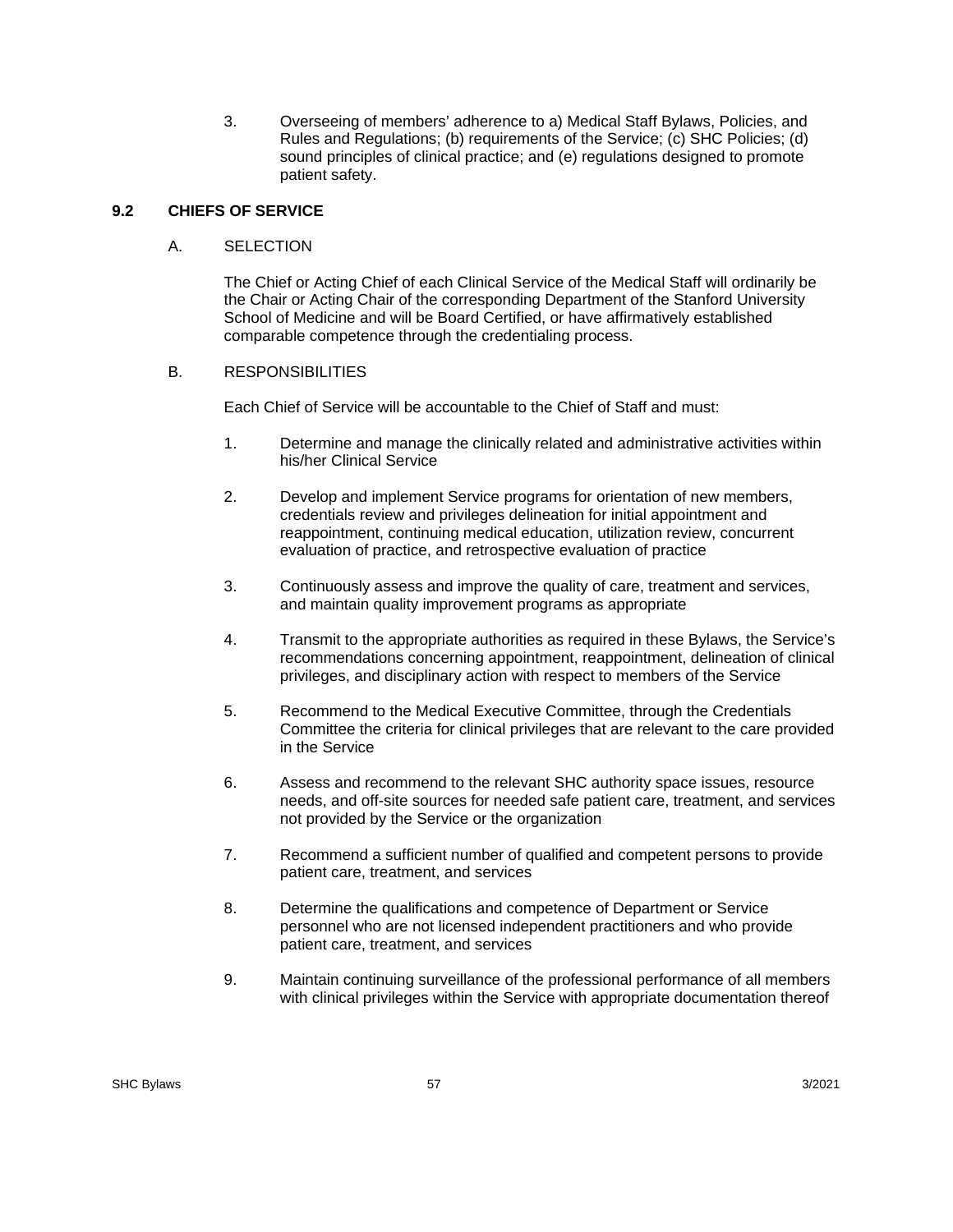- 10. Assist in developing and enforcing Medical Staff and SHC policies and procedures that guide and support the provision of patient care, treatment and services and positive interpersonal interactions; the Medical Staff Bylaws and Rules and Regulations; and the requirements and Rules and Regulations (if any) of the Service
- 11. Integrate the Service into the primary functions of the organization
- 12. Coordinate and integrate interdepartmental and intradepartmental services
- 13. Implement within the Clinical Service actions taken by the Medical Executive **Committee**
- 14. Report to the Medical Staff, through its committee structure, on all professional and administrative activities within their Clinical Service
- 15. Establish such committees, task forces, or other mechanisms as are necessary and desirable to perform properly the functions assigned to it
- 16. Perform such other duties commensurate with his/her office as may from time to time be assigned by the Chief of Staff, the Medical Executive Committee or the SHC Board of Directors.

### **9.4 MEDICAL STAFF PEER REVIEW PRINCIPLES**

The Medical Staff has a duty to oversee professional practice evaluation activities that measure, assess, and improve the quality of health care at Stanford Health Care. The following core competencies, identified by the Joint Commission, provide the standard of professional practice by which a privileged practitioner competency is evaluated:

A. Patient Care: patient care is compassionate, appropriate and effective for the promotion of health, prevention of illness, treatment of disease and care at the end of life

B. Medical and Clinical Knowledge: knowledge of established and evolving biomedical, clinical and social sciences, and the application of their knowledge to patient care and the education of others

C. Practice-based Learning and Improvement: use of scientific evidence and methods to investigate, evaluate and improve patient care practices

D. Interpersonal and Communication Skills: interpersonal and communication skills that support the establishment and maintenance of professional relationships with patients and families, and working effectively as a member or leader of a health care team.

E. Professionalism: behaviors that reflect a commitment to continuous professional development, ethical practice, an understanding and sensitivity to diversity and a responsible attitude toward patients, profession and society

F. System-Based Practice: understanding contexts and systems in which health care is provided and applying this knowledge to improve and optimize health care.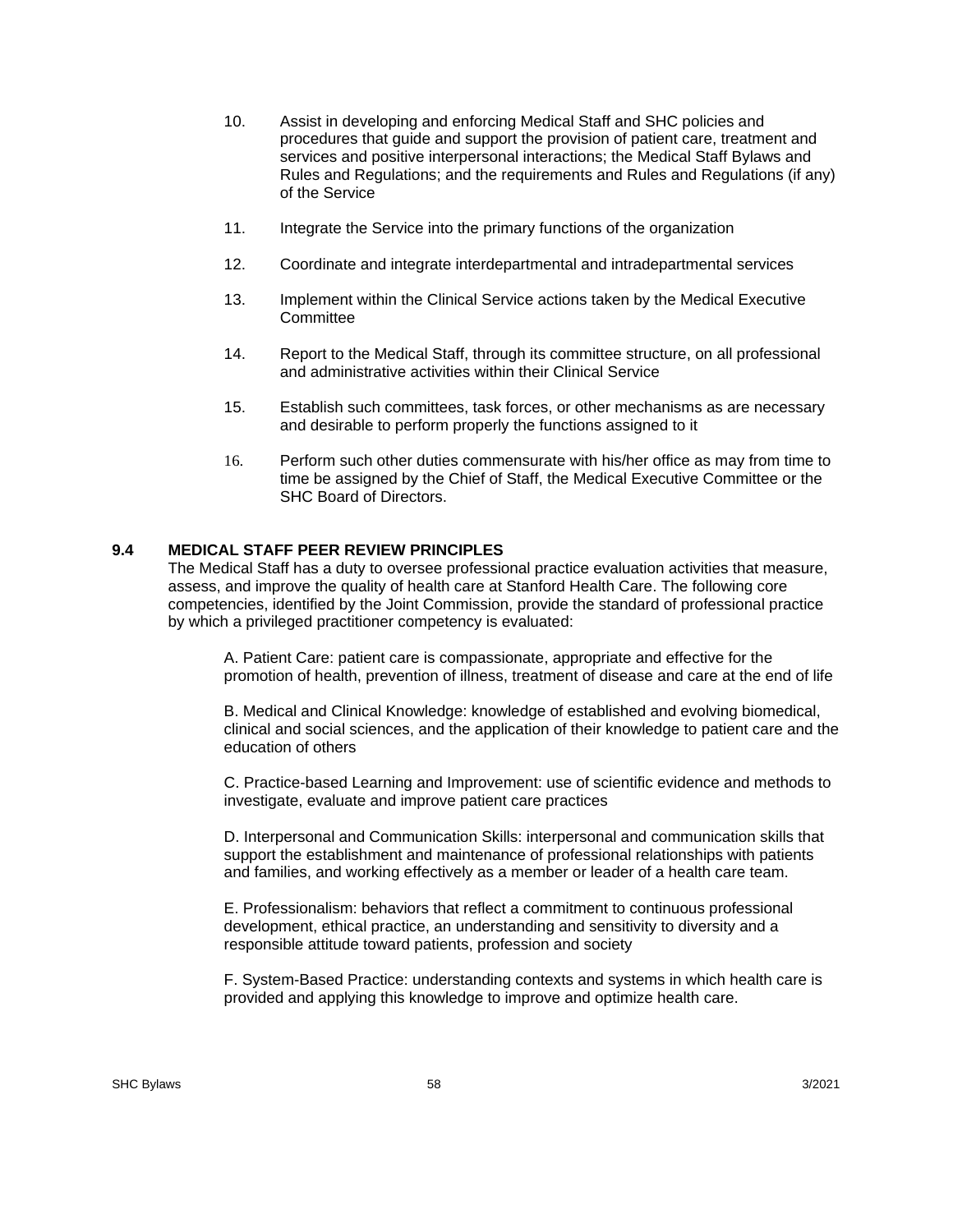Professional competence of all privileged practitioners is monitored and evaluated on an ongoing basis, including the practitioner's understanding of how human, team and system factors impact a practitioner's practice. A positive approach to Professional Practice Evaluation identifies opportunities for improvement, including both technical abilities and the practitioner's behaviors that support teams and systems and mitigate his/her potential for human error. Processes for professional practice evaluation are consistent, fair, and timely. The full text of these Principles can be found in the Medical Staff Policies & Procedures.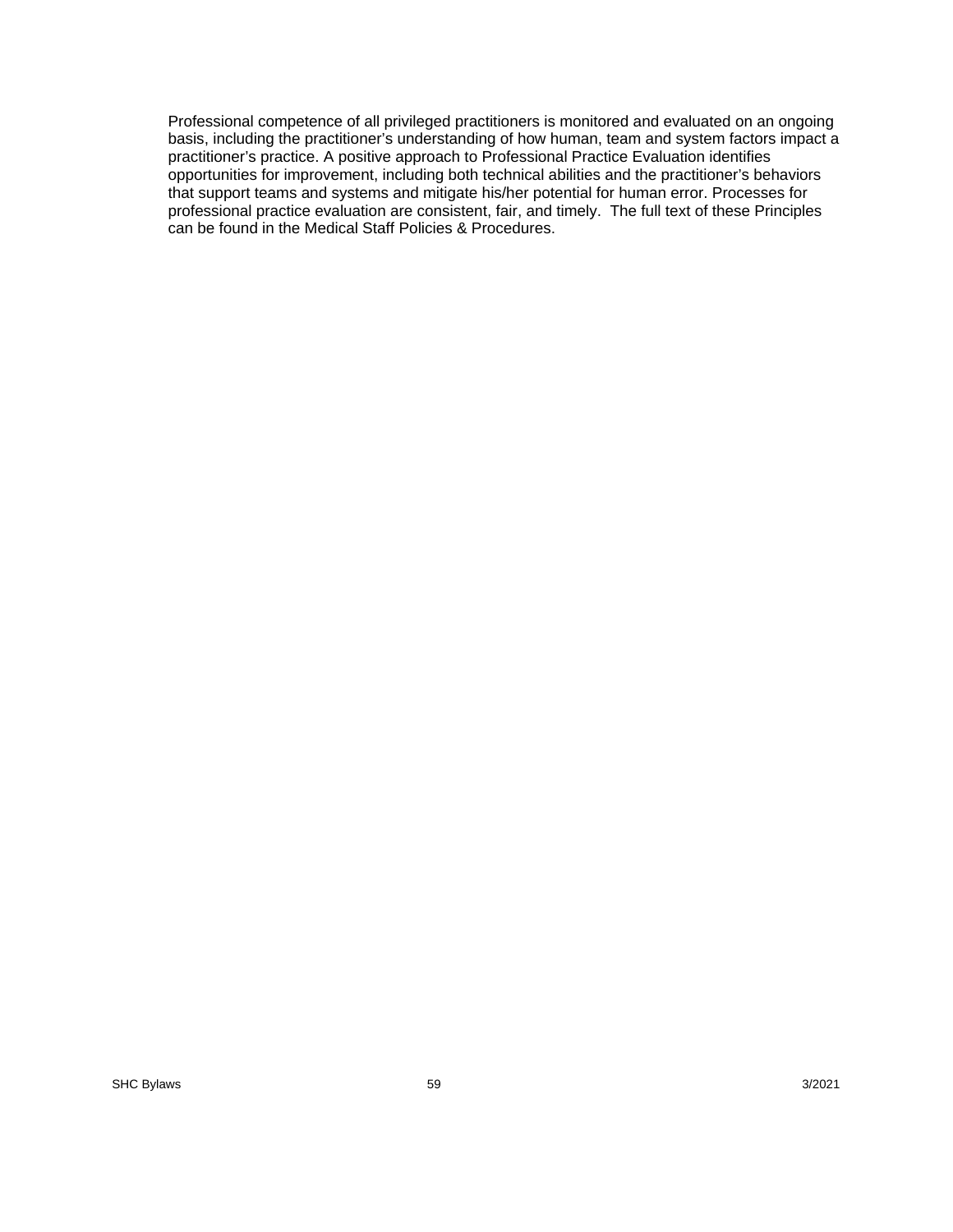#### **ARTICLE TEN: OFFICERS OF MEDICAL STAFF**

### **10.1 TITLES OF OFFICERS**

There will be a Chief of Staff, Vice Chief of Staff, and Immediate Past Chief of Staff who will serve as Officers of the Medical Staff. In the event the Immediate Past Chief of Staff is no longer at SHC, a prior Chief of Staff may serve in this role.

## **10.2 QUALIFICATIONS**

Officers must be licensed physicians and members of the Active Medical Staff at the time of their nominations and election and must remain members in good standing during the term of their office. Failure to maintain such status will immediately create a vacancy in the office involved. The Chief of Staff will be a member of the Active Medical Staff, in good standing, who is able to meet the time commitments of the role.

## **10.3 TERM OF ELECTED OFFICE**

The Chief of Staff, Vice Chief of Staff and Immediate Past Chief of Staff will each serve three (3) year terms.

### **10.4 NOMINATIONS**

### A. APPOINTMENT OF THE NOMINATION COMMITTEE:

The Medical Executive Committee will appoint a nominating committee composed of the incoming, outgoing, and Immediate Past Chief of Staff, who will also recommend the following additional members: three (3) Service Chiefs, two (2) Medical Executive Committee members-at-large, and one (1) member of the Medical Staff who is not a Medical Executive Committee member. These additional members will be chosen with the goal of achieving diversity of specialty and practice site. The Medical Executive Committee may accept these recommendations or modify them (by majority vote) to arrive at a final composition. The committee will be chaired by the Immediate Past Chief of Staff.

### B. TASK OF THE NOMINATING COMMITTEE:

Its charge is to nominate qualified and willing candidates for COS-Elect (i.e. Vice COS) and for Medical Executive Committee Members-At-Large. The Committee will solicit names of eligible candidates from the Medical Staff. The Committee will then review the list of nominees, determine whether they are eligible and willing to serve, and will then decide on a list of recommended nominees. The preferred number of nominees for Vice COS will be 2, although the committee may elect to pass more or fewer names to the Medical Executive Committee. The nominating committee acts by majority vote of its entire membership, with absentee voting permitted. The Medical Executive Committee may accept the nominating committee's recommendations or modify them (by majority vote) to arrive at a final candidate slate.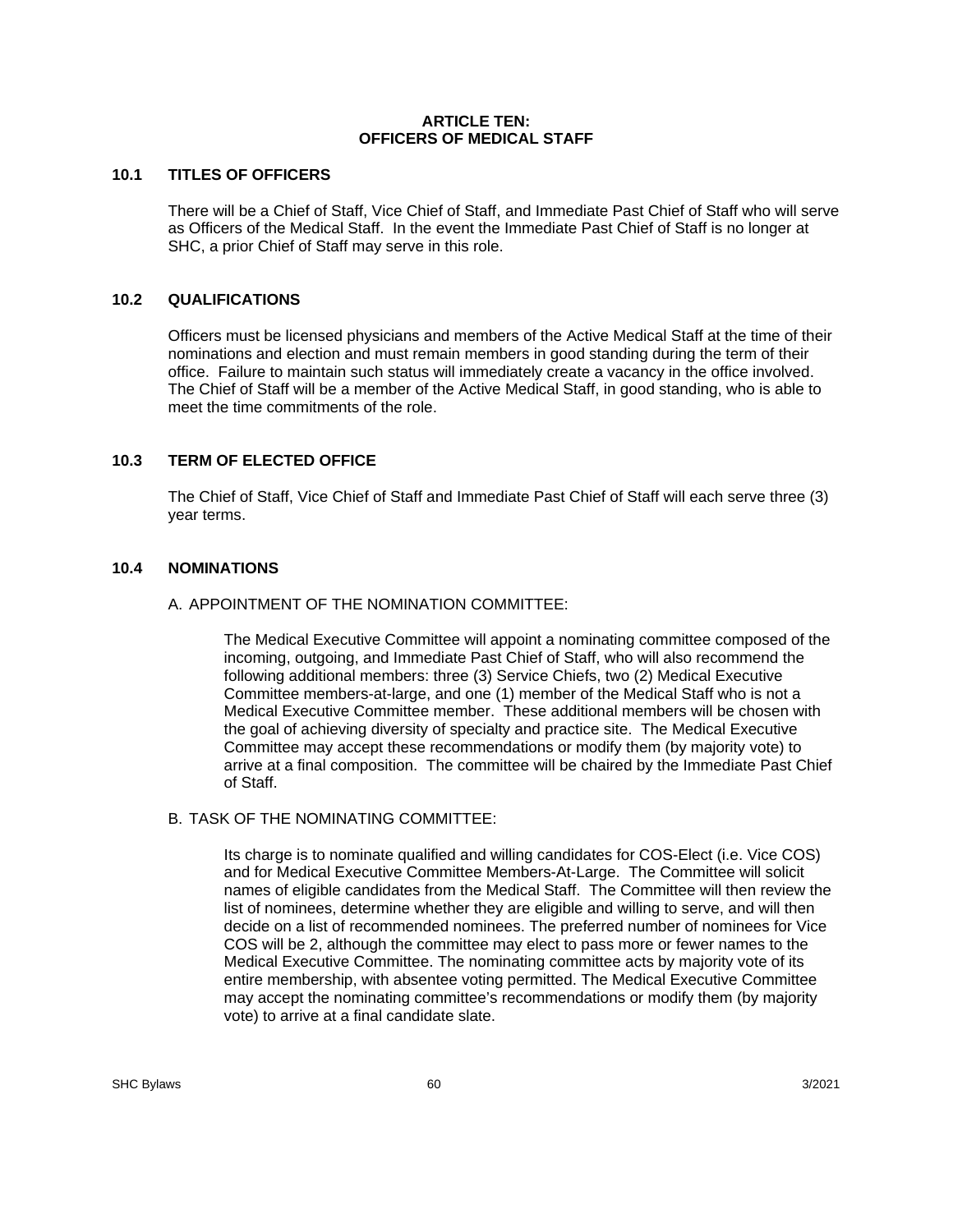### C. NOMINATION BY PETITION:

An alternative means of access to the ballot is by petition of members of the Medical Staff. If, within two weeks of the Nominating Committee's communication of its decision on the slate of candidates (or, if the MEC removes a candidate recommended by the Nominating Committee, within two weeks of that action), the Chief of Staff is presented with a petition endorsed by at least seventy-five (75) members of the Medical Staff with voting privileges as outlined in Article 3, and bearing the candidate's written consent, that candidate will be included on the ballot.

### **10.5 ELECTION**

The Vice Chief of Staff will be elected by a majority vote of the eligible voting members of the Medical Staff, and will automatically succeed the Chief of Staff at the expiration of the Chief of Staff's term. If no candidate receives a majority vote, the two candidates with the most votes will automatically be entered into a run-off election, to be held as soon as is practicable.

. The Chief of Staff will not be eligible for re-election until serving a term as Immediate Past Chief of Staff.

## **10.6 RESPONSIBILITIES OF MEDICAL STAFF OFFICERS**

A. CHIEF OF STAFF

#### **RESPONSIBILITIES**

The responsibilities of the Chief of Staff or his/her designee include, but are not limited to:

- a. Enforcing the Medical Staff Bylaws, Rules and Regulations, implementing sanctions when indicated, and ensuring compliance with procedural safeguards where corrective action has been warranted
- b. Performing oversight of Medical Staff clinical activities within SHC, including quality improvement, credentialing and privileging, patient safety, and utilization management
- c. Calling and arranging for all meetings of the Medical Staff and the Medical Executive Committee
- d. Serving as chair of the Medical Executive Committee and calling, presiding at, and being responsible for the agenda of all meetings thereof
- e. Developing and implementing methods for Medical Staff Performance Improvement activities within SHC, including quality assurance, credentialing and privileging, and utilization management
- f. Serving as an ex-officio member of all other Medical Staff committees, without vote, unless so designated by the Bylaws of the Medical Staff
- g. Working collaboratively with SHC Administration and the SHC Board of Directors in all matters of mutual concern within SHC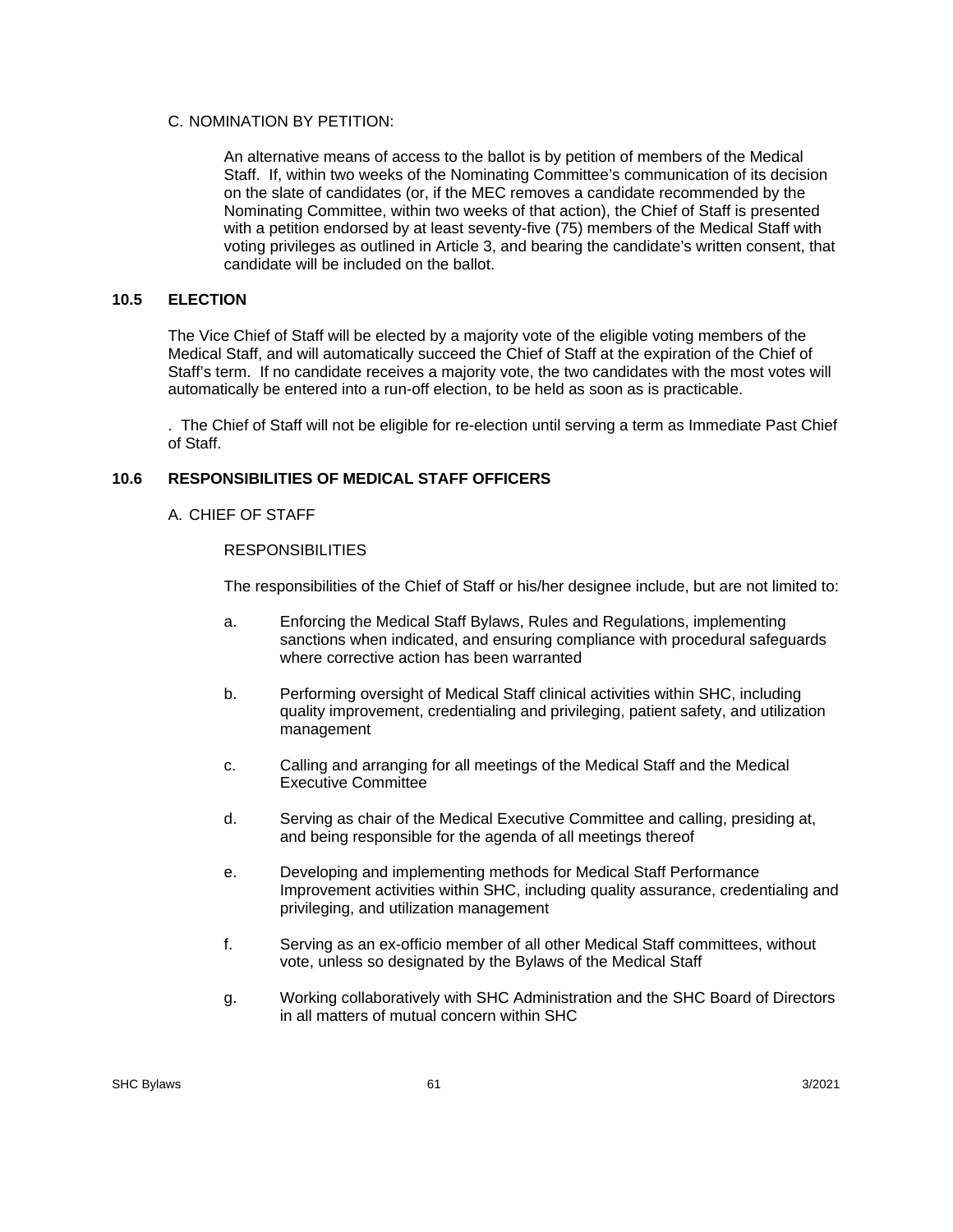- h. Appointing, in consultation with the Medical Executive Committee, the members of all Medical Staff committees and designating the Chairs of the committees, unless otherwise provided for by these Bylaws
- i. Representing the Medical Staff to the SHC Board of Directors, outside licensing and accreditation agencies, and the public
- j. Communicating and representing the opinions, needs, and grievances of the Medical Staff to the Medical Executive Committee, the President and CEO, and the SHC Board of Directors.
- k. Appointing Associate Chiefs of Staff as may be necessary to fulfill the tasks of the Medical Staff after approval by the Medical Executive Committee
- l. Being a spokesperson for the Medical Staff in external professional and public relations
- m. Serving as liaison to the Hospital Board of Directors, the Executive Committee of the School of Medicine, the Graduate Medical Education Committee, and outside licensing or accreditation agencies
- n. Performing such other functions as may be assigned to the Chief of Staff by these Bylaws, the Medical Staff, or by the Medical Executive Committee
- o. Managing and monitoring Medical Staff funds including Medical Staff dues and budget for leadership stipends
- p. In the interim between Medical Executive Committee meetings, performing those responsibilities of the Medical Executive Committee that, in his or her reasonable opinion, must be accomplished prior to the next regular or special meeting of the Medical Executive Committee

### B. VICE- CHIEF OF STAFF

#### **RESPONSIBILITIES**

The responsibilities of the Vice Chief of Staff or his/her designee include, but are not limited to:

- a. Assume all duties and authority of the Chief of Staff in the absence of the Chief of Staff
- b. Serve as Medical Staff Treasurer and Chair of the Medical Staff Finance Committee. Prepare regular financial reports and present to the Medical Executive Committee
- c. Serve as a voting member of the Medical Executive Committee
- d. Serve as ex-officio member of all other Medical Staff Committees, without vote, unless so designated by the Bylaws of the Medical Staff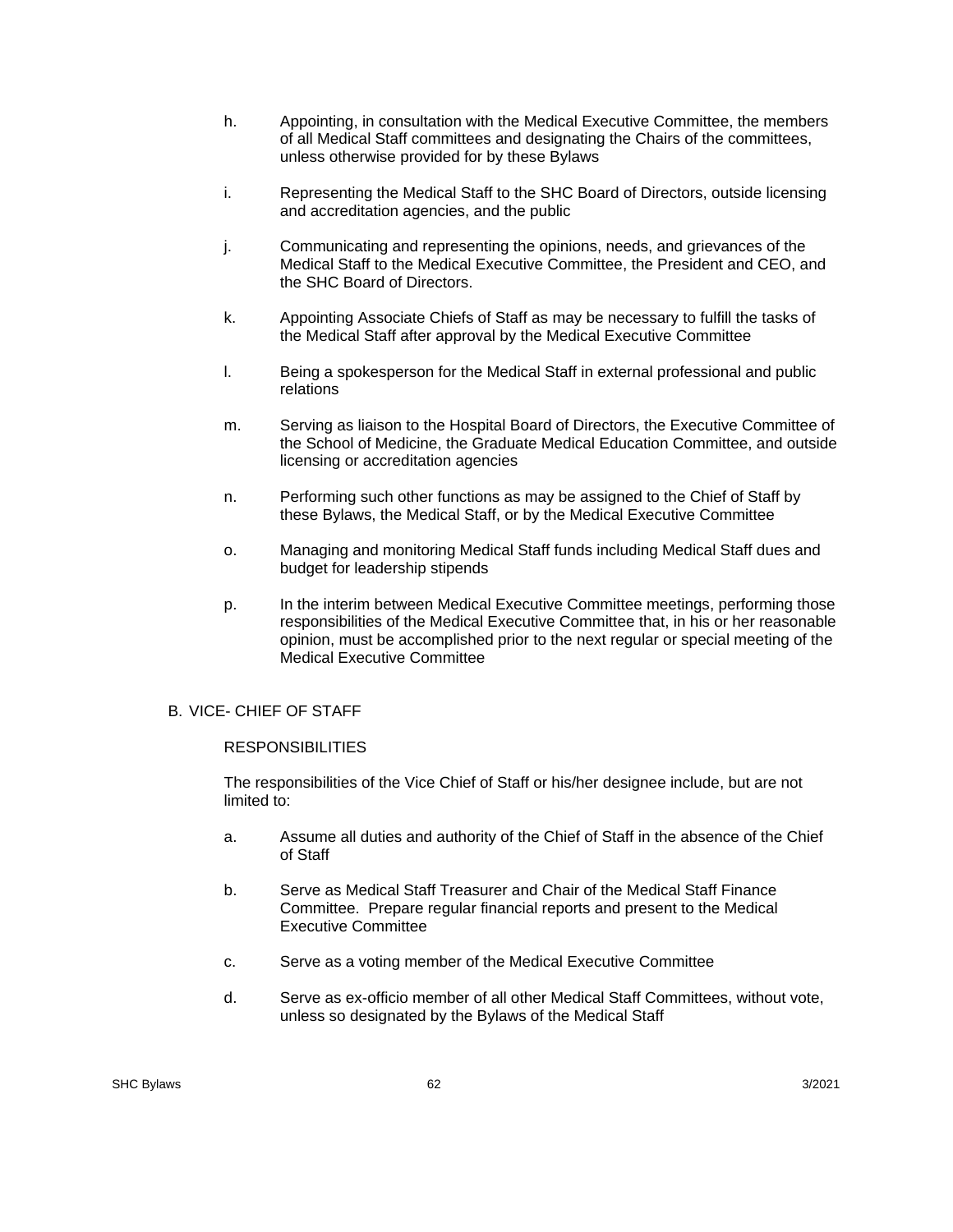e. Perform such other duties as the Chief of Staff may assign or as may be delegated by these Bylaws or by the Medical Executive Committee

### C. ASSOCIATE CHIEF OF STAFF

RESPONSIBILITIES:

Perform whatever work of the Medical Staff organization is delegated to him or her by the Chief of Staff, Vice Chief of Staff and Immediate Past Chief of Staff and/or the Medical Executive Committee

## D. IMMEDIATE PAST CHIEF OF STAFF

The Immediate Past Chief of Staff will be a member of the Medical Executive Committee and will perform such other duties as may be assigned by the Chief of Staff or delegated by these Bylaws, or by the Medical Executive Committee

## **10.7 REMOVAL OF THE CHIEF OF STAFF, VICE CHIEF OF STAFF OR PAST CHIEF OF STAFF**

- A. The Chief of Staff, Vice Chief of Staff or Immediate Past Chief of Staff may be removed from office for any valid cause, including, but not limited to, failure to carry out the duties of his/her office, gross neglect or misfeasance in office, or serious acts of moral turpitude.
- B. The Chief of Staff, Vice Chief of Staff or Immediate Past Chief of Staff may be removed from office when:
	- 1. A petition setting forth the deficiencies in performance of duties of the Officer in question and calling for a vote on removal signed by at least (400) four hundredmembers of the eligible voting members of the Medical Staff is presented to the Medical Executive Committee;

and the contract of the contract of the contract of the contract of the contract of the contract of the contract of the contract of the contract of the contract of the contract of the contract of the contract of the contra

2. Two-thirds (2/3) of the eligible voting members of the Medical Staff responding to the official request for a vote, vote for the Officer's removal.

## **10.8 VACANCIES IN OFFICE**

- A. If the Chief of Staff is temporarily unable to fulfill the responsibilities of the office, the Vice Chief of Staff will assume these responsibilities until the Chief of Staff is able to resume those duties. If the Vice Chief of Staff is unable to assume these responsibilities, the Immediate Past Chief of Staff will assume these responsibilities until the Chief of Staff is able to resume these duties.
- B. If, for any reason, the Chief of Staff is unable to complete the elected term of office, the Vice Chief of Staff will assume the office of Chief of Staff and a new Medical Staff election will be held.
- C. If, for any reason, the Vice Chief of Staff is unable to complete the elected term of office, a new Medical Staff election will be held.

 $SL(2)$  SHC Bylaws  $3/2021$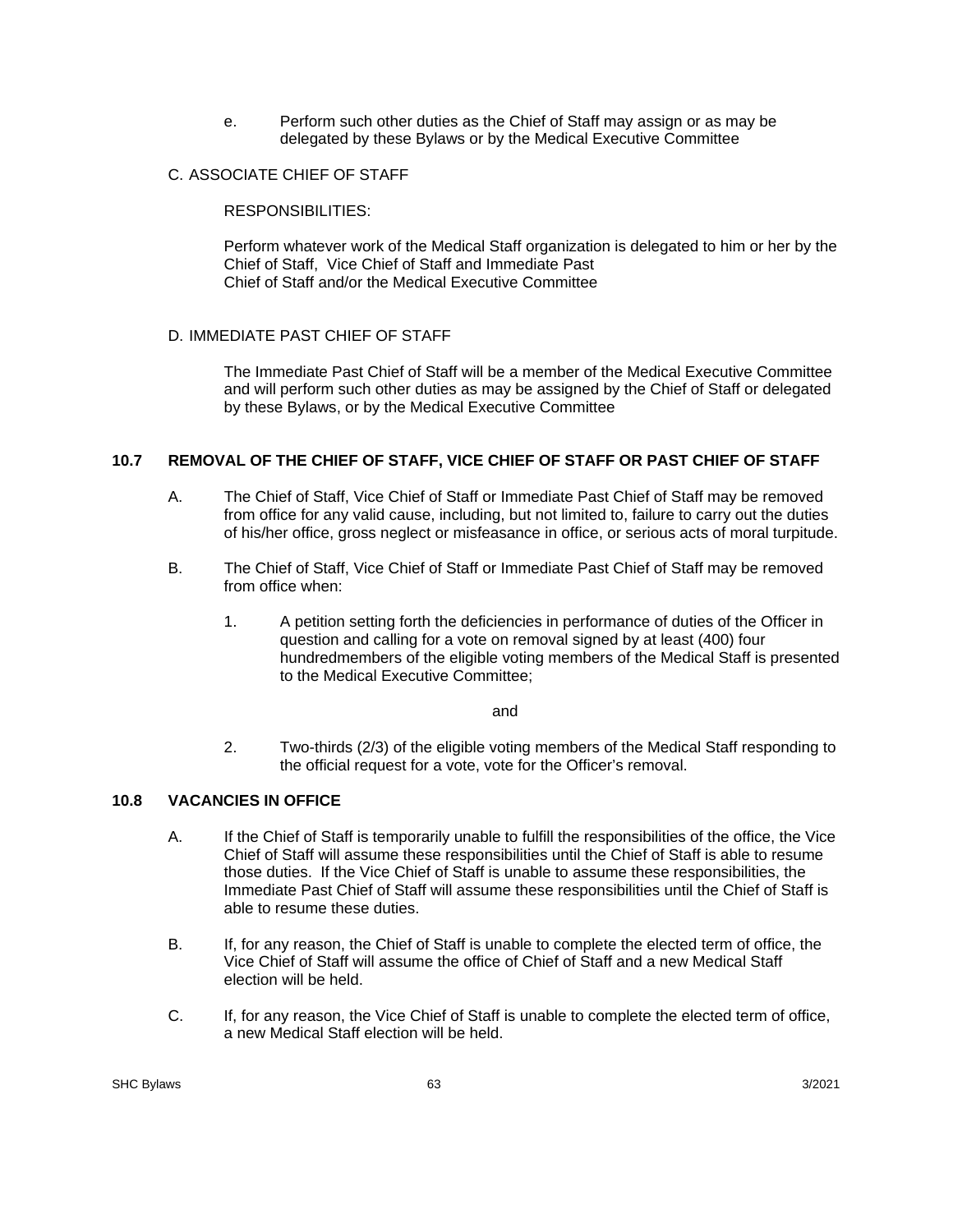- D. In the event that the Vice Chief of Staff has served less than one year in that position, any Chief of Staff vacancy will be filled by the Immediate Past Chief of Staff, with the Vice Chief of Staff succeeding to the position on reaching one year of service. Should the Immediate Past Chief of Staff be unable to serve, the prior Chief of Staff to the Immediate Past Chief of Staff will be asked to serve. If neither of the past two Chiefs of Staff is able to serve, the Vice Chief of Staff will fill the vacancy.
- E. Similarly, a Vice Chief of Staff who is elected to fill a vacancy will not succeed to the Chief of Staff position until he or she has served as Vice Chief of Staff for one year.
- F. Once a Vice Chief of Staff fills a Chief of Staff vacancy, he or she will serve the remainder of that term and also, subsequently, the term for which originally elected.
- G. If unforeseen circumstances occur, they will be adjudicated by the MEC.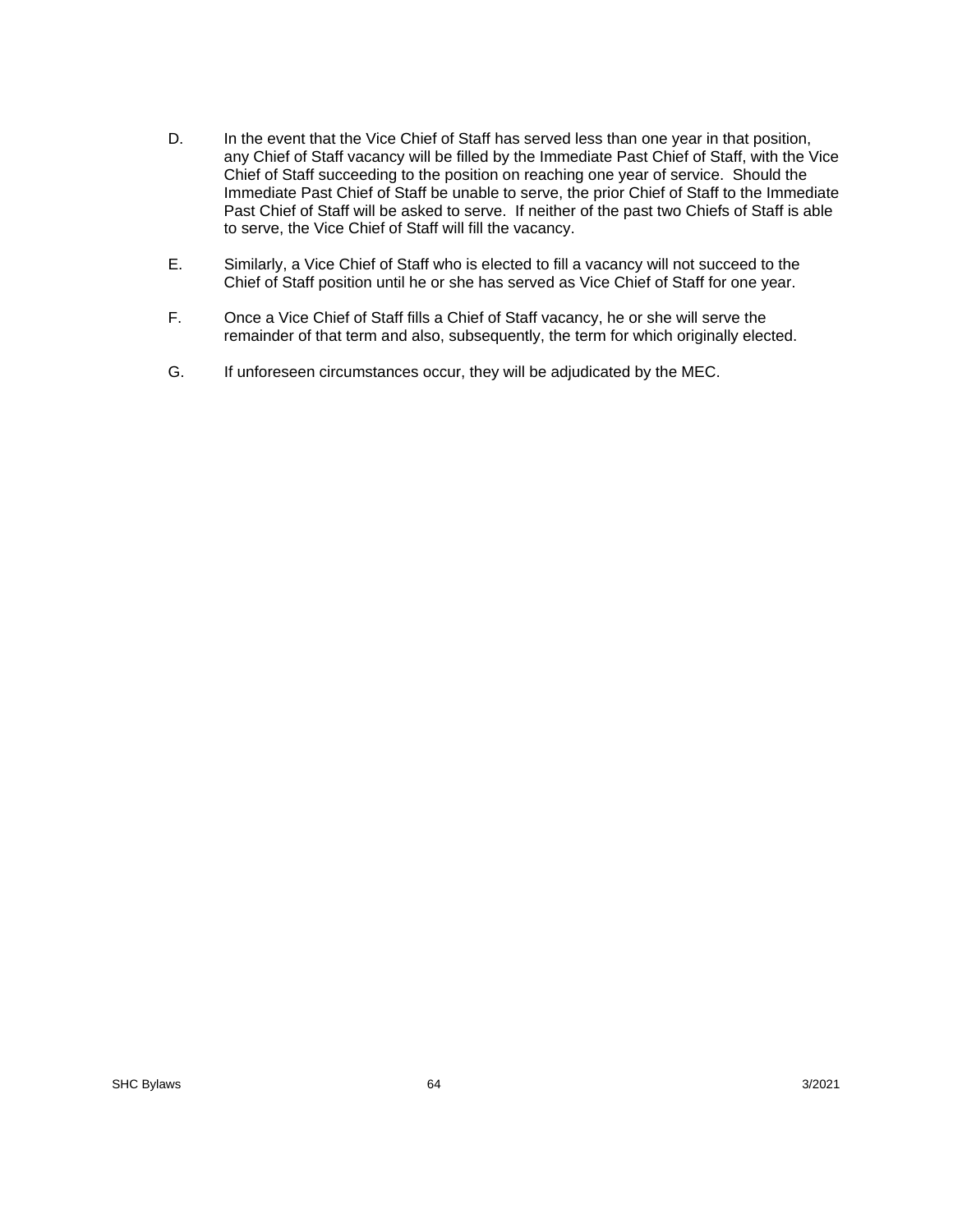#### **ARTICLE ELEVEN: MEDICAL EXECUTIVE COMMITTEE**

## **11.1 RESPONSIBILITIES**

The Medical Executive Committee is a committee of the Medical Staff that is empowered to act for the Medical Staff in the intervals between Medical Staff meetings. The Medical Staff delegates to the Medical Executive Committee broad authority to oversee the operations of the Medical Staff with the assistance of the Chief of Staff, and without limiting, this broad delegation of authority, the Medical Executive Committee shall perform in good faith the duties listed below:

- A. In addition to such other responsibilities as are set forth in these Bylaws, the Medical Executive Committee will:
	- 1. Receive and act upon reports and recommendations from the Medical Staff Committees, Graduate Medical Education Committee, SHC Departments, Clinical Services, and ad hoc committees
	- 2. Receive and act upon reports and recommendations from the Medical Staff Finance Committee
	- 3. Receive and act upon all quality and utilization management monitoring reports including but not limited to infection control; blood and transfusion; surgical case review; mental health services; medical records; case management; and clinical laboratory
	- 4. Subject to the authority of the Medical Staff, determine all professional medical policies of SHC
	- 5. With the Service Chiefs, set Service objectives for establishing, maintaining, and enforcing professional standards within the Hospital, for the continuing improvement of the quality of care rendered in the Hospital, and assisting in developing programs to achieve these objectives
	- 6. Recommend to the SHC Board of Directors all matters relating to Medical Staff structure and mechanisms used to review credentials and to delineate clinical privileges for appointments and reappointments, recommend individuals for Medical Staff membership and clinical privileges and for Service assignments, and recommend mechanisms for termination and corrective action when appropriate
	- 7. Request evaluations of practitioners privileged through the Medical Staff credentialing process in instances where there is doubt about an applicant's ability to perform the privileges requested
	- 8. Recommend to the Board of Directors matters regarding the structure of the Medical Staff; and advise on sources of clinical services to be provided by consultation, contractual arrangements, or other agreements
	- 9. Be responsible for creating the appropriate Medical Staff committee structure to carry out the necessary duties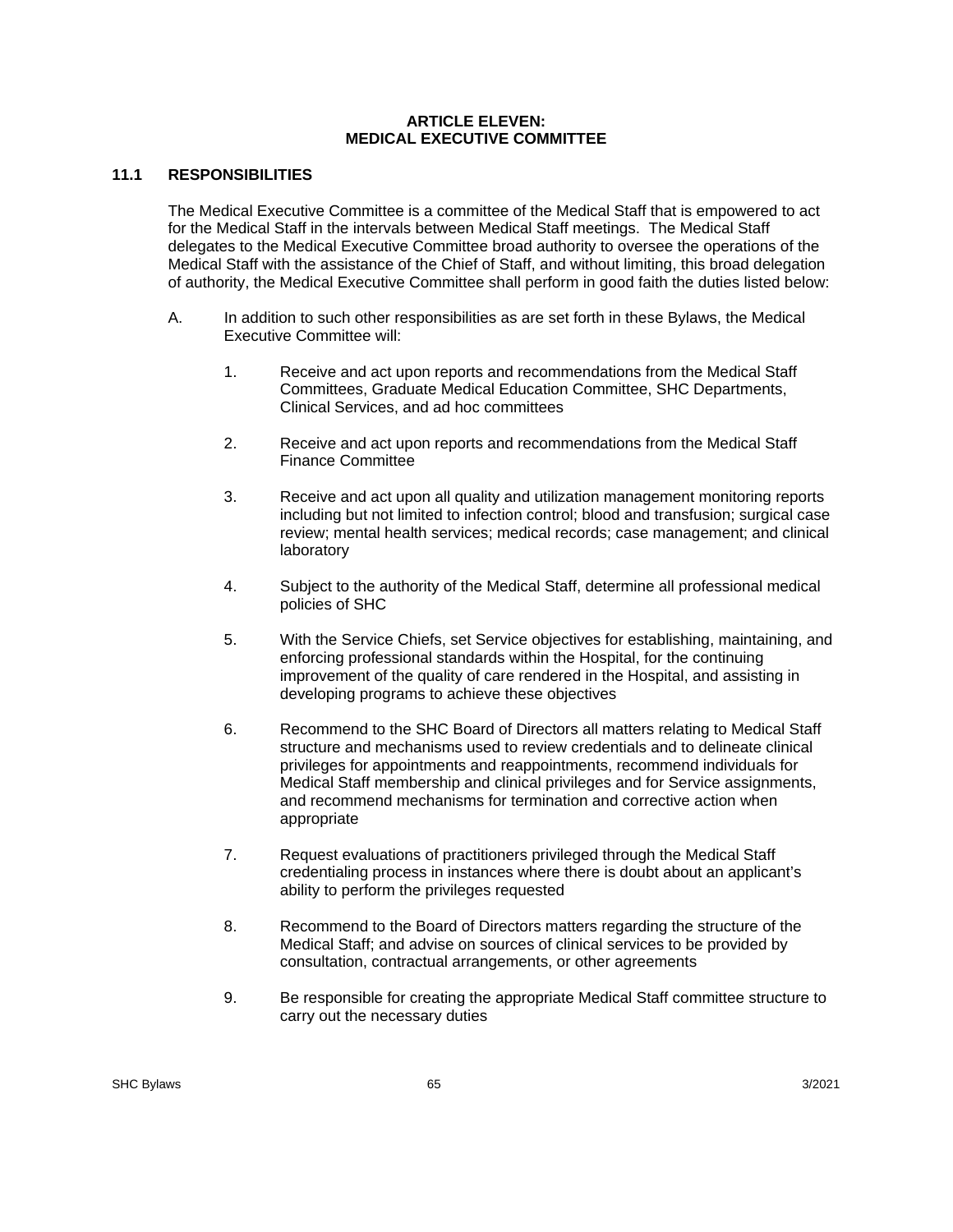- 10. Be accountable to the SHC Board of Directors for the quality of medical care, and for the organization of performance improvement activities of the Medical Staff including the mechanism used to conduct, evaluate, and revise such activities, and reporting of outcomes of Medical Staff performance improvement programs with sufficient background and detail to assure the Board that quality of care is consistent with professional standards
- 11. Take reasonable steps to promote ethical conduct and competent clinical performance on the part of all members including the initiation of and participation in Medical Staff corrective or review measures when warranted
- 12. Assist in obtaining and maintenance of accreditation for the hospital, medical staff and their respective programs
- 13. Inform the Medical Staff regarding the status of accreditation and licensure of the SHC and its programs
- 14. Develop and maintain methods for the protection and care of patients and others in the event of internal or external disaster
- 15. In accordance with Section 13.5.A, and in conjunction with the Medical Staff Finance Committee, establish the amount of annual dues, if any, for each category of Medical Staff membership and an annual budget for the Medical Staff Dues Account
- 16. Resolve disputes regarding expenditures from the Medical Staff Dues Account
- 17. Determine a processing fee, if any, to be charged to any applicant for Medical Staff membership
- 18. Recommend the mechanism for corrective action and fair hearing procedures
- 19. Establish the mechanisms for dispute resolution between medical staff members involving the care of a patient
- 20. Recommend to the Board of Directors minimum requirements for malpractice insurance coverage for members of the Medical Staff
- 21. Have the right to conduct a review of any SHC policy (existing or proposed) for its implications to the Medical Staff, and, if changes are deemed necessary, consult with the SHC Chief Medical Officer. If no agreement on changes is reached, the issue shall be referred to the Joint Conference Committee
- 22. Take such other action as may reasonably be deemed necessary in the best interests of the Medical Staff and SHC
- 23. Convene an "executive session" which will include only voting members of the MEC when deemed necessary by the Chief of Staff.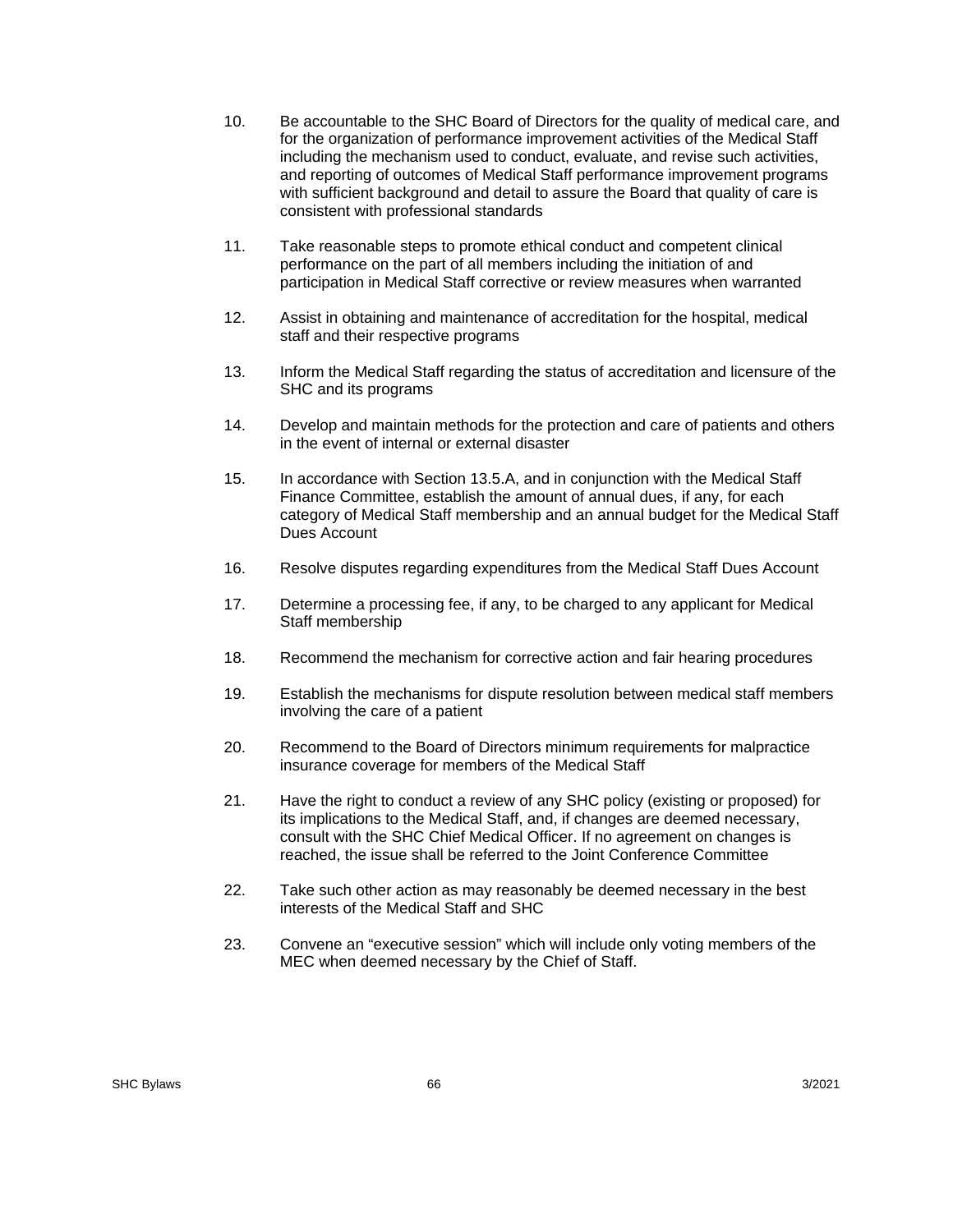## B. REPORT OF MEDICAL EXECUTIVE COMMITTEE

The Medical Staff will be given access to a description of the activities and decisions of the Medical Executive Committee. In the event that at least 400 voting members of the Medical Staff sign a petition in opposition to a specific decision of the Medical Executive Committee, the Conflict Resolution process described in 17.9 will be invoked.

#### **11.2 COMPOSITION**

#### A. VOTING MEMBERSHIP

The voting membership of the Medical Executive Committee will consist of the Chief of Staff, who will serve as the Chairperson, Vice Chief of Staff, Immediate Past Chief of Staff, the Chiefs of each of the Clinical Services, the Service Representatives, the Credentials Committee Chairperson, Chair of QPSEC, Operating Room Medical Director, Medical Director of Critical Care, Medical Director of GME, five (5) Community Representatives elected by the eligible voting members of the community members of the active Medical Staff. The Dean of the Stanford University School of Medicine, President and CEO, Chief Medical Officer, Chief Quality Officer, Chief Nursing Officer, Vice President of Patient Care Services, Vice President of Clinical Services, Chief Compliance Officer, Vice President of Ambulatory, Director of Advanced Practice, and Vice President of Cancer and Cardiovascular Services will be ex-officio, non-voting members of the Medical Executive Committee. Voting members of the MEC may choose to send a representative in their absence. A representative nominated by the Association of Adjunct Clinical Faculty and approved by the Chief of Staff may be included as a nonvoting member.

As set forth in this Section, the Medical Executive Committee includes physicians and may include other practitioners and any other individuals as determined by the medical staff. All physician members of the Medical Executive Committee must be Active members of the Medical Staff in good standing and the majority of voting members must be physicians who are actively practicing in the hospital.

### B. ELECTED MEMBERSHIP

1. Community Representatives

The procedure for electing the five (5) Community Representatives from the Active Medical Staff to serve on the Medical Executive Committee will be as follows:

- a. Nominations
- i. The Nominating Committee will solicit names of eligible community nominees from the Medical Staff. The Nominating Committee will then review the list of nominees, determine whether they are eligible to serve on the Medical Executive Committee and are willing to do so, and then submit a list of nominees to the Medical Executive Committee.
- ii. The Medical Executive Committee, after receiving recommendations from the Nominating Committee, will submit to the community members of the active Medical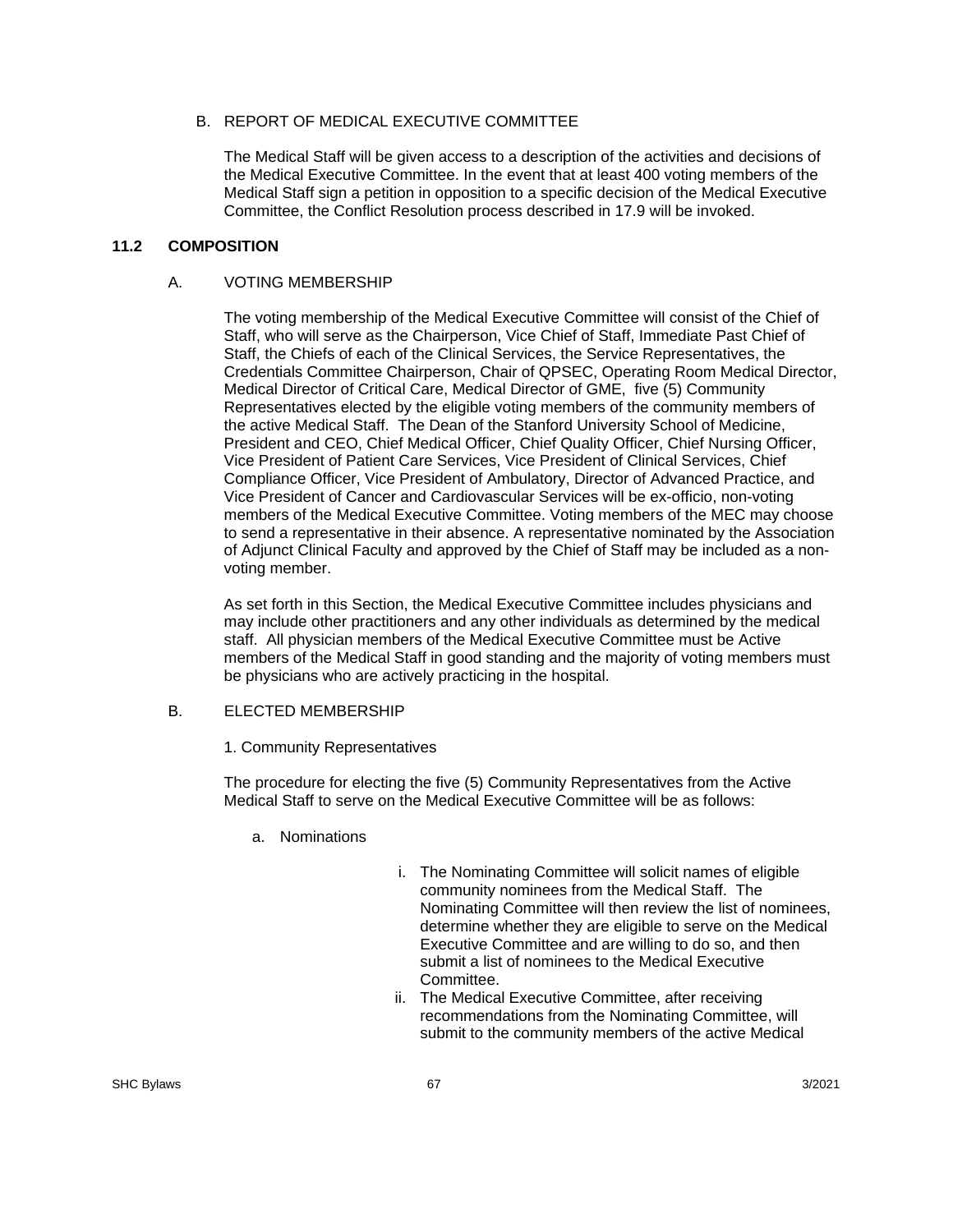Staff a list of qualified nominees for the elected positions on the Medical Executive Committee.

b. Election

i. The elected Community Representatives will be those individuals receiving the highest number of votes of the eligible voting members of the community members of the active Medical Staff voting in the election. ii. The five (5) elected Community Representatives will each serve three (3) year terms. They may not be re-elected until three years have passed since the end of their term. In order to provide an ongoing rotation, two (2) such members will be elected one year and three (3) the next.

2. Service Representatives

The procedure for electing the seventeen (17) Service Representatives from the Active Medical Staff to serve on the Medical Executive Committee will be as follows:

- a. Nominations
	- i. The Nominating Committee will solicit names of eligible nominees from the active Medical Staff of each Clinical Service. The Nominating Committee will then review the list of nominees, determine whether they are eligible to serve on the Medical Executive Committee and are willing to do so, and then submit a list of nominees to the Medical Executive Committee.
	- ii. The Medical Executive Committee, after receiving recommendations from the Nominating Committee, will submit to the members of the active Medical Staff a list of qualified nominees for the elected positions on the Medical Executive Committee.

Only members of the active Medical Staff in each of the Clinical Services will be eligible to serve in this role. In the event that there is no Medical Staff member in the Clinical Service both eligible and willing to serve as the Service Representative, the Chief of the Service may appoint a Service Representative, subject to approval by the majority of the Medical Executive Committee.

Election

- i. The elected Service Representatives will be those individuals receiving the single highest number of votes of the eligible voting members of the faculty members of the active Medical Staff of that service voting in the election.
- ii. The Service Representatives will each serve two (2) year terms. They may not be re-elected until two years have passed since the end of their term.

#### C. RESPONSIBILITIES

Participate incarrying out the responsibilities of the Medical Executive Committee as described in 11.1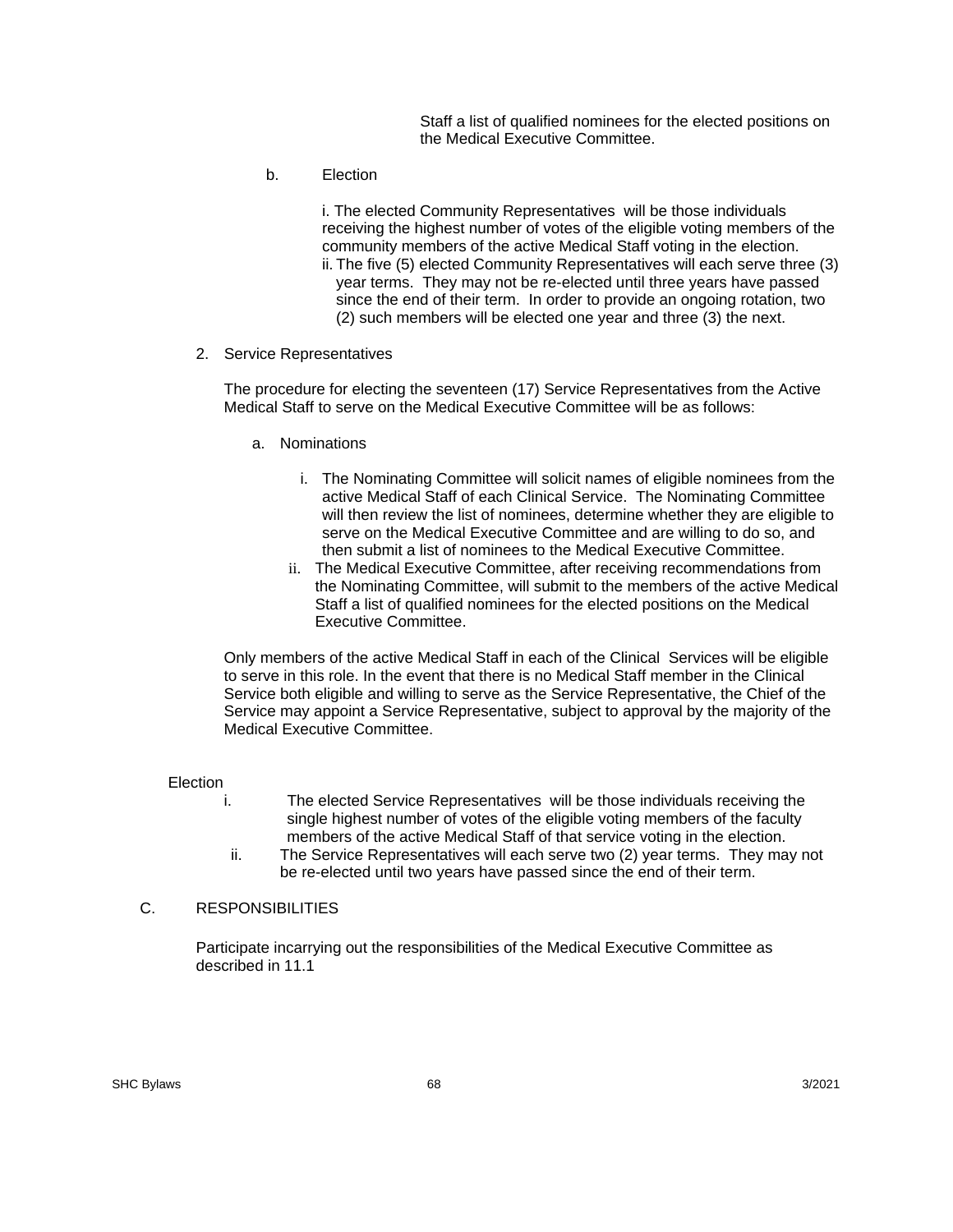## D. REMOVAL FROM OFFICE

- 1. A member of the Medical Executive Committee may be removed from office for any valid cause, including, but not limited to, failure to carry out the duties of his/her office, gross neglect or misfeasance in office, or serious acts of moral turpitude.
- 2. Elected members-at-large of the Medical Executive Committee may be removed from office when:
	- a. A petition calling for a vote on removal signed by at least four hundred (400) members of the eligible voting members of the Medical Staff is presented to the Chief of Staff;

and

- b. Two-thirds (2/3) of the eligible voting members of the Medical Staff responding to the official request for a vote, vote for an elected member's removal.
- 3. Appointed members of the Medical Executive Committee may be removed from the Medical Executive Committee by:
	- a. A petition calling for a vote on removal signed by at least 50% of the eligible voting members of the Medical Executive Committee is presented to the Chief of Staff.

and

 b.Two-thirds (2/3) of the eligible voting members of the Medical Executive Committee responding to the official request for a vote, vote for an appointed member's removal.

## E. VACANCIES IN OFFICE

If an elected member-at-large of the Medical Executive Committee is unable to complete the elected term of office, the Chief of Staff will appoint a replacement to fill out the unexpired term.

## F.QUORUM

Fifty percent of the voting membership of the Medical Executive Committee will be considered a quorum.

### G.MANNER OF ACTION

Except as otherwise specified in these Bylaws, the action may be taken by a majority of the voting members present at a meeting at which a quorum is present; and a meeting at which a quorum is initially present may take action notwithstanding the withdrawal of members, if any action is approved by at least a majority of the required quorum for such a meeting.

#### H.MEETINGS

Meetings of the Medical Executive Committee will be held at least ten (10) times per year, but more often whenever requested by the Chief of Staff.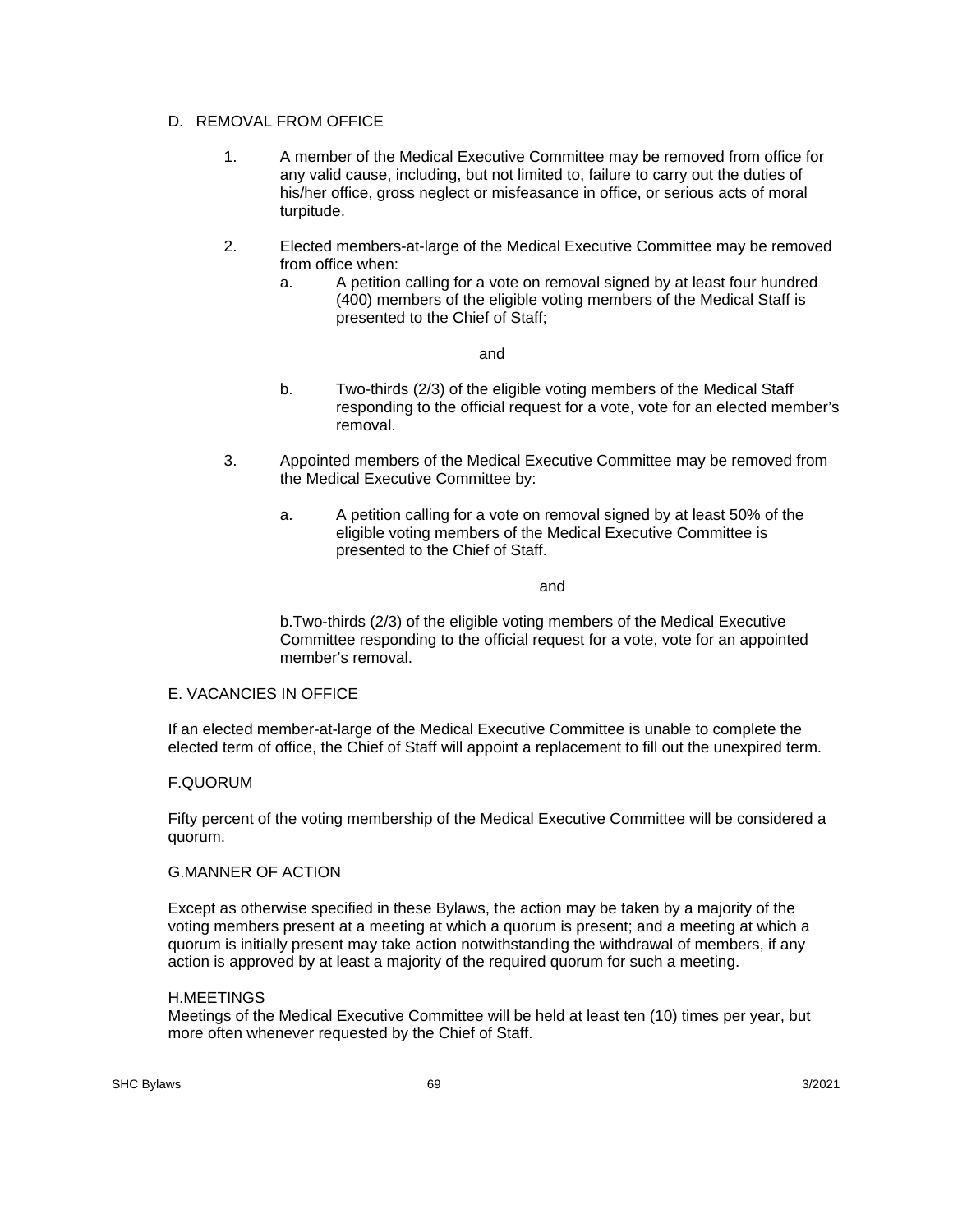#### **ARTICLE TWELVE: COMMITTEES OF THE MEDICAL STAFF**

# **12.1 APPOINTMENT TO MEDICAL STAFF COMMITTEES**

- A. Appointment and/or reappointment of members to Committees of the Medical Staff and designation of Chairpersons of each such committee will be made by the Chief of Staff. The Chief of Staff will annually report to MEC on the composition of Medical Staff Committees and its Chairs. Committee members may be removed by a two-thirds (2/3) vote of the Medical Executive Committee. The Chief of Staff and the Vice Chief of Staff will be non-voting, ex-officio members of all committees, unless otherwise indicated.
- B. Unless otherwise stated, Medical Staff Committees will include a broad representation of the Medical Staff; however, committees will consist of an appropriate number of individuals to be of an effective, yet manageable, size. Medical Staff members have a duty to actively participate in Medical Staff Committees under Section 3.3.
- C. Each Medical Staff Committee may, with the approval of the Chief of Staff, form subcommittees, task forces, or ad hoc committees as appropriate to carry out the charge of the Standing Committee. All such groups will be considered committees of the Medical Staff.
- D. Membership on Medical Staff Committees will be for a period of three (3) years and may be renewable.
- E. Chairs of all Medical Staff Committees will be appointed by the Chief of Staff for a period of three (3) years and may be renewable.
- F. Membership of the Committee, to the extent practical, will reflect the diversity of the Medical Staff with regard to specialty, mode of practice (community v. faculty), gender, ethnicity, etc.

# **12.2 DUTIES GENERALLY**

- A. Medical Staff Committees will include, but not be limited to, the Medical Staff Meeting as a committee of the whole, meetings of Clinical Services and Divisions, meetings of Committees established under this Article, and meetings of special or ad hoc committees created by the Medical Executive Committee, by the Clinical Services, or by the Committees described below. The Committees described in this Article will be the Committees of the Medical Staff.
- B. All Committees appointed under this Article will report and make recommendations to the Medical Executive Committee as outlined under each individual committee in 12.5.
- C. Quality assurance committees, when the subject of the peer review is an LPCH patient treated at SHC, will be comprised of physicians who have staff privileges at both hospitals, and the support personnel to these committees will be provided by SHC. Each committee of the Medical Staff at either hospital that performs the peer review function of evaluating and improving the quality of patient care, treatment, and services will be designated as a joint SHC - LPCH quality assurance committee.
- D. Unless otherwise stated, meetings of all standing committees will be held at least semiannually, but more often whenever required by the Chair or Chief of Staff.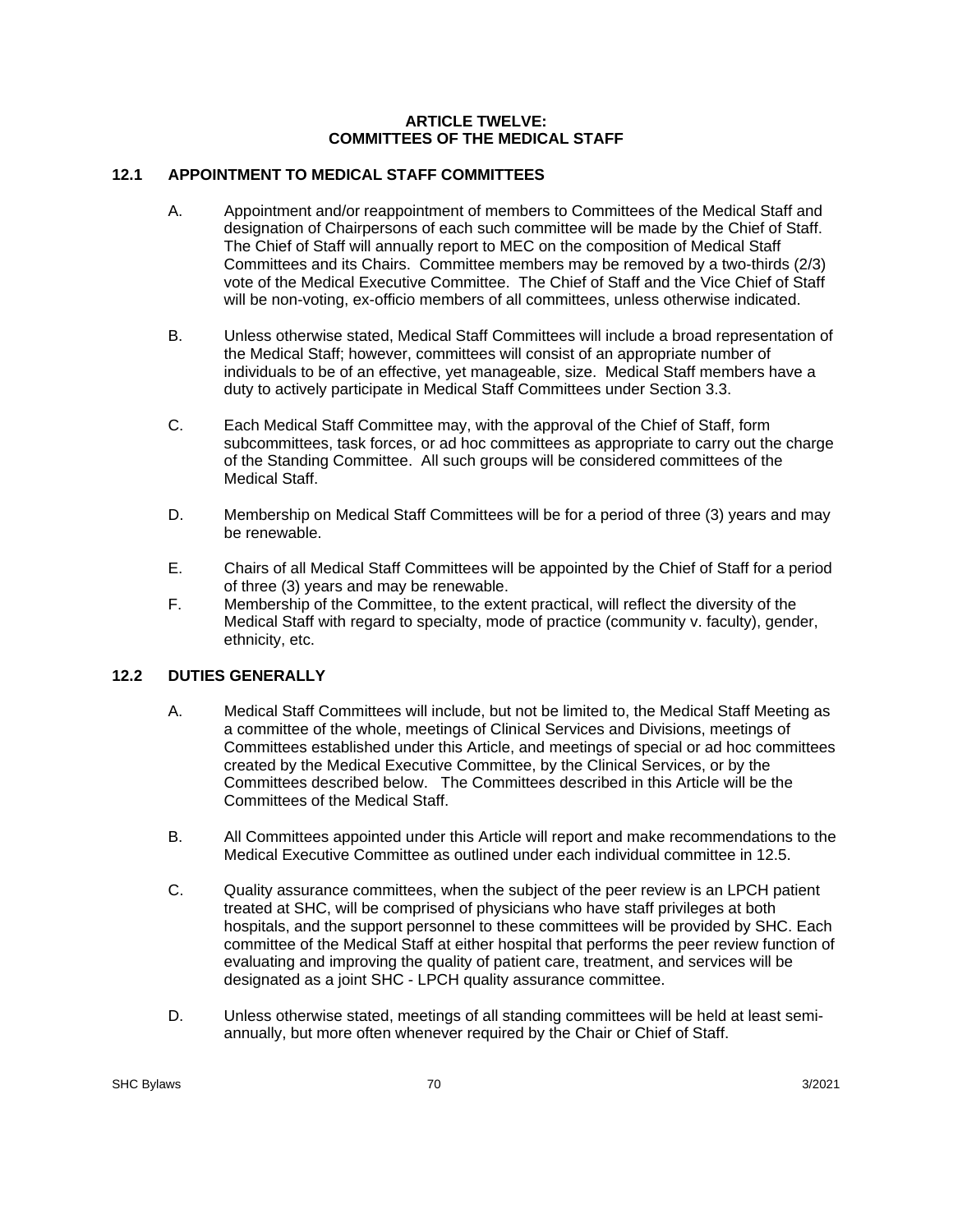## **12.3 SPECIAL COMMITTEES**

Special committees (sometimes called *ad hoc* committees) will be established on an "as needed" basis by the Chief of Staff and members will retain their appointments until discharged by the Chief of Staff.

## **12.4 QUORUM**

 Thirty percent of the voting membership (but no less than three [3] members) of any committee will be considered a quorum.

# **12.5 MANNER OF ACTION**

 Except as otherwise specified in these Bylaws, the action of a majority of the members present and voting at a committee meeting at which a quorum is present will be the action of the group. A committee meeting at which a quorum is initially present may continue to transact business notwithstanding the withdrawal of members, if any action taken is approved by at least a majority of the required quorum for such a meeting, or such greater number as may be specifically required in these Bylaws.

Committee action may be conducted electronically (i.e. by telephone, email or internet conference), which will be deemed to constitute a meeting for the matters discussed and voted upon in that electronic conference.

# **12.6 CONDUCT OF MEETINGS**

Unless otherwise specified, meetings will be conducted according to Sturgis Standard Code of parliamentary procedure, however, technical or non-substantive departures from such rules will not invalidate action taken at such a meeting.

## **12.7 HOUSESTAFF**

When appropriate, the Chief of Staff will appoint members of the Housestaff to serve on the Medical Staff committees.

## **12.8 MEDICAL STAFF COMMITTEES**

The Committees of the Medical Staff of SHC will be the following:

## A. AMBULATORY PERIOPERATIVE SERVICES MEDICAL COMMITTEE (APSMC)

1. Purpose:

The Ambulatory Perioperative Services Medical Committee (APSMC) of Stanford Health Care (SHC) is responsible for providing oversight and taking actions related to the delivery of safe patient care, treatment, services, and procedural/surgical services in the Perioperative Outpatient arena; and recommending policies, procedures, and process improvements for appropriate delivery of procedural/surgical services including adherence to regulatory body requirements. This requires close working ties with the Perioperative Region of SHC more broadly and Stanford Children's Health (SCH) when appropriate.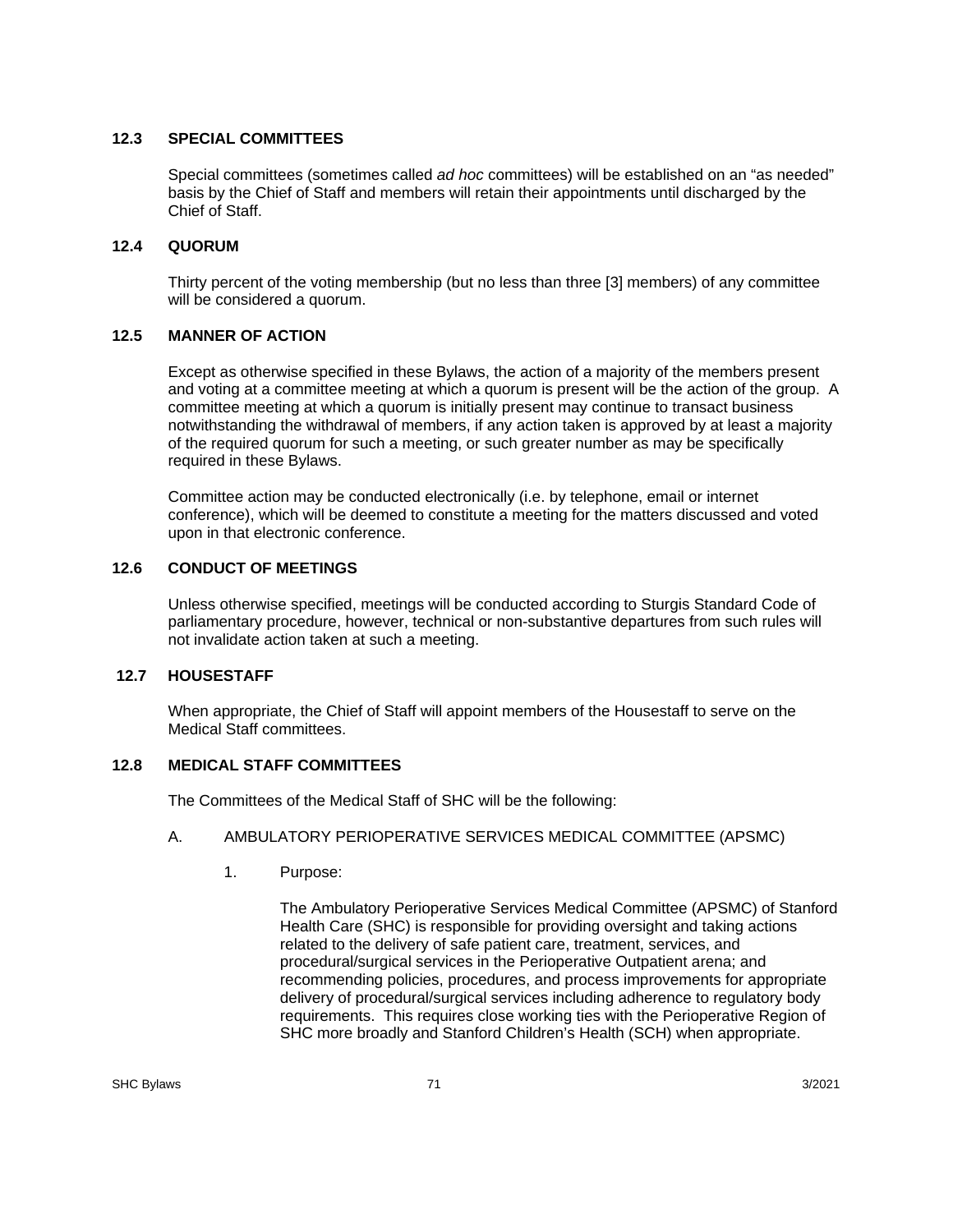- 2. Duties:
	- a. Overseeing quality improvement aspects of the Perioperative Outpatient arena, as applied to all procedural/surgical patient populations
	- b. Identifying new policies and procedures in the interventional and Operating Room Regions, and revising existing ones
	- c. Making recommendations to the Perioperative Services Medical Committee (PSMC), SHC and, where appropriate, Stanford Children's Health, and the Chief of Staff office
- 3. Composition:

Voting members of the Committee will include the Co-Medical Directors of the Perioperative Outpatient sites and the Associate Chief Medical Officer, Perioperative and Interventional Services (who will serve as co-chair). The Vice President, Perioperative Outpatient Services (who will serve as co-chair) and the Administrative Director, Perioperative Outpatient Services will serve as nonvoting Committee members.

4. Meeting Frequency:

The Committee will meet monthly but may meet more frequently or less frequently as as determined by the Co-Chairs.

5. Reporting:

The Committee will report to the Perioperative Services Medical Committee (PSMC) and through QPSEC to the Medical Executive Committee (MEC) at least annually.

# B. BYLAWS COMMITTEE

1. Purpose

The purpose of the Bylaws Committee is to review the Medical Staff Bylaws and Rules and Regulations and to recommend revisions based on regulatory requirements or changes recommended by Medical Staff committees, or to change SHC's current practice with respect to Medical Staff organization and functions.

- 2. Duties
	- a. Perform regular review of the Medical Staff Bylaws and Rules and Regulations.
	- b. Prepare correspondence to the Medical Staff regarding proposed revisions for review and vote.
- 3. Composition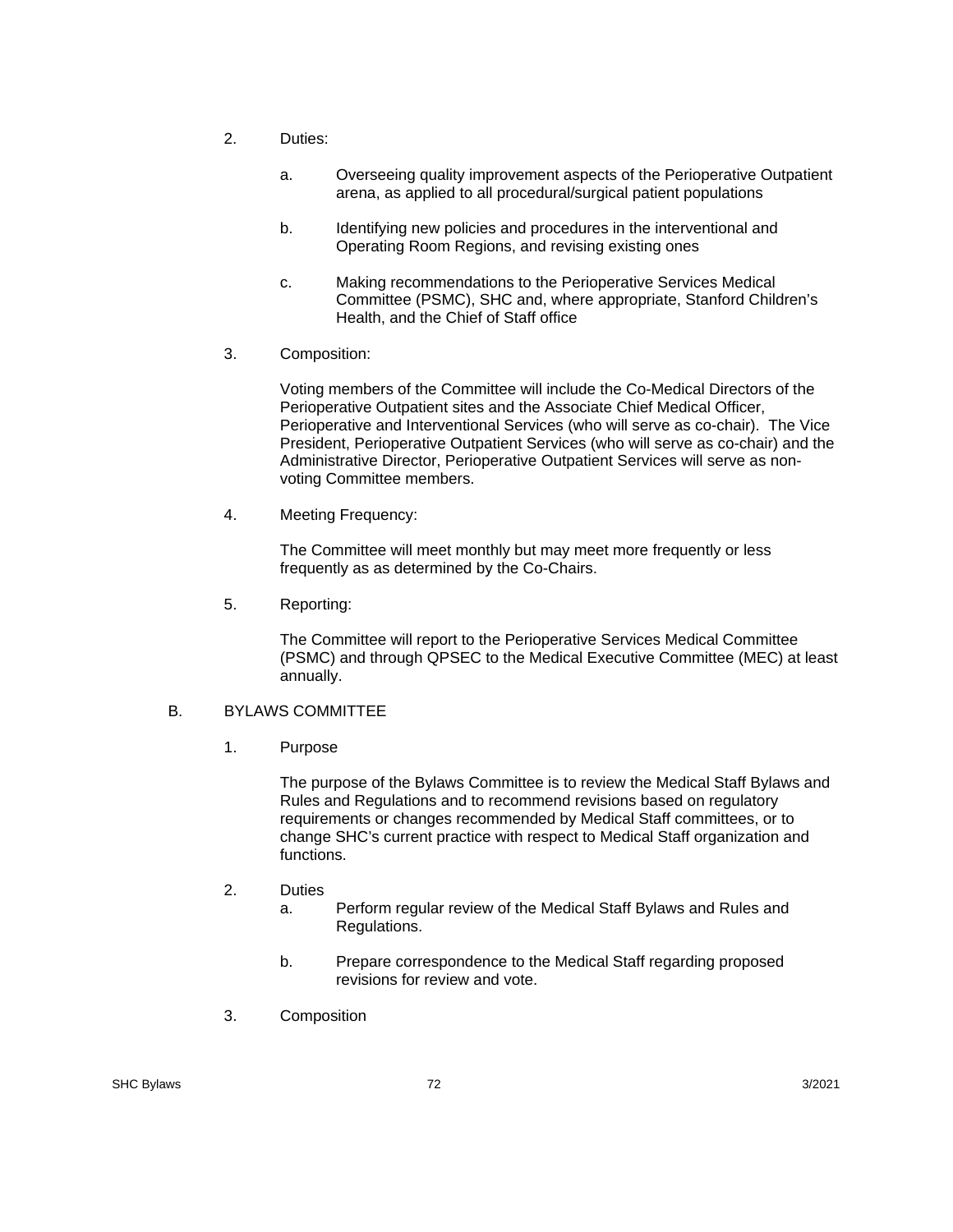Voting members will include the Immediate Past Chief of Staff who will act as Chair, the Chief of Staff, Vice Chief of Staff, and others as appointed by the Chief of Staff. The committee will be composed of both faculty and community physicians and should have at least six (6) members.

4. Meeting Frequency

The Committee will meet annually, but may meet more frequently as determined by the Chair.

5. Reporting

The Committee will report to the Medical Executive Committee.

## C. CARE IMPROVEMENT COMMITTEE

1. Purpose

The purpose of the Care Improvement Committee is to provide a forum for the Medical Staff to assess the quality, appropriateness, and efficacy of treatment services and processes. The committee will review the quality and appropriateness of treatment provided by members of the healthcare team. The goal of the peer review process is to continuously improve treatment services and processes within the system. The peer review process highlights the challenges that enhance or impede treatment providers as they strive to provide quality services. The Committee is responsible for overseeing the peer review process for the Medical Staff.

2. Duties

In addition to the items described in Section 12.2, "Duties Generally", the duties of the Care Improvement Committee include, but are not limited to:

- a. Identifying opportunities for improvement in quality of care and clinical performance in both the inpatient and outpatient settings.
- b. Reviewing or delegating to other appropriate committees or Departments, review of patient complaints, incident reports, or other matters involving quality of care and clinical performance, and ensuring that appropriate action is taken for identified problems.
- 3. Composition

The Chair will ordinarily be the Chief of Staff. Voting members will include the Chairs of the Professional Practice Evaluation Committees (or the designees of those Chairs), along with other members as determined by the Chief of Staff. Non-voting members will include the Chief Nursing Officer, the Chief Medical Officer, representatives from the Quality, Patient Safety and Effectiveness Department, Risk Management, Medical Staff Services, and others as determined by the Chief of Staff.

4. Meeting Frequency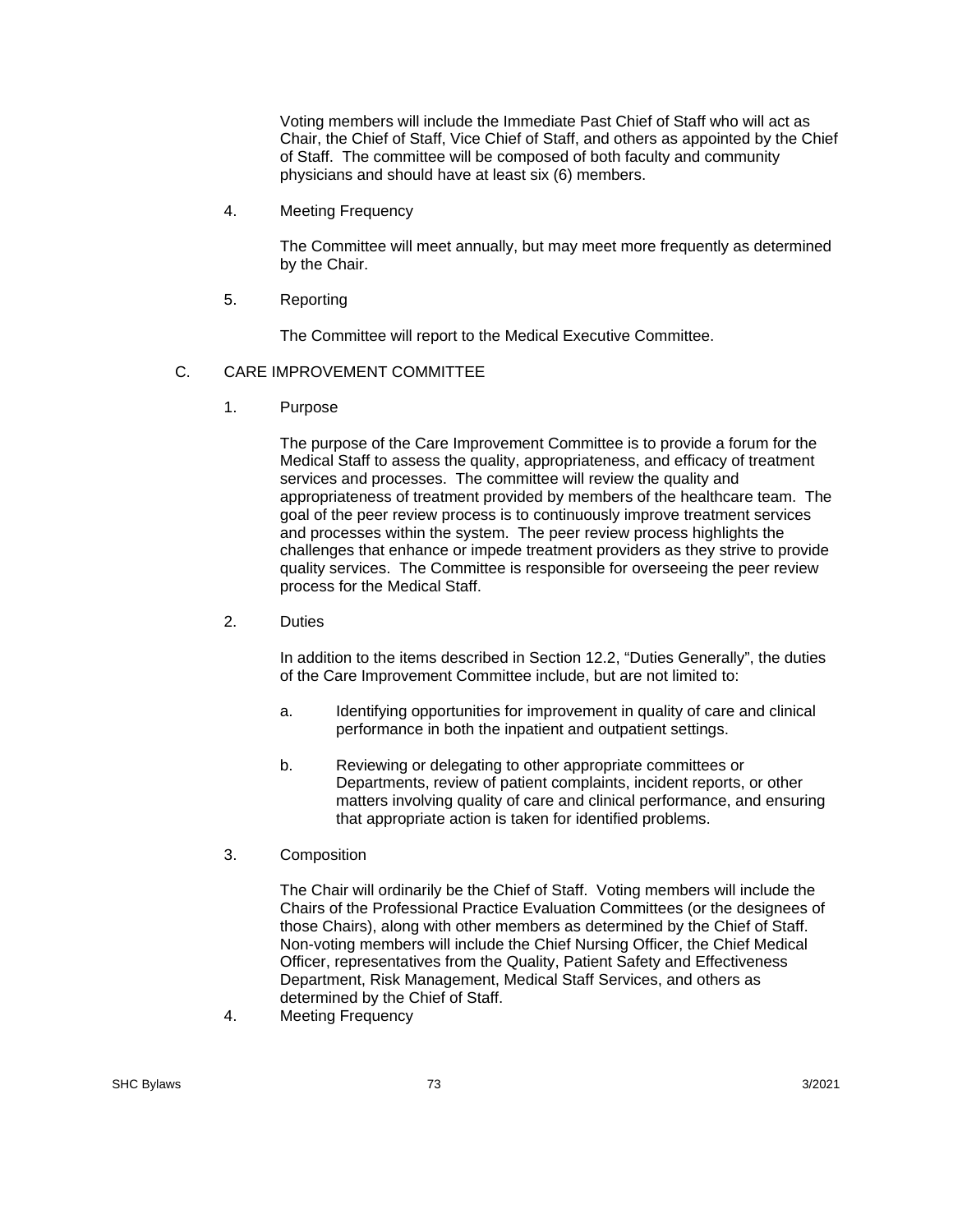The Committee will meet every other month, but may meet more frequently or be canceled as determined by the Chair.

5. Reporting

The Committee will report to the Medical Executive Committee, covering its activities and outcomes.

## D. CATH ANGIO MEDICAL COMMITTEE

1. Purpose

The Cath Angio Medical Committee (CAMC) of SHC is the governing body for the Catheterization and Angiography Laboratories, and is responsible for providing oversight and taking action on issues related to the delivery of safe patient care, treatment and services in the Cath Angio Region including the cath lab procedure rooms in the main hospital, the Cath Angio Pre-Procedure and Recovery (CAPR) and the Advanced Medicine Center labs. The committee recommends policies, procedures, and process improvements for appropriate delivery of high quality patient care services for Adult and Pediatric Electrophysiology, Pediatric Cardiology, Interventional Adult Cardiology, Interventional Radiology, Vascular Surgery, Interventional Neuroradiology/Neurosurgery, and Pulmonary Hypertension and any other evaluations performed in the Catheterization and Angiography Laboratories.

2. Duties

In addition to the items described in Section 12.2 "Duties Generally", the duties of the CAMC include, but are not limited to:

- a. Overseeing quality improvement aspects of the Cath Angio Region, as applied to all cath angio patient populations
- b. Identifying new policies and procedures in the Cath Angio Region, and to revise existing ones
- c. Making recommendations to SHC Administration and the Chief of Staff **Office**
- d. Providing oversight for the Block Schedule, Operations, Finance and New Technology subcommittees
- e. Serving as the authority for the allocation of block time in the Cath Angio Region
- f. Collaborating efforts with the Cardiovascular Health Quality Council to enhance service operations
- 3. Composition

Voting membership of this committee will include the Medical Director of Catheterization and Angiography Laboratories, Division Chiefs or designees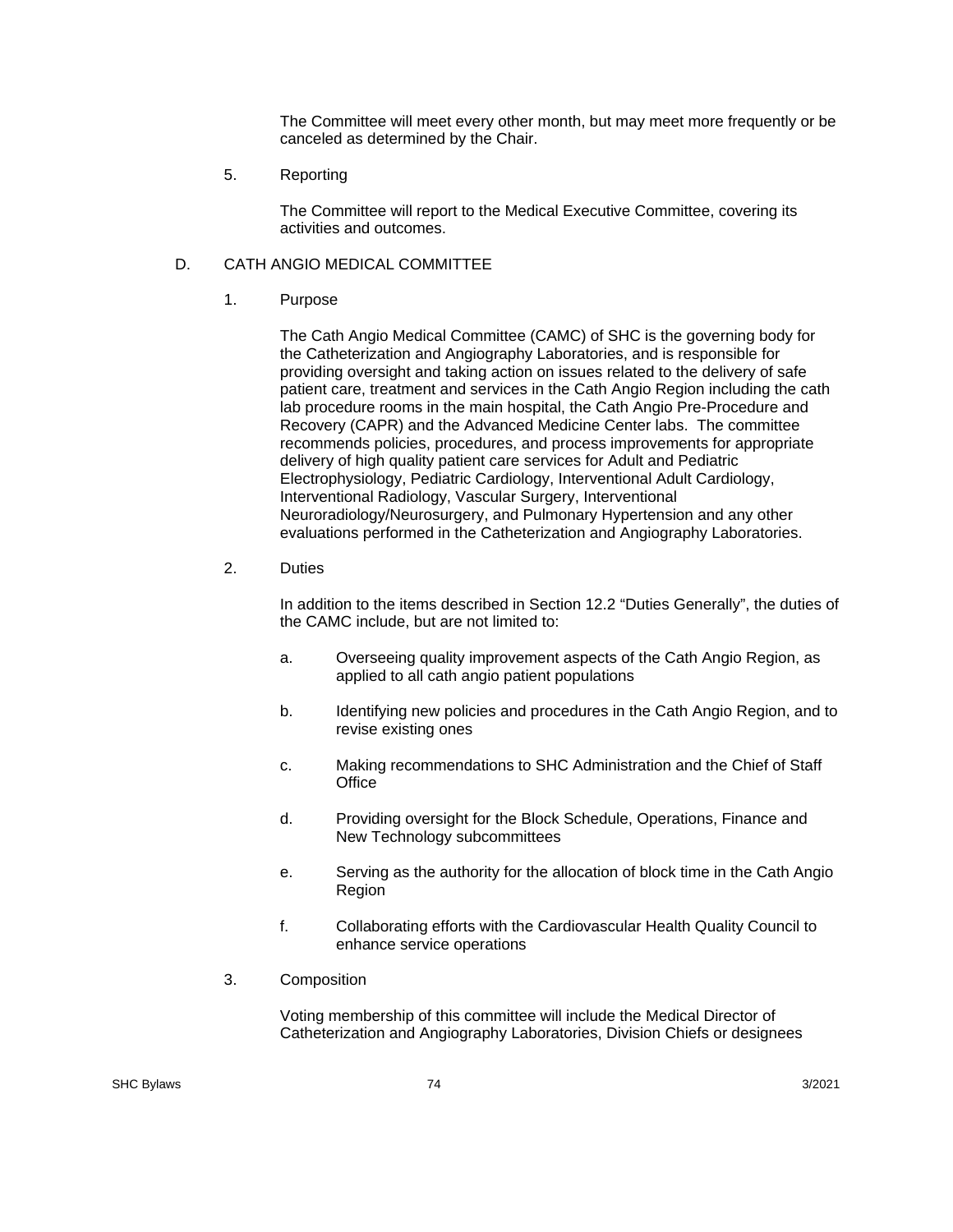representing Interventional Radiology, Interventional Adult Cardiology, Interventional Neuroradiology/Neurosurgery, Vascular Surgery, Adult Electrophysiology, Pediatric Cardiology, Pediatric Electrophysiology, and representation from community interventional cardiologists. Non-voting membership includes the Vice President, Patient Care Services, Director of Interventional/EP Services and representatives of Nursing.

4. Meeting Frequency

The Committee will meet monthly, but may meet more frequently or be canceled as determined by the Chair.

5. Reporting

The Committee will report to the Medical Executive Committee through the QPSEC.

#### E. CLINICAL EFFECTIVENESS RESOURCE MANAGEMENT COMMITTEE (CERM) COMMITTEE

1. Purpose

The Clinical Effectiveness Resource Management (CERM) Committee is is responsible for reviewing patient care with respect to medical necessity of admissions to the institution, duration of stays, and professional services furnished including drugs and biologicals.

2. Duties

 In addition to the items described in Section 12.2, ""Duties Generally", the duties of CERM include, but are not limited to:

- a. Reviewing admissions before, at, or after hospital admission.
- b. Reviews may be conducted on a sample basis.
- c. Under prospective payment, reviewing cases reasonably assumed to be outliers as determined by high costs and utilization of institutional resources.
- d. Under prospective payment, reviewing cases reasonably assumed to be outliers as determined by extended length of stay.
- e. Under prospective payment for professional services, reviewing cases deemed to be an outlier based on extraordinarily high costs.
- 3. Composition:

CERM will be chaired by the Physician Advisor for Utilization Management who must also be a Stanford School of Medicine faculty member and a member of the medical staff. Representatives from the following medical, surgical and support services can include (and is not limited to): Care coordination/case management, Interventional Platform, Critical Care, Medicine (Hospital medicine), Neurosurgery, Orthopedic Surgery, Cardiovascular Health, Neuroscience and Orthopedics service lines, Cancer center representation, Emergency Medicine,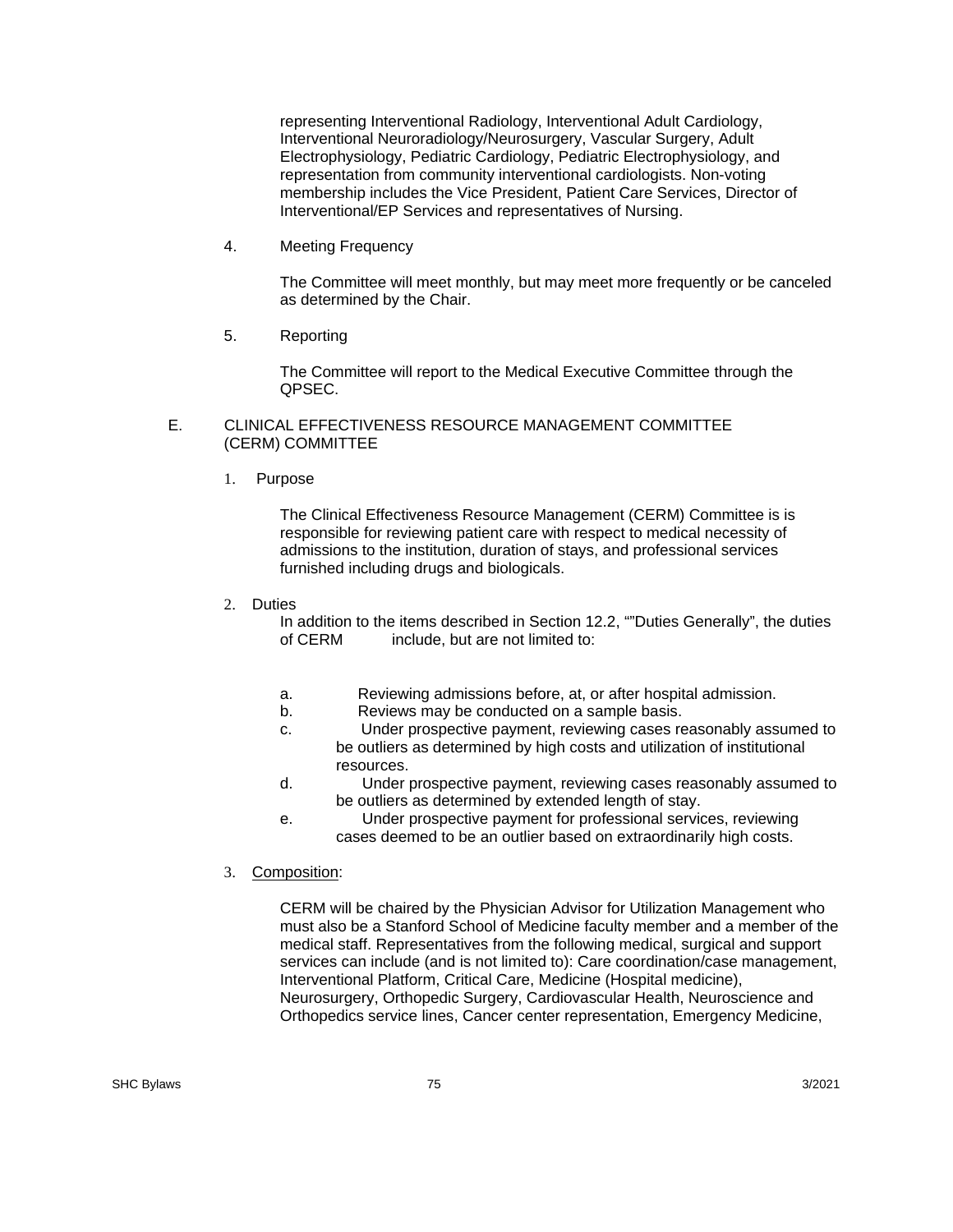Psychiatry, General Surgery, Transplant, Nursing, Case Management, Quality Management, Finance (Revenue Integrity) and Patient Access Services.

4. Meeting Frequency:

CERM shall meet at least ten (10) times per year, and may meet more frequently or be cancelled as determined by the Chair.

5. Reporting:

.

The committee will report to the Medical Executive Committee through QPSEC.

# E. COMMITTEE FOR PROFESSIONALISM

1. Purpose

The purpose of the Committee for Professionalism is to serve as a focus of expertise and as a resource for monitoring and improving professional behavior of the Medical Staff, both individually and collectively. Professional behavior is increasingly recognized as an essential component of high quality medical care. Inappropriate and disruptive behavior, along with less egregious failures to achieve the highest levels of professionalism in interactions with patients, families, and co-workers, can have a serious impact on the delivery of optimal medical care. The Committee is responsible for overseeing the process for addressing unprofessional behavior of medical staff members.

## 2. Duties

In addition to the items described in section 12.2, "Duties Generally", the duties of the Committee for Professionalism include, but are not limited to:

- a. Identifying opportunities for improvement in professional performance when problems arise in either inpatient or outpatient settings with an unusual number or severity of patient and family complaints, incident reports for other members of the health care team, or reports from other sources
- b. Developing policies and procedures for the investigation of complaints or reports of unprofessional behavior, and the response of the medical staff to patterns of unprofessional behavior
- c. Overseeing interventions for medical staff members demonstrating unprofessional behavior
- d. Identifying resources to assist medical staff members to improve behavior patterns
- e. Ensuring the maintenance of a database of complaints and incidents sufficient to support the identification of patterns and trends of behavior.
- 3. Composition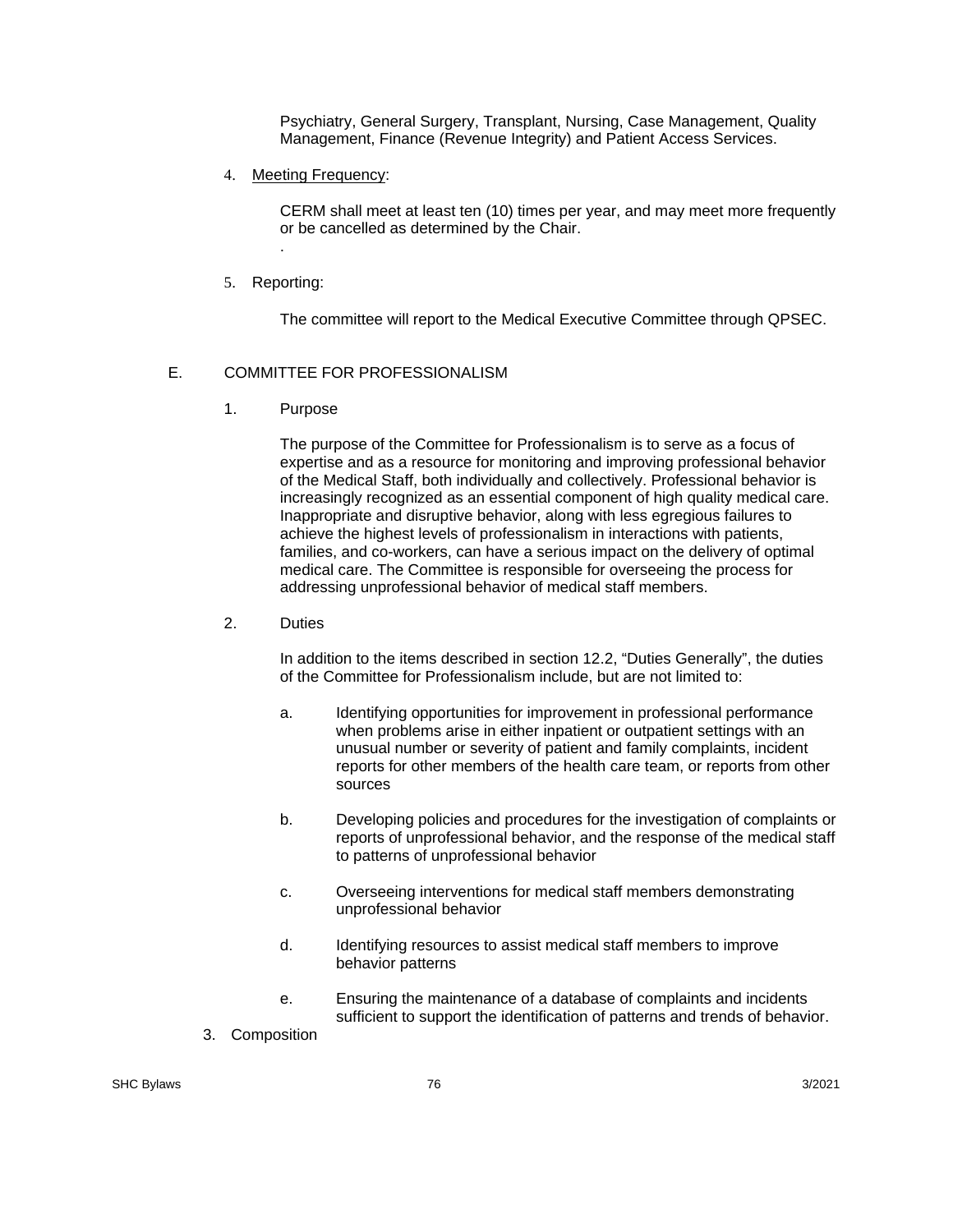Membership of the Committee, to the extent practical, will reflect the diversity of the Medical Staff with regard to specialty, mode of practice (community v. faculty), gender, ethnicity, etc. The Committee will also include the Chief of Staff, the Vice Chief of Staff, the immediate past Chief of Staff, and the Chief Medical Officer.

4. Meeting Frequency

The Committee will meet as necessary, generally monthly, but may meet more frequently or be cancelled as determined by the Chairperson.

5. Reporting

The Committee will report to the Medical Executive Committee.

- F. COMMITTEE FOR PROFESSIONAL SATISFACTION AND SUPPORT (SCPSS)
	- 1. Purpose

The purpose of the Stanford Committee for Professional Satisfaction and Support (SCPSS) is to serve as a focus of expertise and as a resource for monitoring and improving the wellness and professional satisfaction of the Medical Staff, both individually and collectively. These are factors that are increasingly recognized as crucial elements necessary to achieve excellence in quality, safety, and patient satisfaction. In this capacity, it will also interface with and oversee various projects of the WellMD Center which helps lead and coordinate the Stanford Medicine wide-efforts to improve the wellness and professional satisfaction of all Stanford physicians.

2. Duties

In addition to the items described in section 12.2, "Duties Generally", the duties of the Committee include, but are not limited to:

- a. Assessing the status of wellness and professional satisfaction at Stanford University Medical Center through surveys and other metrics which will be developed in collaboration with WellMD.
- b. Identifying opportunities and developing programs to improve wellness and professional satisfaction.
- c. Promoting a culture that values wellness and professional fulfillment.
- d. Coordinating relevant activities and resources across the medical center, while disseminating best practices.
- 3. Composition

Membership of the Committee, to the extent practical, will reflect the diversity of the Medical Staff with regard to specialty, mode of practice (community v. faculty), gender, ethnicity, etc. The Committee will also include the Chief of Staff,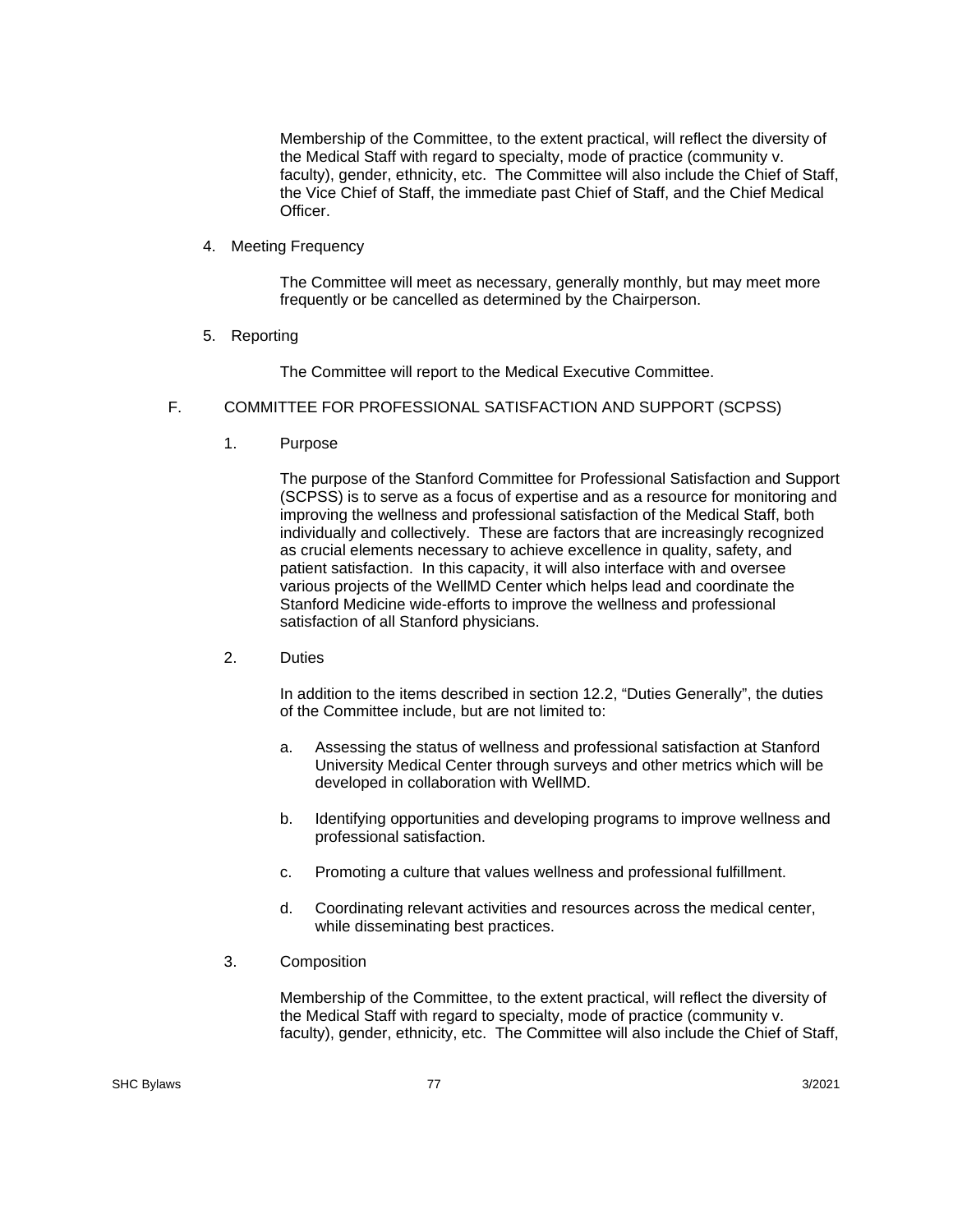the Vice Chief of Staff, and the immediate Past Chief of Staff, and the Chief Medical Officer. Up to three additional members may be appointed at the discretion of the Chief of Staff. All members of the committee will have voting rights. The committee will be chaired by the Chief Wellness Officer (CWO) of Stanford Medicine.

4. Meeting Frequency

The Committee will normally meet no less than four times a year, but may meet more frequently or be cancelled as determined by the Chairperson.

5. Reporting

The Committee will report to the Medical Executive Committee.

- G. CREDENTIALING AND PRIVILEGING COMMITTEE (Credentials Committee)
	- 1. Purpose

The purpose of the Credentials Committee is to review the credentials of providers applying for initial appointment or reappointment to the Medical Staff at SHC, and to make recommendations for membership and delineation of privileges in compliance with the Medical Staff Bylaws, Credentialing Policies and Procedures, and Clinical Service requirements; review and approve new or revised credentials and privileges forms and processes; and review and approve credentialing policies and procedures. In addition, the Credentials Committee will review and act upon reports from the Interdisciplinary Practice Committee (IDPC) of appointment and evaluations of Advanced Practice Providers. The IDPC is a subcommittee of the Credentials Committee and is accountable to the Medical Executive Committee and the Board of Directors through the Credentials Committee.

2. Duties

In addition to the items described in Section 12.2, "Duties Generally", the duties of the Credentials Committee include, but are not limited to:

- a. Reviewing the credentials of applicants and making recommendations for membership and delineation of privileges in compliance with these Bylaws.
- b. Reviewing reports from the Interdisciplinary Practice Committee on Advanced Practice Providers.
- c. Reporting to the Medical Executive Committee on individual applicants for Medical Staff membership or privileges, including specific consideration of the recommendations from the Chiefs of Services in which such applicant requests privileges, appointment, reappointment, and assignment of members to various Departments or Services as provided by these Bylaws.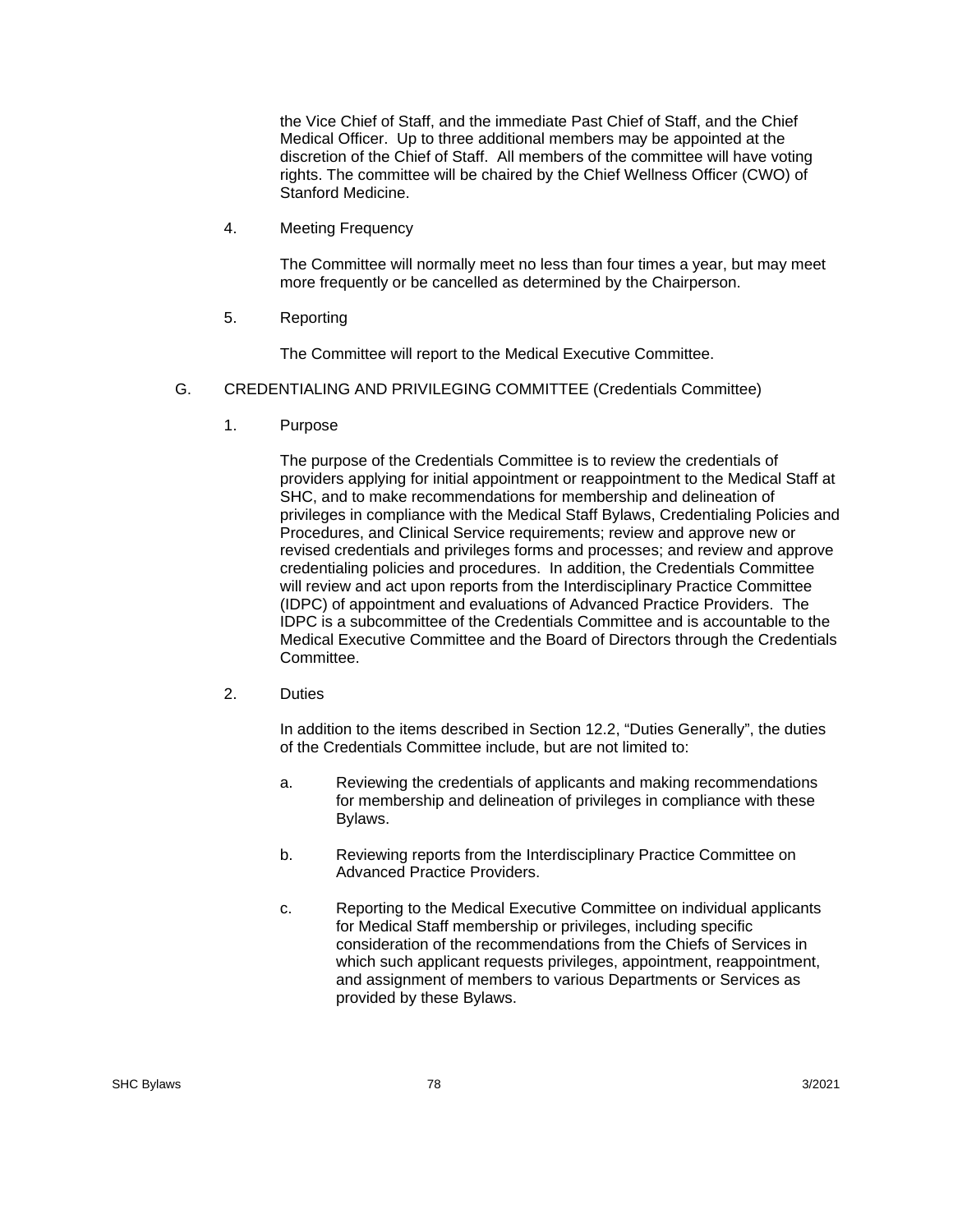- d. When appropriate, interviewing a member or applicant and/or the Chief of the involved Service when differences arise concerning appointment, reappointment, or change in privileges, and attempt to resolve such differences.
- e. Developing, reviewing, and revising credentialing and privileging forms and processes, and review and approve credentialing policies and procedures.
- 3. Composition

Voting membership will include at least eight (8) members of the Medical Staff, who will be chosen to ensure representation from major clinical areas. Nonvoting members include the VP for Clinical Services; the Director of Medical Staff Services; and representation from the Interdisciplinary Practice Committee and the Quality Patient Safety and Effectiveness Department

4. Meeting Frequency

The Committee will meet monthly, but may meet more frequently or be canceled as determined by the Chairman. This committee may also meet electronically, as needed.

5. Reporting

The Committee will make a monthly report to the Medical Executive Committee covering its activities and recommendations.

- H. ETHICS COMMITTEE
	- 1. Purpose

The purpose of the Ethics Committee is to provide advice, consultation, guidance and education about the ethical aspects of the provision of medical treatment. The Committee's role is advisory in nature and will not usurp the decision-making prerogative of attending physicians and their patients

2. Duties

In addition to the items described in Section 12.2, "Duties Generally", the duties of the Ethics Committee include, but are not limited to:

- a. Providing timely advice and consultative services, on request, to improve understanding, facilitate deliberation, and assist in the resolution of specific clinical ethical issues and value conflicts.
- b. Making recommendations that would address chronic or recurring ethical issues of a systemic nature.
- c. Generating and reviewing hospital and institutional policies that involve ethical issues.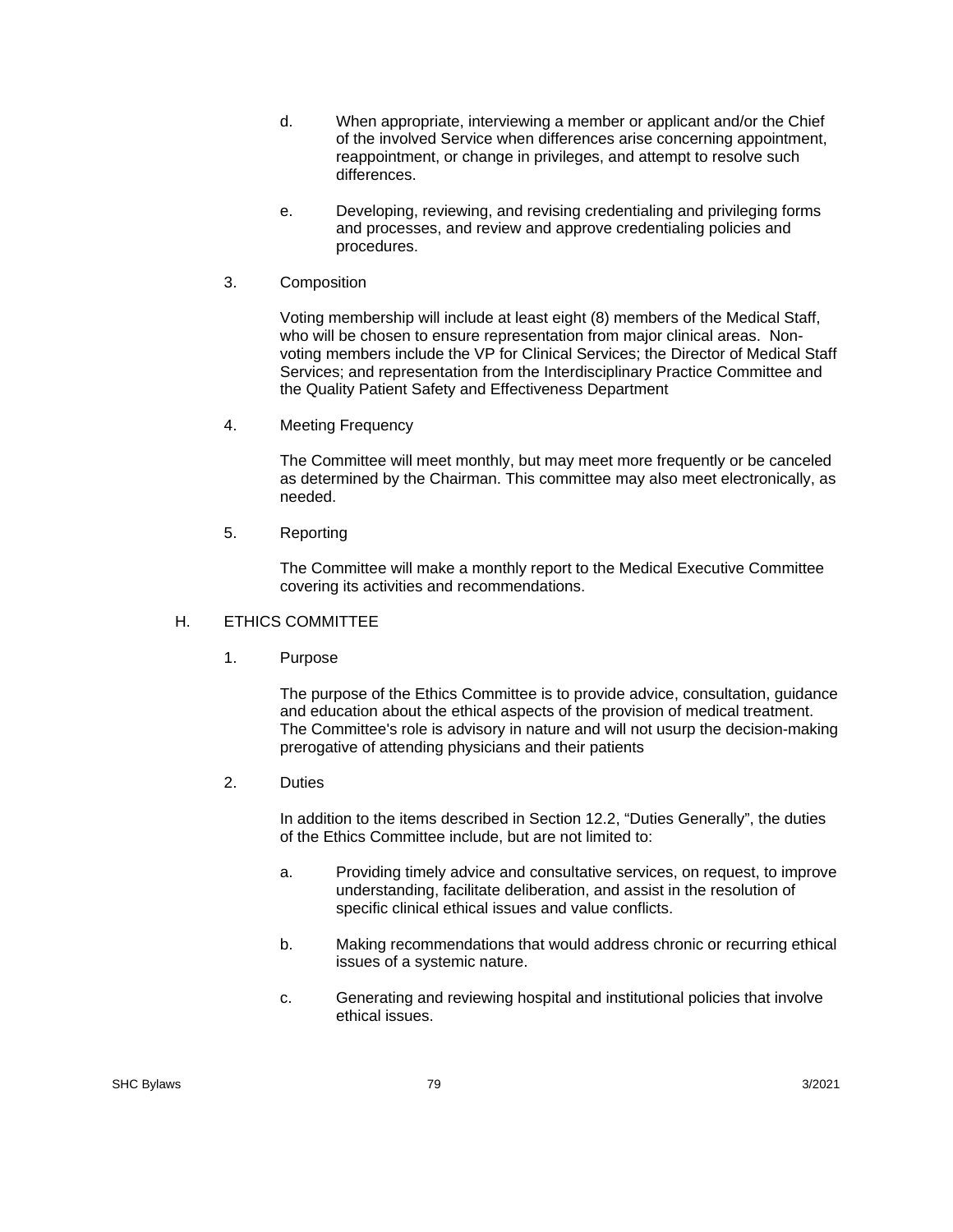- d. Developing and fostering collaborative relationships with LPCH and local hospital Ethics Committees, as well as county and professional medical societies, as appropriate.
- e. Providing medical ethics education to the members of the Committee, SHC, and the wider community.
- 3. Composition

Voting membership of this committee will include members of the Medical Staff and representatives from SHC Administration, Nursing, other health care professionals, chaplaincy, housestaff, and one or more lay members of the community. The Committee may invite consultations from practitioners in various specialties on particular issues.

4. Meeting Frequency

The Committee will meet monthly, but may meet more frequently or cancel occasional monthly meetings, as determined by the Chair(s).

5. Reporting

The Committee will make a report to the Medical Executive Committee, through QPSEC, covering its activities and outcomes.

## I. GRADUATE MEDICAL EDUCATION REVIEW COMMITTEE

Purpose:

The purpose of the Graduate Medical Education Review Committee (GMEC) is to coordinate and review all aspects of residency and fellowship education.

1. Duties:

The Graduate Medical Education Review Committee ensures compliance with ACGME and subspecialty board requirements for all residents and fellowship programs sponsored by Stanford Health Care. The committee monitors program quality and addresses institutional and trainee's issues as needed**.** 

2. Composition:

Program Directors who are not Department Chairs; One Department Chair who is not a Program Director; Five (5) Resident representatives elected by their peers; The Associate Chief of Staff for Education at the VA; DIO, SCVMC; DIO, Kaiser, Northern CA Region; CMO, Stanford Children's Health; An attorney from the Stanford University office of the General Counsel (ex-officio, non-voting); SHC Department of Graduate Medical Education/Designed Institutional Official (DIO); Associate Dean for Graduate Medical Education; Chair, Resident Safety Council and the Chair, Chief Residents Council.

## 3. Meeting Frequency:

The Committee will meet monthly but may meet more frequently or be canceled as determined by the Chairman.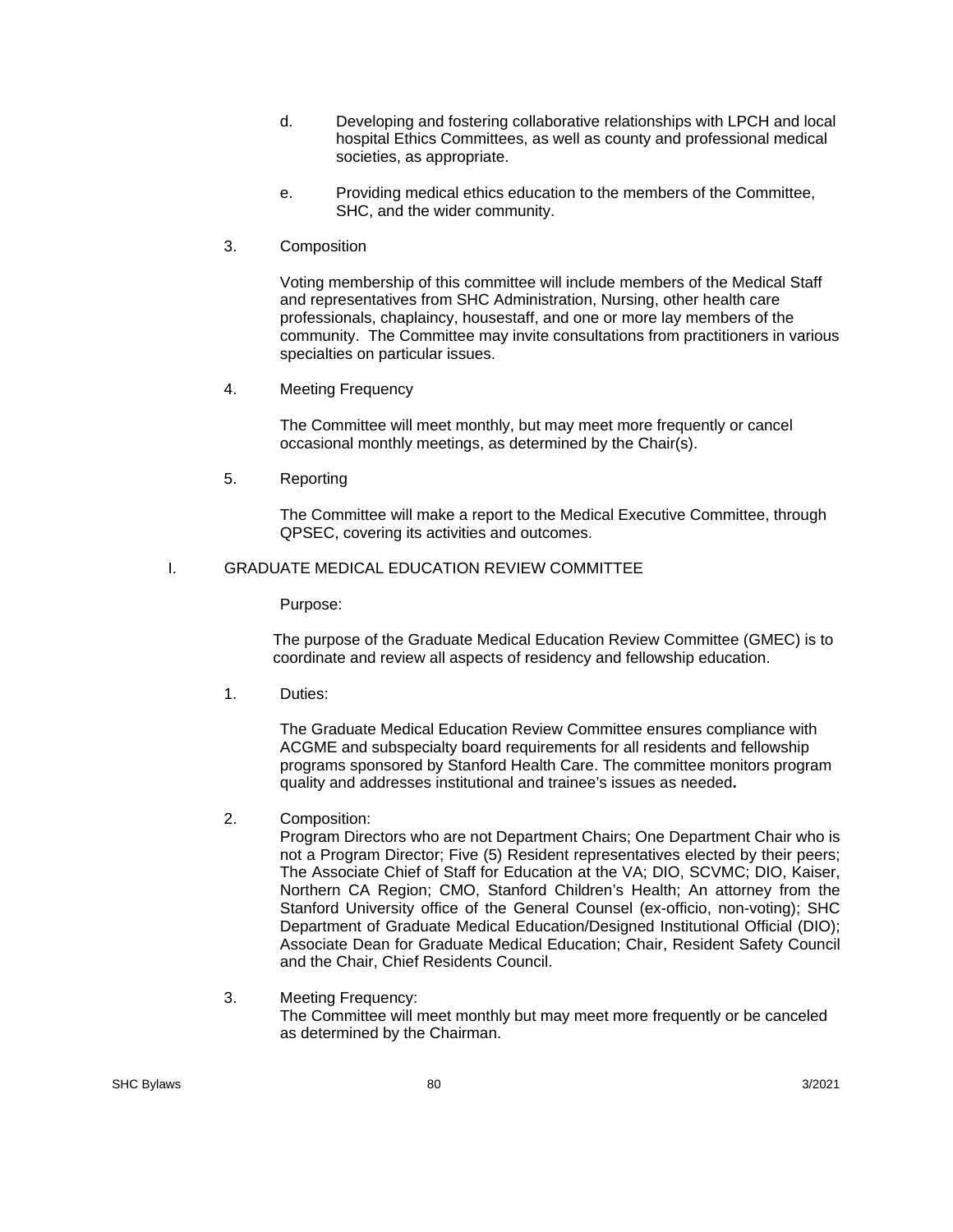# 4. Reporting:

The Committee will report to the Medical Executive Committee (MEC) at least annually.

# J. HEALTH INFORMATION MANAGEMENT COMMITTEE

1. Purpose

The purpose of the HIM Committee is to provide physician-based oversight to the acquisition, implementation, and use of Information Technology and Management Services, especially in regards to improving the overall quality of patient care, treatment, and services at SHC. The Committee is accountable to the Medical Executive Committee, through the QPSEC, and serves as a forum to identify important health information management and technology issues and develop plans and actions to address these concerns. The Committee will operate by authorizing a set of working sub-committees that will focus on specific areas of concern. These sub-committees will report to the HIM Committee on a regular basis.

2. Duties

In addition to the items described in Section 12.2, "Duties Generally", the duties of the HIM Committee include, but are not limited to:

- a. Developing and updating the SHC Information Management Plan.
- b. Evaluating the process of computerizing health information at SHC.
- c. Ensuring that SHC implements information privacy and security policies and management control procedures.
- d. Reviewing and approving the development and implementation of medical record forms at SHC
- e. Monitoring how the SHC medical community documents patient care and taking actions to improve the effectiveness and usefulness of clinical documentation.
- f. Providing feedback to HIM and IT Departmental operations.
- 3. Composition

Voting membership on the HIM Committee will include representatives from the Medical Staff. Non-voting membership will include representatives from Hospital Administration, Clinic Administration, the department of Health Information Management Services, the department of Information Management and Technology, and Nursing Administration, as determined by the Chief of Staff.

4. Meeting Frequency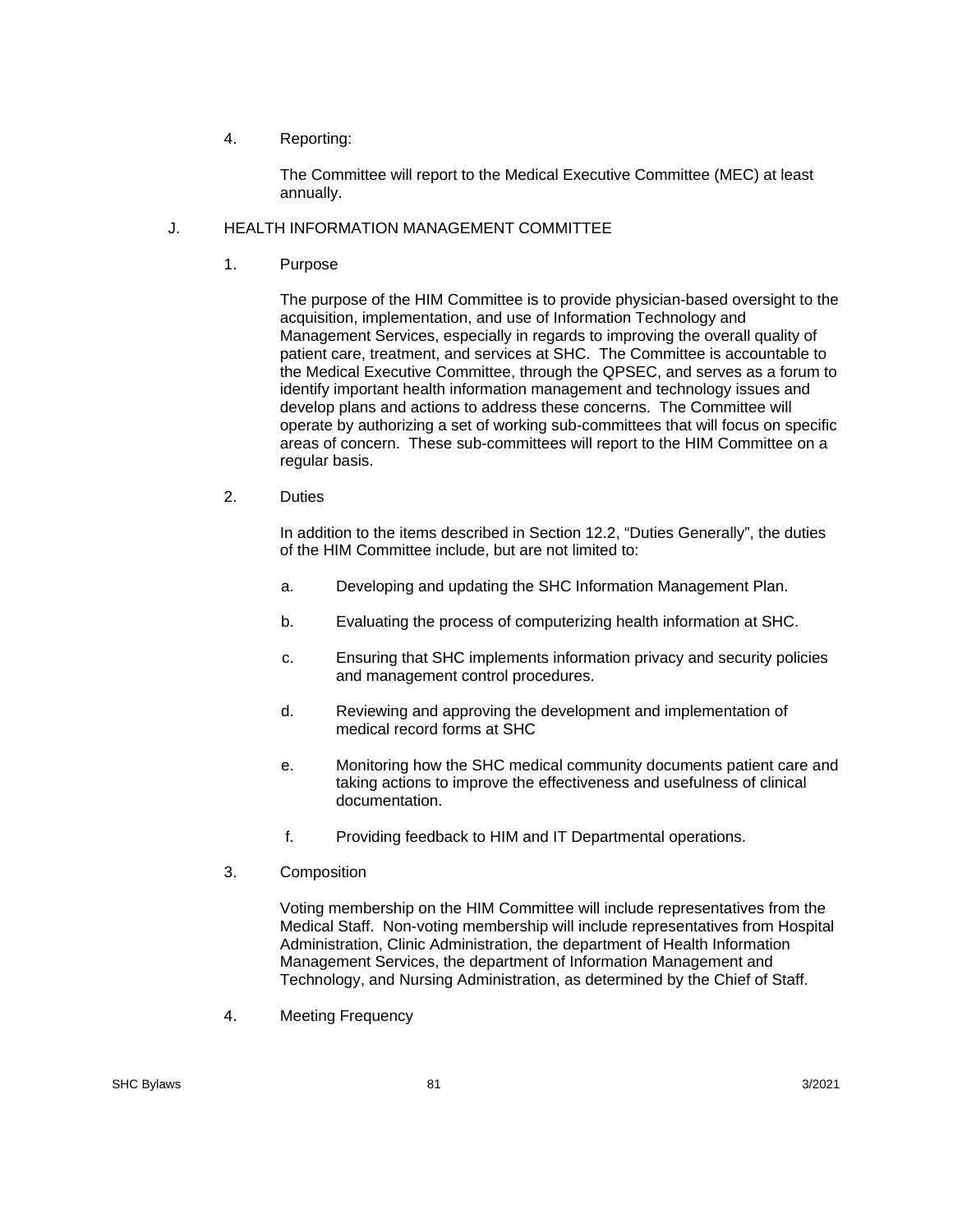The Committee will meet quarterly, but may meet more frequently or be canceled as determined by the Chair.

5. Reporting

The Committee will report to the Medical Executive Committee, through the QPSEC, covering its activities and outcomes.

# K. ICU CONTINUING QUALITY IMPROVEMENT (ICU CQI) COMMITTEE

1. Purpose

The purpose of the ICU CQI Committee is to improve the quality of care, treatment, and services for SHC's patients, to provide a forum for SHC Medical Staff and employees to discuss, and to provide oversight and act on issues related to the critical care services to patients in all of the intensive care units including rthe Coronar Care Unit. In addition, the committee is charged with recommending and implementing policies, procedures, and process improvements for appropriate delivery of critical care services including oversight and evaluation of the code blue process throughout the hospital.

2. Duties

In addition to the items described in Section 12.2, "Duties Generally", the duties of the ICU CQI Committee include, but are not limited to such items as are described in the Committee Charter.

3. Composition

Voting membership of this committee will include the Medical Directors of each of the critical care services including the medical director of the Coronary Care Unit, and a broad representation of the specialties using the Intensive Care Units. It will include, at a minimum, representation from Nursing, SHC Administration, Medical Service, Surgical Service, Anesthesia, Neurology and Cardiovascular Surgery.

4. Meeting Frequency

The Committee will meet quarterly, but may meet more frequently or be canceled as determined by the Chairman.

5. Reporting

The Committee will report to the MEC, through QPSEC.

# L. INFECTION CONTROL COMMITTEE

1. Purpose

The Infection Control Committee oversees, in conjunction with the Infection Control and Epidemiology Department, the program for surveillance, prevention,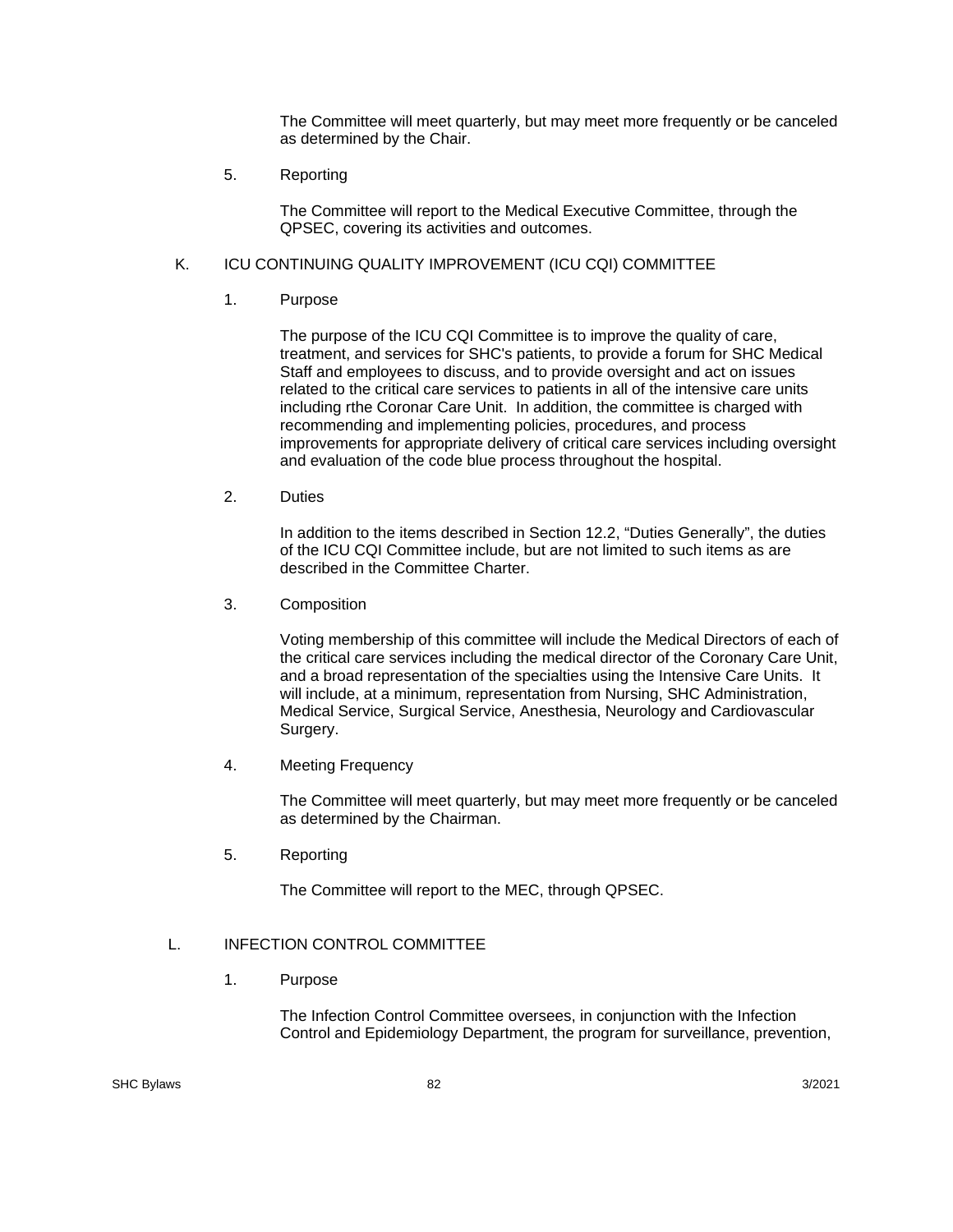and control of infection for SHC departments/services, medical and nursing staffs, and administration. The scope of this commitment includes care of patients, personnel health, and the environment.

2. Duties

In addition to the items described in Section 12.2, "Duties Generally", the duties of the Infection Control Committee include, but are not limited to:

- a. Evaluating and approving the type and scope of infection surveillance activities, based on trend analysis of surveillance, effectiveness of prevention and control measure, and procedures instituted
- b. Approving actions to prevent or control infection, based on evaluation of trends and analysis of nosocomial infections, and of the infection potential among patients and hospital personnel
- c. Reviewing nosocomial infections where there is potential for prevention or intervention to reduce the risk of future occurrence. Special focus is given to infections due to unusual pathogens and clusters of infections.
- d. Reviewing and approving, at least every three years, all policies and procedures related to the infection surveillance, prevention, and control activities in all departments/services
- e. Assisting Occupational Health and Safety in formulating and evaluating policies and procedures regarding infection exposures and communicable diseases among employees
- f. Reviewing and evaluating plans for renovation of existing facilities and plans for construction of new facilities to incorporate sound infection control principles into the design and to promote implementation of aspergillosis prevention policies and monitoring compliance systems in all phases of construction/renovation plans
- g. Educating, where required, the Medical Staff and SHC staff on the detection and control of infections
- 3. Composition

Committee membership is interdisciplinary and includes representatives from the Medical Staff, SHC Administration, Patient Care Services Department and Infection Control. Voting rights on policies specific to medical staff will be limited to the medical staff members of the committee. Voting on other policies and procedures will be open to all members of the committee.

4. Meeting Frequency

The Committee will meet quarterly, but may meet more frequently or be canceled as determined by the Chair.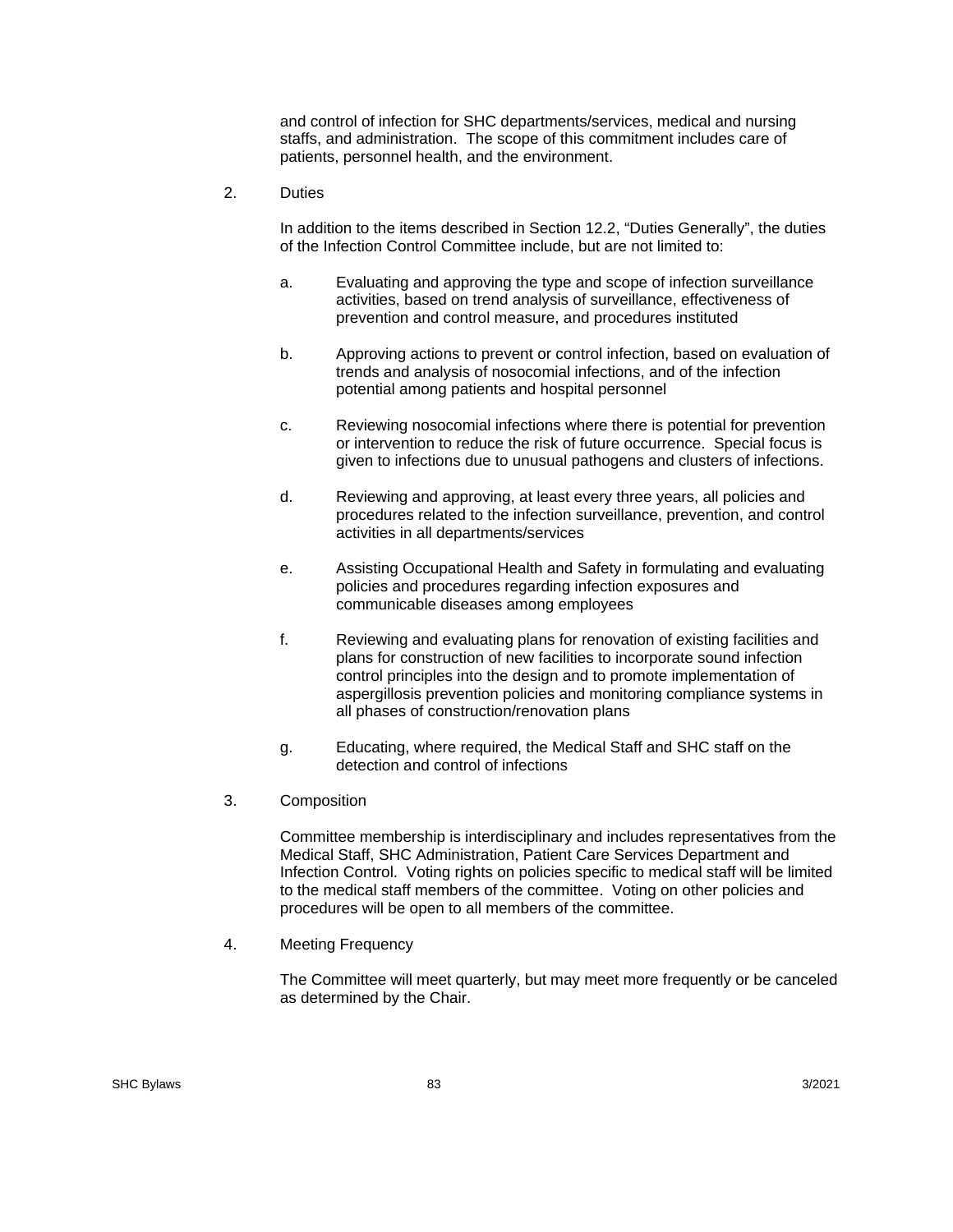#### Reporting

The Committee will report quarterly to the MEC, through QPSEC.

- M. INTERDISCIPLINARY PRACTICE COMMITTEE (IDPC) sub-committee of Credentialing and Privileging Committee.
	- 1. Purpose

The Interdisciplinary Practice Committee (IDPC) exists to provide medical staff oversight to non-medical staff practitioners (i.e. Advanced Practice Providers) as well as to fulfill State of California requirements related to performance of standardized procedures by advanced practice nurses and privileging of health care professionals who are not members of the medical staff organization of SHC but who are required to be privileged by the Joint Commission. The committee is responsible for recommending appointments and reappointments of Advanced Practice Providers, delineation of staff privileges and practice protocols. The membership will be consistent with the requirements set forth by Title 22 Section 70706.

- 2. Duties
	- a. Reviewing and recommending approval of credentialing and privileging and standard procedures and protocols to the Medical Executive **Committee**
	- b. Developing, reviewing and revising credentialing and privileging forms for all Advanced Practice Providers who are practicing at SHC
	- c. Interviewing a member, supervising physician, or service chief when appropriate concerning appointment, reappointment, or change in privileges, and attempt to resolve any conflicts that may arise
- 3. Composition

The voting membership of this committee will include, as a minimum, the Chief Nursing Officer (or designee) , Director of Advanced Practice, (or designee) and an equal number of physicians appointed by the Chief of Staff, and registered nurses appointed by the Chief Nursing Officer (or designee). Licensed or certified health professionals other than registered nurses who perform functions under standardized procedures may also be included in the committee.

4. Meeting frequency

Meetings are held at least quarterly but may meet more frequently or be canceled as determined by the Chair. Some meetings will be held electronically.

5. Reporting

Will report to the Credentialing and Privileging Committee.

N. JOINT CONFERENCE COMMITTEE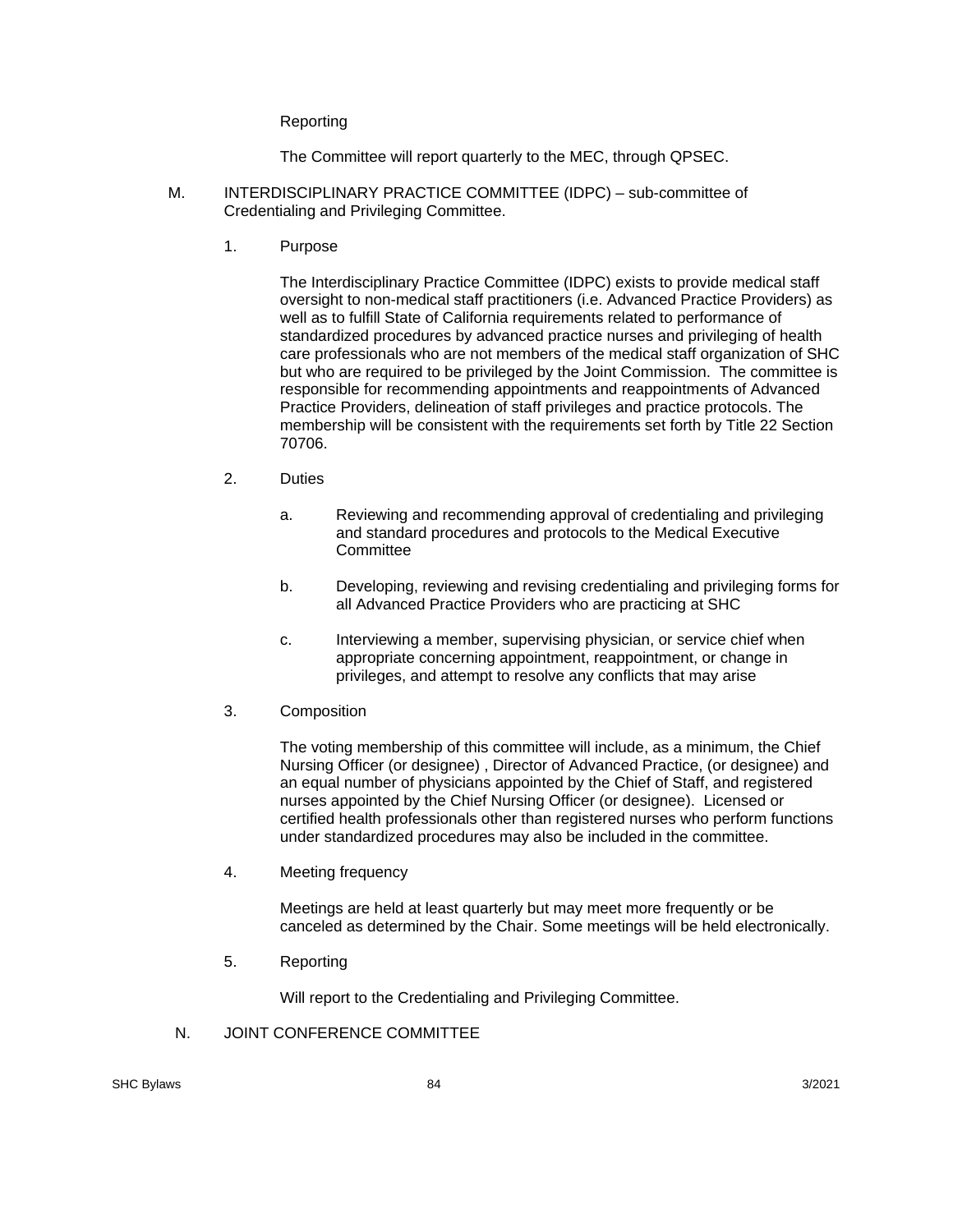## 1. Composition

The Joint Conference Committee is an ad hoc committee that may be constituted and convened in case of conflict between the Medical Staff and the SHC Board of Directors. It will be composed of an equal number of members of the Board of Directors and of the Medical Executive Committee, and the Medical Staff Members will at least include the Chief of Staff, the Vice Chief of Staff, and the Immediate Past Chief of Staff. The Hospital President and Chief Executive Officer will be a non-voting ex officio member. The chairperson of the committee will alternate yearly between the SHC Board of Directors (even years) and the Medical Staff (odd years).

2. Duties

The Joint Conference Committee will constitute a forum for the discussion of matters of Hospital and Medical Staff policy, practice, and planning, including discussions and, if necessary, informal dispute resolution, relating to disputes between the Hospital and Medical Staff relative to Medical Staff self-governance. The Joint Conference Committee will also serve as a forum for interaction between the Board of Directors and the Medical Staff on such other matters as may be referred by the Medical Executive Committee or the Board of Directors. The Joint Conference Committee will exercise other responsibilities set forth in these Bylaws.

3. Meetings

The Joint Conference Committee will meet as needed and will transmit written reports of its activities to the Medical Executive Committee and to the Board of Directors.

## O. MEDICAL PROCEDURE UNIT COMMITTEE

1. Purpose

The Medical Procedure Unit Committee (MPUC) of SHC is responsible for providing oversight and adjudicating issues related to the delivery of safe patient care and efficient practice for the procedural rooms (Endoscopy Unit) on the SHC campus sites; and recommending policies, procedures, and process improvements to achieve and ensure the highest quality procedure unit services including adherence to regulatory requirements.

2. Duties

In addition to the items described in Section 12.2 "Duties Generally", the duties of the MPUC include, but are not limited to:

a. Serving as the authority for the allocation of the block time in the Endoscopy/Medical Procedure Unit.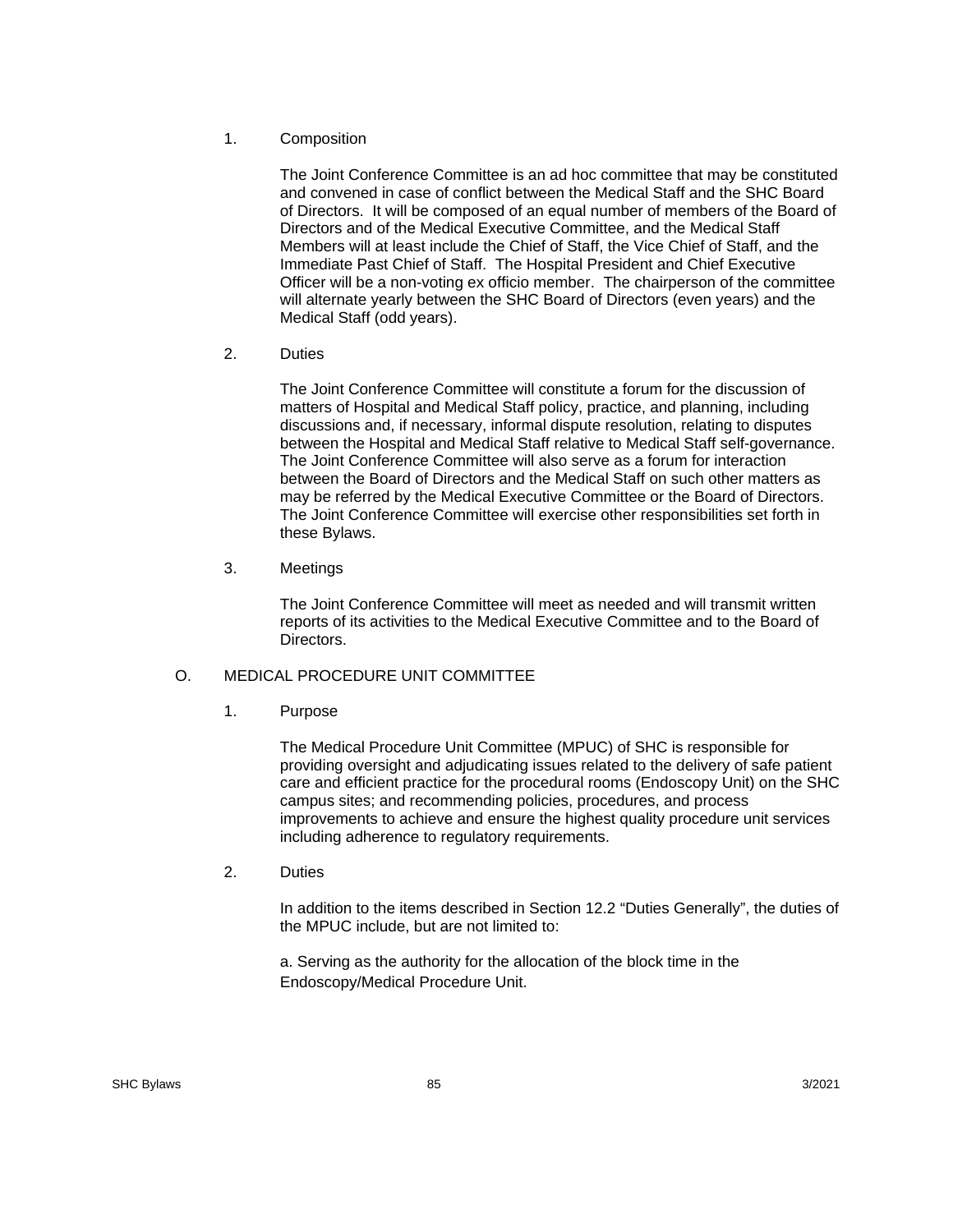b. Functioning as the governing body for the overall operation of the Unit, including establishing and updating policies, overseeing medical staff, and management of equipment.

c. Representing the Unit in its interactions with other department/units of SHC including Critical Care Units, Emergency Departments and Anesthesiology.

d. Ensuring the highest quality of care and continuous improvement in the Unit.

e. Making recommendations regarding endoscopy operations to SHC Administration and the Chief of Staff office.

3. Composition:

The committee will be co-chaired by the Chief, Division of Gastroenterology & Hepatology or their designee and the Associate Chief Medical Officer of Perioperative and Interventional Services.

Voting Membership of this committee will include the Co-Chairs and SHC GI Clinic Chief(s), SHC Medical Director(s) of the Medical Procedure Unit on SHC campus, a representative from the section of Interventional Pulmonology, representatives from Surgical/Interventional Departments at Stanford with patient cases appropriate for the area, a representative from the Community practitioner group and a representative from Anesthesiology.

4. Meeting Frequency:

The Committee will meet quarterly, but may meet more frequently as determined by the Co-Chairs.

5. Reporting:

The Committee will report to the Quality, Patient Safety & Effectiveness Committee covering its activities and outcomes.

# P. INTERVENTIONAL PLATFORM MEDICAL COMMITTEE(IPMC)

1. Purpose

Interventional Platform Medical Committee (IPMC) of SHC is a sub-committee of the Perioperative Services Medical Committee (PSMC) and is responsible for working with the PSMC in its role to provide oversight of safe patient care in the Interventional Platform; and to recommend policies, procedures, and process improvements, and ensure adherence to regulatory body requirements for appropriate delivery of surgical and interventional services to patients.

2. Duties

The duties of the IPMC include, but are not limited to: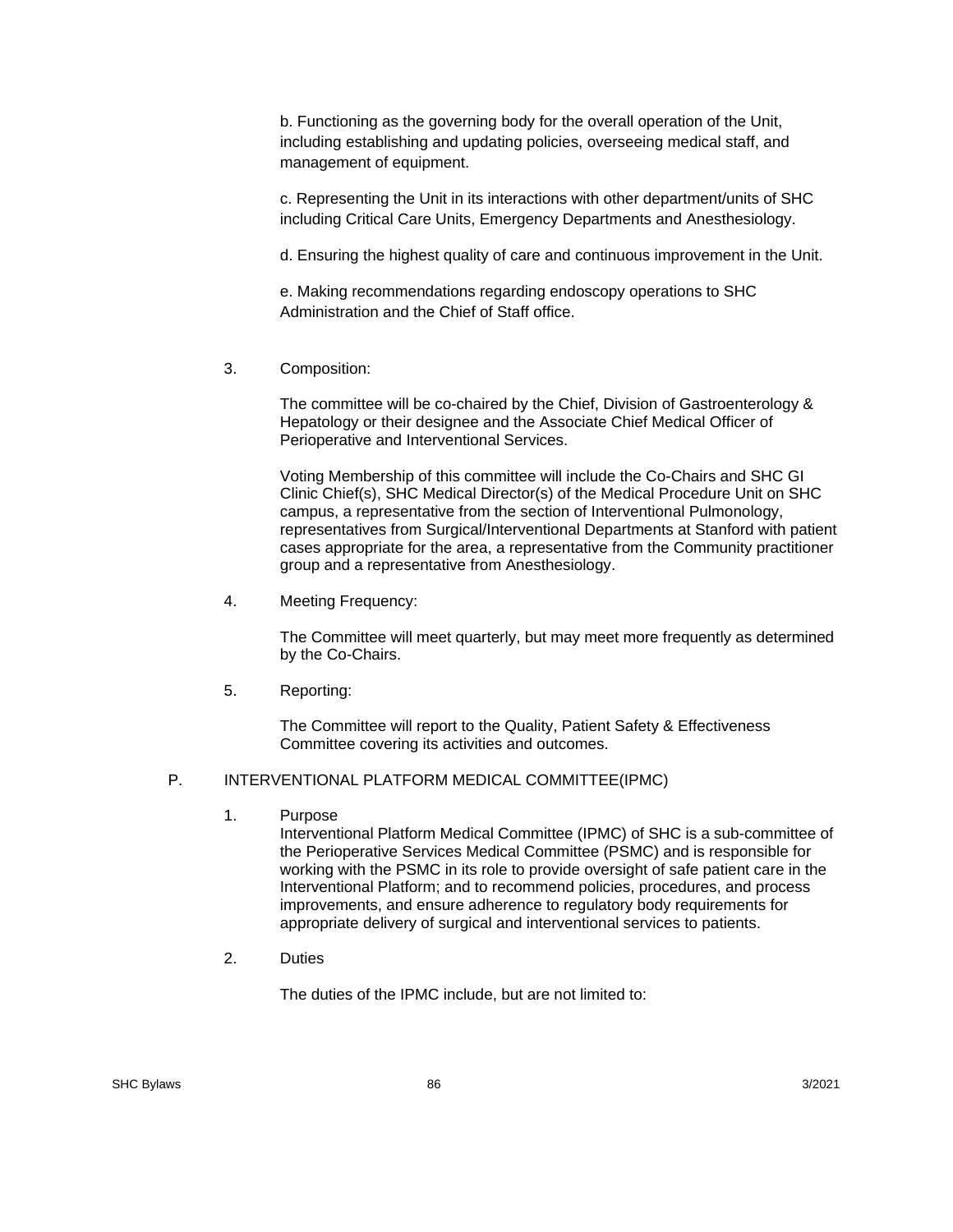- a. Overseeing quality improvement aspects of theInterventional Platform, as applied to all surgical and interventional patient populations.
- b. Identifying new policies and procedures in the Interventional Platform, and to revise existing ones.
- c. Making recommendations to the PSMC.
- 3. Composition

Voting membership of this committee will include the Medical Director(s) of the Operating Room and Interventional Services, Administrative Director and Directors of the Interventional Platform, and representatives from surgical, interventional and anesthesiology services and nursing managers.

4. Meeting Frequency

The Committee will meet quarterly, but may meet more frequently or be canceled as determined by the Chair.

5. Reporting

The Committee will report quarterly to the PSMC.

## Q. PATIENT SAFETY COMMITTEE

1. Purpose:

The purpose of the Patient Safety Committee is to establish, support, and provide oversight for an integrated interdisciplinary patient safety program.

2. Duties:

In addition to the items described in Section 12.2, "Duties Generally", the duties of the Patient Safety Committee include, but are not limited to:

- a. Providing the structure and oversight for investigating patient safety events
- b. Reviewing or conducting Root Cause Analyses (RCA) and Failure Mode Effects Analyses (FMEAs)
- c. Providing an infrastructure to facilitate effective system and/or process modifications.
- 3. Composition:

Membership will include 10 members of the Medical Staff, in addition to representatives from Nursing leadership, Risk Management, housestaff, and other health care professionals. The Chief Quality Officer; Chief Medical Officer; Patient Safety Officer; Senior Medical Director for Quality, Vice-President of Quality, Patient Safety, and Effectiveness; and the Director of Patient Safety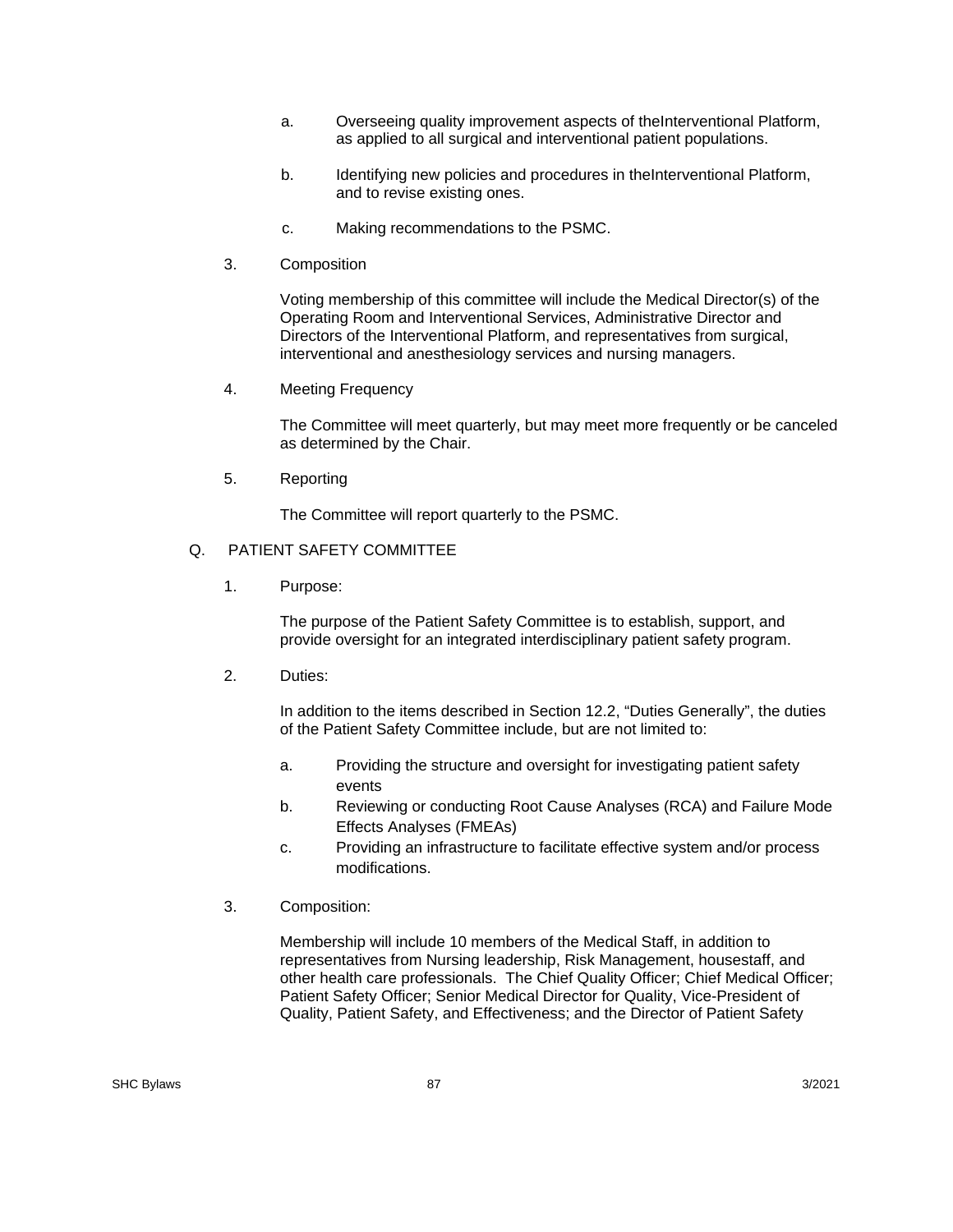Operations & Transformation will be ex-officio members of the committee. All members of the committee will be voting members.

4. Meeting Frequency:

The Committee will meet monthly, but may meet more frequently or be cancelled as determined by the Chair(s).

5. Reporting:

The committee will report to the Medical Executive Committee through QPSEC.

# R. PERIOPERATIVE SERVICES MEDICAL COMMITTEE

1. Purpose

The Perioperative Services Medical Committee (PSMC) of SHC is responsible for providing oversight and taking action on issues related to the delivery of safe patient care, treatment, services, and surgical services in the Perioperative Region; and recommending policies, procedures, and process improvements for appropriate delivery of surgical services including adherence to regulatory body requirements.

2. Duties

 In addition to the items described in Section 12.2 "Duties Generally", the duties of the PSMC include, but are not limited to:

- a. Overseeing quality improvement aspects of the Perioperative Region, as applied to all surgical patient populations
- b. Identifying new policies and procedures in the Operating Room Region, and to revise existing ones
- c. Making recommendations to SHC Administration and the Chief of Staff office
- d. Providing oversight for the Ad Hoc Block Subcommittee
- e. Serving as the authority for the allocation of block time in the Operating Room Region
- 3. Composition

 Voting membership of this committee will include the Medical Director(s) of the Inpatient Operating Room, Administrative Director of Perioperative Services, the Service Chiefs of the Departments of Anesthesia and Surgery, the Chiefs of the surgical divisions and/or designees, representation from community surgeons and anesthesiologists, and the Administrative Director of the Operating Room and Ambulatory Service Center.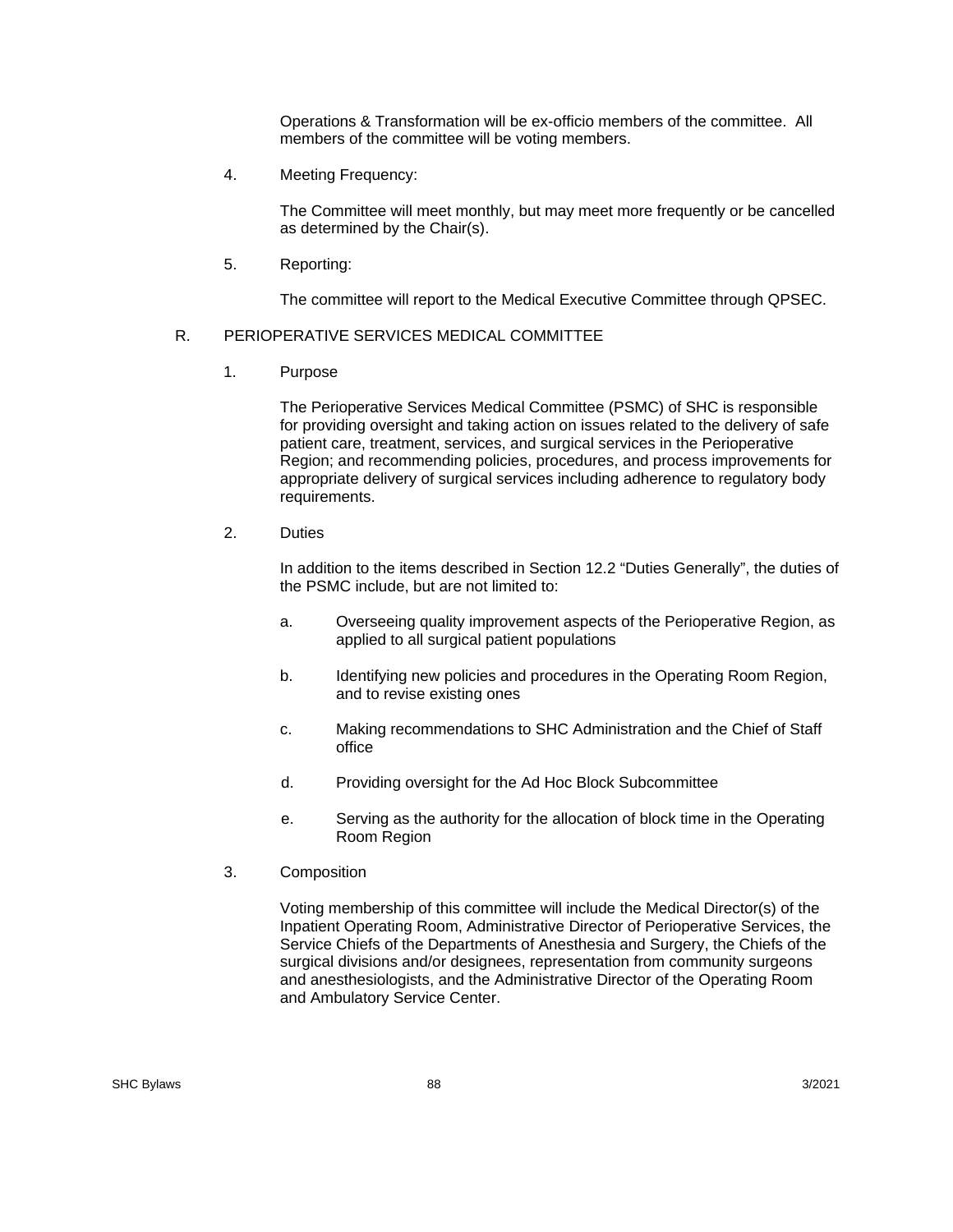4. Meeting Frequency

 The Committee will meet monthly, but may meet more frequently or be canceled as determined by the Chair.

5. Reporting

 The Committee will report to the Medical Executive Committee, through the QPSEC covering its activities and outcomes.

## S. PHARMACY AND THERAPEUTICS COMMITTEE

1. Purpose

The purpose of the Pharmacy and Therapeutics Committee is to provide oversight and act on issues related to the medication use process, and to formulate and review policies and procedures related to the medication management process including selection, regulation, compliance, distribution, storage, administration and safe use of drugs within SHC.

2. Duties

The duties of the Pharmacy and Therapeutics Committee include, but are not limited to:

- a. Managing the Drug Formulary system which involves evaluating clinical data on medications requested for addition, and regularly evaluating current medications for possible deletion. Criteria will include, but are not limited to, indication for use, effectiveness, risks (including propensity for medication errors, abuse potential, and sentinel events), and costs. Before a medication is added to the Formulary, the patient monitoring criteria are established and are part of the approval and communication process. .
- b. Reviewing the Formulary on an annual basis for emerging safety and efficacy information
- c. Providing Medical Staff oversight for the entire medication management process (Selection and Procurement, Storage, Ordering and Transcribing, Preparing and Dispensing, Administering and Monitoring) across the continuum of care (inpatient, and outpatient)
- d. Providing input and approval for all medication management process procedures
- e. Providing input and approval for any new, revised, or updated policies related to the medication management procedures
- f. Evaluating the medication management system or risk points and identifying areas to improve safety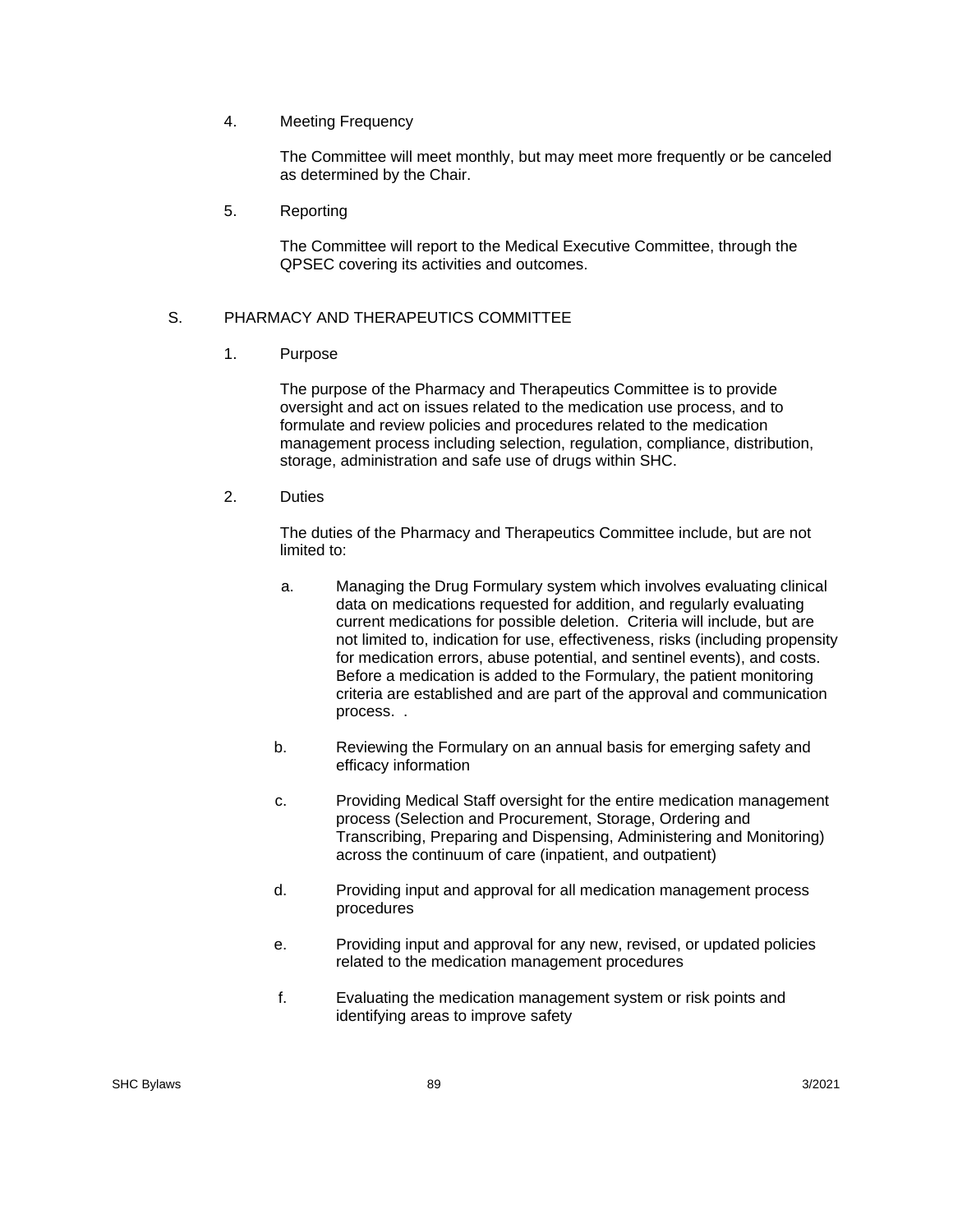- g. Communicating committee activities to the Nursing, Medical, Pharmacy, and other appropriate staff
- 3. Composition

Voting membership of this committee will include members of the Medical Staff chosen to ensure representation of a broad range of services/individuals, in order to provide input relating to P&T issues, and the Director of Pharmacy Services. The Committee membership will also include non-voting representatives from the Nursing Service, Hospital Administration, and others as appropriate. The Medication Safety, Antibiotic, and Parenteral/Enteral Nutrition Committees are subcommittees of the Pharmacy and Therapeutics Committee with their minutes being approved by the Pharmacy and Therapeutics Committee.

4. Meeting Frequency

The Committee will meet every month, but may meet more or less frequently as determined by the Chair.

5. Reporting

The Committee will report to the Medical Executive Committee, through QPSEC, covering its activities and outcomes.

## T. QUALITY, PATIENT SAFETY AND EFFECTIVENESS COMMITTEE (QPSEC)

1. Purpose

The Quality, Patient Safety, and Effectiveness Committee (QPSEC) is responsible for overseeing performance improvement activities. This committee provides guidance and support for hospital-wide performance improvement and patient safety efforts and is responsible to the Medical Executive Committee and the Quality and Service Committee of the Board of Directors.

2. Duties

The QPSEC is responsible for the following functions:

- a. Fostering a culture that promotes a commitment to continually improving the quality of patient care and services and reducing healthcare errors
- b. Providing education to key personnel, as needed, on the approaches and methods of performance improvement teams and activities
- c. Assessing and prioritizing process improvement projects
- d. Monitoring, measuring, and evaluating the progress of Performance Improvement Teams
- e. Managing the flow of information to ensure follow-up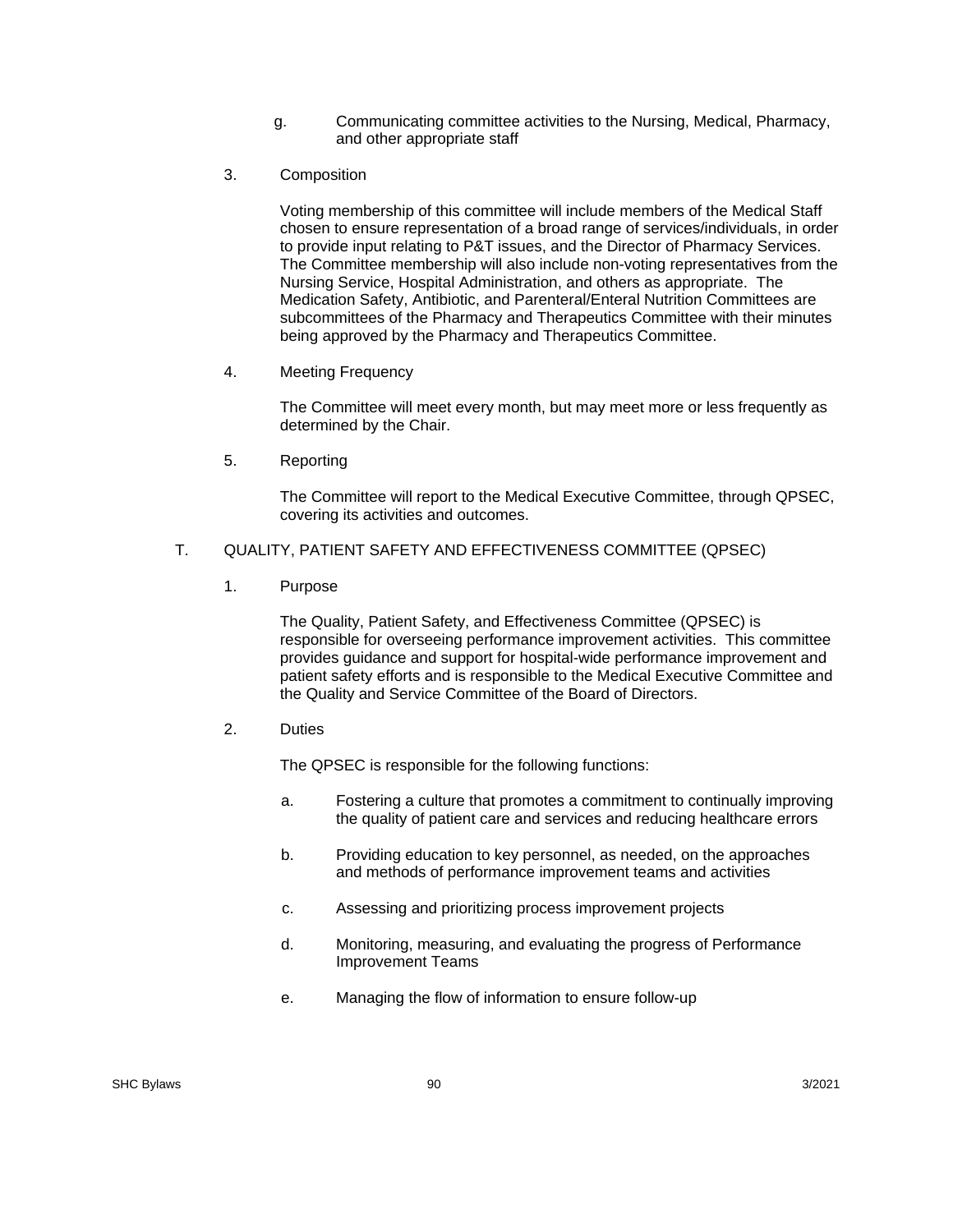- f. Reporting performance improvement activities to the Medical Executive Committee and to the Quality and Service Committee of the Board of **Directors**
- g. Assisting and providing guidance to teams as needed
- h. Assisting and coordinating departments and teams in the transition to Hospital-wide team efforts in performance improvement and patient safety activities
- i. Reviewing Utilization Management
- 3. Composition

The membership is interdisciplinary, composed of Medical Staff members, SHC staff, and administrators. Voting members include representatives of the Medical Staff; Medical Staff officers; Sr. Medical Director for Quality Chief Quality Officer, the Chief Medical Officer; Vice President (VP), Quality and Effectiveness; Chief Nursing Officer; Chair, Nursing Quality Council; Patient Safety Officer; Director of Clinical Labs; Chair of the Ethics Committee; Director of Pharmacy; VP, Patient Experience; Medical Directors of the OR, ED, Cancer Center, Trauma, ICU, Infection Control; Service Chiefs or their designees (typically Vice Chiefs), and the Associate Dean for Graduate Medical Education. Non-voting members will include the President and Chief Executive Officer; Vice Presidents (VPs) of Ambulatory Care, Patient Care Services, Cancer and Cardiovascular Services; Chief Operating Officer; Executive Directors of Neuroscience, Lab/Xray, Transplantation; and a representative of Risk Management. Other non-voting members may include persons in administrative roles in Operations, Quality, Medical Staff Services, and Digital Services.

4. Meeting Frequency

This committee meets monthly, but may meet more frequently or be canceled as determined by the Chair.

5. Reporting

The Committee will make a monthly report to the Medical Executive Committee covering its activities and outcomes.

- U. TISSUE COMMITTEE
	- 1. Purpose

 The purpose of the Tissue Committee is to provide oversight of surgical cases in which tissue is submitted for review, and to investigate any discrepancies between pre-operative and post-operative diagnoses.

2. Duties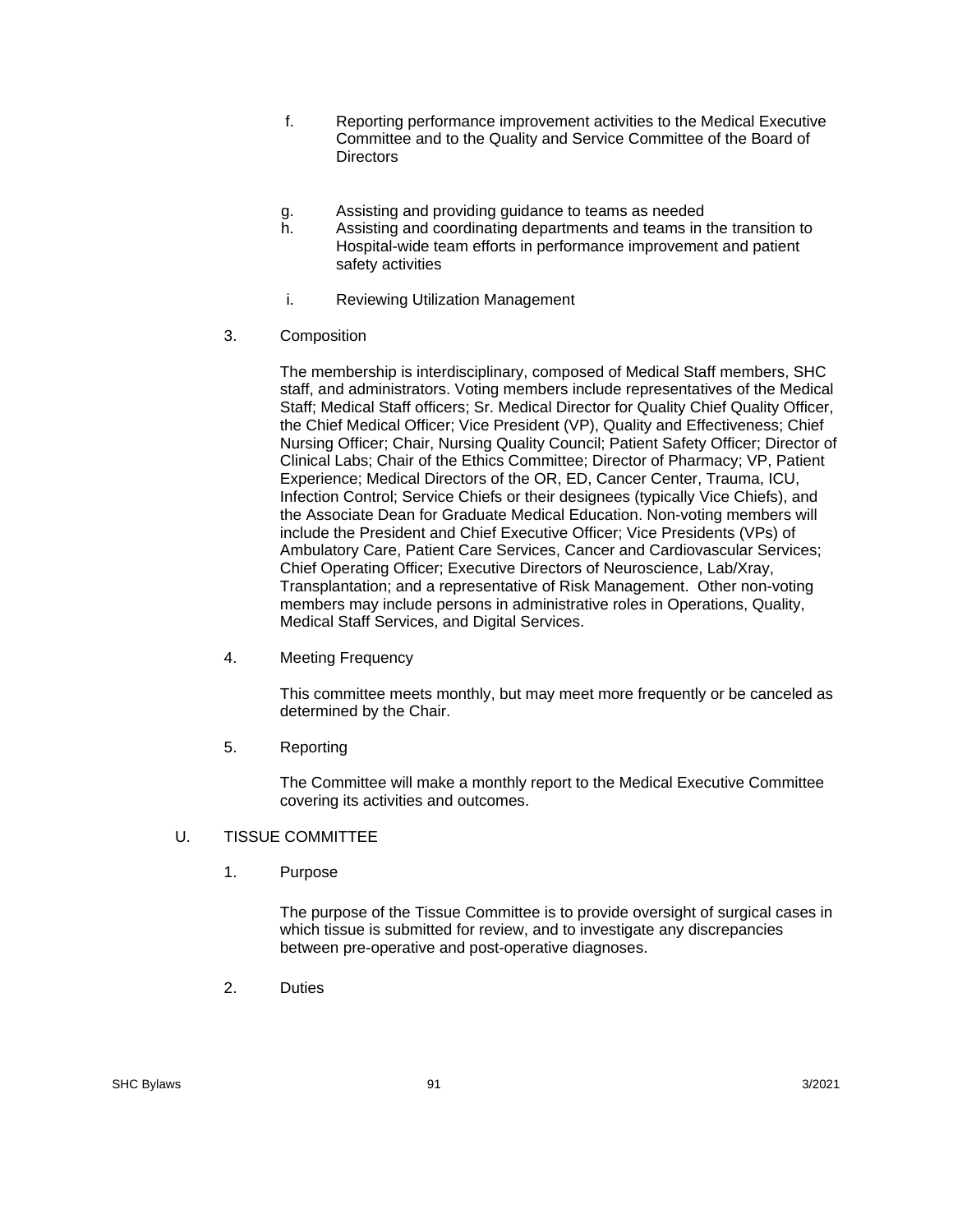The duties of the Tissue Committee include review of surgical cases in which a specimen (tissue or non-tissue) is removed. The review must include the indications for surgery. In all cases in which there is a major discrepancy between the pre-operative and post-operative diagnoses the surgeon or other proceduralist will be notified. When indicated, the Tissue Committee will refer cases to the appropriate departmental peer review committee.

3. Composition

 Membership consists of at least 3 members of the SHC medical staff, including the Pathology Service Chief (or his/her designee) and the Surgery Service Chief (or his/her designee), who will co-chair the committee.

4. Meeting frequency

 The committee will meet as often as necessary at the call of the Chair, but at least quarterly.

5. Reporting

 The committee will report to the MEC through QPSEC as needed, but at least quarterly.

## V. WELL-BEING OF PHYSICIANS AND PHYSICIANS-IN-TRAINING

1. Purpose

The purpose of the Medical Staff Committee on Well-Being of Physicians and Physicians-in-Training is to provide a forum and mechanism for support of physicians and physicians-in-training focusing on:

- a. The matter of the impaired physician or physician-in-training at SHC and LPCH. (Impairment is defined for this purpose to be difficulties arising from a medical condition or the aging process, mental illness or disorder, or the abuse of alcohol or other drugs by any physician or physician-intraining.)
- b. Disruptive or other inappropriate behavior of Medical Staff members or physicians-in-training.
- 2. Duties

In addition to the items described in Section 12.2, "Duties Generally", the duties of the Medical Staff Committee on Well-Being of Physicians and Physicians-in-Training include, but are not limited to:

a. Compiling a resource list of organizations and individuals who can provide professional assistance to the impaired person; reviewing and investigating reports of physician impairment and/or behavior problems and assisting physicians in correcting these problems.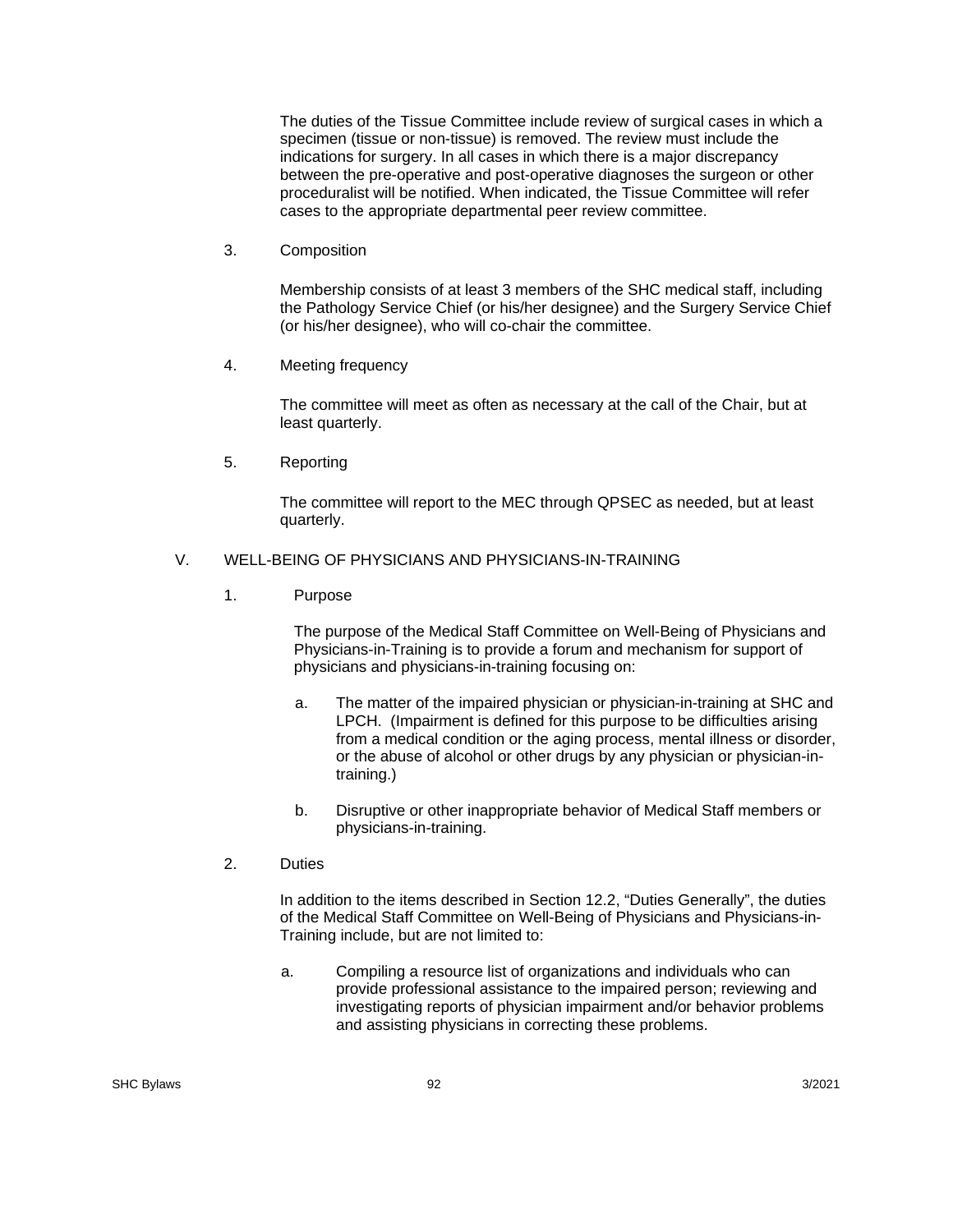- b. Developing a protocol to guide department heads in responding to specific instances of impairment. If appropriate, making recommendations to the Chief of Staff and/or the Medical Executive Committee involving individual impaired physicians and physicians-intraining, and individual behavior problems involving Medical Staff members.
- c. Serving as a statistical resource for such information as incidence, mode of discovery, therapy and long-term follow-up of cases of an informational and educational resource for physician impairment and behavior problems.
- d. Sponsoring and/or publicizing educational programs, when appropriate, that deal with issues of impairment; and develop policies to implement these duties.
- e. Establishing and monitoring the efforts of a Physician Support Panel with responsibility for dealing directly and confidentially with impaired physicians and physicians in training.
- 3. Composition

Voting membership of this committee will include at least five (5) members of the Medical Staff, including representation from the Medical Staff of LPCH, and will also have representatives from SHC Administration and legal services as nonvoting members.

4. Meeting Frequency

The Committee will meet as necessary, but at least quarterly, but may meet more frequently or be canceled as determined by the Chairman.

5. Reporting

The Committee will make an annual report to the Medical Executive Committee covering its activities and outcomes, in accordance with the schedule established by Medical Staff Services.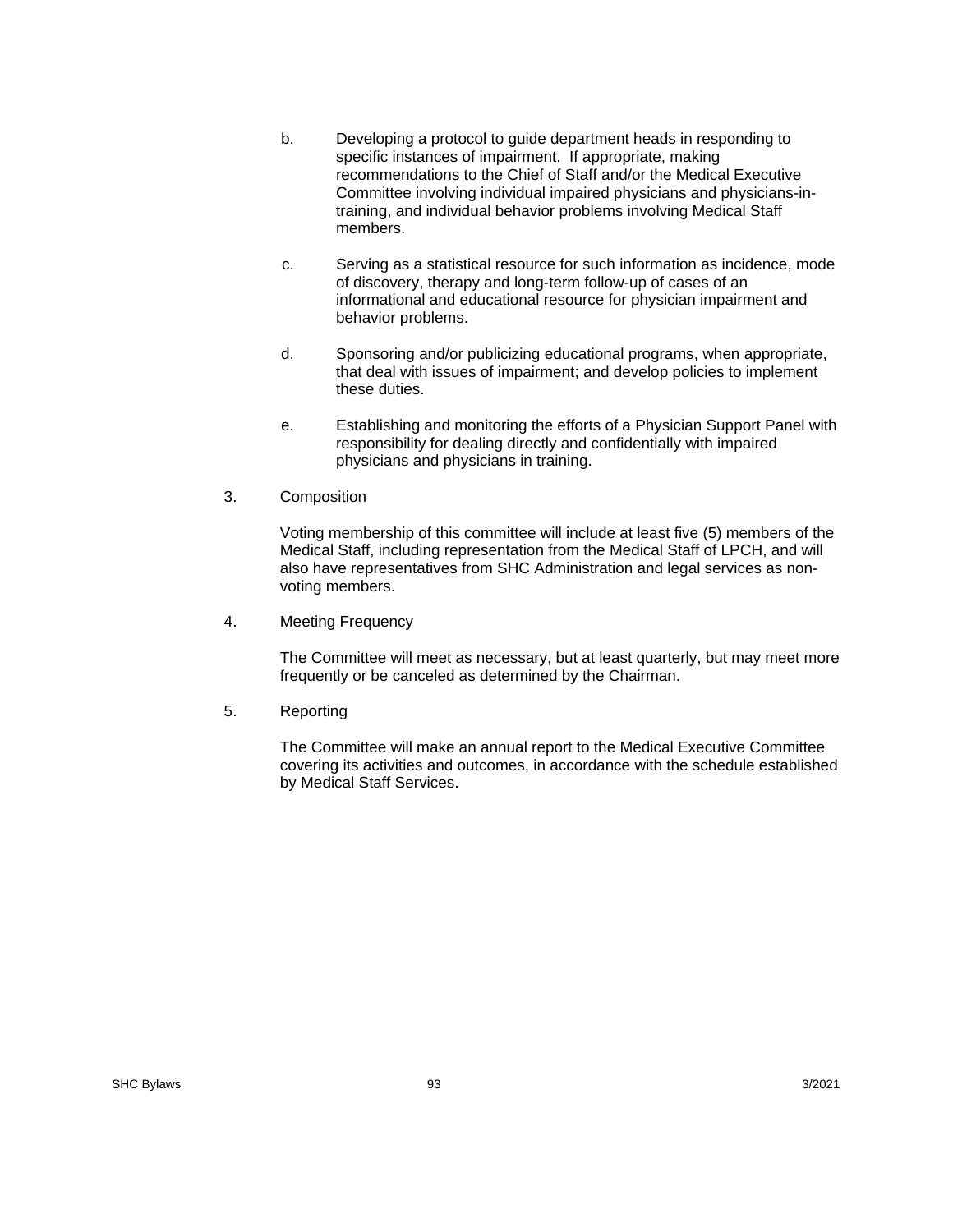#### **ARTICLE THIRTEEN: MEETINGS, DUES AND FEES**

## **13.1 MEETINGS OF THE MEDICAL STAFF**

## A. REGULAR MEETINGS

Regular meetings of the entire medical staff may be held occasionally as recommended by the Chief of Staff. These meetings may occur virtually. . Members of the Medical Staff will be encouraged, but not required, to attend these meetings.

## B. SPECIAL MEETINGS

Special meetings of the Medical Staff may be called at any time by the Medical Executive Committee or Chief of Staff. The Chief of Staff must call a special meeting of the Medical Staff whenever he/she is presented with a written request for such a meeting, signed by at least four hundred (400) members of the Medical Staff. No business will be transacted at any special meeting except that stated in the meeting notice.

## C. NOTICE

Notice of the date, time, and place of the Medical Staff meetings will be sent to each member via email, at least one (1) week prior to the scheduled date of the meeting.

# **13.2 CLINICAL SERVICE MEETINGS**

Clinical Service meetings will review, consider and work to improve quality of care through vehicles such as morbidity and mortality conferences, Department Quality Councils and other service meetings and activities.

## **13.3 MINUTES**

Minutes will be kept of all required meetings of the Medical Staff, the Medical Executive Committee, , and will be maintained with the Medical Staff Services Department.

# **13.4 ATTENDANCE REQUIREMENTS**

To foster quality professional interaction and awareness of items of general interest to the Medical Staff, as well as applicable standards and policies, each Active Staff member is encouraged, but not required, to attend meetings of the Medical Staff.

# **13.5 DUES AND FEES**

## A. DUES

1. The Medical Executive Committee will establish the amount of annual dues, if any, for each category of Medical Staff, based on recommendations from the Finance Committee.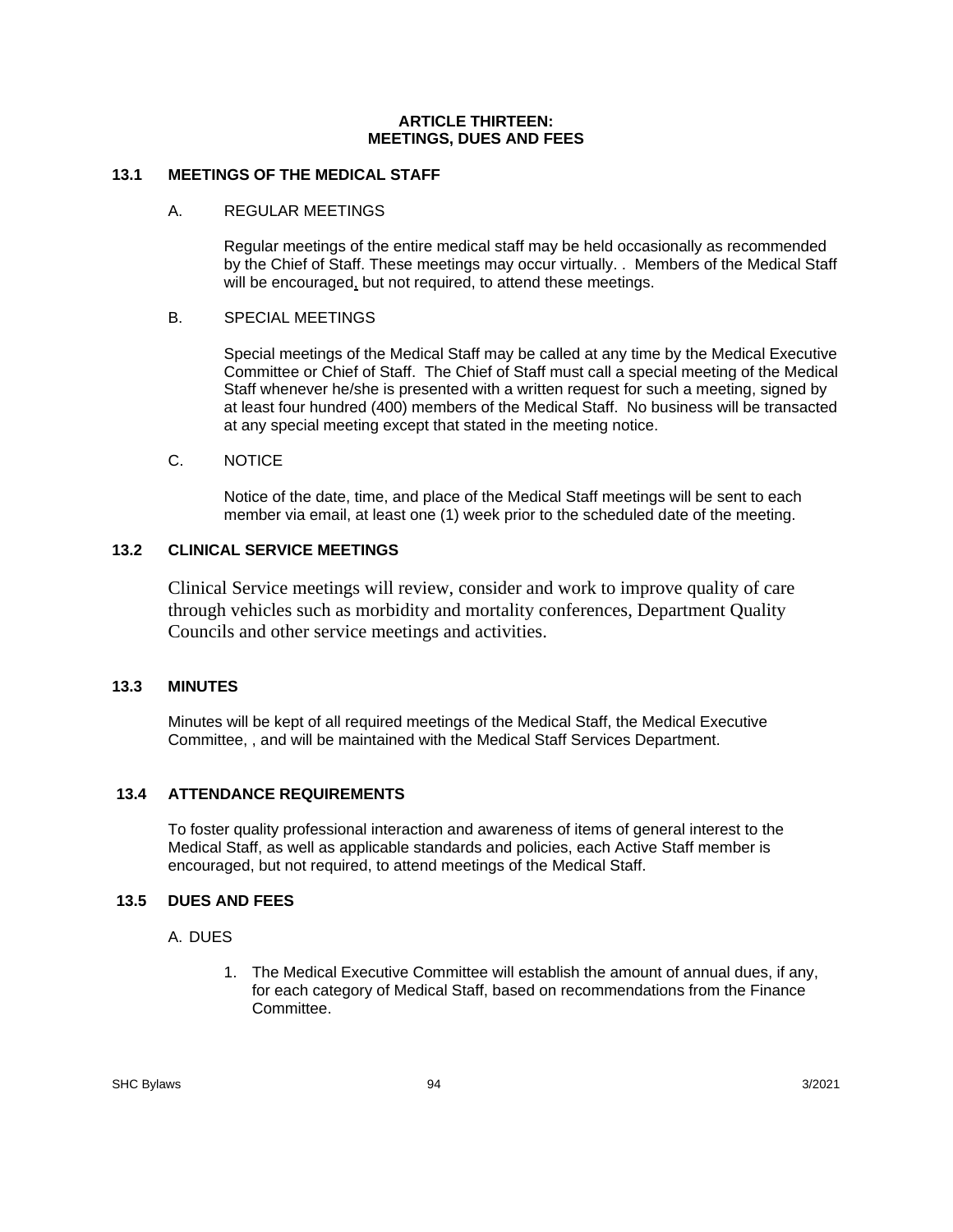- 2. Medical Staff dues will be separately accounted for in a Medical Staff Dues Account to be used, as appropriate, for the purposes of the Medical Staff.
- 3. Expenditures from the Medical Staff Dues Account will be limited to the annual budget approved by the Medical Executive Committee. Any dispute regarding expenditures from the Medical Staff Dues Account will be resolved by the Medical Executive Committee.
- 4. Non-budgeted expenditures will require the approval of the Finance Committee.
- 5. The Finance Committee will be composed of the Chief of Staff and Vice Chief of Staff.

## B. PROCESSING FEES

When making initial application and reapplication for Medical Staff membership, the applicant will be charged a processing fee as determined by the Medical Executive Committee. Processing fees will be accounted for separately and used to support the functions of the Medical Staff Services Department, such as credentialing.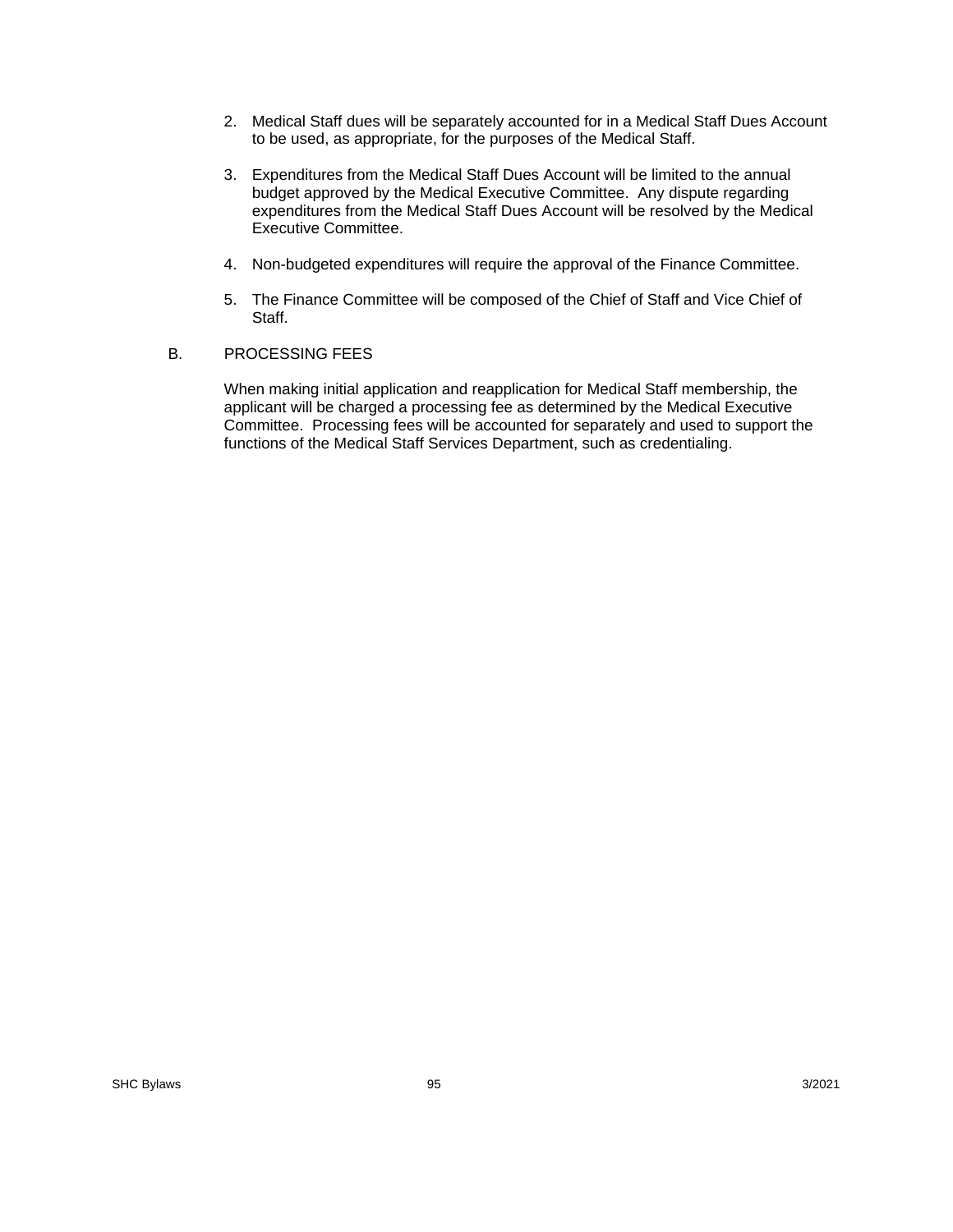### **ARTICLE FOURTEEN: CONFIDENTIALITY AND IMMUNITIES**

# **14.1 CONFIDENTIALITY OF INFORMATION**

## A. CONFIDENTIALITY OF INFORMATION GENERAL

Medical Staff, Clinical Services, and Medical Staff Committee minutes, files, and records, including information regarding any member or applicant to this Medical Staff will, to the fullest extent permitted by law, be confidential. Dissemination of such information and records will only be made where expressly required by law, in the authorized conduct of Medical Staff proceedings, pursuant to officially adopted policies of the Medical Staff, including the authorization of representatives of SHC and the Medical Staff to solicit and provide information bearing upon a physician's, dentist's, podiatrist's, , clinical psychologists, or Advanced Practice Provider's ability and qualifications; or by express approval of the Medical Executive Committee.

## B. BREACH OF CONFIDENTIALITY

Effective peer review, the consideration of the qualifications of Medical Staff members and applicants to perform specific procedures, and the evaluation and improvement of the quality of care rendered in SHC must be based on free and candid discussions. Any breach of confidentiality of the records, discussions, or deliberations of the Medical Staff Services or Committees is considered outside appropriate standards of conduct for this Medical Staff, disruptive to the operations of the SHC, and detrimental to quality patient care, treatment, and services. Further, all patient care, treatment, and services records and related activities will be kept confidential and not be disclosed inappropriately by any member of the Medical Staff. Any such breach of confidentiality is grounds for immediate removal from committee service and will be a basis for corrective action as specified in Article 6 of these Bylaws.

## **14.2 ACTIVITIES AND INFORMATION COVERED**

The confidentiality described in this Article will apply to all confidential acts, communications, reports, or disclosures undertaken in connection with this or any other health care facilities or organization's activities.

## **14.3 IMMUNITY FROM LIABILITY FOR ACTIONS TAKEN AND INFORMATION PROVIDED**

Each representative of the Medical Staff and/or SHC, acting pursuant to these Bylaws will be exempt, to the fullest extent permitted by law, from liability to an applicant or Medical Staff member for damages or other relief for any action taken, or statements or recommendations made within the scope of his/her duties, or for providing information concerning any person who is or has been an applicant to or member of the Staff, or who did or does, exercise clinical privileges or provide services at SHC.

## **14.4 INDEMNITY AND DEFENSE**

SHC will indemnify and defend Medical Staff members for their good faith participation in peer review and committee activities within the scope of their duties pursuant to these Bylaws.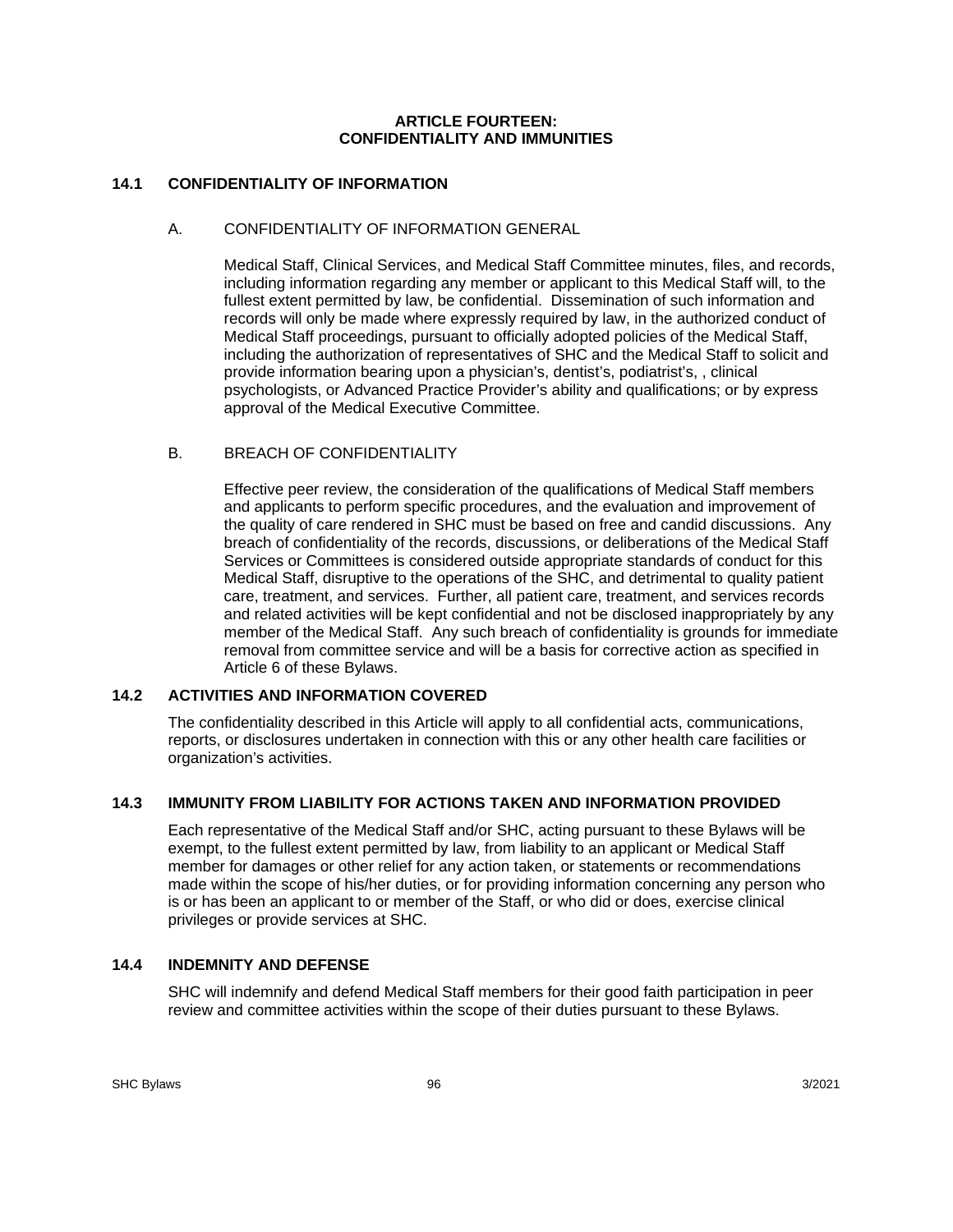#### **ARTICLE FIFTEEN: ORGANIZED HEALTH CARE ARRANGEMENT WITH SHC**

SHC, together with all members of the Medical Staff, Housestaff, Fellows, Advanced Practice Providers (APP), and non-physician health care providers who provide clinical services at SHC (collectively, for the purposes of this Article Fifteen only, "SHC Staff"), constitutes an Organized Health Care Arrangement (OHCA) under the HIPAA Privacy Regulations. Accordingly, SHC and SHC Staff will issue a joint notice of privacy practices, as permitted under the HIPAA Privacy Regulations, and each member of the SHC Staff will abide by the terms of this joint notice with respect to Protected Health Information he or she may receive in connection with his or her participation in professional activities of the OHCA. SHC and SHC Staff may share Protected Health Information with each other as necessary to carry out treatment, payment or health care operations functions relating to the OHCA.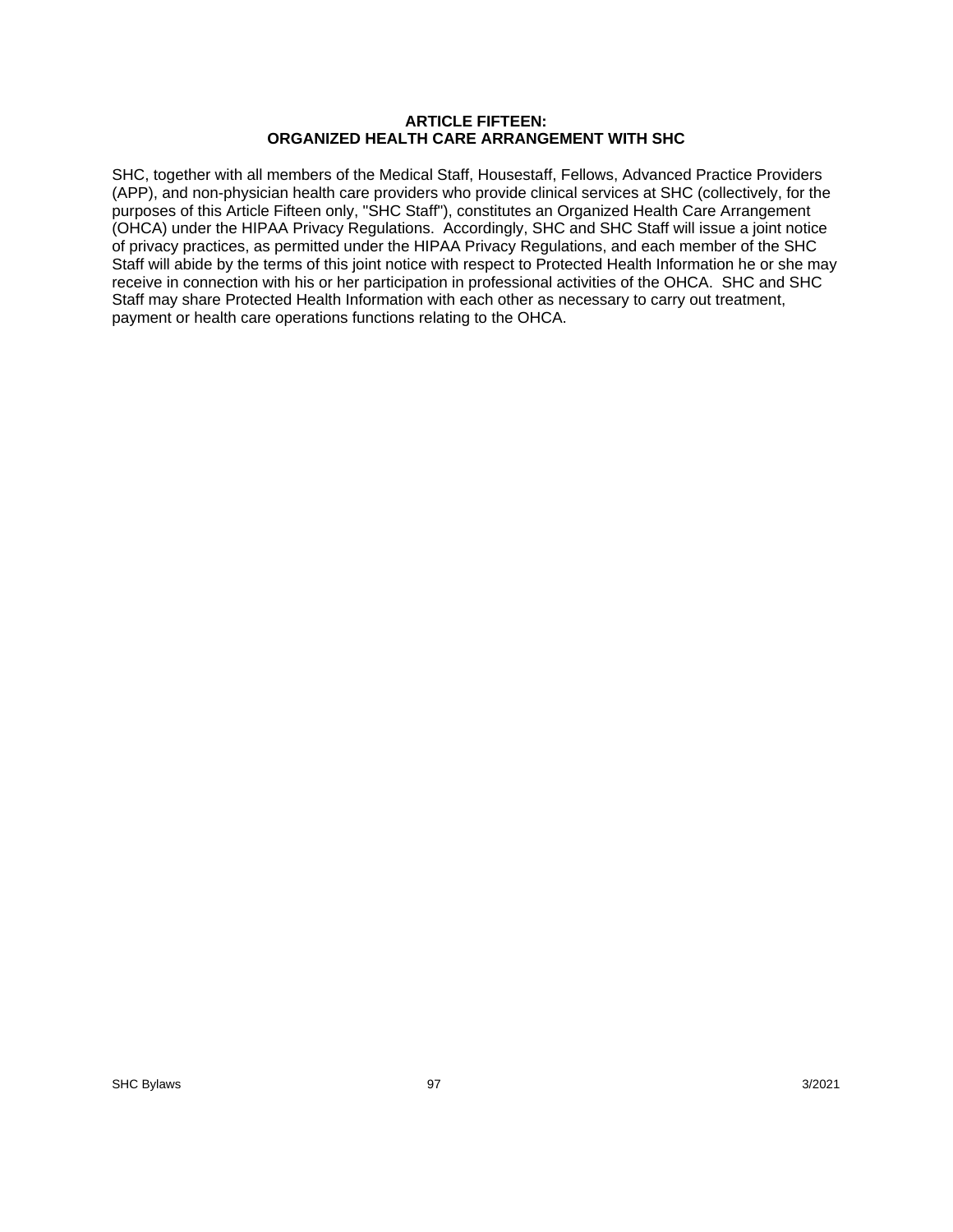#### **ARTICLE SIXTEEN: GENERAL PROVISIONS**

## **16.1 ACCEPTANCE OF PRINCIPLES**

All members of any class or category, by application for membership in this Medical Staff, do hereby agree to be bound by the provisions of these Bylaws, a copy of which will be given in a timely fashion to each member on initial application, and a copy of each amendment thereto promptly after adoption. Any violation of these Bylaws will subject the applicant or member to such disciplinary action as the Medical Executive Committee or the SHC Board of Directors direct.

## **16.2 NOTICES**

Except where specific notice provisions are otherwise provided in these Bylaws, any and all notices, demands, requests, and other communications required or permitted to be served on or given to a party or parties by another, pursuant to these Bylaws, will be in writing and will be delivered personally by United States Postal Service, and/or secure email. In the case of notice to the SHC Board of Directors, Medical Staff, or officers of committees thereof, the notice will be addressed as follows:

> Stanford Health Care Medical Staff Services, MC 5288 300 Pasteur Drive Stanford, California 94305

In the case of a notice by SHC or Medical Executive Committee to an applicant, Medical Staff member, or other party, the notice will be addressed to the business address as it appears in the records of Medical Staff Services at SHC. If personally delivered, such notice will be effective upon delivery to the person or to such address, and if mailed as provided for above, such notice will be effective three (3) days after it is placed in the mail. Any party may change its address as indicated above, by giving written notice of such change to the other party in the manner set forth.

## **16.3 PROFESSIONAL LIABILITY INSURANCE**

## A. PROFESSIONAL LIABILITY INSURANCE

Each member granted Staff membership or privileges at SHC will maintain in force professional liability insurance in a form of coverage and in not less than the minimum amounts, if any, as from time to time may be determined by the SHC Board of Directors on the recommendation of the Medical Executive Committee, or will provide other proof of financial responsibility in such manner as the SHC Board of Directors may from time to time establish.

## B. DISPOSITION AND/OR FINAL JUDGMENT

Each member of the Medical Staff must report to Medical Staff Services the filing or service of any professional liability suit against the member, the disposition (including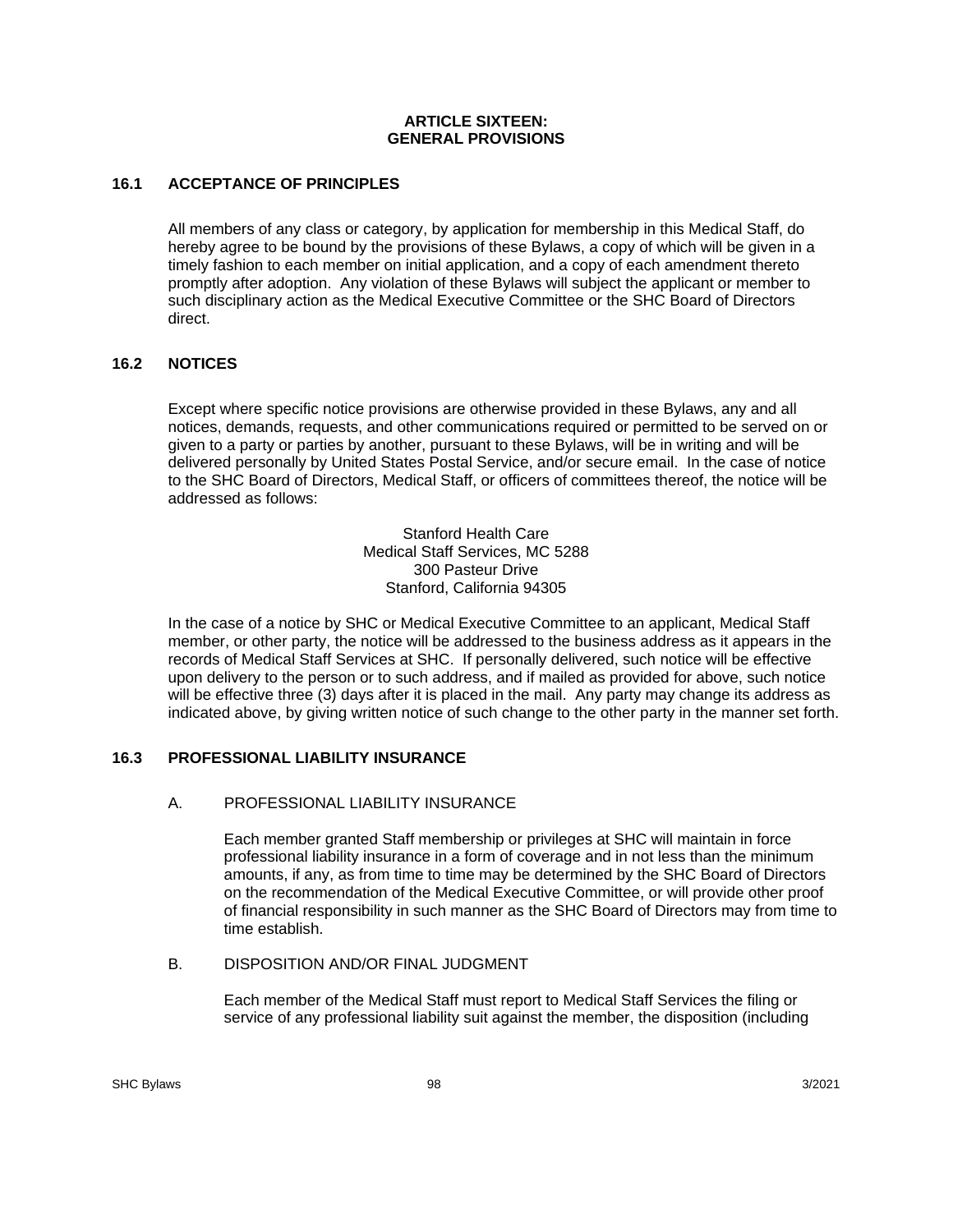settlement) and/or final judgment in professional liability cases in which they are involved within thirty (30) days of disposition and/or final judgment.

## **16.4 DISCLOSURE OF INTEREST**

All nominees for election or appointment to Medical Staff Officer positions or other offices, leadership positions, Medical Staff or Hospital committees, or the Medical Executive Committee must, at least thirty (30) days prior to the date of appointment or election, disclose in writing to the Medical Executive Committee those personal, professional, or financial affiliations or relationships of which they are reasonably aware which could result in a conflict of interest with their activities or responsibilities on behalf of the Medical Staff, as outlined in the Conflict of Interest for Medical Staff policy. The Medical Executive Committee must evaluate the significance of such disclosures and discuss any significant conflicts with the nominee. If a nominee with a significant conflict remains on the ballot, the nature of his or her conflict must be disclosed in writing and circulated with the ballot.

At the time they assume the office, leadership position, or committee membership, and on an annual basis thereafter, practitioners in these positions will be required to sign a Conflict of Interest and Confidentiality statement.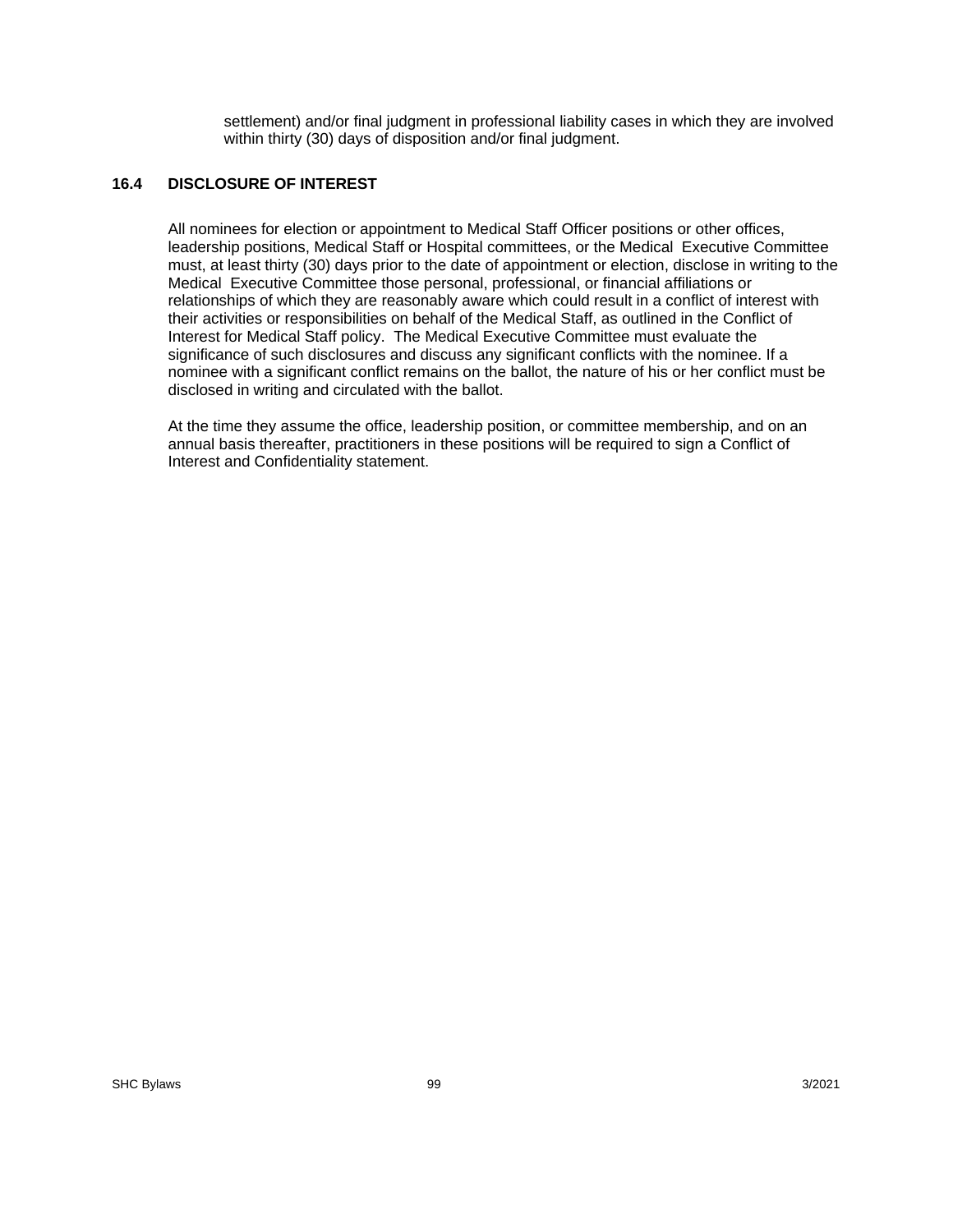#### **ARTICLE SEVENTEEN: ADOPTION AND AMENDMENT OF MEDICAL STAFF BYLAWS, RULES AND REGULATIONS, AND POLICIES AND PROCEDURES**

## **17.1 EFFECT AND OBLIGATION OF MEDICAL STAFF DOCUMENTS**

These Bylaws describe the fundamental principles of Medical Staff self-governance and accountability to the Board of Directors. Accordingly, the key standards for Medical Staff membership, appointment, reappointment, and privileging are set out in these Bylaws. Additional provisions including, but not limited to, detailed procedures for implementing these Medical Staff standards may be set out in the Medical Staff's Rules and Regulations, or in the Medical Staff's Policies and Procedures adopted or approved as described below. Applicants and members of the Medical Staff will be governed by such Rules and Regulations and Policies and Procedures as are properly initiated and adopted.

The Medical Staff Bylaws, Rules and Regulations, Policies and Procedures and SHC's Bylaws and Policies are compatible with each other and compliant with law and regulation. The Medical Staff complies with and enforces the Medical Staff's Bylaws, Rules and Regulations, and Policies and Procedures by taking action or by recommending action to the Board of Directors as appropriate and as provided for in these Bylaws. The Board of Directors upholds the Medical Staff's Bylaws, Rules and Regulations, and Policies and Procedures which it has approved. If there is a conflict between the Medical Staff's Bylaws and the Medical Staff's Rules and Regulations and/or the Medical Staff's Policies and Procedures, the Medical Staff's Bylaws will prevail. If there is a conflict between the Medical Staff's Rules and Regulations and the Medical Staff's Policies and Procedures, the Medical Staff's Rules and Regulations will prevail.

## **17.2 ADOPTION AND AMENDMENT OF MEDICAL STAFF BYLAWS AND RULES AND REGULATIONS**

## A. General Responsibility

The Medical Staff is responsible for developing and adopting those Bylaws and Rules and Regulations that relate to the proper conduct of the Medical Staff's organizational activities, and embody the specific standards and level of practice that are required of each member and other practitioners who exercise privileges or provide patient care at the Stanford University Medical Center hospital and clinics. Adoption or amendment of Medical Staff Bylaws cannot be delegated.

## B. Formulation

Proposed amendments of the Bylaws and Rules and Regulations may be formulated and recommended to the Medical Staff, for recommendation to the Board of Directors, by: (1) the Bylaws Committee through the Medical Executive Committee; (2) by the Medical Executive Committee; or (3) upon written petition signed by at least 400 voting members of the Active Staff Members in good standing who are eligible to vote.

C. Adoption

The Medical Staff's Bylaws and Rules and Regulations may be adopted, amended, or repealed by an affirmative vote of the majority of the eligible voting members of the Medical

SHC Bylaws 100 3/2021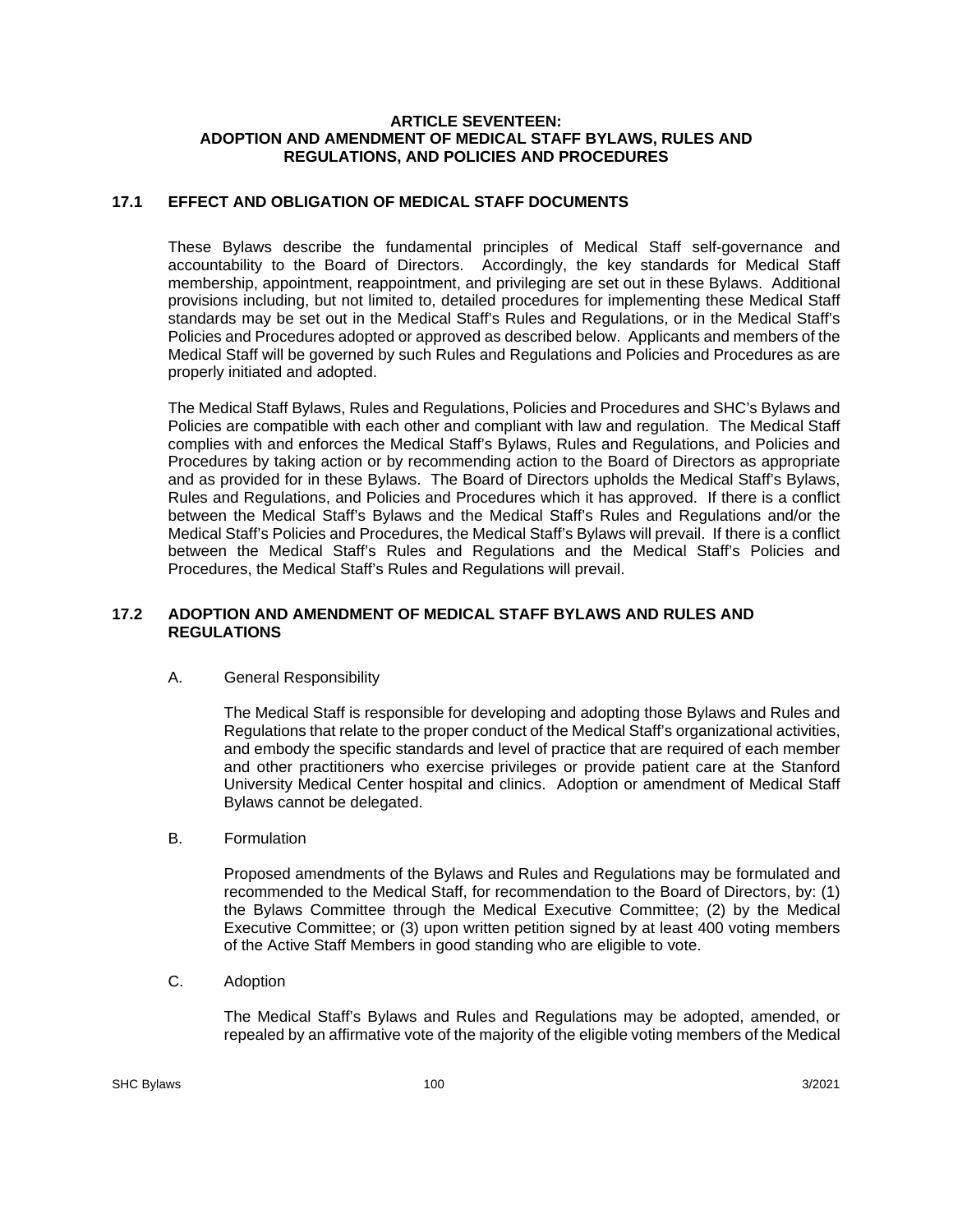Staff responding in a ballot, and will become effective when approved by SHC's Board of Directors. The procedure for distributing, returning, and counting ballots will be determined by the Medical Executive Committee; provided that a notice informing the Medical Staff of the proposed bylaw amendments will be sent to every Active Medical Staff member at least thirty (30) days prior to the voting deadline.

## **17.3 APPROVAL**

The Medical Staff's Bylaws and/or Rules and Regulations will become effective upon approval of the Board of Directors, which approval must not be withheld unreasonably. If approval is withheld, the reasons for doing so will be specified by the Board of Directors in writing, and will be forwarded to the Chief of Staff, the Medical Executive Committee, and the Bylaws Committee. Once approved by the Board of Directors, all Medical Staff members will be notified and the revised Bylaws and/or Rules and Regulations will be made available to them.

## **17.4 TECHNICAL CORRECTIONS**

The Medical Executive Committee has the power to adopt such corrections to the Bylaws and Rules and Regulations as are, in its judgment, technical modifications or clarifications, such as reorganization or renumbering, or corrections necessary to correct punctuation, spelling, or other errors of grammar or expression or inaccurate cross-references. The Medical Executive Committee may delegate this responsibility to the Chief of Staff or designee. Substantive amendments are not permitted by this Section. Corrections may be effected by motion and acted upon in the same manner as any other motion before the Medical Executive Committee. After approval, such corrections will be communicated in writing to the Medical Staff and the Board of Directors. Such corrections are effective upon adoption by the Medical Executive Committee and will be permanent, however they may be rescinded by vote of the Medical Staff or Board of Directors within ninety (90) consecutive days after adoption by the Medical Executive Committee.

## **17.5 URGENT AMENDMENT TO RULES AND REGULATIONS**

In the event that urgent action is required to comply with law or regulation, the Medical Staff hereby authorizes the Medical Executive Committee to provisionally adopt a Rule and Regulation and forward it to the Board of Directors for approval and immediate implementation, subject to the following. If the Medical Staff did not receive prior notice of the proposed Rule and Regulation, the Medical Staff will be notified of the provisionally-adopted and approved Rule and Regulation, and may, by petition signed by at least 400 voting members of the Medical Staff require the Rule and Regulation to be submitted for possible recall through the Conflict Management process set forth in Section 17.9 In that event, the approved Rule and Regulation will remain effective until such time as a superseding Rule and Regulation meeting the requirements of the law or regulation that precipitated the initial urgency has been approved pursuant to any applicable provision of this Section.